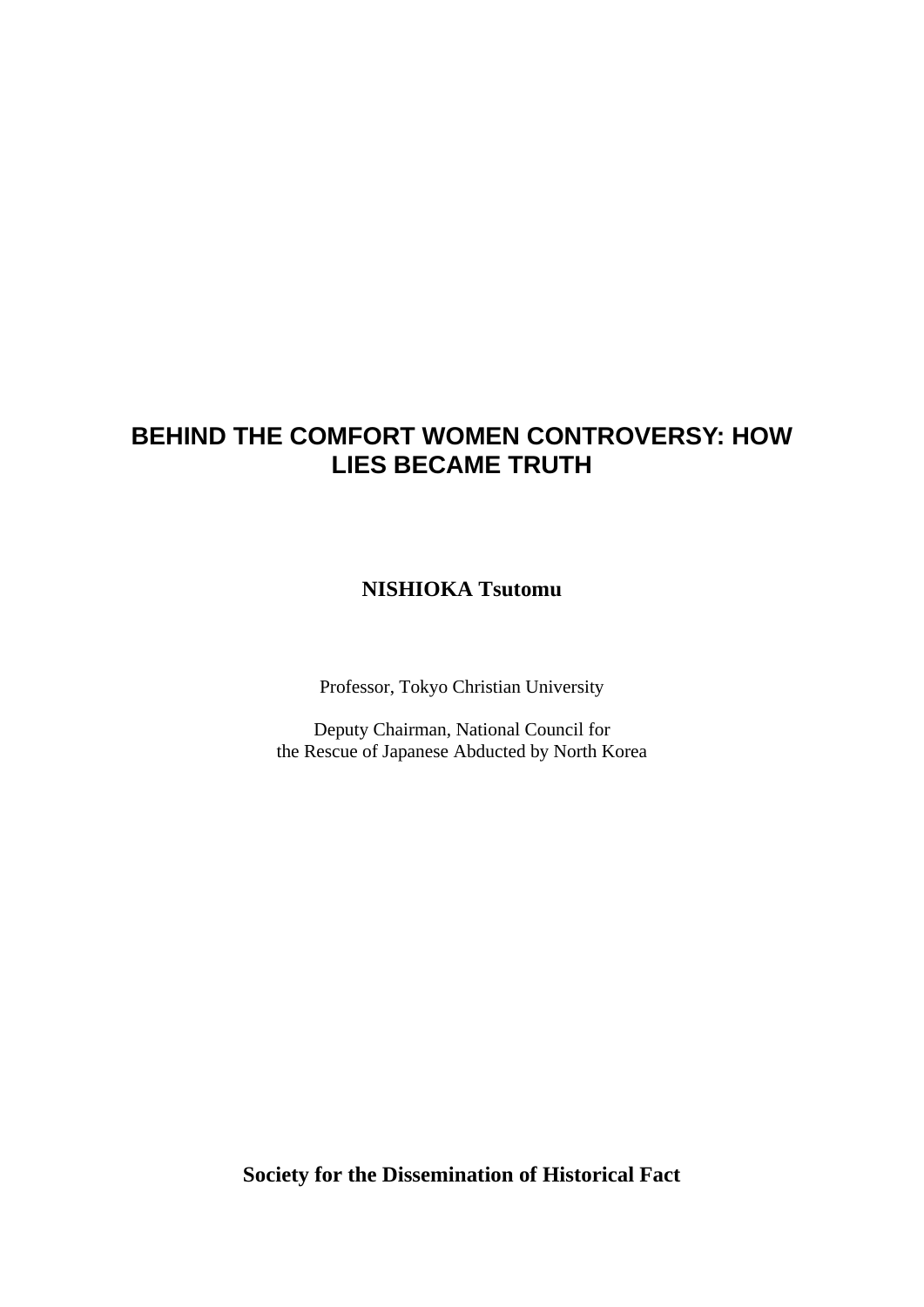© 2007 by the Society for the Dissemination of Historical Fact

Note: Japanese, Chinese and Korean personal names have been rendered surname first, in accordance with customs in those countries.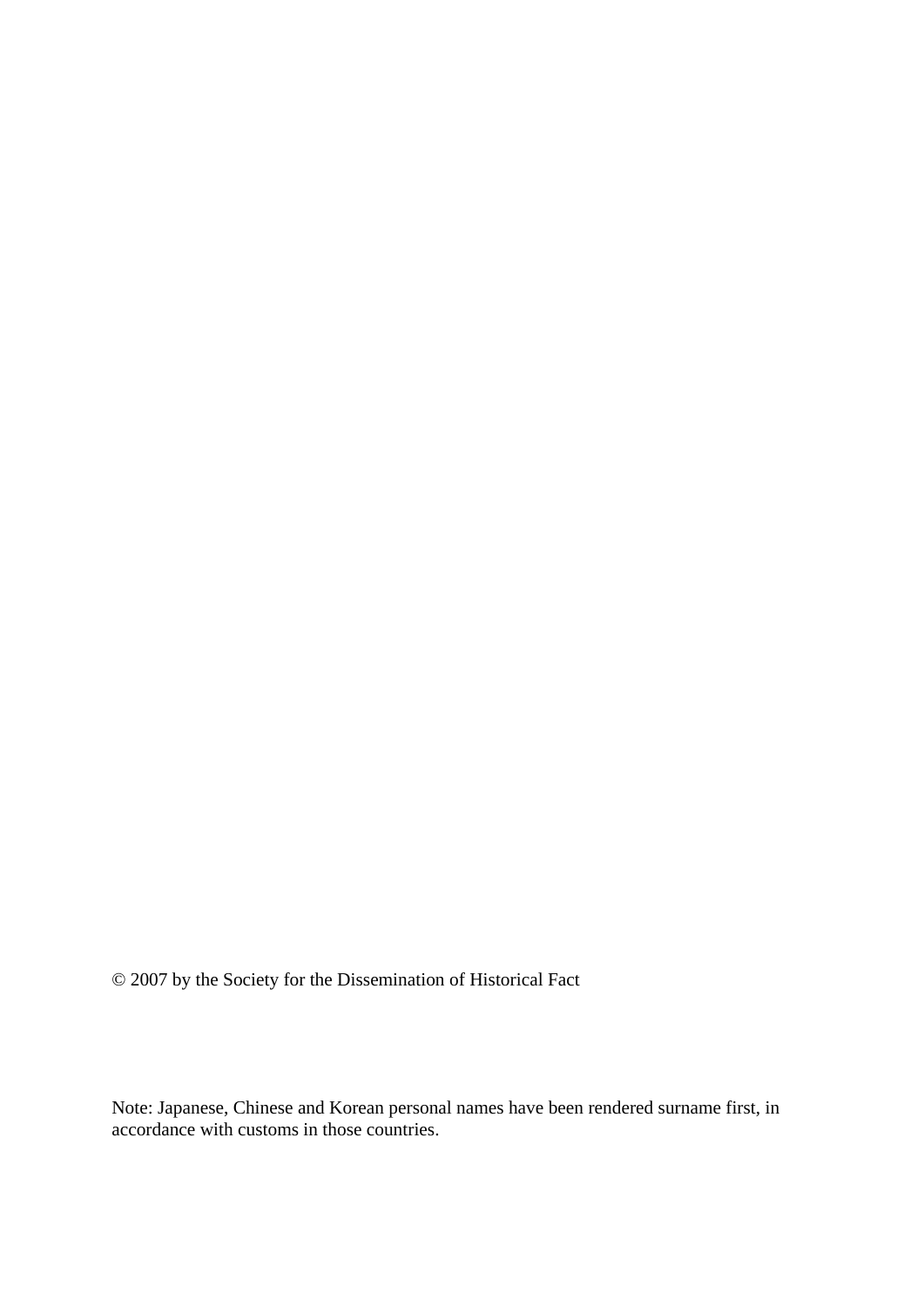| CHAPTER 1: THE MAIN FORCES BEHIND LITIGATION INVOLVING FORMER                  |  |
|--------------------------------------------------------------------------------|--|
|                                                                                |  |
|                                                                                |  |
|                                                                                |  |
|                                                                                |  |
|                                                                                |  |
| CHAPTER 2: WERE THE COMFORT WOMEN ABDUCTED BY JAPANESE                         |  |
|                                                                                |  |
| The link between the Association for the Pacific War Victims officer and Asahi |  |
|                                                                                |  |
|                                                                                |  |
|                                                                                |  |
|                                                                                |  |
|                                                                                |  |
| Compensation of individual victims at discretion of ROK government20           |  |
|                                                                                |  |
|                                                                                |  |
|                                                                                |  |
|                                                                                |  |
|                                                                                |  |
|                                                                                |  |
|                                                                                |  |
|                                                                                |  |
|                                                                                |  |
|                                                                                |  |
|                                                                                |  |
|                                                                                |  |
|                                                                                |  |
|                                                                                |  |
|                                                                                |  |
|                                                                                |  |
|                                                                                |  |
|                                                                                |  |
|                                                                                |  |
|                                                                                |  |
|                                                                                |  |
|                                                                                |  |
|                                                                                |  |
|                                                                                |  |
|                                                                                |  |
|                                                                                |  |
|                                                                                |  |
|                                                                                |  |
|                                                                                |  |
|                                                                                |  |

# **CONTENTS**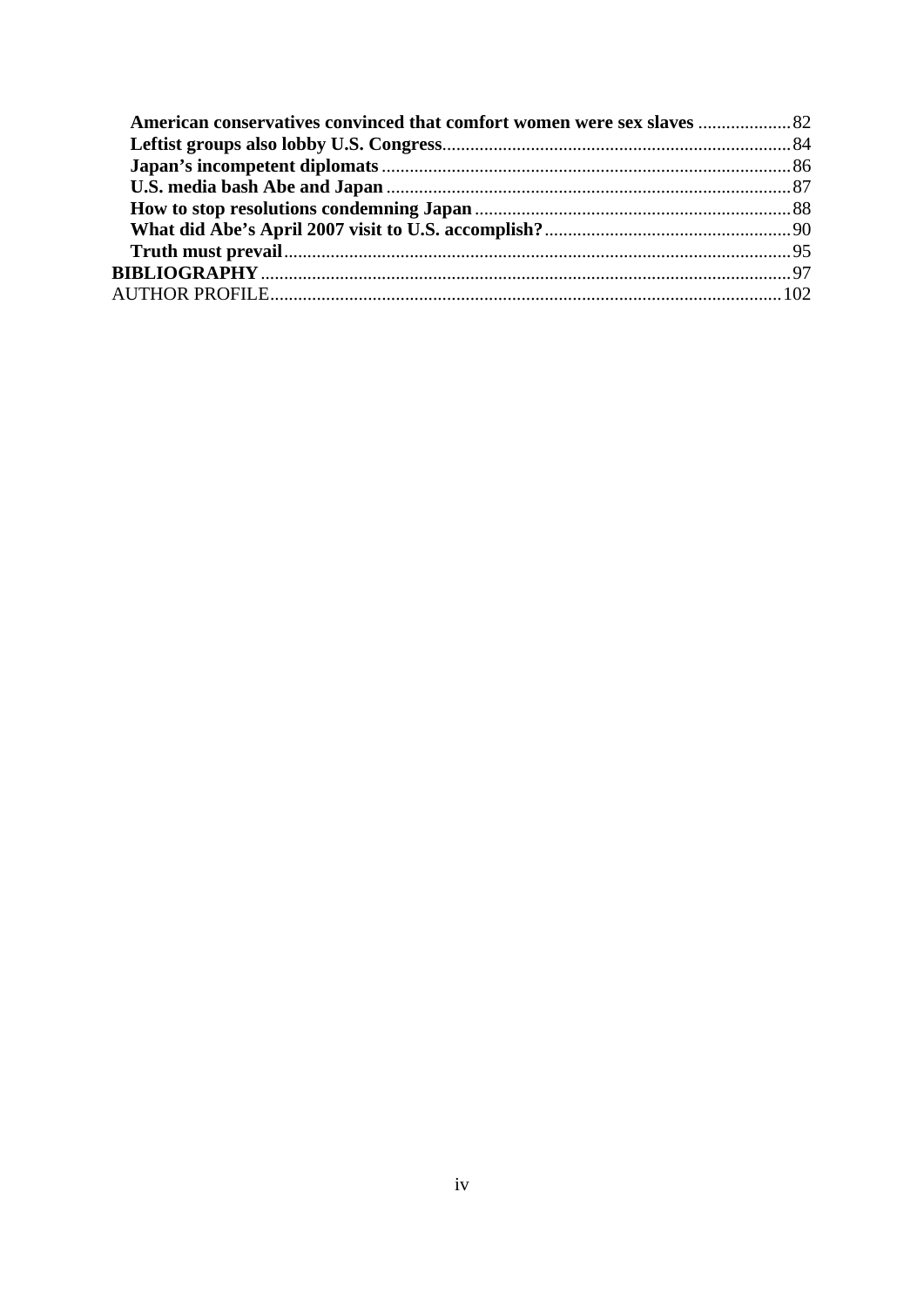## **PREFACE**

First of all, I would like to extend heartfelt greetings to all those kindred spirits who have embraced the universal values of freedom, democracy, human rights and the rule of law.

In 2007, the citizens of Japan were stunned by a spate of resolutions condemning the Japanese government in connection with the comfort women (prostitutes who provided sex services to Japanese military personnel prior to and during World War II) emanating from the U.S. House of Representatives, the Canadian Parliament and the EU Parliament. Their reaction was perfectly understandable, given that the accusations in those resolutions simply parrot anti-Japanese propaganda, and have no basis whatsoever in fact.

Take, for example, the following language in the U.S. House resolution:

Whereas the Government of Japan, during its colonial and wartime occupation of Asia and the Pacific Islands from the 1930s through the duration of World War II, officially commissioned the acquisition of young women for the sole purpose of sexual servitude to its Imperial Armed Forces, who became known to the world as *ianfu* or 'comfort women';

Whereas the 'comfort women' system of forced military prostitution by the Government of Japan, considered unprecedented in its cruelty and magnitude, included gang rape, forced abortions, humiliation, and sexual violence resulting in mutilation, death, or eventual suicide in one of the largest cases of human trafficking in the 20th century; $<sup>1</sup>$ </sup>

To make matters absolutely clear, these accusations can be traced to political propaganda; not one of them is true.

Beginning in the 1990s, Japan was the arena of contentious debates over these very accusations, which became the subject of diplomatic discord between Japan and South Korea. The Japanese government conducted an exhaustive investigation, scrutinizing thousands of documents. Scholars in the private sector engaged in separate research efforts. No evidence was uncovered indicating that the Japanese government had coerced anyone to serve as a comfort woman.

According to a statement issued by the Japanese government in 1994 (commonly referred to as the "Kono Statement" after then chief Cabinet Secretary Kono Yohei, who delivered it) mentions that "in many cases [comfort women] were recruited against their own will." This means that they were deceived by procurers or were born into poor families who sold them into prostitution. It also acknowledges that "at times, administrative/military personnel directly took part in the recruitments." $\frac{1}{2}$  Here, the statement is referring to exactly one case in which several Japanese soldiers stationed at an outpost in Java, Indonesia, forced a female

 $1 \text{ http://thomas.loc.gov/cgi-bin/query/D?c110:2:./temp/~c1107o1Q34::}$ 

 $^{2}$  http://www.mofa.go.jp/policy/women/fund/state9308.html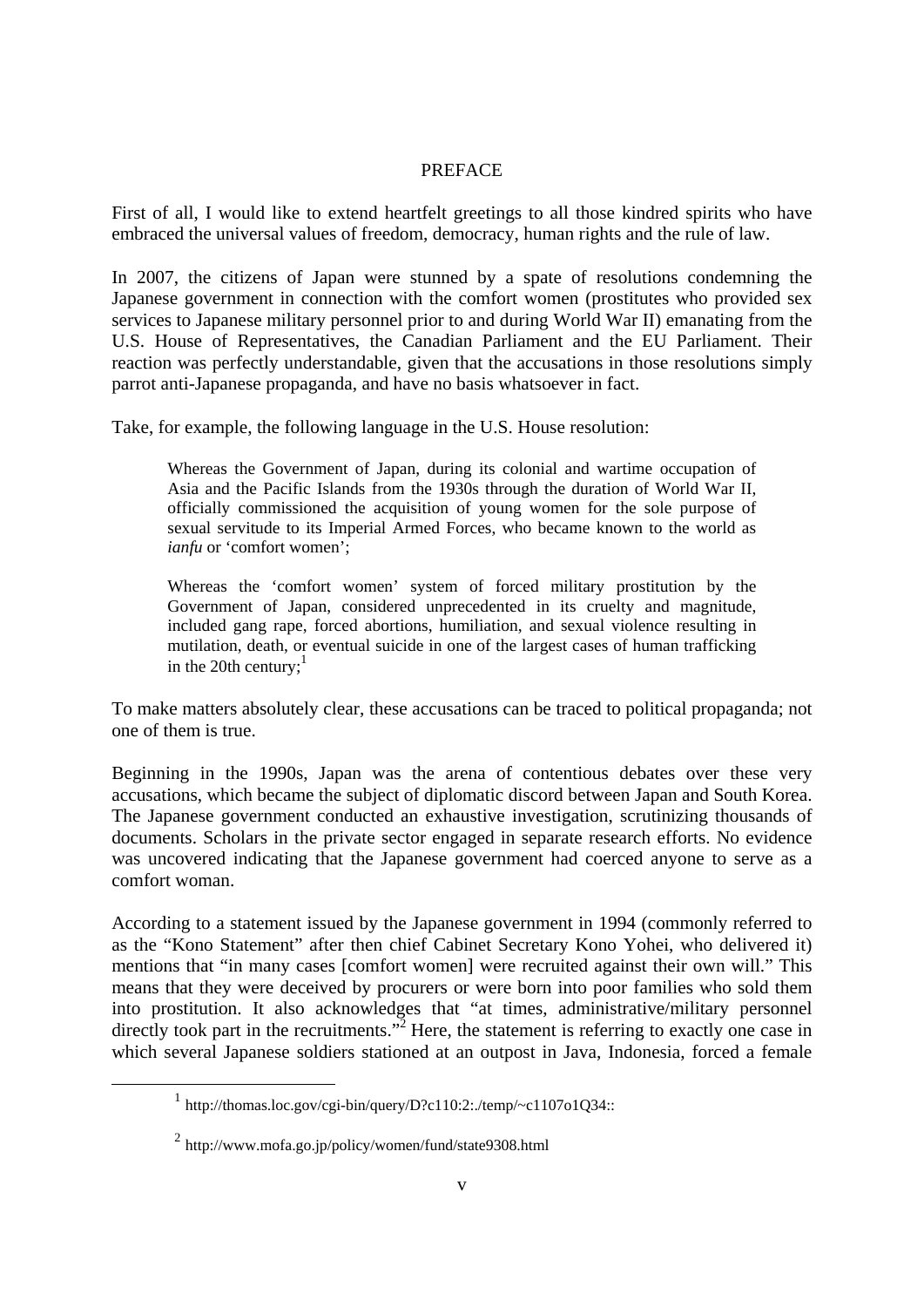Dutch prisoner of war to work as a prostitute for approximately one month, in violation of military regulations. When military authorities got wind of the crime (a war crime), they immediately shut down the brothel. The Allies later tried the perpetrators of the crime (five soldiers and four private citizens), who were executed or given prison sentences.

The Kono Statement acknowledges that many women who serviced Japanese soldiers in war zones did so because no other options were available to them during the era of imperialism. The statement also expresses empathy for the ordeals they endured, and acknowledges moral responsibility.

Later in the Kono Statement, the Japanese government apologizes to the Korean people who suffered under Japanese colonial rule, and reiterates its "firm determination never to repeat the same mistake."<sup>3</sup> Moreover, the government offers an apology to the comfort women for their pain and hardship. There has been no change in this position.

In North Korea, Kim Jong-il's terrorist administration is attempting to deflect global attention from its abductions of private citizens by launching a relentless political propaganda campaign at the United Nations and elsewhere, accusing the Japanese government of forcing 200,000 Korean women to become sex slaves prior to World War II. Although the series of resolutions condemning Japan, which stand on the same lies and misconceptions as the North Korean propaganda, has come as a great shock to the Japanese people, it has given terrorist elements a cause for great rejoicing.

It would give me great pleasure if my book were received as my attempt to provide information about the investigations and research on this controversy conducted in Japan, in the hope of widening the network of people who cherish freedom and democracy. For the past 16 years, I have been on the front lines of the debate over the comfort women controversy, as it unfolded in Japan. The English translation has been done by volunteers who share my views and concerns. The great majority of Japanese will be heartened if readers come to realize that at the heart of the controversy is a tragedy, meaning that prostitution was one of the few options for many poor women, and that neither administrative nor military authorities ever forced women to become sex slaves.

Nishioka Tsutomu Tokyo, 2007

3 *Ibid.*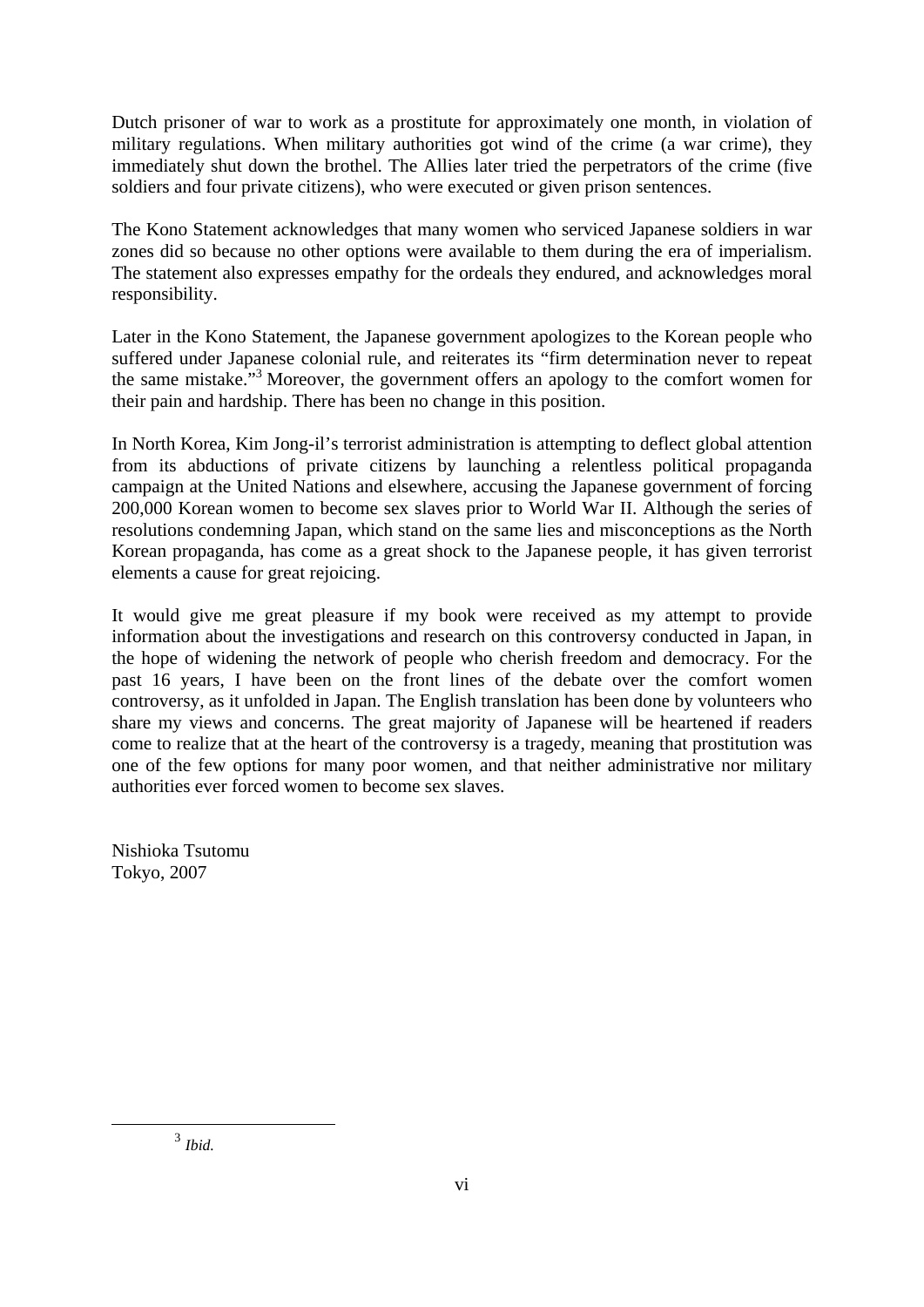# CHAPTER 1: THE MAIN FORCES BEHIND LITIGATION INVOLVING FORMER COMFORT WOMEN

# **Fabricated confession**

I first became involved with the comfort women controversy in 1991. Most of my recent work concerns North Korea, particularly abductions of Japanese nationals. But my specialty is Japan-Korea relations (the title of my master's thesis is "How Postwar South Korean Intellectuals Perceive Japan"). Between 1950 and 1980, I devoted a great deal of time and effort to research exploring topics that have incited Koreans to criticize Japan over the years, and the logic behind the criticism. Then, from 1982 to 1984, I was a specialist researcher attached to the Foreign Ministry at the Japanese Embassy in Seoul.

The research topic assigned to me by the Foreign Ministry was "South Koreans' Perception of Japan," which was essentially an extension of my master's thesis. It was then that I encountered the first problem having to do with history — what I call the "first textbook incident."

This problem was contextually very similar to the comfort women problem, which reared its head later. Anti-Japanese elements in Japan embarked on a mammoth campaign devoted to publicizing a lie: they claimed that the Ministry of Education had ordered textbook screeners to substitute "expansion" for "aggression" in accounts of modern Japan-China relations in Japanese middle school history textbooks. Consequently, Chief Cabinet Secretary Kiichi Miyazawa issued an apology to South Korea on behalf of the Japanese government. Then another criterion was added to the list to be observed during the textbook-screening process: "Textbooks ought to show understanding and seek international harmony in their treatment of modern and contemporary historical events involving neighboring Asian countries."

I am not a historian, but as a regional studies researcher, I've been observing situations like this for quite some time. If I were asked what threw Japan-Korea relations off kilter, or how the perception gap arose, or who caused it, I could tell you. My first book, which came out in 1992, was entitled *The Mountain of Misconceptions Separating Japan and Korea*.<sup>4</sup> It deals with the controversies over the comfort women and textbooks. Since then, I have been following these controversies, and participating in the debate against the Japan-bashers over the comfort women.

Now, to describe the course of events: in 1983, a book was published — one that greatly distorted the Japanese and Korean perceptions of comfort women. Entitled *My War Crimes: Abduction of Koreans*, it was written by Yoshida Seiji. In his foreword, Yoshida writes:

For about three years, from 1942 until Japan lost the war, I was head of a labor mobilization group called Yamaguchi Prefecture National Labor Service Association. My job was to procure Korean laborers. I was a loyal citizen, a self-sacrificing patriot serving my country by going on "slave hunts." (...) I hope Japanese born after the war will read my book and learn that during one chapter of history, we enslaved Koreans.

 $\frac{1}{4}$  Nishioka Tsutomu, *Nikkan gokai no shin'en* (*The mountain of misconceptions separating Japan and South Korea* (Tokyo: Aki Shobo, 1992).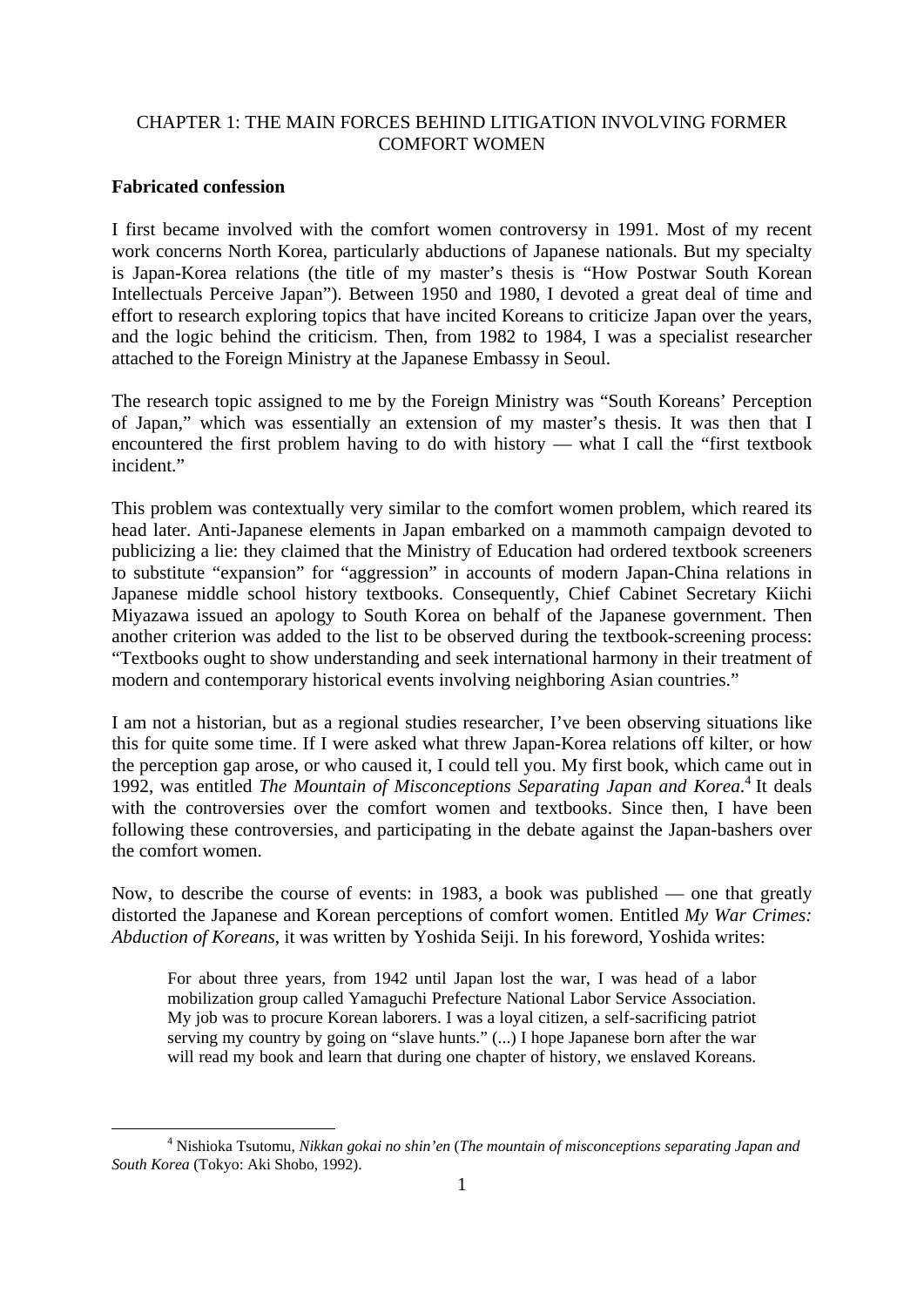By showing remorse for such behavior, we Japanese will have taken a step toward becoming civilized human beings.<sup>5</sup>

In 2007, a resolution demanding that the Japanese government "formally acknowledge, apologize, and accept historical responsibility in a clear and unequivocal manner for its Imperial Armed Force's coercion of young women into sexual slavery, known to the world as 'comfort women,' during its colonial and wartime occupation of Asia and the Pacific Islands from the 1930s through the duration of World War  $II''^{\delta}$  was submitted to the U.S. House of Representatives, creating a huge uproar. The origins of this resolution, which has no basis in fact, can be found in Yoshida's fictional confession about "slave hunts."

One of the main themes of my book involves tracing the path from Yoshida's lies to the U.S. House of Representatives. To that end, I must again quote from Yoshida's book. This is a lengthy citation, and not pleasant reading, but I ask readers' forbearance.

I ordered an immediate roundup of the women in the village. Houses lined the road, each one surrounded by a stone wall. My crew, armed with wooden swords and guns, opened the doors, entered the houses, and began searching for women.

I climbed up on a wall and looked around. I saw 20 or 30 women gathered at a large house in front of me. Young girls, along with older women, were sitting in rows in a room with a wood floor and on the veranda, weaving rushes to make cylindrical Korean hats. When I signaled, my crew and the soldiers rushed into the house.

The women began to scream, and I could hear the crew and soldiers yelling. Some men emerged from a silent, nearby house, and ran down the street. There were about a dozen of them. They gathered inside the wall around the house; I could tell they were agitated. My crew emerged from the house, in pairs, each dragging a wailing woman by the wrists to the road. They had captured eight young women. The other men were yelling something in Korean.

The road was narrow, with stone walls on both sides. Our path was blocked in both directions by more than 100 villagers. Among them were 20 or 30 half-naked robustlooking men, who might have been fishermen. They didn't seem to be afraid of us Japanese, and began walking toward us, snarling and screaming.

Sgt. Tani ordered the soldiers to fasten their bayonets, but the villagers kept on yelling. He ordered the soldiers to advance. My crew followed them, dragging the eight girls, who were sobbing. Five or six strong Korean men came forward; they stood in the road, blocking our way. They were waving their arms excited and howling. Exasperated, one of the higher-ranking soldiers with a mustache raised his sword, yelled and started running. The villagers screamed and retreated; the men escaped inside the wall.

When we arrived at our truck parked in the road, the girls started screaming and struggling. They were sturdy young women. As they squirmed, their tanned faces

 <sup>5</sup> Yoshida Seiji, *Watakushi no senso hanzai: Chosenjin kyosei renko* (My war crimes: abduction of Koreans) (Tokyo: San'ichi Shobo, 1983).

 $^6$  http://www.govtrack.us/congress/bill.xpd?bill=hr110-121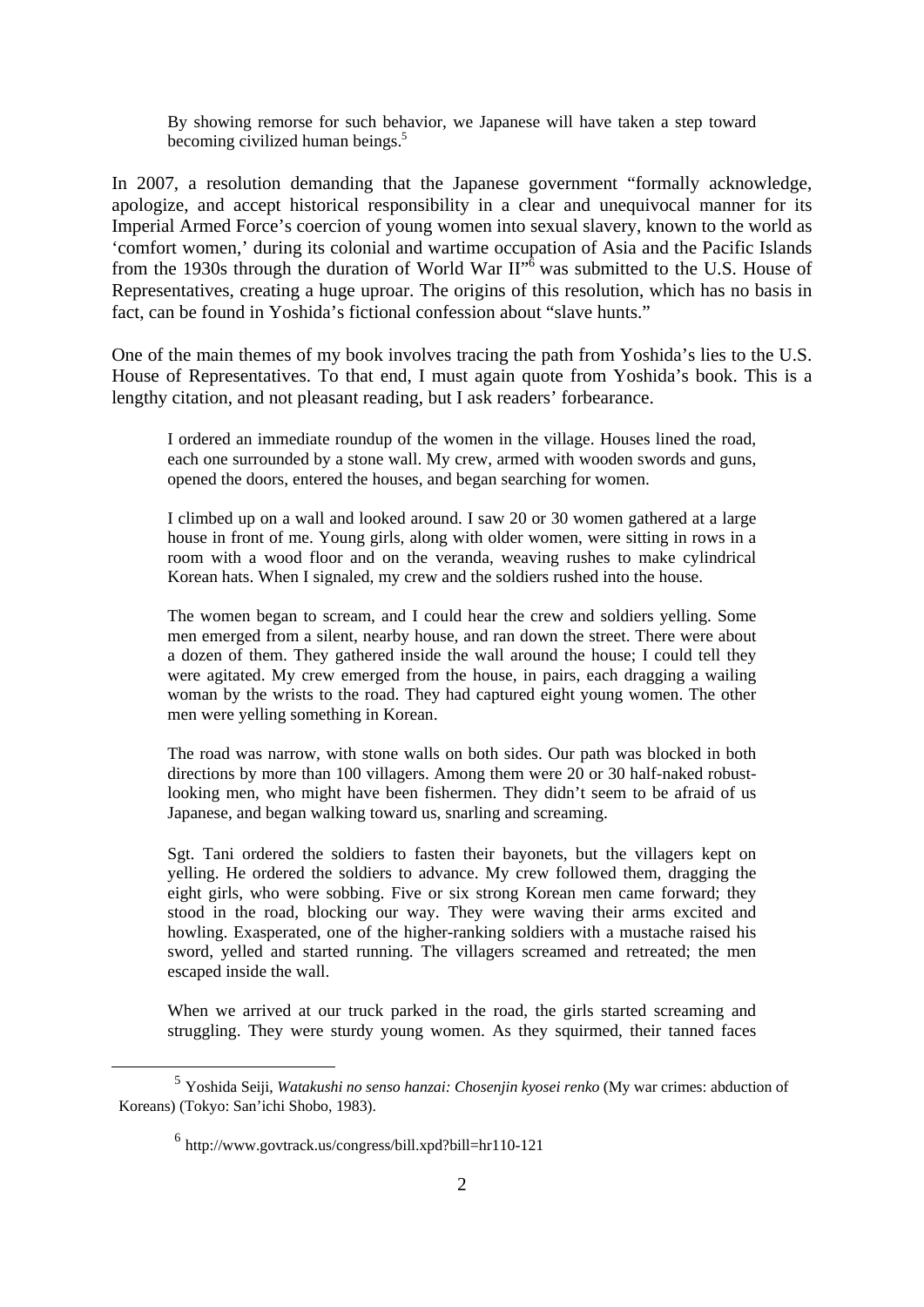stiffened, and you could see their white teeth as they twisted and turned, attempting to escape from their captors. When they succeeded, crew members tried to grab them from behind. The girls fell onto the grass in a heap. Their white Korean robes opened up in front, exposing their breasts, and rode up at the bottom. They kicked out with their sandaled feet; all in all, they gave the crew a hard time. The soldiers thought the whole scene was very funny and entertaining. My crew finally subdued the girls, grabbed their arms and pushed them into the back of the truck, which was covered with canvas. The crew left right away.

After we had driven east on a main coastal road for about five or six kilometers, Sgt. Tani ordered us to drive the truck into a thicket near a rocky hill. Then he said, "The soldiers expect a reward for protecting the procurement crew. Let's stop here for a rest for 30 minutes and let them have some fun."

The soldiers were delighted when they heard Sgt. Tani order a rest break. Once my crew had gotten out of the truck, they jumped into the back. When the girls screamed, the soldiers laughed. No sooner were they procured than the soldiers initiated them: they were comfort women now.<sup>7</sup>

The comfort women portrayed by Yoshida would indeed have been sex slaves — if he was telling the truth, that is. Later he writes that the procurement of comfort women was done in accordance with an order from the Japanese Army instructing him to "mobilize a Korean female volunteer corps."

On May 15, 1943, a first lieutenant from Western District Army Headquarters arrived at the Yamaguchi Prefectural Police Department's Labor Administration office. The officer delivered a labor mobilization order addressed to the Yamaguchi Labor Service Association chairman (also governor of Yamaguchi Prefecture). The head of the Labor Administration Section was also secretary of the Labor Service Association. As head of the Shimonoseki Branch Mobilization Department, I was asked to be present because I would be executing the mobilization order.

The lieutenant explained that the mobilization order was issued to National Labor Service Association groups in prefectures in Japan's Western District, and in each province in the southern part of Korea. Two thousand workers were to be mobilized. The order delivered to the Yamaguchi Prefectural National Labor Service Association contained the following information.

- 1. Volunteer corps of 200 Korean women to serve as entertainers for the Imperial Army
- 2. Age: 18-29 (married women acceptable; pregnant women not acceptable)
- 3. Healthy women (medical examination required, especially tests for venereal diseases)
- 4. Duration: One year (renewal possible if desired)
- 5. Remuneration: \30 per month
- 6. Clothing allowance:  $\sqrt{20}$  (to be paid in advance)
- 7. Place of assignment: central China
- 8. Recruiting areas: southwestern Korea and Cheju Island
- 9. Departure date: 12:00 noon, 30 May 1943
- 10. Meeting place: Western Army, Unit 74

 <sup>7</sup> Yoshida, *op. cit.*, pp. 107-110.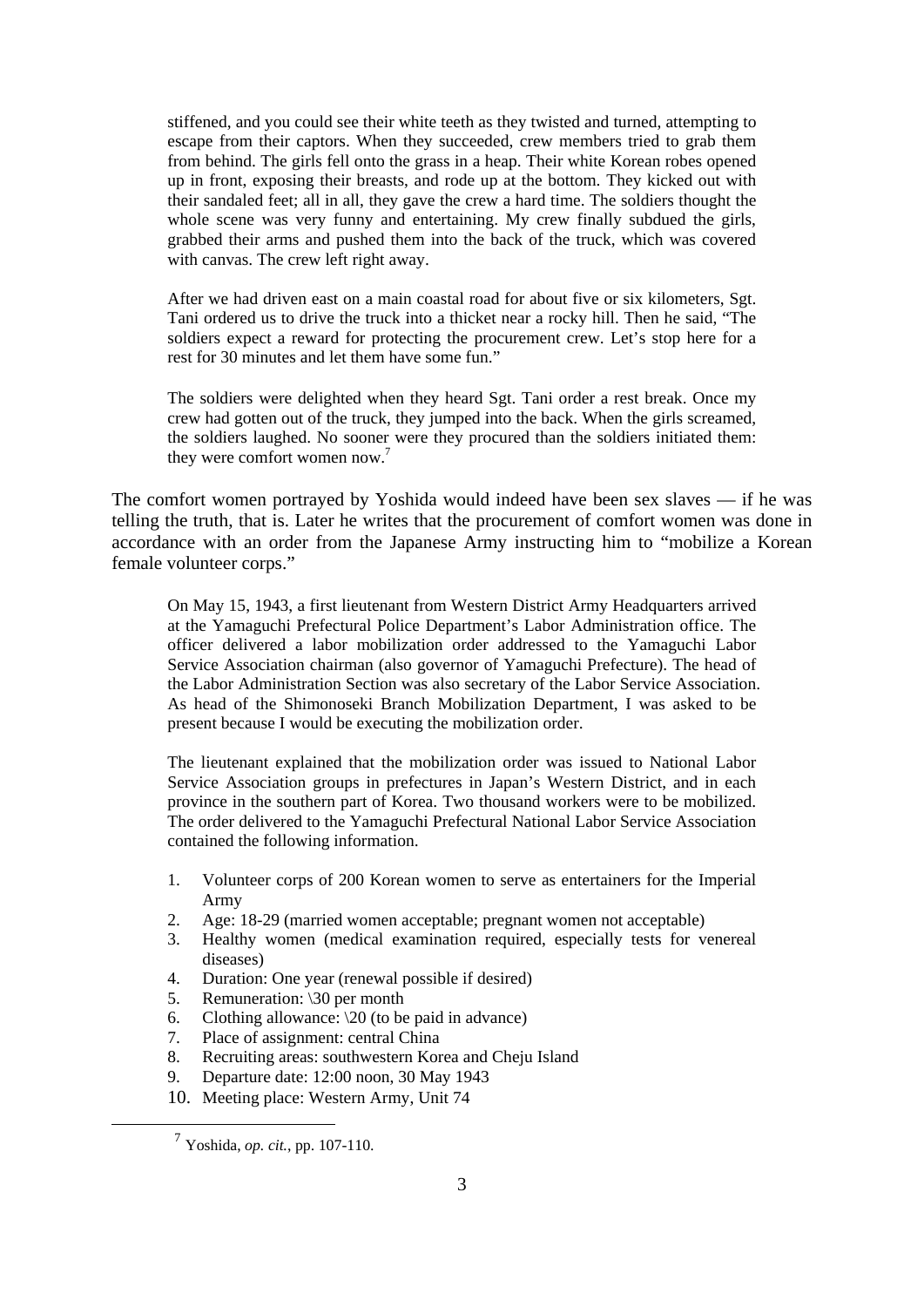The women's Labor Service unit was renamed the Female Volunteer Corps. Students at girls' schools and local girls (members of girls' youth groups) working in munitions factories were called "Female Volunteer Corps," but the female volunteer corps members who provided entertainment to soldiers of the Imperial Army were actually comfort women.

(...)

The order to mobilize 200 Korean comfort women was reissued as a procurement work order and handed to me by the head of the Labor Administration Section.<sup>8</sup>

After his book came out, in December 1983, Yoshida visited Korea, apologizing wherever he went; he even had an expiatory tablet erected. But his efforts seemed to end there, and the problem seemed to have gone away.

When I read the book, soon after it was issued, I was suspicious. The scenario Yoshida describes didn't seem credible. It didn't jibe with what I had heard from older Koreans who had experienced colonial times.

Japanese specialists in Korean history, the masochistic media (especially *Asahi Shimbun*) and other Japan-haters swallowed Yoshida's confession whole, without even bothering to check the facts. Consequently, after the late 1980s, an increasing number of historical works and dictionaries carried references to the coercion of comfort women. People born too late to know about the colonial era began to believe them. Then, in 1989 or so, Socialist Party members began bringing up the subject of comfort women in Diet sessions.

At about the same time in South Korea, feminist movements and the left-wing media pounced on the myth about the coercion of comfort women. It was then that the Korean Council for Women Drafted for Military Sexual Slavery by Japan got its start.

As I will explain later, rumors that the female volunteer corps and the comfort women, which bore no resemblance to each other, were one and the same were already becoming ingrained in people's minds. When Yoshida used the term "female volunteer corps" to refer to the comfort women, the die was cast.

# **Former comfort women denounce Japan**

In August 1991, about eight years after Yoshida's book was published, *Asahi Shimbun* came out with an article under a banner headline reading "Korean Former Comfort Woman Breaks Silence After Half a Century." It begins as follows:

During the Sino-Japanese War and World War II, Korean women were told they would be joining Female Volunteer Corps, but were instead transported to battle zones and forced to provide sex services to Japanese military personnel. It has come to light that one of these so-called "comfort women" lives in Seoul. The Korean Council for Women Drafted for Military Sexual Slavery by Japan (Yun Chung-ok, co-chairwoman: umbrella organization

 <sup>8</sup> *Ibid.*, pp. 100-102.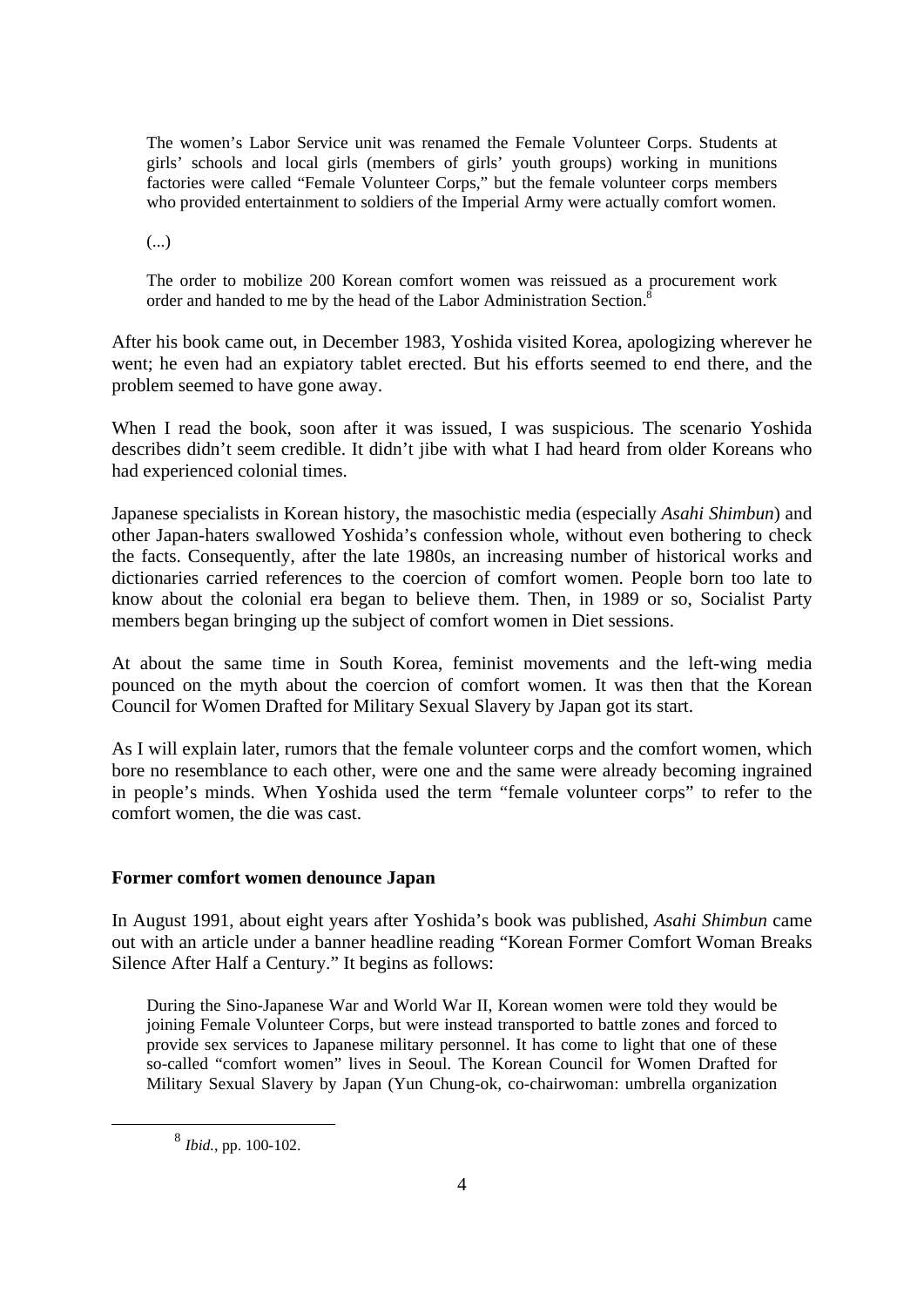for 16 groups with a total membership of approximately 300,000). The Council interviewed the woman, and on August 10, turned over a recording of the interview to an *Asahi Shimbun* reporter. On the tape, the woman can be heard saying, "Even now, my skin crawls when I think about those days." Nearly 50 years after the war, she is finally able to talk about experiences that she had kept hidden deep inside.<sup>9</sup>

In the article the woman was given a pseudonym, but she revealed her real name (Kim Haksun) when the Japan-bashing continued at a press conference on August 14. At the end of the year, Kim toured Japan, telling her story at every destination. She then sued the Japanese government, demanding compensation.

*Asahi Shimbun* gave this woman and her story extensive coverage. Numerous articles about comfort women appeared in other publications, laying the foundation for the still-unresolved comfort women controversy, and a grass-roots campaign aimed at forcing the Japanese to take responsibility in some way. Soon the campaign would evolve into a domestic consensus and conviction that as a nation, Japan had committed an unforgivable crime.

Then an article by Chuo University Professor Yoshimi Yoshiaki, a historian, appeared on the front page of the January 11, 1992 edition of the *Asahi Shimbun.* Yoshimi announced that he had uncovered sources at a Defense Agency research institute stating that the Japanese military was involved in the abduction of comfort women. His disclosure threw the government into a panic, prompting Chief Cabinet Secretary Kato Koichi to issue a statement of apology. This was exactly the effect intended by *Asahi Shimbun* and the reason for its intensive coverage of the issue.

As it later became clear, Yoshimi had been aware of the sources in question for quite some time. However, *Asahi Shimbun* didn't release the information until Kim Hak-sun had filed her suit, the comfort women controversy had reached frenzy level, and Prime Minister Miyazawa's visit to South Korea was only a few days away.

Newspapers commonly attempt to inform the public by explaining a topic, concept or term when it comes into the news for the first time. When *Asahi Shimbun* announced Prof. Yoshimi's "discovery," it supplied the following explanation at the bottom of the front page:

In China in the 1930s, Japanese military personnel raped a great many women. To hold anti-Japanese sentiment at bay and prevent the spread of venereal diseases, brothels were established. According to former soldiers and army doctors, 80% of the women who worked in the first brothels were Koreans. With the outbreak of the Pacific War, *women mainly Korean women — were transported to the brothels under the pretext that they would be serving in a female volunteer corps. Their numbers are estimated to have been 80,000 or*  200,000. (Italics supplied.)<sup>10</sup>

There is tremendous significance in the italicized portion of the text. At that time, Japan was mobilizing workers in accordance with the National Mobilization Act. "Female volunteer corps" was the name given to groups of women drafted to work in munitions factories. The

<sup>10</sup> *Ibid.*

 <sup>9</sup> *Asahi Shimbun*, 11 August 1991.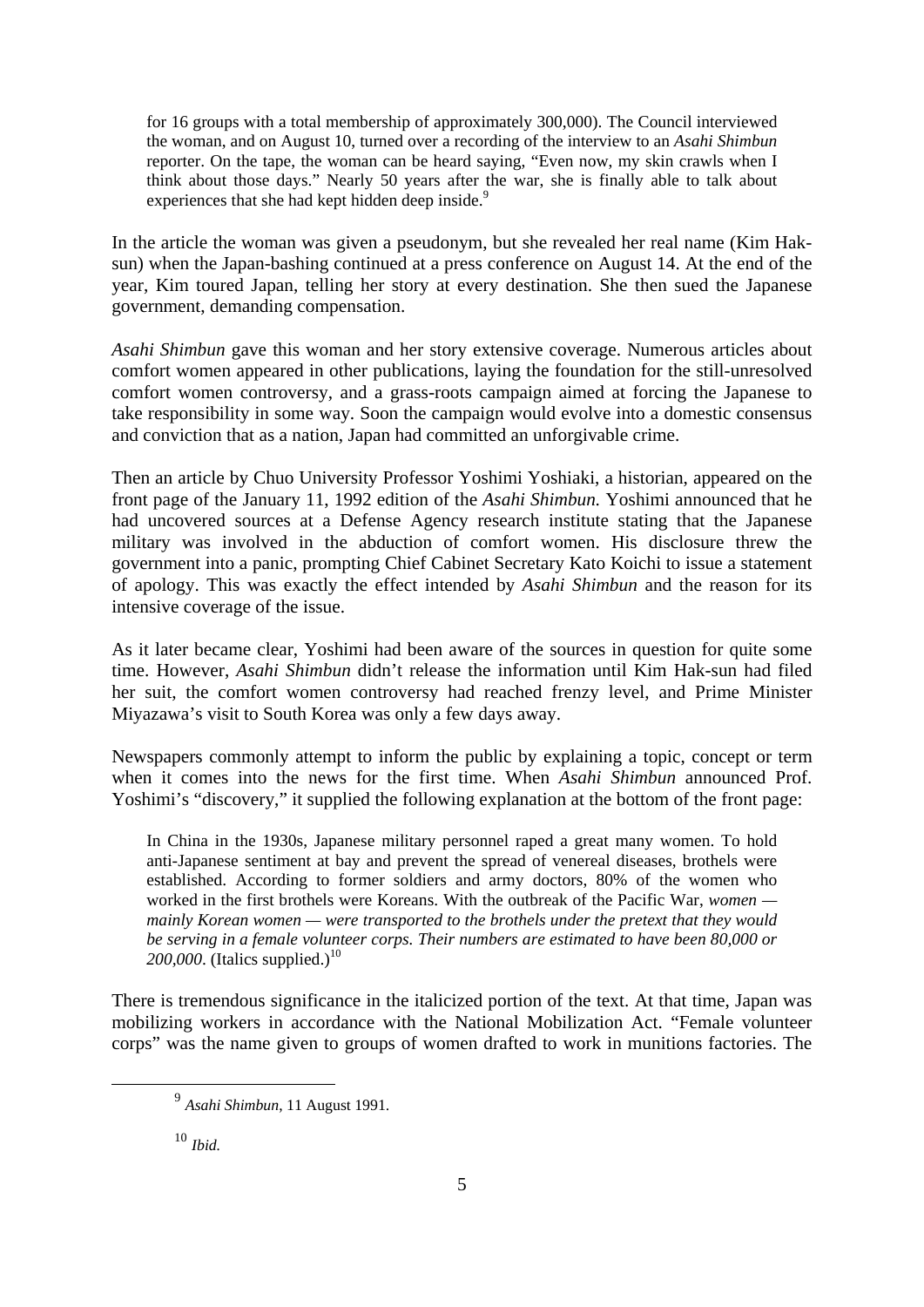term was never used in connection with comfort women. I know plenty of women who were mobilized into female volunteer corps, and all of them have assured me emphatically that their groups had nothing to do with comfort women.

Members of female volunteer corps were mobilized in accordance with the National Labor Service Cooperation Act, which stated that unmarried women between the ages of 14 and 25, as well as men aged 14-40, would join National Labor Service Corps. Beginning in 1943, married women were also urged to join female volunteer corps but, as the term implies, they were not obligated to join. When the Female Volunteer Labor Act (Imperial Order No. 519) was enacted in 1944, women between the ages of 12 and 39 were legally bound to join volunteer corps.<sup>11</sup>

It is unlikely in the extreme that *Asahi Shimbun* was unaware of these historical facts. In actuality, it was the conventional wisdom among left-wing, masochistic scholars of the time that the mobilization of workers into compulsory "volunteer" groups in colonial Korea also included comfort women.

Here are some examples of that conventional wisdom.

Beginning in 1943, approximately 200,000 Korean women were mobilized into teams called "female volunteer corps." Approximately 50,000-70,000 young, unmarried, women among their number were forced to become comfort women.<sup>12</sup>

In August 1944, the Female Volunteer Corps Labor Act was promulgated. Several hundred thousand Korean women between the ages of 12 and 40 were mobilized; several tens of thousands of unmarried women among their number were pressed into service as comfort women for Japanese military personnel.<sup>13</sup>

The origin of both of these "explanations" is Yoshida Seiji's book. As I wrote earlier, he stated that there was a roundup of women in 1943 on Cheju Island for a volunteer corps of comfort women.

By stating that "women — mainly Korean women — were transported to the brothels under the pretext that they would be serving in a female volunteer corps," *Asahi Shimbun* was claiming that they were compelled to become comfort women, as Yoshida wrote. This is "coercion in the narrow sense" of the word, which Prime Minister Abe has denied.

In 1997, *Asahi Shimbun* changed the focus of its coverage to the hardships the women experienced once they entered the brothels, i.e., the coercive nature of their environments. But in 1992, the newspaper had charged that the recruitment of the comfort women was "systematically coercive."

 <sup>11</sup> Momose Takashi, *Jiten: Showa senzenki no Nippon* (Sourcebook: Japan in the Showa era prior to World War II) (Tokyo: Yoshikawa Kobunkan, 1990).

<sup>12</sup> Ito Abito, ed., *Chosen wo shiru jiten* (Cyclopedia of Korea) (Tokyo: Heibonsha, 1986). This text appears unchanged in the fourth printing (revised and expanded edition) released on 05 July 2006.

<sup>13</sup> Takeda Yukio, ed., *Chosen shi* (Korean history) (Tokyo: Yamakawa Shuppansha, 1985).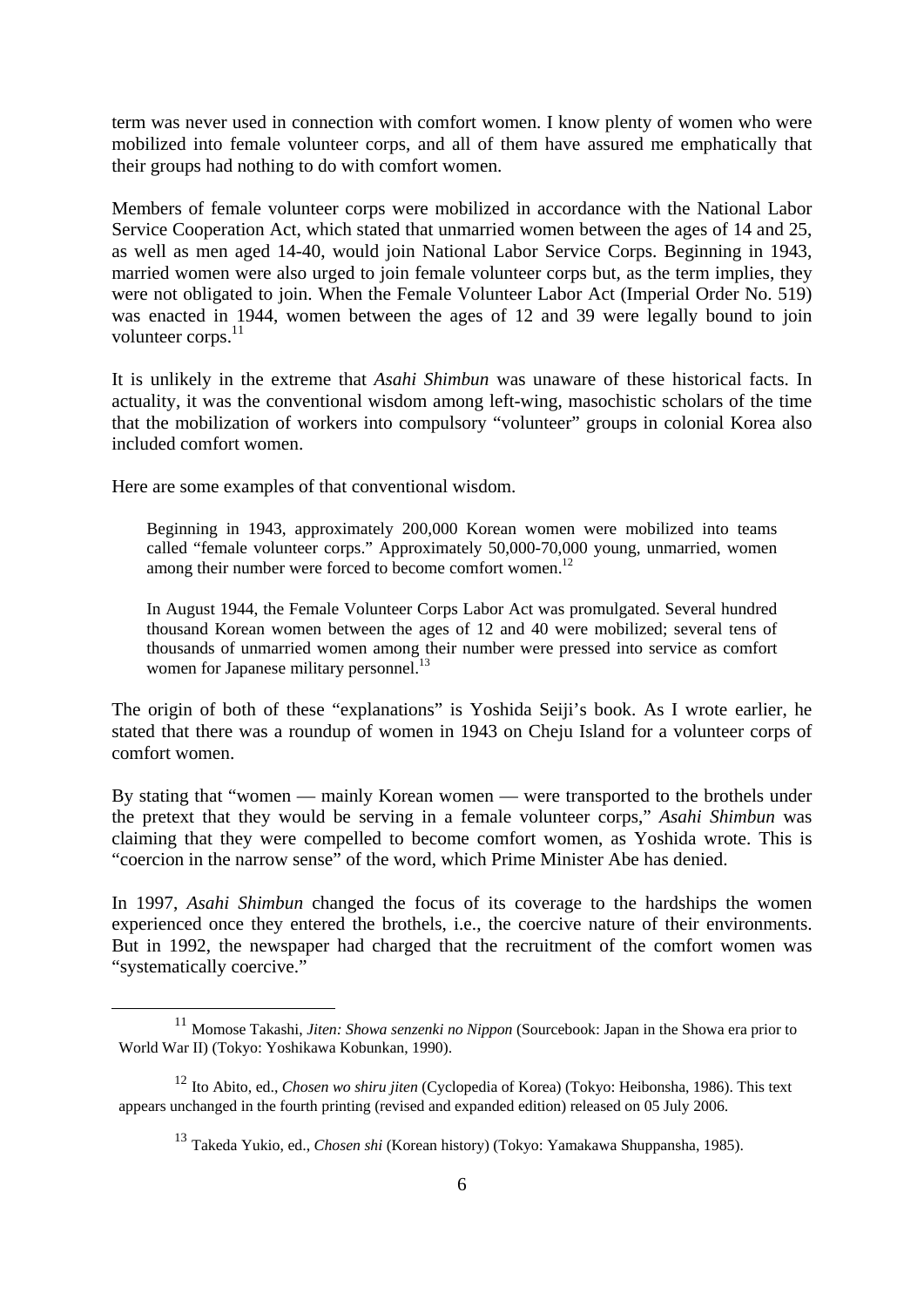Meanwhile, the living witness to the slave hunts (Yoshida), and former comfort woman Kim Hak-sun had been making frequent appearances on Japanese television and in newspaper articles.

The January 23, 1992 edition of the *Asahi Shimbun* carried an editorial entitled "The Comfort Women." It quoted Yoshida as saying, "They used the police, a state power, to abduct women in the colony using means that precluded escape. They transported them to battle zones and confined them there for a year or two years. They were gang-raped, and abandoned when the Japanese military retreated. It's my guess that half the men and all the women I personally abducted died."14 This was followed by a portion of a conversation between the author of the editorial and Yoshida: "I was concerned that Mr. Yoshida would be inconvenienced if his name appeared in the media. When I asked him about that, his cheerful reply was 'That's all right. It doesn't bother me anymore.'"15

When I read the editorial, I realized that Yoshida was the answer to *Asahi Shimbun's* prayers. Now the trio was complete: Yoshida (the conscientious witness), the documents unearthed by Prof. Yoshimi, and the former comfort woman, the victim. This unfortunate alignment created the mistaken impression of being evidence that women were abducted in slave hunts, and forced to service Japanese soldiers. *Asahi Shimbun*, other anti-Japanese media and activists had seized upon them and used them in their attempt to ruin Japan's reputation.

The prevailing view at that time was that Japanese troops had abducted Korean women and forced them to become prostitutes, but the Japanese government would neither acknowledge nor apologize for these inhuman crimes.

I have vivid memories of Keio University Professor Okonogi Masao's January 1992 editorial in *Sankei Shimbun* : "What I have learned is so horrible it makes me want to cover my eyes." He had offered his political conclusion without ever bothering to examine the facts.<sup>16</sup>

Then, on January 13, Chief Cabinet Secretary Kato Koichi issued an official statement, saying that "we would like to offer our heartfelt apologies to the women who endured unspeakable suffering while serving as comfort women." This was the first government statement issued in connection with the comfort women problem. On January 17, Prime Minister Miyazawa went to Korea, where he apologized to President Roh Tae-woo eight times.

# **Japanese instigated suit instituted in Korea**

The February 1992 issue of the monthly *Hoseki* carried transcripts of interviews conducted by journalist Usuki Keiko with former comfort women. The title was "Another Pacific War: Former Korean Comfort Women Tell Their Stories: the Depravity and Shamelessness of the

 <sup>14</sup> *Asahi Shimbun*, 23 January 1992 (evening edition).

<sup>15</sup> *Ibid.*

<sup>16</sup> *Sankei Shimbun*, 25 January 1992.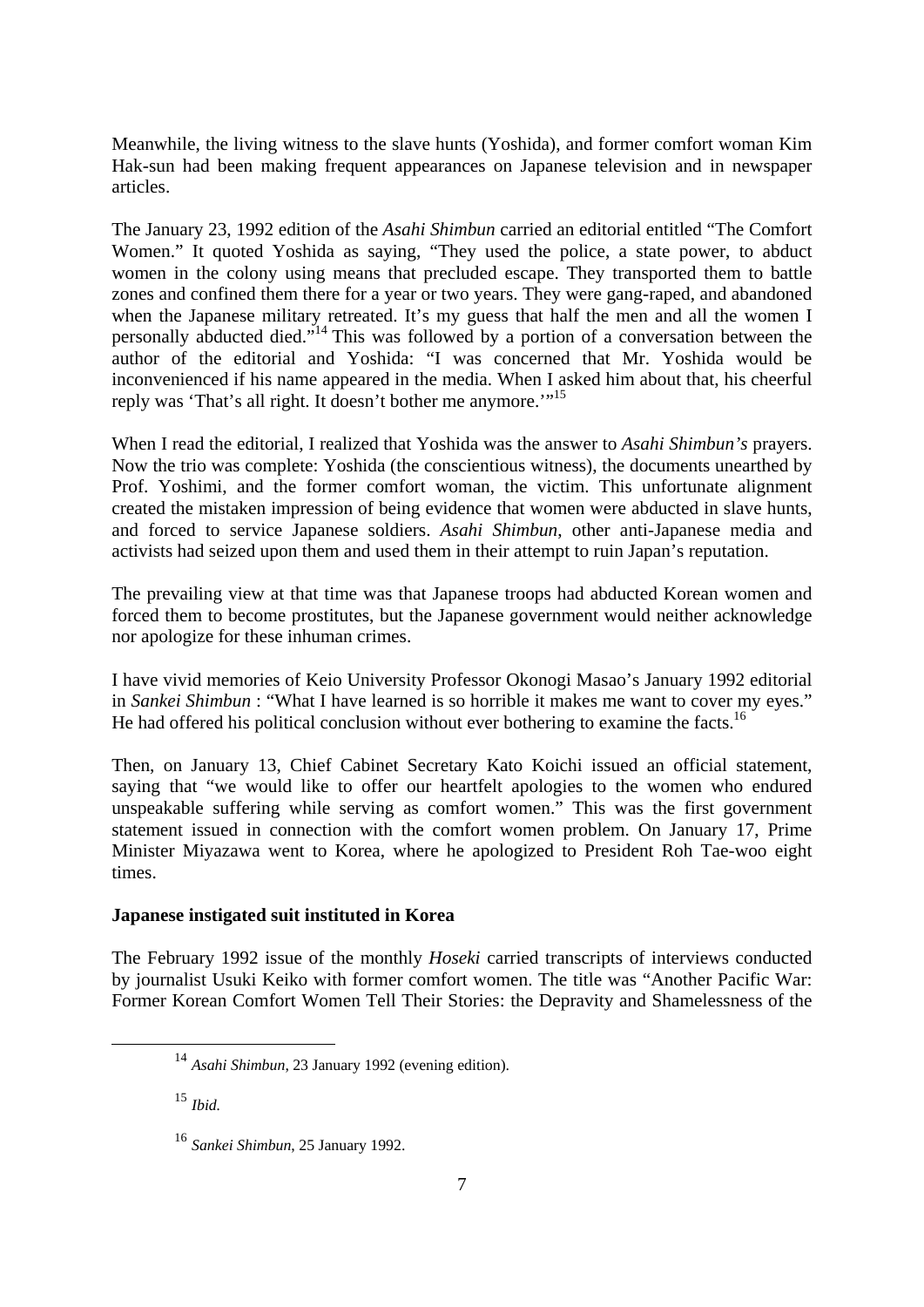Japanese Soldiers Who Abused Our Bodies." Those who agreed to the interview were Kim Hak-sun and two women who used pseudonyms.

Curious about what they had said, I immediately obtained a copy of the magazine. I was wondering whether they were going to say they had been abducted, thereby proving Yoshida Seiji was right.

But Kim Hak-sun said that she had been sold into prostitution for ¥40. Neither of the other two women said anything about having been kidnapped by Japanese soldiers. "What's this?" I thought.

Poverty was a pervasive serious problem in both Japan and Korea prior to World War II. In those days, women were indeed sold into prostitution. Everyone is aware of that; it is not news. What was supposed to make the comfort women newsworthy was their coming forward to say they were coerced.

Reading the apologies offered by the chief cabinet secretary and the prime minister, and the emotional coverage in the Japanese media, I thought, "Something's wrong here. This may be a huge scam. No one has offered any proof that those women were coerced into prostitution."

I was aware that, for the court proceedings held in connection with the suit instituted by Kim Haksun, *et al.* against the Japanese government, Japanese had gone to Korea and posted fliers advertising for plaintiffs.

Actually, theirs was not the first suit filed in connection with comfort women. Its precursor went to trial in 1990. When I learned that that suit had been instituted by Japanese, I realized that there must be some extraordinary lies involved.

It so happened that the monthly *Bungei Shunju* had printed an article entitled "Japan-Korea Relations Have Deteriorated So Much that We Must Apologize" in its March issue, which went on sale on February 10, 1992. The article is a dialogue between Sato Katsumi, director of the Modern Korea Institute, and Takushoku University Professor Tanaka Akira. These two pioneering specialists in postwar North and South Korean studies, who have many friends in South Korea, were also my mentors.

Both men spoke candidly. They deplored the state of the relationship between Japan and South Korea, reminding us that all reparations had been paid in accordance with the Japan-Korea Treaty. They mentioned a white paper, a statement of claim issued by the South Korean government, which lists the uses to which monies received from Japan were put, including monies intended for individuals. During their discussion, they indicated that the repeated apologies offered by Japan in response to South Korean demands had caused anti-Korean sentiment to spread against the Japanese. They also referred to the fact that the "comfort women trial" had been instigated by Japanese.

Scholars who have been engaged in research on South Korea for 30 years, or 40 years, came out and said that we must stop apologizing to the Koreans, that the more we apologize the worse relations between the two nations will become, using their real names. The shock waves were mammoth. Their statements were met with harsh criticism from the South Koreans, who pronounced them absurd.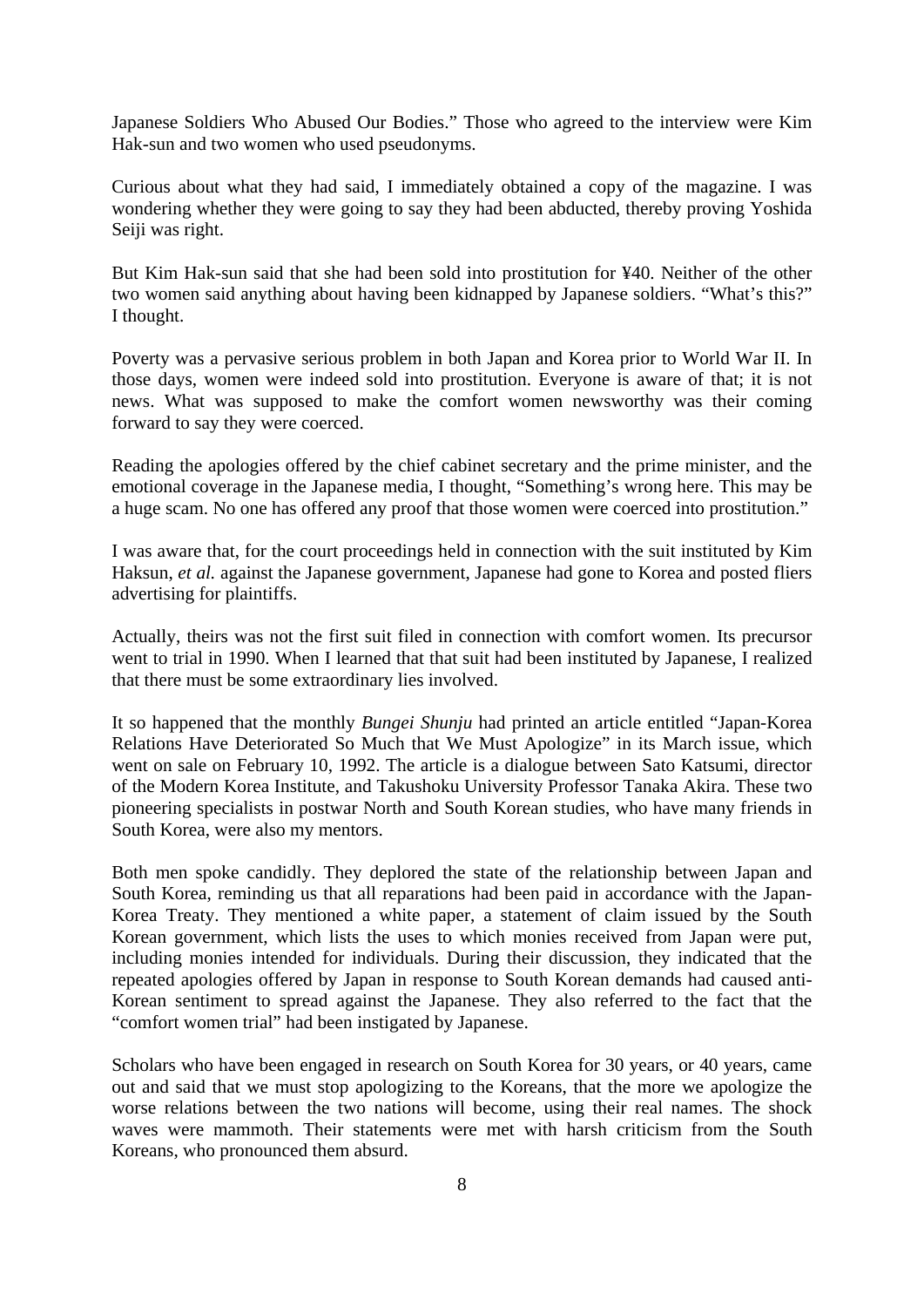#### **Fact-finding investigation commissioned by magazine**

As repercussions rippled throughout Japan and Korea, the editorial division of the monthly *Bungei Shunju* asked me to investigate the comfort women controversy and write up the results. To be candid, I wavered about accepting the assignment. As I wrote earlier, at that point I was having serious misgivings about the Japanese and Korean media coverage of the problem, and the Japanese government's response. Therefore, I knew that someone had to do painstaking research into the facts and make the results known to the world.

But at the core of the problem was sex, a topic that people are generally unwilling to discuss frankly. Also involved was the fact that I, a citizen of a nation that had colonized Korea, might end up criticizing women who had been victimized and were now old. I would rather have someone else do this job.

But as I vacillated, the lies continued to spread. I finally assented, believing that I could not, in good conscience, refuse. I was afraid that Japan's relationship with Korea, a nation where many of my professors, mentors, friends and acquaintances live, might be irreparably damaged.

I was convinced that there is nothing more absurd (or harmful) than debates and apologies that have no basis in fact. I was fully prepared to be the first to offer an apology if I was proven wrong, if this wasn't a scam and my investigation revealed that Japan had used force to victimize innocent Korean women.

The editor in chief of *Bungei Shunju* told me, "When you conduct your investigation, resign yourself to being vilified, along with me." He promised me the editorial division's full support. He assigned one of his most capable editors to the project full time, and told me I could use as many investigators as I wanted, and buy as many references as I needed. He said my research should be done wherever it needed to be, and not to worry about money. Therefore, I wasn't a solo investigator, but part of a team working on the same project.

The objective of my research was to discover whether the comfort women were so poor they had to sell their bodies to stay alive, or whether they were sex slaves coerced into prostitution by military or government personnel.

First of all, I scrutinized the document that Prof. Yoshimi offered as proof of military involvement. It permitted me to confirm an important fact. Yes, the military was involved in recruiting comfort women, but only by attempting to prevent private brokers from engaging in immoral behavior and claiming they were acting on behalf of the military.

Not only did the document prove that the military did not coerce women, it also proved that they tried to stop brokers from engaging in unlawful acts during their recruiting campaigns. Yes, the military were involved, but their involvement had benevolent intentions.

I will quote from the document as published in *Asahi Shimbun*. It appears in a collection of documents exchanged between the Ministry of the Army and units assigned to China and entitled "China Area Army Journal: Secret."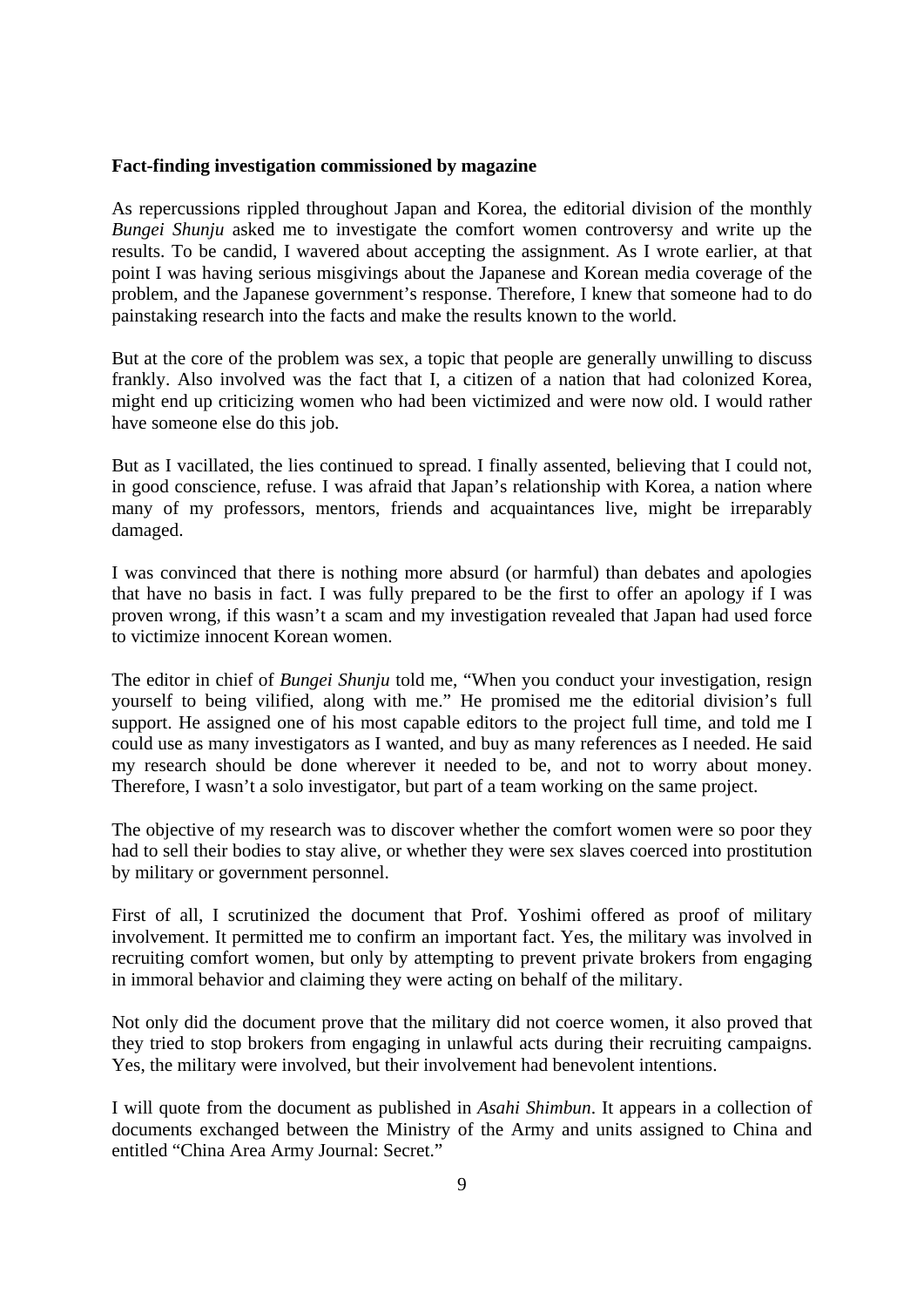Subject: Recruitment of Comfort Women (Communication from adjutant to head staff officers of North China Area Army and Central China Expeditionary Army)

China Area Army No. 745: Secret

04 March 1938

We advise Expeditionary Army personnel to exercise extreme caution in the recruiting of female workers to avoid harm to the prestige of the military and the emergence of social problems. Be aware that unscrupulous brokers may say they are acting on behalf of the military, thus causing the military to lose prestige or generating misunderstandings among the local population. They may also cause social problems by violating regulations and recruiting through war correspondents or visitors. Some of the recruiters cannot be trusted; they lack the judgment required of recruiters, and must be watched carefully, as they have previously been arrested or interrogated by the police for using improper recruiting methods akin to kidnapping. Select recruiters with care and keep control over them. Maintain close contact with the military police and local police authorities.<sup>17</sup>

This document does not prove that the military forced women to serve as prostitutes. *Asahi Shimbun* reported that this document and two others attest to military involvement. But they simply state that the brothels were established to improve military discipline, as rapes committed by Japanese soldiers in war zones would be used as anti-Japanese political propaganda.

Following a logical thought process, we have: the military were concerned about inciting adverse public sentiment in war zones. There was already a fledgling independence movement in colonial Korea. The military wouldn't have dared angering the local population by coercing women to become prostitutes. Therefore, the document found by Prof. Yoshimi does not prove that the comfort women were coerced. On the contrary, it proves that they were *not* coerced.

But the atmosphere at the time was obviously conducive to the creation of a mass delusion and fraud (the flames of which were fueled by *Asahi Shimbun's* coverage and the chief cabinet secretary's flustered apology) — namely, that the comfort women were victims of coercion.

<sup>&</sup>lt;sup>17</sup> China Area Army Notice No. 745, 04 March 1938.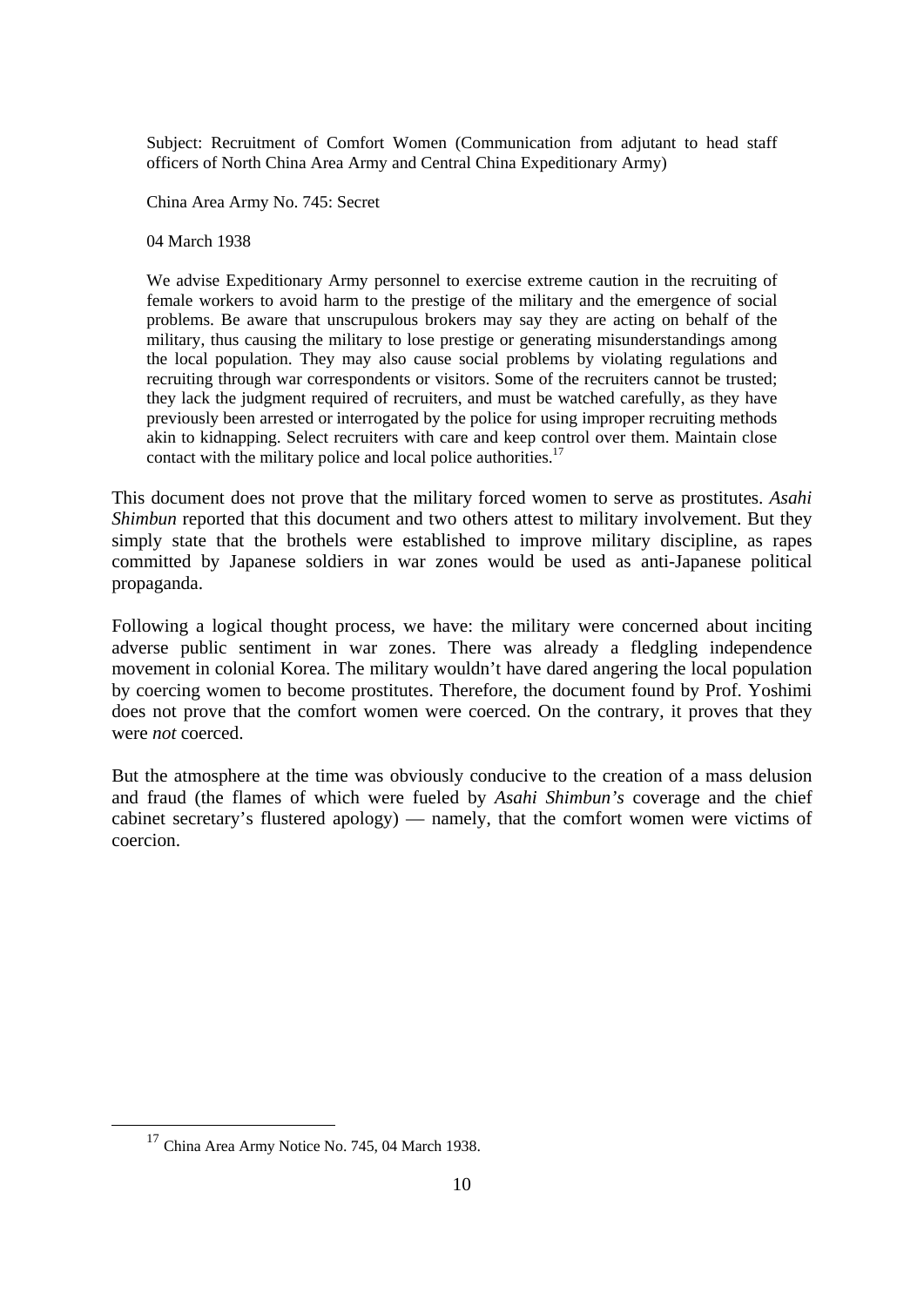# CHAPTER 2: WERE THE COMFORT WOMEN ABDUCTED BY JAPANESE AUTHORITIES?

#### **The link between the Association for the Pacific War Victims officer and** *Asahi Shimbun*

I examined the testimony of the former comfort woman who had come forward. I wanted to know whether it would attest to her having been the victim of official coercion (abduction by military or government authorities).

Since she had instituted a lawsuit, I decided to have a look at the petition, which I acquired. I discovered that it agreed with the article I had read in *Hoseki*. An excerpt follows.

Kim Hak-sun's family was poor, so she stopped going to school. To earn some money, she did babysitting and maid's work. She was adopted by Kim Tae-won, who sent her to a school for *kisaeng* (entertainer-prostitutes) when she was 14, for three years. In the spring of 1939, when Kim Hak-sun was 17, her adoptive father convinced her and another girl named Emiko, who was one year her senior, to go with him to China, "where you can make a lot of money."<sup>18</sup>

Kim Hak-sun states clearly that she became a kisaeng because her family was poor. When I discussed her case with the *Bungei Shunju* editors, we agreed that it was similar to those of young Japanese women who were sold into prostitution by their parents. But how can anyone claim Kim was abducted?

The more I investigated, the more malicious the *Asahi Shimbun* editorial seemed. Then I learned that the daughter of Yang Sun-in, the former executive director of a South Korean organization that goes by the name of Association for the Pacific War Victims, is married to Uemura Takashi, a reporter for *Asahi Shimbun*. If my sources were accurate, it did seem as though Uemura had manufactured his article out of whole cloth to give his mother-in-law and her accomplices an edge in court.

In any case, I had decided to track down absolutely every lead, including this one. That meant going to South Korea to meet Yang Sun-in. The people at the *Bungei Shunju* editorial division expressed concern when I told them of my plans. They were afraid that I might be assaulted by survivors, activists, or their agents; I was encouraged to travel with a reporter and a bodyguard. I declined their offer to save myself from having to interpret for an entourage.

Once in Seoul, I obtained the phone number of the Association from a Japanese foreign correspondent. I made an appointment to meet Yang Sun-in at the organization's office. Actually, if luck hadn't been on my side, that meeting might have been canceled at the last minute. Takagi Ken'ichi, the Japanese lawyer representing the plaintiffs in the suit, was scheduled to visit the Association's office at about the same time to prepare for the trial. Since I had criticized his activities in *Gendai Koria* (Modern Korea) and other publications, I was sure he knew who I was. If Takagi had showed up at the office prior to my appointment,

 <sup>18</sup> Petition submitted to Tokyo District Court by Kim Hak-sun *et al.* on December 6, 1991); for the complete testimony, see Hirabayashi Hisae, *Kyosei renko to jugun ianfu* (Abductions and comfort women) (Tokyo: Nihon Tosho Center, 1992).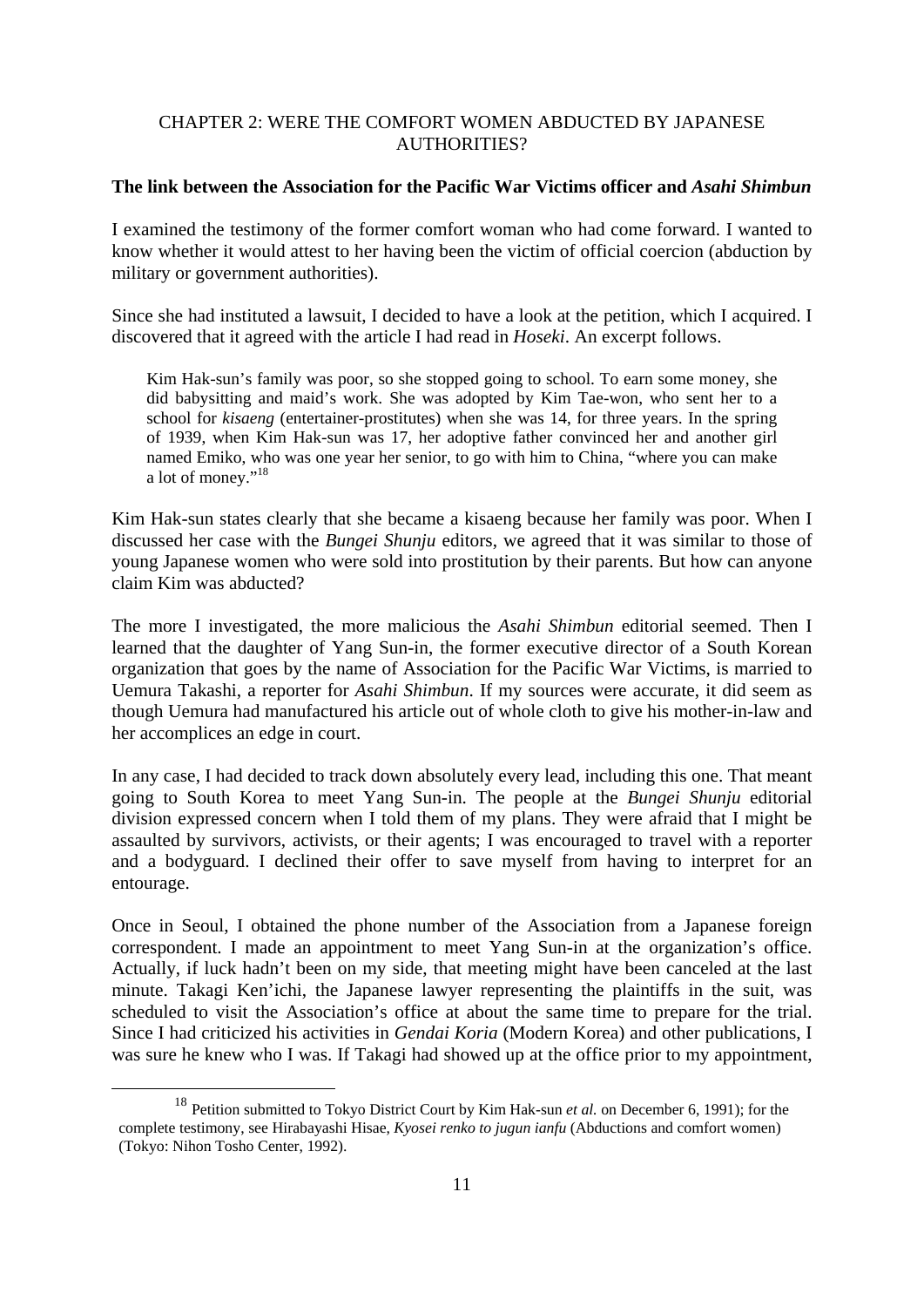Uemura would have warned Yang Sun-in about me, and she would not have agreed to the interview. Fortunately, I arrived in Seoul a few days before he did.

I went to the Association's office bearing a gift (a box of fruit) and proffered my business card (the one that says I'm a university professor). I announced that I was doing research on Korea. When I mentioned that I was particularly interested in the comfort women controversy, Ms. Yang opened up to me.

I asked her how the lawsuit had come to be filed. (I will describe her response in detail later.) Then I told her, "The Japanese government has already paid \$300 million in cash and tendered \$200 million in loans to South Korea in accordance with the 1965 treaty. The South Korean government paid 300,000 won out of that amount to victims' survivors. Why demand further compensation from the Japanese government, especially at this late date?"

Her strange reply was: "The 1965 treaty was imposed on the weak (South Korea) by the strong (Japan). We don't care if a thousand treaties were signed. We won't recognize them."

Then I said I'd heard that her daughter was married to an *Asahi Shimbun* reporter. "Yes, that's true," she replied.

To make sure I had the correct information, I asked, "Is his name Uemura?" "Yes." Now I had the information I needed, straight from the horse's mouth.

# **Criminalization of the Japanese military**

The next task on my agenda was to interview Kim Hak-sun, the former comfort woman who had come forward. I wasn't able to do that, unfortunately, because she had been hospitalized. Instead, I managed to track down and meet with a Korean resident of Japan, a woman whom I'll call "Ms. X"; she had arranged for Kim to appear on Japanese television programs, and acted as her interpreter.

Ms. X had come to know Kim very well after interpreting for her a number of times. She had learned that Kim had not been abducted by the Japanese military, but had been sold to a kisaeng house because her family was so poor.

Having discovered that the truth was quite different from the fiction preferred by television commentators, etc., who were determined to portray the Japanese military as a band of demoniacal criminals, Ms. X had begun to realize that something was terribly wrong. I believe that is why she told someone like me, who had come from Japan on a fact-finding mission, Kim Hak-sun's true story.

She said that once she had learned the truth, she had a quiet conversation with Kim when there were no reporters around.

"Halmoni (grandma), you were sold to a kisaeng house, weren't you?"

"Yes, I was."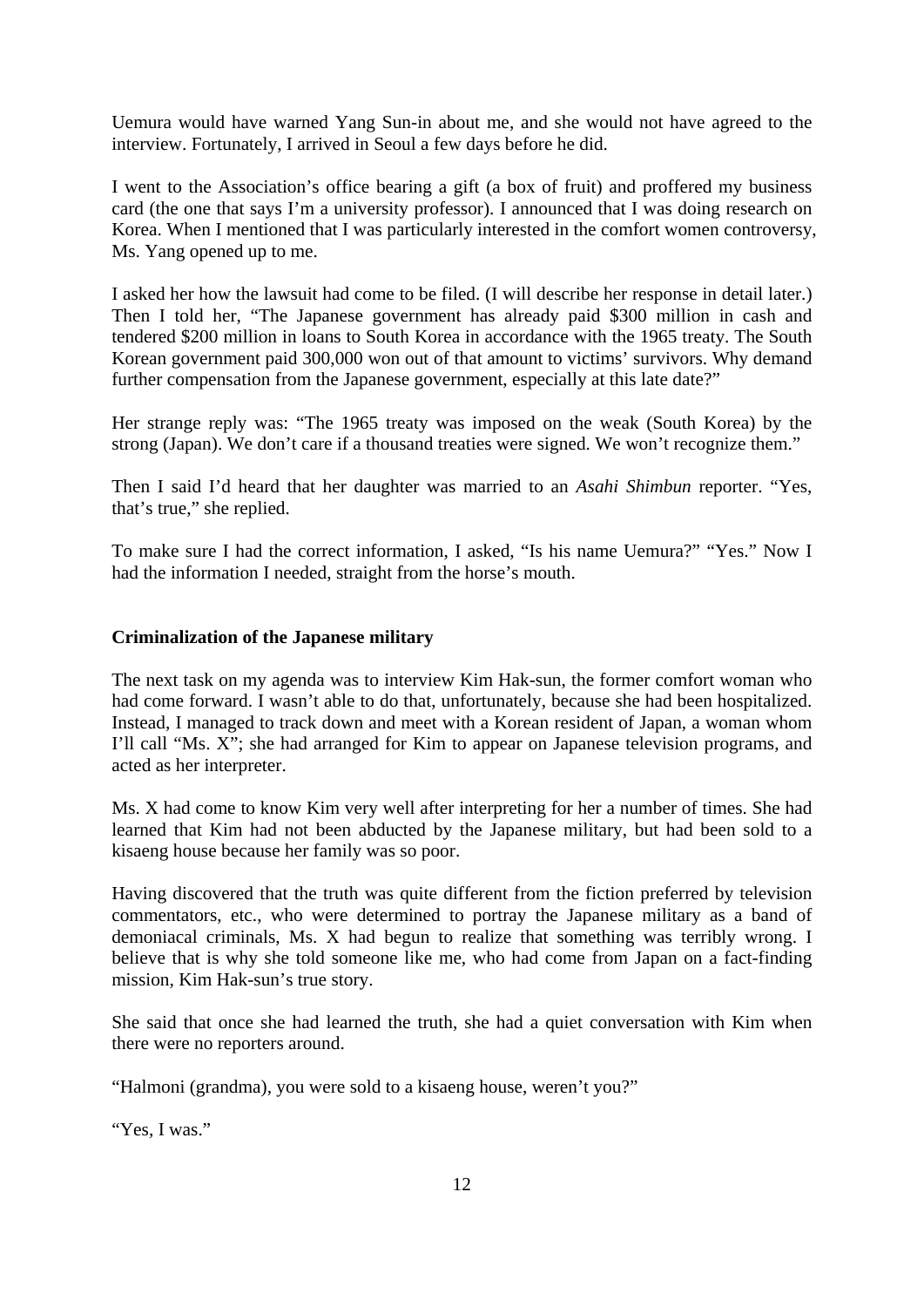"Then why in the world did you come forward?"

"I was so lonely. No one ever came to see me. Then one day I saw a television program about people who were forced to work during the war and how they were going to go to court. I thought maybe that had something to do with me, so I made a phone call."

In August 1991, Kim Hak-sun was the first former comfort woman to come forward. At that time, as already described, *Asahi Shimbun* gave the event a huge amount of coverage: "A comfort woman comes forward for the first time ever." This was a scoop for *Asahi*, which wrote about the event before even Korean newspapers got wind of it. The author of the article was, needless to say, Uemura Takashi, son-in-law of the woman whose organization was contacted by Kim Hak-sun. He was bound to get the scoop.

The article Uemura produced, as mentioned earlier, has a very shocking beginning.

During the Sino-Japanese War and World War II, Korean women were told they would be joining female volunteer corps, but were instead transported to battle zones and forced to provide sex services to Japanese military personnel. It has come to light that one of these so-called "comfort women" lives in Seoul. The Korean Council for Women Drafted for Military Sexual Slavery by Japan  $(...)$  interviewed the woman  $...$ <sup>19</sup>

Nowhere here will you find the most critical part of her story: that her family was so poor she was sold to a kisaeng house. Without this information, readers would never see the true picture.

Interestingly, the portion of the article that mentions the female volunteer corps ("Korean women were told they would be joining Female Volunteer Corps, but were instead transported to battle zones") is the same language used in the "supplementary material" supplied by *Asahi Shimbun* in connection with the document provided by Prof. Yoshimi. The first glimpse the Japanese reading public got of Kim Hak-sun was the portrait Uemura Takashi painted of her, which closely resembled Yoshida Seiji's confession: the victim of abduction.

On December 25, 1991, *Asahi Shimbun* carried another article under the headline "Former Comfort Woman Kim Hak-sun Institutes Suit Against the Japanese Government: Seeks Compensation for a Stolen Youth." It contained a partial transcription of Uemura's interview with Kim, where she says, "I heard I could make a lot of money. Someone working in my neighborhood told me. He didn't say what type of work was involved. I accepted the offer, and so did a friend who lived nearby. It was the spring of 1939, and I was 17." Still no mention of being sold to a kisaeng house.

Did Kim Hak-sun fail to mention the kisaeng house when she first came forward? If so, then the information in Uemura's article was erroneous. But it would be unfair to describe it as malicious fabrication.

The truth quickly emerged. After doing some checking, I learned that on August 14, shortly after Uemura's article appeared, Kim Hak-sun held a press conference for Korean newspaper

 <sup>19</sup> *Asahi Shimbun*, 11 August 1991.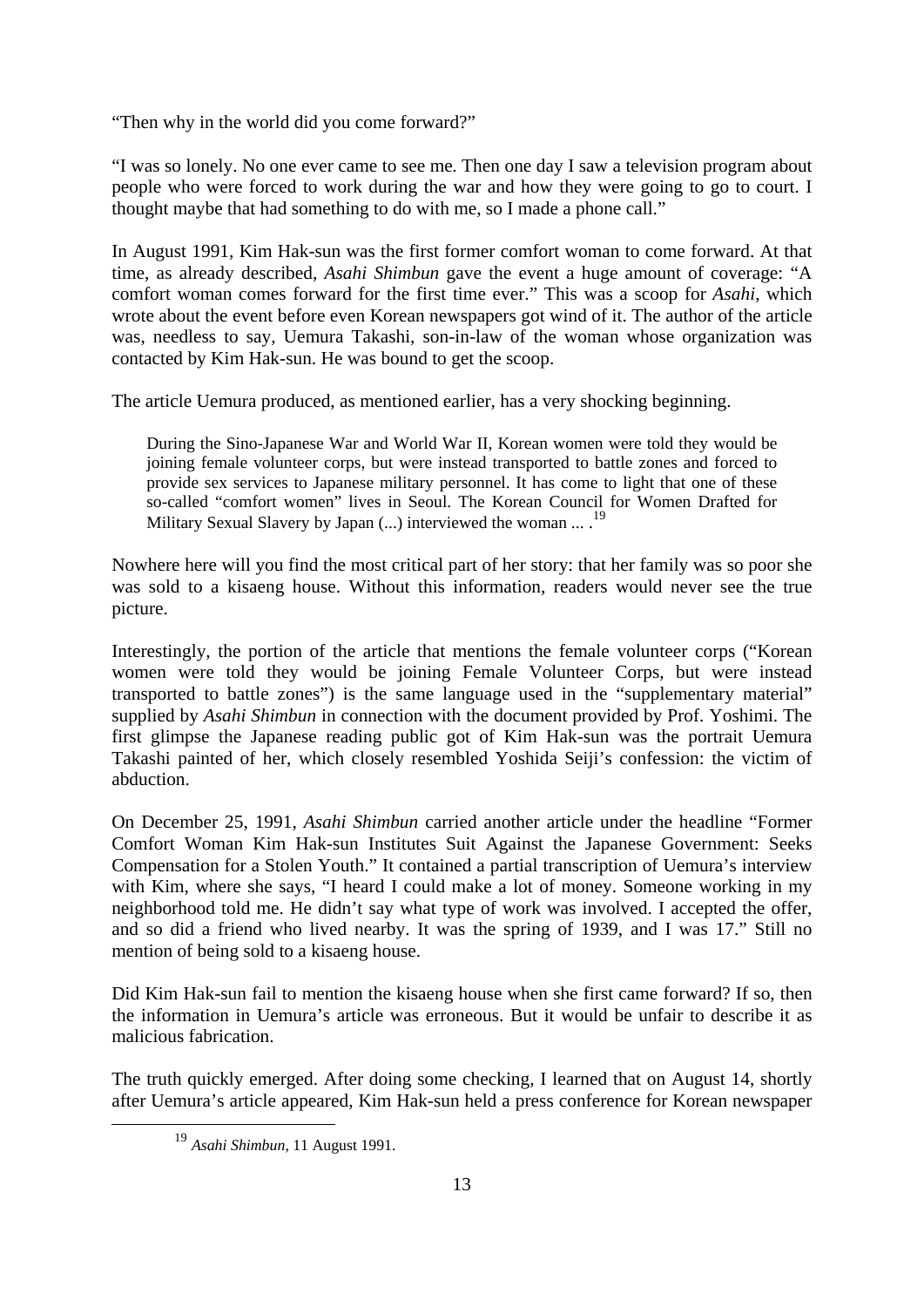reporters. I looked for the articles and discovered that even *Hankyoreh*, South Korea's most left-leaning daily, carried one about Kim.

No longer able to make ends meet, my mother sold me to a kisaeng house owner in Pyongyang when I was 14. After living there for three years, I thought I had gotten my first job. But the place I was taken by the kisaeng house owner who had adopted me was a division of the Japanese Army in North China. There were more than 300 soldiers there. First I was sold for ¥40, then trained to be an entertainer for a few years, and after that I went to a place where Japanese soldiers were stationed.<sup>20</sup>

It was the same story she had told from the very beginning, the one I read on the petition for the lawsuit. Every time she told it — the first time she spoke out, on the petition, and in the *Hoseki* interview — it was the same: Kim Hak-sun had been sold to a kisaeng house.

# *Asahi Shimbun's* **malicious fabrication**

Uemura's article in the December 25 edition of *Asahi Shimbun* begins: "I was present when the lawyers interviewed the former comfort woman, so I heard her story in detail. Here are excerpts from the tape-recorded description of her stolen youth."

Not only in his August article, but also in the December piece, Uemura deliberately omitted important information from Kim Hak-sun's account: the part about being sold to a kisaeng house. At that time, Uemura worked on the city desk at the Osaka office of *Asahi Shimbun*. Apparently, he had gone to Korea as an exchange student, where he was studying the language. There he met Yang Sun-in's daughter, whom he later married. This means that he reads and speaks Korean. It is hard to believe that Kim Hak-sun omitted the part of her story relating to having being sold only when she spoke to him, i.e., *Asahi Shimbun*.

That part of Kim's story can also be found in the petition for the lawsuit. So, if Uemura was present when Takagi and the other attorneys met with Kim, she would certainly have told them about it. Uemura must have known about it. I can only assume that he left it out because it didn't fit in with the scenario he had concocted. He was afraid to write the truth, because then his whole drama about official coercion, which was what *Asahi Shimbun* wanted to publicize, would have crumbled.

*Asahi Shimbun's* current position is that Prime Minister Abe should stop dithering about whether there was coercion in the narrow sense or in the broad sense. If he's going to apologize, then he should apologize, and properly. Actually, the newspaper thought that the story wasn't worth printing unless they could make a case for coercion in the narrow sense of the word (i.e., abduction by military or government authorities). For that reason, the editors deliberately dropped the part about Kim's mother selling her for ¥40.

Recently, a television program claiming that you'll lose weight if you eat fermented soybeans was canceled and the television network that broadcast it was expelled from Minporen (National Association of Commercial Broadcasters) for misinforming the public. But *Asahi Shimbun's* sins are far, far more grievous.

 <sup>20</sup> *The Hankyoreh*, 15 August 1991.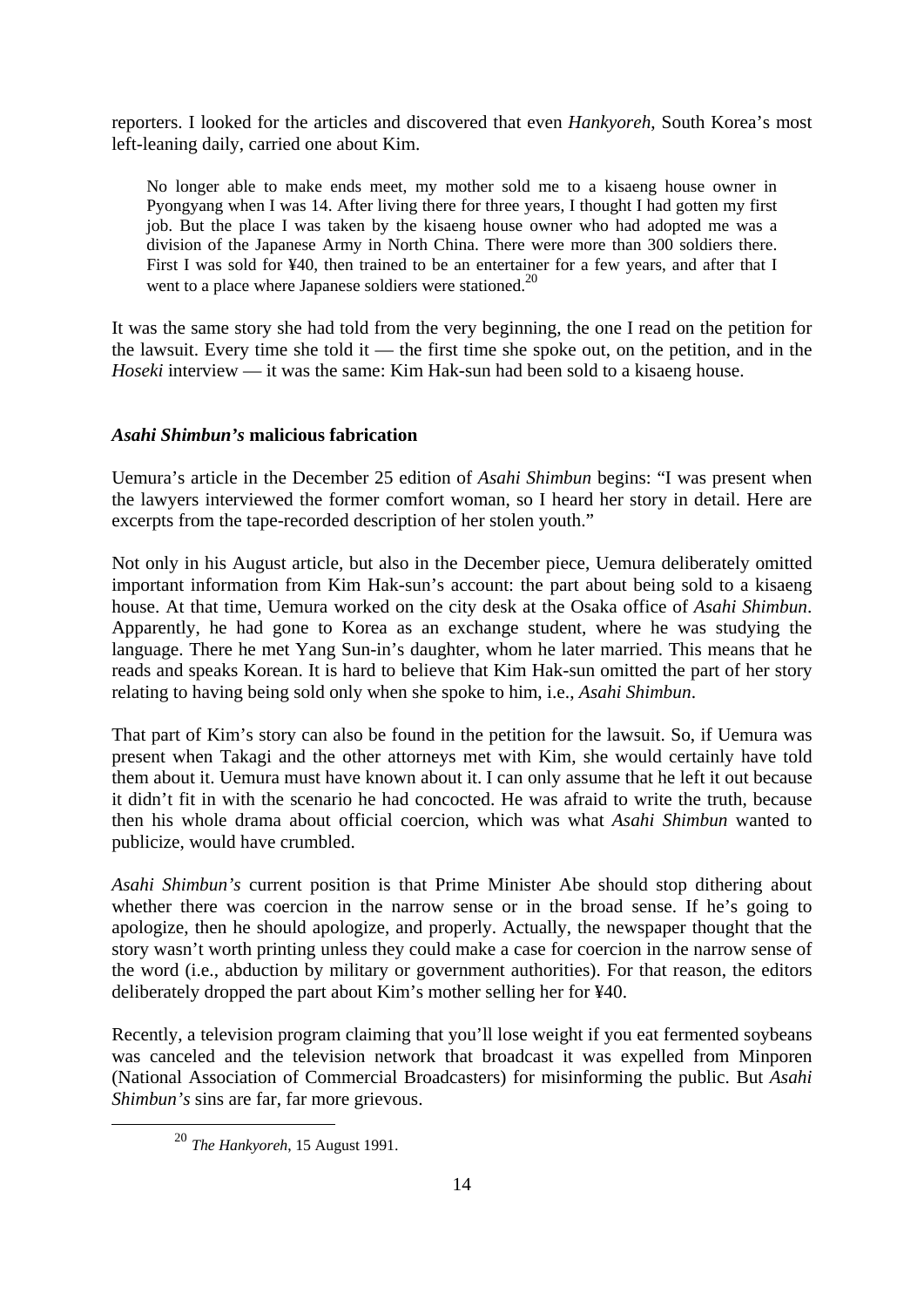When an Asahi reporter claimed he had found graffiti carved in coral and was later found to have staged the incident, the president of *Asahi Shimbun* resigned. But Uemura's offense was twice as reprehensible, since he lied not only to get a scoop, but also to get a lawsuit instituted by his mother-in-law off on a good footing. Their deliberate dissemination of lies has had serious consequences, worsening not only relations between Japan and South Korea, but also between Japan and the U.S.

Since 1992, I have been spreading the word about this incident every chance I get: in magazine articles, books, and in televised debates and public speeches, naming names every single time. Still, *Asahi Shimbun* has yet to issue a rebuttal, a correction or an apology; nor has the newspaper reprimanded Mr. Uemura. Far from it, it appointed him Seoul correspondent, and assigned him to write articles on Korean problems. This is inexcusable behavior.

Another individual whose conduct has been reprehensible is Takagi Ken'ichi, the attorney. We assume he read the petition, so he must have known Kim Hak-sun's sad story: the family was so poor her mother had to sell her for ¥40. If he were a reputable lawyer, he would have explained things to her: "You don't have a case. By telling your story, you risk being humiliated a second time."

As the first former comfort woman to come forward, Kim Hak-sun became a pawn in the anti-Japan campaign waged by Takagi and his accomplices. She was also used by Uemura and the *Asahi Shimbun*. When I and other Korea specialists exposed her true past, she became expendable. After I wrote about the portion of her story that Uemura concealed in *Bungei Shunju*, Korean scholars conducted an inquiry. She told them a new tale, which wasn't included in the petition. This resulted in closer scrutiny of her past; she was now trapped in a vicious cycle. It's hard to believe that Takagi Ken'ichi cared the least bit about her human rights.

# **Child comfort women?**

Now I'd like to return to the investigation I conducted in February 1992. On January 14 of that year, two days before Prime Minister Miyazawa Kiichi was to visit Korea, articles about the Japanese rounding up elementary school students to serve in volunteer corps, and editorials about forcing even elementary school-aged girls to become sex slaves appeared in Korean newspapers, fomenting resentment against Japan.

Did the authors actually verify the existence of 12-year-old comfort women? I located the person who wrote the first article about elementary school students and the volunteer corps, and met with him. His name is Kim Yong-soo, and he works for Rengo News Agency. He said he had been following this problem for quite some time.

As described earlier, in South Korea there is a misunderstanding about the wartime volunteer corps. They have been mistaken for comfort women; there was no connection. Kim knew that, but he wrote only that 12-year-olds were drafted into volunteer corps. He made no effort to explain. He didn't claim that they had been forced to serve as comfort women. But the editorial in the *Dong-a Ilbo*, a Korean daily, which appeared not long after the Kim article,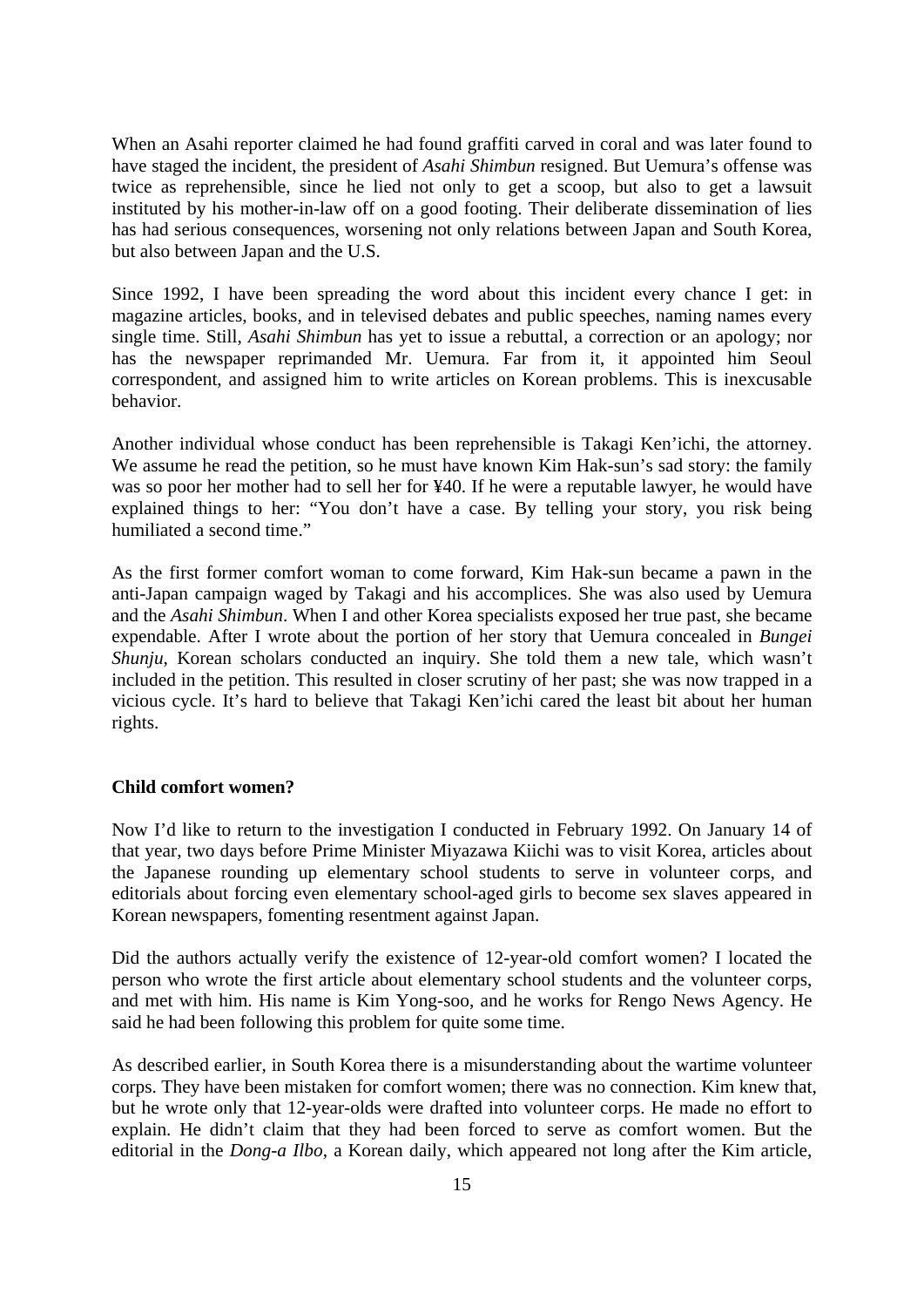stated that "even 12-year old schoolgirls were mobilized to serve as sex slaves in war zones." Presented as unassailable fact, this "information" infuriated many Koreans right before Prime Minister Miyazawa's visit.

Volunteer corps were, more accurately, volunteer labor corps, which had nothing whatsoever to do with comfort women. Members were not transported to brothels, but to munitions factories in Toyama Prefecture. According to my research, in 1944, Ikeda Masae, a Japanese teacher at the Hozan National School (an elementary school) in Keijo (today Seoul), sent six of her sixth-grade students to work in a munitions factory in Toyama as members of a volunteer corps. In August 1945, the war ended; in December, Ms. Ikeda returned to Japan. By that time, all but one of her students had returned to Korea. Ms. Ikeda never forgot the girl, and after retiring from her teaching position in Japan, went to look for her. Her search ended happily in 1991, when she found the student. She learned that having returned safely to South Korea, the girl had headed straight for her home village without stopping at the school to announce her return.

Since Kim Yong-soo had intended to write an article describing this chain of events, he continued to gather information. He observed that a former comfort woman had come forward and that a document uncovered by Prof. Yoshimi had been given wide coverage in Japan. Then he wrote an article stating that elementary school children had been drafted into volunteer corps.

As I stated earlier, Kim did not explain that these girls were being sent to work in a factory in Toyama, not a brothel. He knew (or perhaps hoped) that his article would be misinterpreted.

I asked him directly: "Why did you write that article? You knew that those 12-year-old girls never became comfort women. In Korea, your article served as the basis for others asserting that 12-year-old Korean girls were forced to become sex slaves in battle zones. Maybe your article, and your article alone, contained no inaccuracies, but you wrote it knowing full well that it would be misinterpreted. How could you do such a thing?"

Kim's reply: "Yes, I knew that those six children weren't comfort women, but I've heard stories in Korea about children who were drafted into volunteer corps and later forced to become comfort women. So I thought that other elementary schoolgirls might have been forced to become comfort women. That's why I didn't bother to write that these six were members of volunteer labor corps, and not comfort women."

His excuse was pathetic, but at least I was able to ascertain that there was no proof to back up the accusations that followed his article.

To this day, none of the sources of the rumor that 12-year-old girls were forced to serve as comfort women (Kim's article, the newspapers, television networks, etc.) has stated that schoolgirls were mobilized to work in munitions factories, not to serve as comfort women. Anti-Japanese sentiment has continued to worsen. Here is an excerpt from one of the editorials; this one appeared in *Dong-a Ilbo* in early 1992.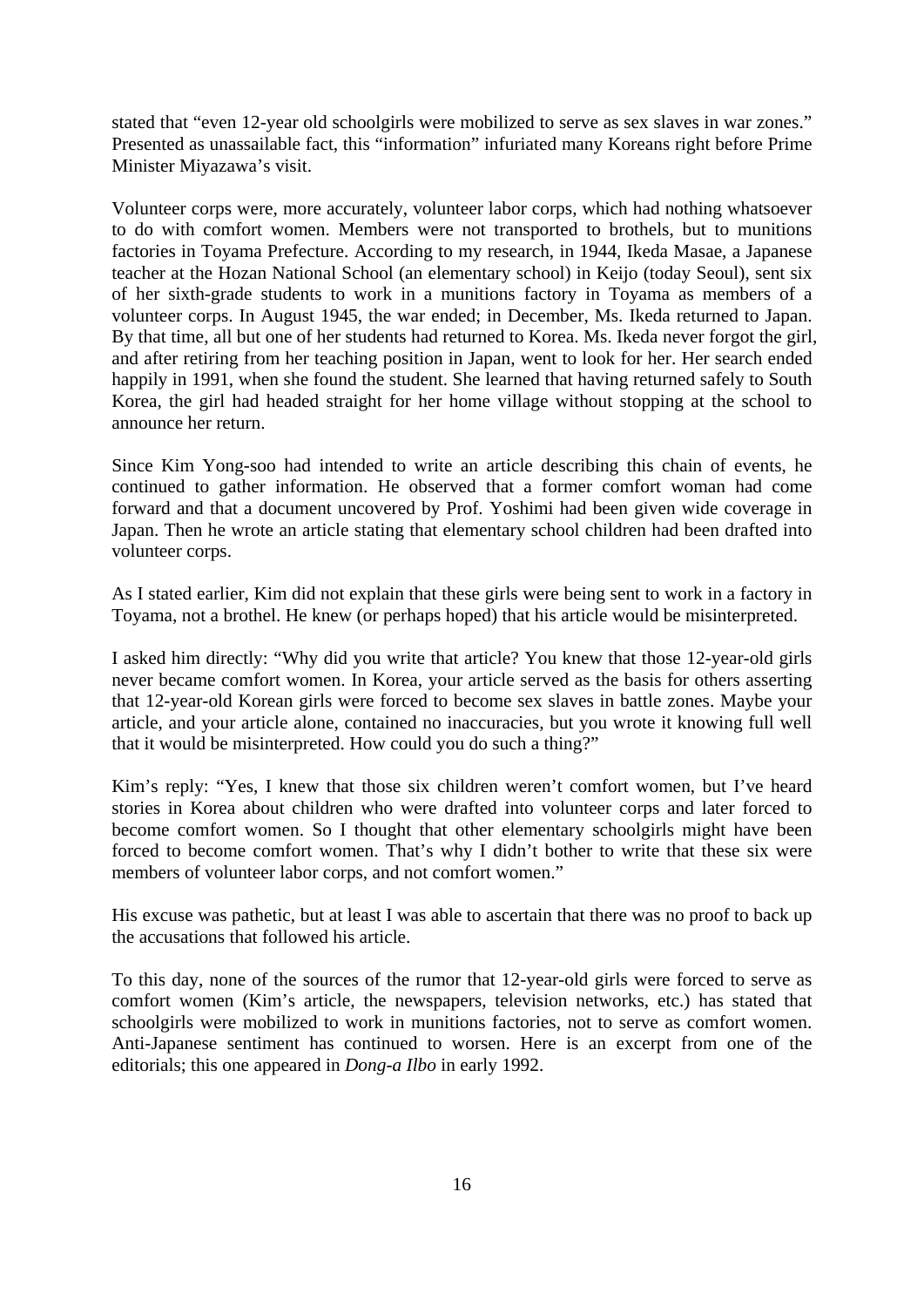Twelve-year-old "volunteer corps" members

The crimes committed by the Japanese empire were so repugnant and barbarian that it is difficult to believe they were perpetrated by human beings. It is true that they were committed during the conduct of a war waged by a militaristic government, but still, we find it nearly impossible to believe that the Japanese would go to such cruel, inhuman lengths to commit these brutal crimes.

We have been struggling to comprehend, even vaguely, the pain and suffering the members of those "volunteer corps" endured when they were brutally abducted and forced to provide sex services to the Japanese military. However, we find it impossible to control the anger that consumes us once again at the news that even 12-year-old elementary school students were mobilized and used as sexual commodities in war zones.

(...)

It is shocking to learn that before liberation, $21$  six students in Sixth Grade Class No. 2 (an all-girl class) of the Hozan National School in Seoul (then a public elementary school affiliated with Keijo Province) were abducted and forced to join a girls' volunteer corps. Five of them were only 12 years old at the time. It is common knowledge that 15-year-old girls were mobilized for those volunteer corps, but we have learned that even 12-year-old girls were abducted.

A Japanese teacher named Ikeda (female, now 68 years old), then employed by said school, sent the students off to a volunteer corps, which she called a "volunteer labor corps." Ikeda persuaded the girls to go by telling them and their parents that, as subjects of the Japanese empire, they were obligated to join volunteer labor corps.

However, that was a bald-faced lie. We now know from testimony provided by various individuals that after the girls were mobilized under the volunteer labor corps pretext, they were instead assigned to brothels. Ikeda says she felt so guilty that she never married, and could never look at the sky in the direction of Korea. This is proof that she knew what the volunteer labor corps really were.

(...)

We don't know how many young girls were taken from their parents and forced to join volunteer corps. Even some young mothers were beaten and abducted, their infants torn from their breasts. We estimate that 80,000-200,000 people were mobilized to serve as comfort women.

(...)

We do not wish to dwell on the volunteer corps issue, which has caused us great disgrace. We should persuade Japan to seek forgiveness for these brutal acts by making amends in the spirit of humanitarianism. $^{22}$ 

 <sup>21</sup> Here "liberation" means liberation from Japanese colonial rule.

<sup>22</sup> *Dong-a Ilbo*, 15 January 1992.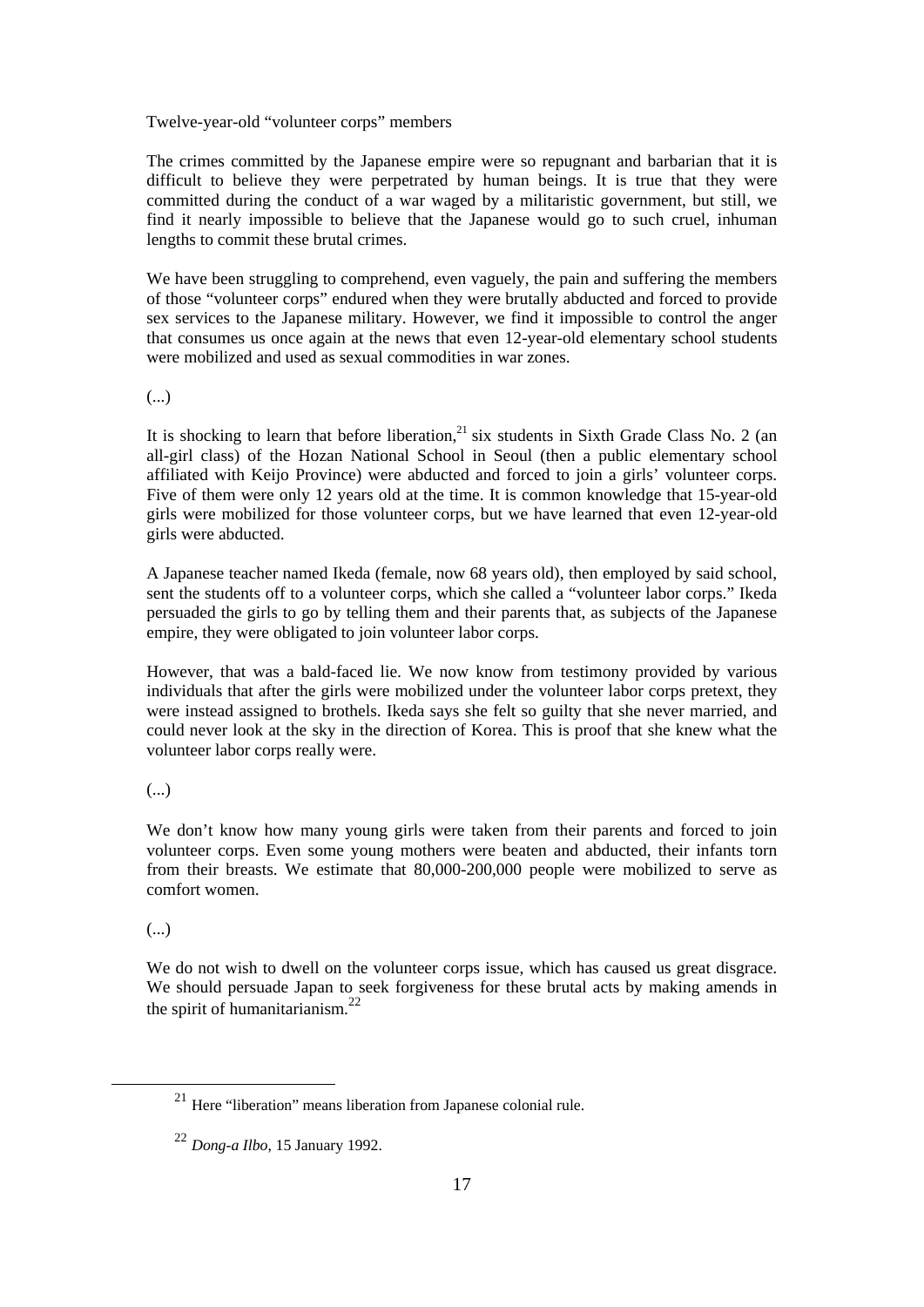After my second reading of this tirade, I was practically groaning. Images of 12-year-old girls and new mothers being abducted and forced to become comfort women in war zones, where they "were used as sexual commodities," had become imprinted in the minds of a great many Koreans. Subsequently, they made their way, practically unaltered, into the educational arena and into dramas shown on television. The conventional wisdom in South Korea about the comfort women, especially among those who never experienced colonialism, is virtually identical to the scenarios described in this editorial.

#### **Another bombshell: lawsuit instigated by Japanese**

The more research I did, the clearer it became that there had been absolutely no official coercion of comfort women. I set out to discover the motivation for the lawsuit, and ran into yet another instance of chicanery.

During my investigation I went to Oita Prefecture to interview a woman named Aoyagi Atsuko. The wife of a physician, Aoyagi champions a Korean-Japanese anti-discrimination activist named Song Tu-hea. Aoyagi teamed up with Song to institute a lawsuit against the Japanese government demanding an apology and compensation. I later met with her puppet master Song, too, in Tokyo. From those interviews, I gleaned the following facts.

The first lawsuit of this sort involved Koreans residing in Sakhalin. It too was instigated by Song Tu-hea. Quite the eccentric, Song Tu-hea uses a bizarre logic, which prompts him to emit utterances like "the Koreans in Sakhalin and the Koreans in Japan, including me, all possess Japanese citizenship, even today." Apparently he didn't want to use lawyers, but the court wouldn't accept the documents he submitted. Enter Takagi Ken'ichi, the attorney.

In 1975, Takagi and his colleagues sidelined Song, and prepared the required documents. They then instituted suit against the Japanese government, demanding an apology and compensation because "Japan bears responsibility for the inability of Koreans in Sakhalin to return to South Korea."

That lawsuit was adjudged to be without merit. After its defeat, Japan was not involved in any way with the South Koreans' tragic postwar fate. Sakhalin was occupied by Soviet troops, who sided with North Korea and, therefore, refused to allow Koreans to return to South Korea. The court ruled that the lawsuit was groundless. But the attitude that anything is fair game if it makes Japan look bad, and that it's perfectly all right to twist the facts, if necessary, is the specialty of Japan-hating Japanese like Takagi and company.

But between the time the suit was instituted and into the 1980s, the Soviet Union began granting temporary exit visas so Koreans could travel to Japan. Reunions took place, and they included family members who had traveled from South Korea. The Japanese government funded these reunions, for humanitarian reasons. South Koreans in Sakhalin seemed to have reasons to be hopeful.<sup>23</sup> After his Sakhalin court case was hijacked by Takagi, Song looked to South Korea as a source of plaintiffs.

 <sup>23</sup> For details, see Arai Sawako, *Saharin no Kankokujin wa naze kaerenakatta no ka* (Why South Koreans on Sakhalin couldn't return home) (Tokyo: Soshisha, 1997).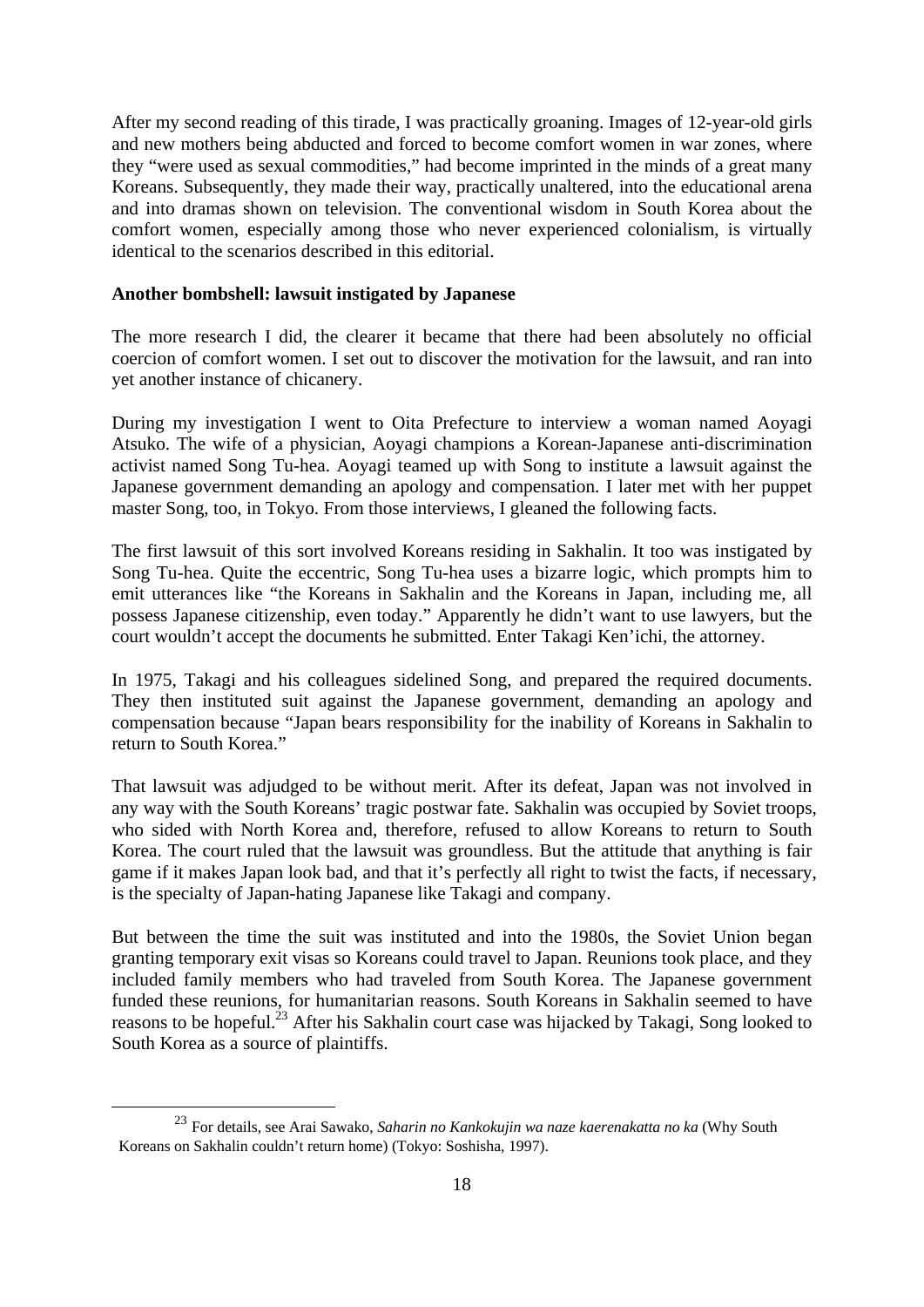The Song-Aoyagi group placed an advertisement in the February 19, 1989 issue of the now defunct left-wing magazine *Asahi Journal* that read, in part: "Japan must issue a formal apology to North and South Koreans." The advertisement appeared 14 more times, every other week, until December.

On January 19, 1989, Aoyagi made a three-day trip to South Korea, armed with a Korean translation of the *Asahi Journal* ad. The purpose of her trip was to find plaintiffs for a lawsuit against the Japanese government demanding an apology and compensation. She left her literature with various media organizations, but was unable to locate any victims.

An acquaintance who works at a branch office of a Japanese daily in South Korea told me that Aoyagi visited his office during her 1989 trip, and said she was looking for plaintiffs. Imagine a Japanese woman going around handing out flyers in South Korea, and urging people to sue the Japanese government. The more I learned about her activities, the more dubious I became.

Several weeks after she returned to Oita, Aoyagi received a telephone call from South Korea. It was Yang Sun-in, the mother-in-law of *Asahi Shimbun* reporter Uemura Takashi. Yang said she represented a group called Association for the Pacific War Victims, and wanted to be a plaintiff in Aoyagi's lawsuit.

In March 1990, Aoyagi visited Korea a second time. Awaiting her arrival were approximately 1,000 members of the Association for the Pacific War Victims, who had gathered in the auditorium of the *Hankuk Ilbo* Building near the Japanese Embassy for a "Briefing on a Lawsuit Seeking a Formal Apology and Compensation from Japan." Aoyagi told me that her speech to the Association for the Pacific War Victims had gone something like this:

I am just an ordinary housewife and the mother of three children. When I met Song Tu-hea and the members of his group, I realized that I could wait no longer for Japan to do the right thing. I decided to make preparations for a lawsuit. No decent human being could possibly forgive what Japan has done, including the annexation of Korea for 36 years. It makes me especially angry that Japan has shirked its postwar responsibilities.

We decided that the most effective method to use, of those available to us, would be a lawsuit. We are now preparing for the court proceedings. At the trial, we will ask for an official apology and compensation from Japan. I'd like to explain the court proceedings briefly. Court costs vary according to the amount of compensation demanded. Since it is expensive to transport witnesses to Japan, we'd like to start out with 10 plaintiffs. But to make it clear that there are many more plaintiffs standing behind these 10 people, I'd like to have as many powers of attorney as possible. We have raised four million yen in Japan to cover court costs. We plan to begin the court proceedings with 10 plaintiffs and a large number of powers of attorney.

Surely the Koreans in the audience reacted positively to this Japanese woman, who had journeyed to South Korea, condemned her own country's government and exhorted all in attendance to join her in a lawsuit demanding an official apology and compensation, all expenses paid. Then Aoyagi suggested staging a demonstration in front of the Japanese Embassy, just a few steps away. The demonstration, the first of its kind, took place that day. Since then, there have been demonstrations demanding compensation every Wednesday in front of the Japanese Embassy, but it was Aoyagi who organized the very first one.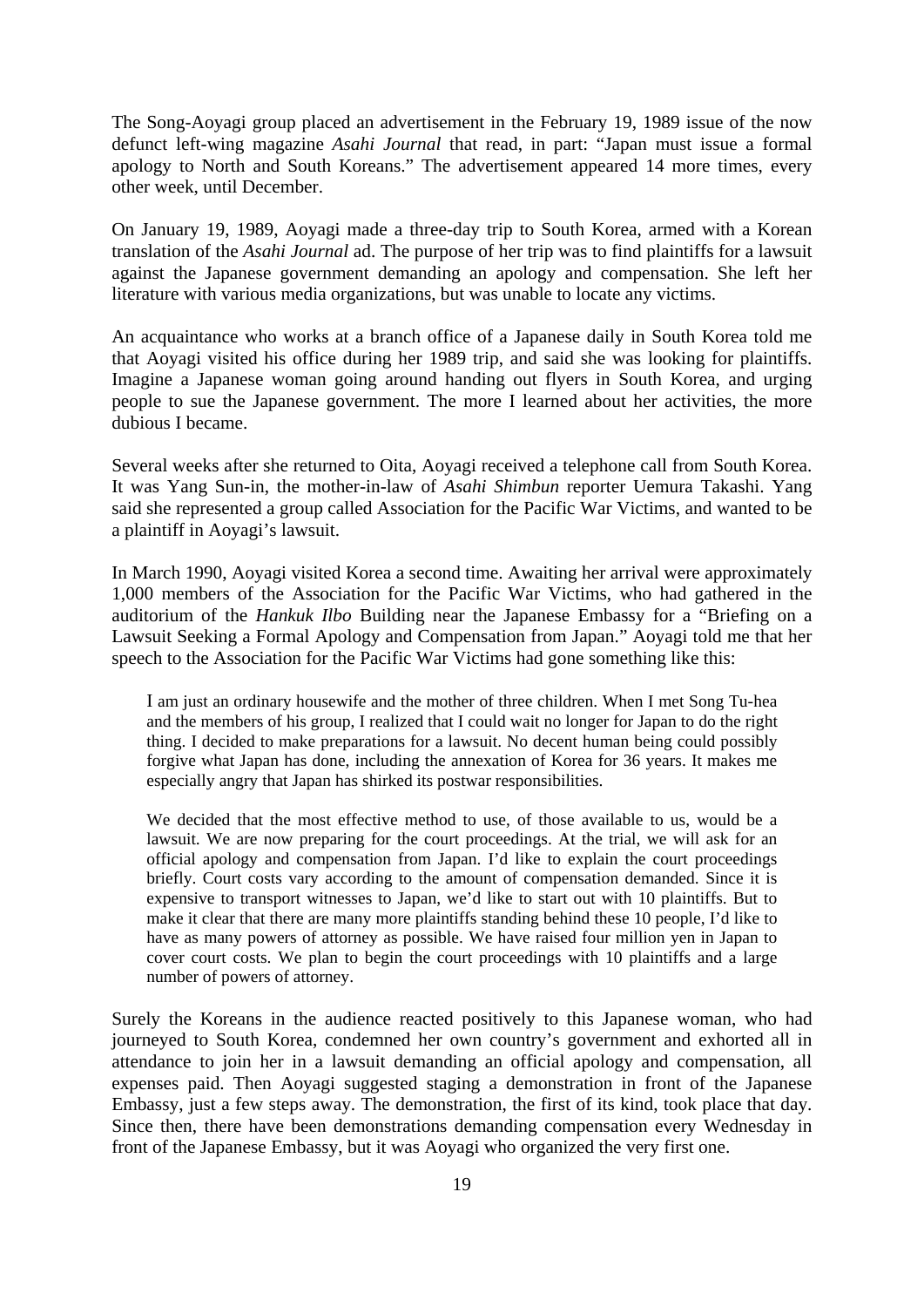Inspired by Aoyagi's exhortations, the Association for the Pacific War Victims began to act in earnest. In May 1990, the group held a two-week-long sit-in in front of the Japanese Embassy. In June and July, they marched from the Japanese Consulate in Pusan to the Japanese Embassy in Seoul carrying photographs of victims hanging from their necks. Then, on October 29, 22 South Koreans appeared in Tokyo District Court to file their lawsuit against the Japanese government, the bulk of their paperwork having been done by Aoyagi and her accomplices.

The plaintiffs in this case were the survivors of Koreans who had been drafted into the Japanese Army or mobilized as workers, and were killed on the battlefield or elsewhere. No former comfort women were involved in this action.

But Song Tu-hea and Aoyagi hadn't used an attorney then, either. As a result, they did not succeed in bringing the lawsuit to trial.

In August 1991, when the first former comfort woman came forward, the Association for the Pacific War Victims bid Aoyagi farewell, and together with attorney Takagi and a group including journalist Usuki Keiko, began preparing for a new lawsuit. This is the case described earlier (Kim Hak-sun was the lead plaintiff).

By rights, any controversy over compensation should have been resolved when the Treaty on Basic Relations between Japan and the Republic of Korea was concluded in 1965. There were no demonstrations in front of the Japanese Embassy in Seoul until the first was fomented by the Association for the Pacific War Victims and Aoyagi.

But when someone came from Japan and told them they could sue, when someone told them they might be able to get more money, and that all their expenses would be paid in Japan, that's when the movement gained real momentum.

#### **Compensation of individual victims at discretion of ROK government**

How did the Association for the Pacific War Victims come to be established? In accordance with the 1965 treaty, Japan paid \$300 million in cash and tendered \$200 million in loans to Korea (the property claim agreement). Since Japan had only \$18 billion in foreign currency reserves in 1965, an expenditure of \$500 million would have been a hardship. That amount was paid in installments over 10 years between 1966 and 1975. At the time, South Korea had \$130 million in foreign currency reserves, far less than the nation's trade deficit (\$290) million). Therefore, \$500 million was very significant to the Korean economy.

The Park Chung-hee administration earmarked the funds received from Japan as follows: (1) All citizens must benefit equally, (2) the funds must be applied so as to increase national income, (3) decisions to distribute funds must be made in accordance with Korean leadership initiative, be they applied to infrastructure, raw materials or machinery, and (4) the funds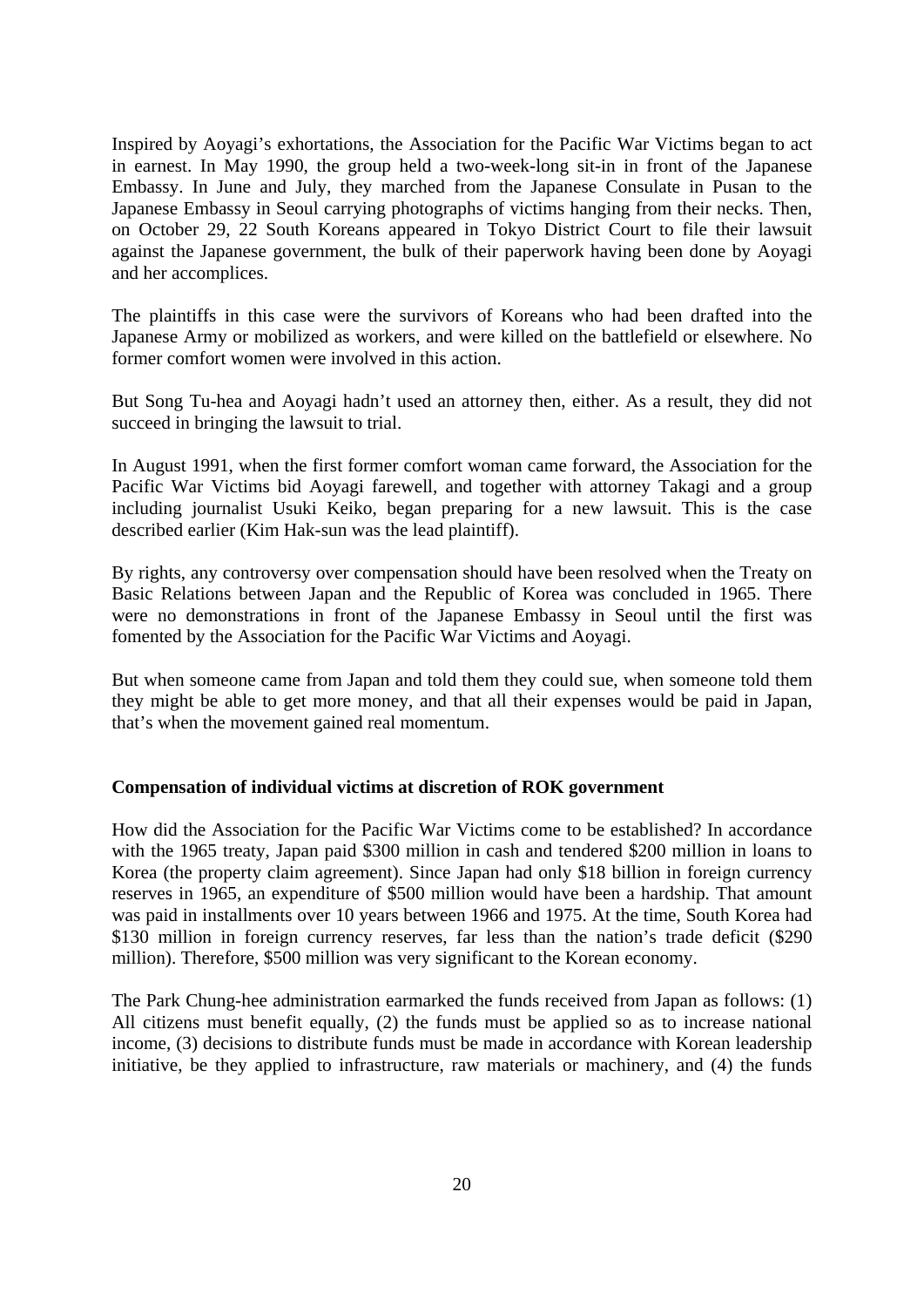must be invested in major enterprises that can be passed on to our children and grandchildren.<sup>24</sup>

Based on the view that investment in production would result in increased national income, plans were made to use the funds for national construction projects: dams, steel plants and roads were built.

According to Korean government estimates, the funds from Japan represented a contribution of 19.3% on average, between 1966 and 1975, to South Korean economic growth. In the postwar world, developing countries received a tremendous amount of financial aid from advanced nations. But few nations used those funds as effectively as the Park Chung-hee government.

The matter of compensating individuals was put off until later. Between May 1971 and March 1972, private claims against Japan were filed. The Association for the Pacific War Victims was formed during this period. In 1974, the Law Concerning Private Compensation Claims Against Japan was enacted. Beginning in 1975, 300,000 won was paid to each of 9,546 direct descendants of "persons who lost their lives as a result of having been conscripted as military personnel, civilian workers for the military or laborers prior to August 15, 1945."<sup>25</sup>

The Association for the Pacific War Victims came into being in 1972; its raison d'être was to petition the Korean government for more money, since 300,000 won was insufficient. The organization should have asked the South Korean government for more money, since Japan had already transferred the funds, and there was no reason for further Japanese involvement.

Furthermore, the Korean government compensated only those who were mobilized to serve as soldiers, military workers or laborers and died while performing those services, as described earlier. Individuals who were wounded or injured received nothing.

I can certainly empathize with the petitioners. But if the Japanese government were to pay the same amount of compensation to Korean survivors as to Japanese survivors, as Japanese Japan-haters would have it, what would happen?

The South Korean government spent some of the funds received from Japan on programs intended to support independence activists and their survivors. But South Korea is now an independent nation; it must attempt to achieve a balance between compensation to survivors of those who were forced to help with Japan's war effort when Korea was a Japanese colony, and survivors of popular heroes who died fighting for independence. Also to be factored in is compensation to survivors of Korean military personnel killed in action protecting their nation against invaders from North Korea, after independence.

The basis of comparison should be not the level of military pensions in Japan, but the balance with other survivors in South Korea. Again, it is up to the South Korean government to

 <sup>24</sup> *White Paper on Agreement on the Settlement of Problems Concerning Property and Claims, and Economic Cooperation between Japan and Republic of Korea*, Economic Planning Board, Republic of Korea, 1976.

<sup>25</sup> *Ibid.*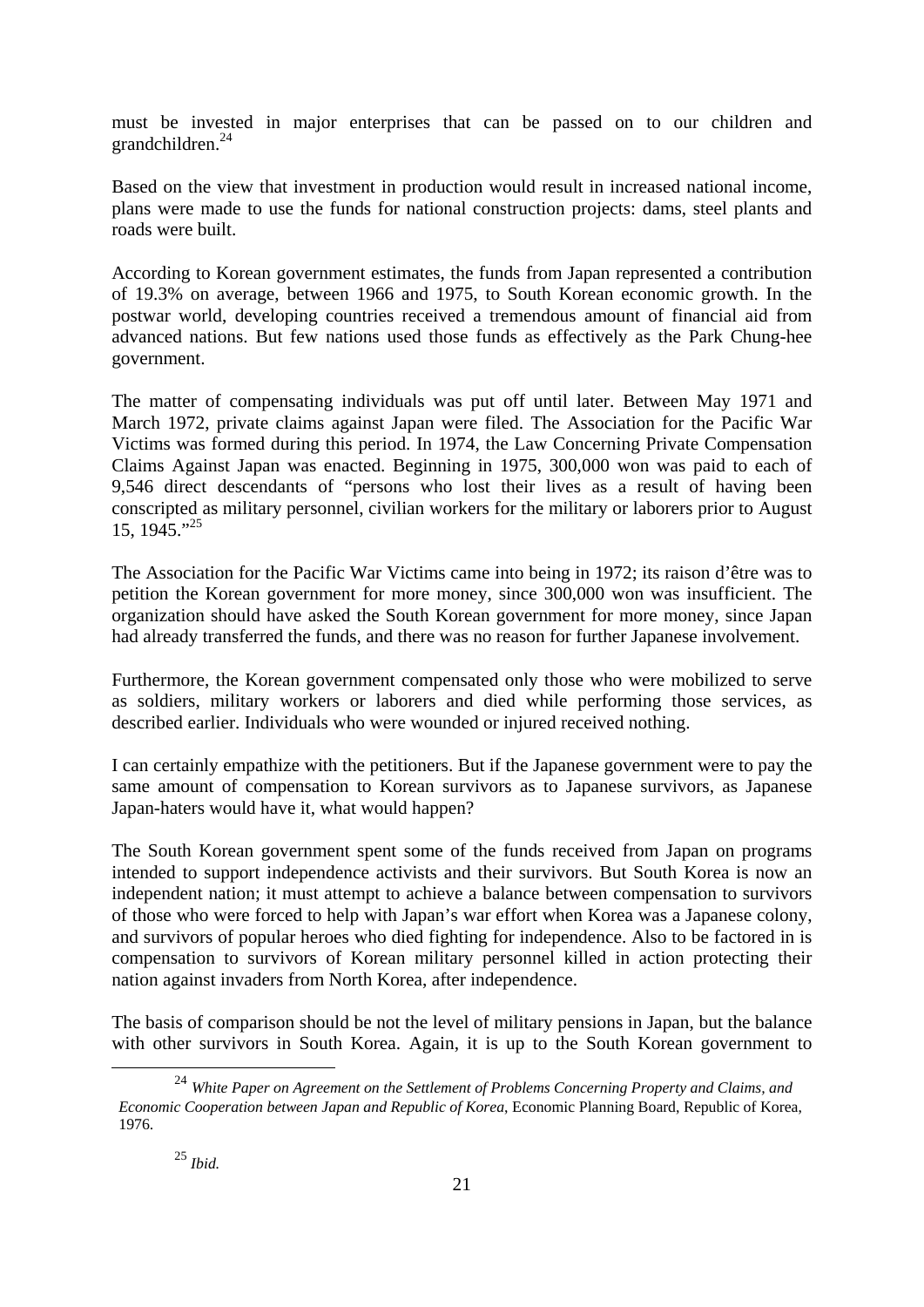decide to whom and how much of the funds received from Japan should go to Koreans who were mobilized for the Japanese war effort.

None of the Korean survivors had been contemplating an attempt to extract more money from Japan. After all, Japan had paid an amount equivalent to one-third of its foreign currency reserves. And since Park Chung-hee put the money to good use, it contributed greatly to South Korean economic growth.

But more than 20 years after diplomatic relations were normalized (14 years after the South Korean government began paying compensation to individuals), a Japanese woman appears on the scene, out of the blue. She hands out flyers, and goes around telling people, "We've raised ¥4 million, so let's go to court and extract damages from the Japanese government on an individual basis." Then she holds a briefing, followed by an anti-Japanese demonstration.

#### **Why is the Japanese government paralyzed?**

Now I'd like to return to the research I conducted for my article in the February 1992 issue of *Bungei Shunju*. After visiting South Korea and Oita, I tackled the Northeast Asia Division of the Japanese Foreign Ministry. The civil servants there repeatedly refused to talk to me, but with my deadline looming, I asked again for a briefing, and someone finally agreed to see me. The first thing I needed to know was why Prime Minister Miyazawa apologized in South Korea.

"Did Mr. Miyazawa acknowledge that there had been coercion or 'slave hunts' on the part of military or government authorities when he apologized? Or did he say, 'At the time, there was a district of Japan called Yoshiwara, where many Japanese women worked. They had been sold into prostitution because their families were so poor.' Did he say that was sorry for the suffering they had experienced when he apologized? Which was it? If the latter, then why doesn't the Japanese government apologize to the Japanese women who worked in Yoshiwara?"

The bureaucrat's shocking reply was, "I'll have to check on that, but it's a fact that people were taken away and had horrible experiences."

I asked, "What is your opinion of Yoshida Seiji's testimony about having hunted for comfort women under military orders?"

"I can't comment with certainty, but it's hard to believe that someone who has confessed to a crime would lie about that."

So the Foreign Ministry didn't possess any proof of official coercion, either.

The more I investigated, the more convinced I became that no one had proved that there was systematic coercion. But it seemed as though all of Japan had accepted that premise. I felt totally isolated.

Several days later, holed up in a hotel, I worked night and day finishing up the article. All that time, there was a nagging thought in the back of my mind: Why am I, a private citizen,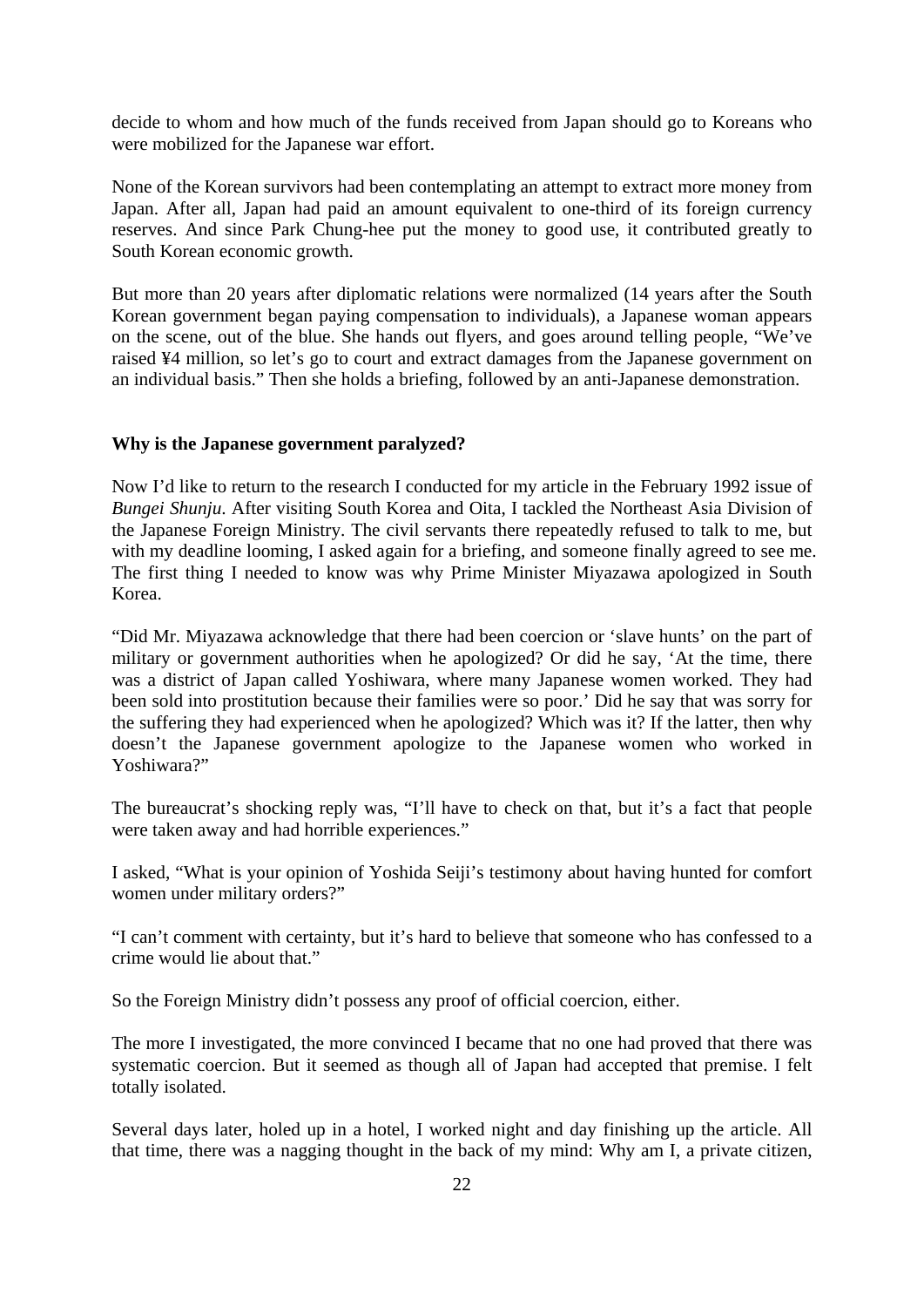using a private publishing company's money and a considerable supply of my energy to go to South Korea, interview everyone I possibly can, and gather evidence to clear Japan's name? The Japanese government should be doing this!

Was there actually official coercion? If so, then it would have been in violation of international law. Japan would be obligated to apologize.

When Japan annexed Korea, a sincere effort was made to unite the two countries. Koreans were exhorted to become loyal subjects of Japan's Emperor — to become Japanese. Even in the context of the value system of the time, abducting Korean women to provide sex services to the Japanese military would have been betraying the Koreans. It would have been a state crime — an unforgivable state crime. And certainly, some sort of compensation would have been warranted.

My opinion on this subject has not changed at all. But I was shocked that the Japanese government had apologized without benefit of an investigation.

#### **Four proposals in 1992 article**

There is not one civil servant who will protect Japan's honor. The Defense Agency (now Defense Ministry) and Self-Defense Forces can protect Japan's sovereignty in the event of an armed attack. But there is no government office, there are no civil servants, to defend Japan's honor in the face of a scurrilous, indirect attack, i.e., an attack on Japan's honor, by conducting an investigation and countering the attack effectively.

Such matters should be within the purview of the Foreign Ministry. As described previously, that entity is planning to launch a fact-finding investigation. But what is the ministry's reason for waiting until now, after lies about the comfort women have spread all over the world, and Japan is being condemned from all quarters? I am even more outraged that it forced a prime minister to apologize.

My essay, entitled "Behind the Comfort Women Controversy," appeared in the March 10, 1992 issue of *Bungei Shunju*. I am glad that I was able to make a difference at a time when the conventional wisdom in Japan was that comfort women were victims of official coercion, and the discussion had turned to how the victims should be compensated.

My essay jump-started a huge debate focusing on official coercion. Before I trace the path of that debate, there's another point I would like to make: we must not do anything that would result in the abrogation of the treaty signed with Korea in 1965 or destroy the foundation of Japan-South Korea relations, built with great effort on the part of both nations over the years since then.

Although the two nations had already settled their past differences, a debate began, not only in the South Korean mass media, but in Korean government circles, over whether the Japanese government should compensate former comfort women. It has not subsided. In a speech delivered in March 2005, President Roh Moo-hyun said that "we should delve into the past, and if we discover that apologies are needed, they should be made from the heart, and compensation should be paid, if justified." More recently, the situation has deteriorated so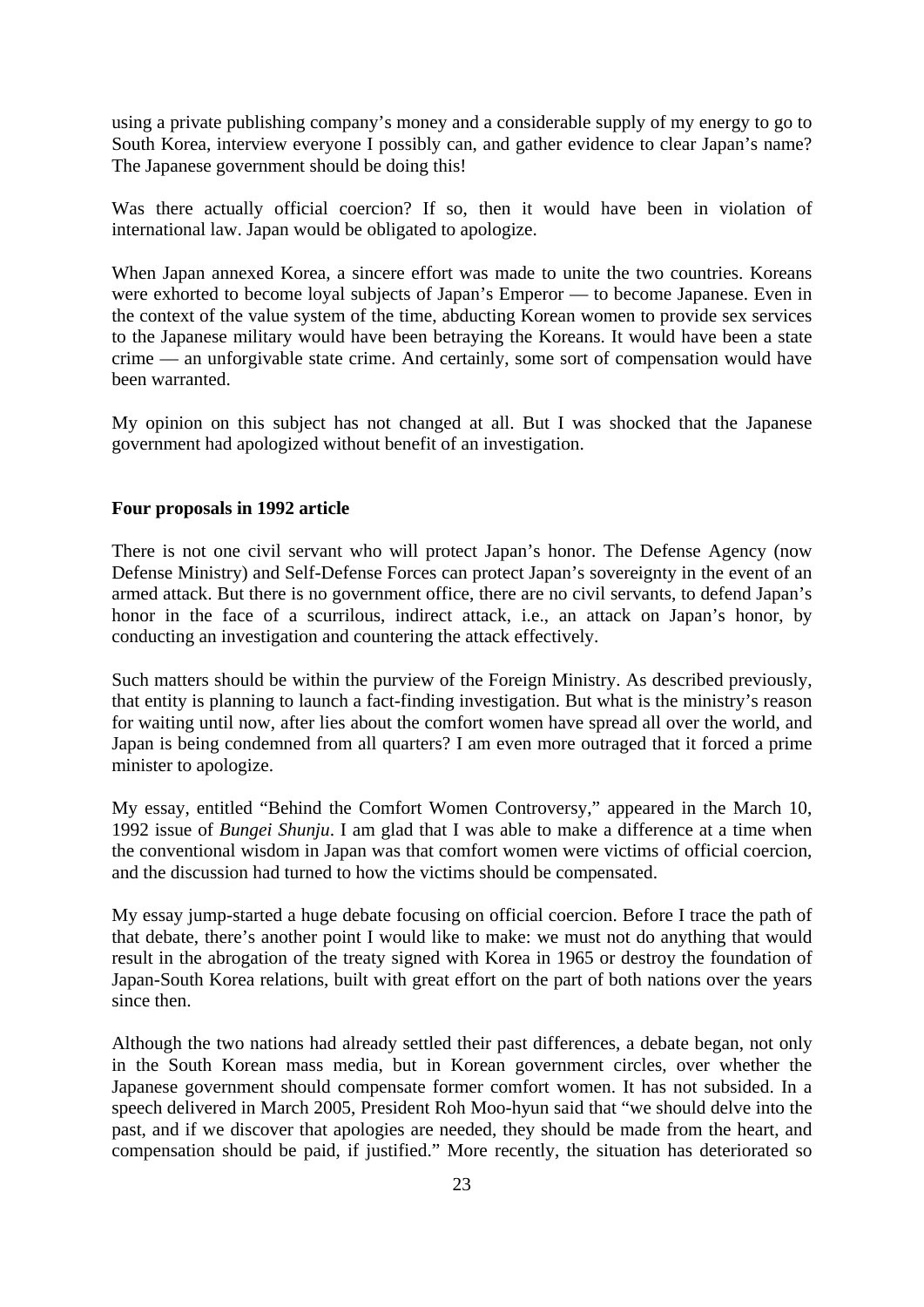much that the U.S. Congress debated a resolution demanding that the Japanese government issue a formal apology to the former comfort women.

In my essay, I offered four proposals to be adopted for the sake of friendship between Japan and South Korea.

- 1. The issue of compensation was resolved when the treaty between Japan and Korea and its ancillary agreements were concluded in 1965. Care should be taken to avoid abrogating these pacts, as they form the foundation of Japan-South Korea relations.
- 2. Both Japan and Korea should make an effort to explain to their citizens the terms of the 1965 treaty, how much compensation was paid to Korea, and how it was decided to whom compensation would be paid. Then they should publicize information about how the funds were used. The media of both nations should publicize this information.
- 3. The Japanese government should discontinue its habit of apologizing every time Japan is criticized. Instead, it should review the colonial era from Japan's perspective.
- 4. The South Korean government should establish programs that will provide humanitarian aid to former comfort women. Japan should cooperate with South Korean efforts, on humanitarian grounds.

As for my second proposal, in August 1992, by way of making a personal contribution, I devoted 28 pages of my first book, *The Mountain of Misconceptions Separating Japan and Korea*, which dealt with the comfort women controversy, to a Japanese translation of the salient portions of the White Paper on the Japan-ROK Property Claim Agreement issued by the Korean government in 1975.

My essay did provoke a reaction in some circles. Older people who lived through the colonial era said that there was no official coercion; the women were sold into prostitution due to poverty. Their statements, however, were not carried by the mass media. As a result, an increasing number of discerning Japanese have suddenly developed a dislike for South Korea.

Also, the editorial division of *Gendai Koria* received numerous telephone calls and letters from Japanese saying they felt like assaulting Koreans, or that they wanted Korean Japanese to be expelled from Japan, or that they wanted to sever diplomatic relations with South Korea. Some of the older people were furious: "How can anyone equate volunteer corps with the comfort women?"

Here is one person's comment: "At that time, the standard of living was low in Japan, too. I'm not going to claim that everything was wonderful during the colonial area. There was discrimination against the Koreans. Some of them suffered terribly. But there was absolutely no connection between the volunteer labor corps and the comfort women. Nor was their any coercion of the comfort women."

Some periodicals carried statements from women commentators Sone Ayako and Kamisaka Fuyuko, both conversant with social issues, to the effect that no proof of official coercion has been presented. Prostitutes were licensed then, and it wasn't unusual for Korean or Japanese girls from poor families to be sold into prostitution.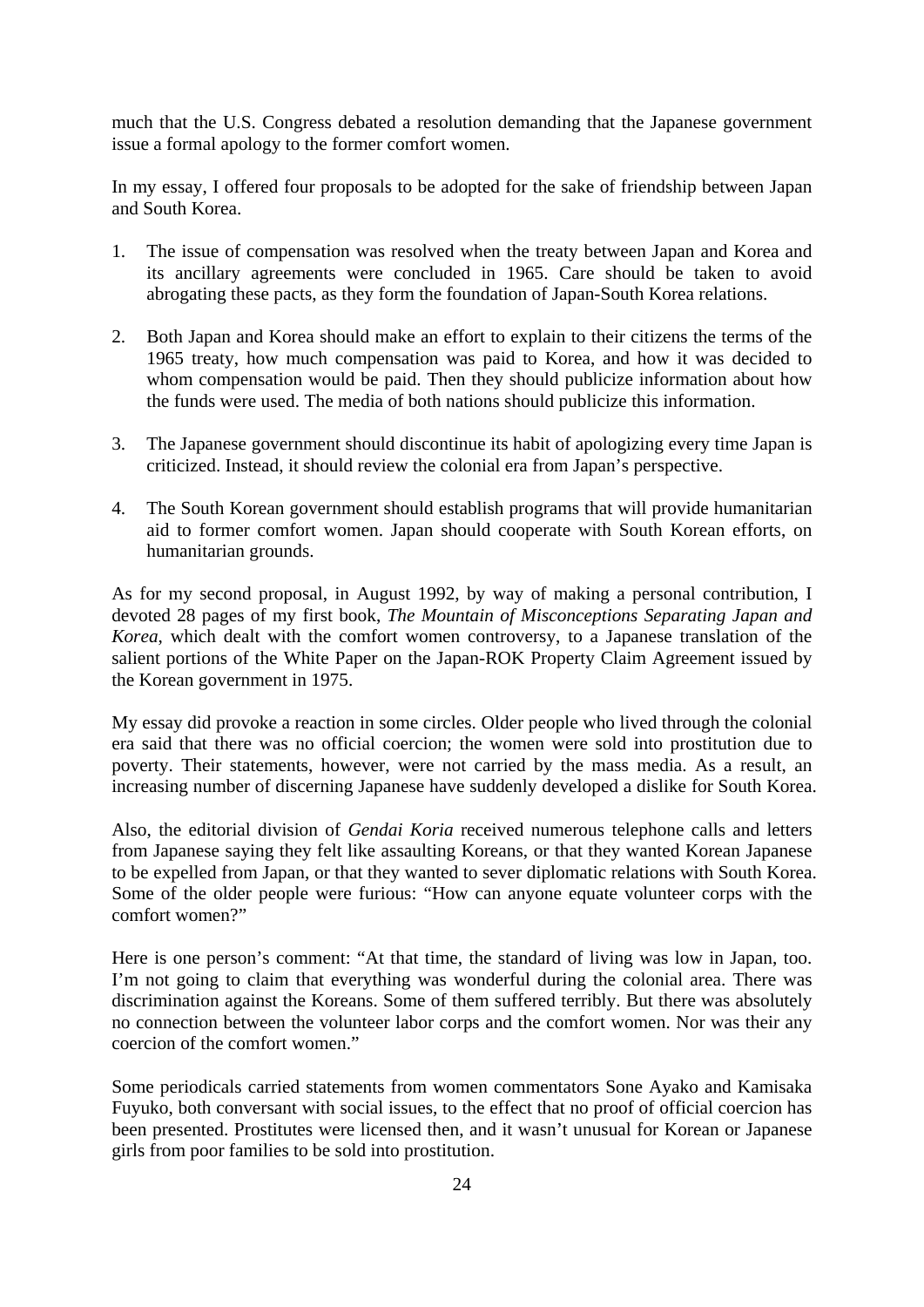But their opinions appeared only in a very few weeklies or monthlies, and never on television or in the newspapers. It had become taboo to print or say anything that might be construed as a criticism of the former comfort woman who had come forward.

But to shatter the taboo, a few people, myself included, continued the debate. At that point, our biggest hurdle was Yoshida Seiji's confession.

Yoshida had claimed he engaged in the abduction of women — "slave hunts," he called them. But the more research I did, the more Yoshida's tale seemed anomalous when compared with other testimonies. Even the Foreign Ministry bureaucrat seemed to believe him: "Why would a an admitted perpetrator lie?" It seemed very likely that Yoshida was at least partly responsible for the prime minister's having to apologize, even though no one had checked his story.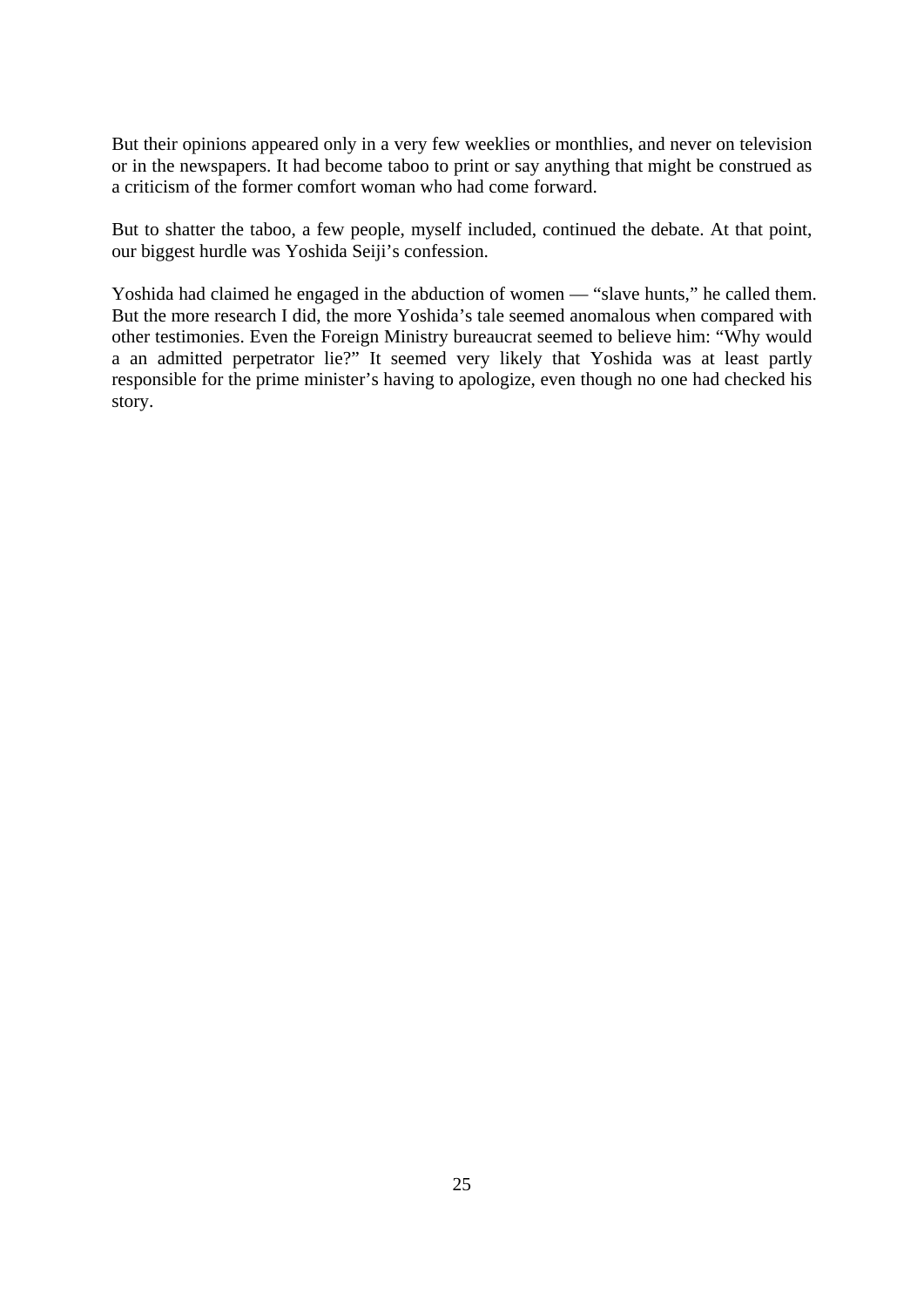# CHAPTER 3: A CONTROVERSY BUILT ON LIES

#### **The Cheju Island slave hunt farce**

Shortly after the periodical carrying my article came out, I received a telephone call from Hata Ikuhiko, then professor of modern history at Takushoku University. Prof. Hata expressed an interest in finding out the truth about the comfort women. He told me of his plan to visit Cheju Island to find out if Yoshida's confession was true, and also mentioned that he had spoken to both attorney Takagi Ken'ichi and Yoshida on the telephone. Incidentally, Prof. Hata provided some additional information about Kim Hak-sun, the comfort woman whom I had mentioned in my article. He asked Takagi, "Couldn't you find a former comfort woman with a more convincing story?" The reply was: "Actually, the same thing occurred to me, so I went to South Korea to look for some more. The ones I found are much better."<sup>26</sup>

Normally, one would expect Takagi, as plaintiff Kim Hak-sun's attorney, to argue that she was not a victim of poverty but of abduction by Japanese authorities. But he didn't; he simply talked about new plaintiffs. Obviously, Kim Hak-sun was expendable. These people talk about human rights, but they certainly don't care about the human rights of the former comfort women, who are simply pawns in the anti-Japan movement.

At the beginning of this book, I cited a portion of Yoshida's *My War Crimes: Abduction of Koreans*. His description of a comfort woman hunt on Cheju includes details like dates and place names, and occupies about 50 pages. At the end of March 2007, Prof. Hata visited Cheju Island, where he began an investigation into Yoshida's account. He asked Yoshida to accompany him; when the latter refused, he requested an introduction to one of the other "hunters," but that was not forthcoming.

Here is the sequence of events relating to the comfort woman hunt on Cheju Island, according to Yoshida.

| <b>DATE</b>                         | <b>EVENT</b>                                                                                                                                                                                                                                                                                                            |  |
|-------------------------------------|-------------------------------------------------------------------------------------------------------------------------------------------------------------------------------------------------------------------------------------------------------------------------------------------------------------------------|--|
| 05/15/1943                          | Yoshida, then head of the Mobilization Section, Shimonoseki Branch, Yamaguchi<br>Prefecture Labor Service Association, receives an order from the Western District Army<br>Headquarters (in Fukuoka) to mobilize 200 Korean women to join a female volunteer corps<br>as comfort women in service to the Imperial Army. |  |
| 05/18                               | Yoshida arrives on Cheju Island, accompanied by nine subordinates.                                                                                                                                                                                                                                                      |  |
| 05/19                               | A team of 20 persons, including 10 armed soldiers attached to a local Army unit, hunts for<br>women at village homes and at a creek where women do their laundry; the team then<br>proceeds to a shell button factory at Seongwolpo, where they capture women.                                                          |  |
| 05/20                               | Roundup of comfort women in a fishing village at Ongpo and at a dried-sardine processing<br>factory.                                                                                                                                                                                                                    |  |
| 05/21                               | Another roundup at a sausage factory in a village at the foot of Chimak in Shinsamen<br>(Shinsamen Cattle-Breeding Union Factory)                                                                                                                                                                                       |  |
| 05/24                               | Roundup of female divers near Seogwipo                                                                                                                                                                                                                                                                                  |  |
| Total number of women abducted: 205 |                                                                                                                                                                                                                                                                                                                         |  |

 26 Hata Ikuhiko, *Ianfu to senjo no sei* (The comfort women and sex in battle zones) (Tokyo: Shinchosha, 1999).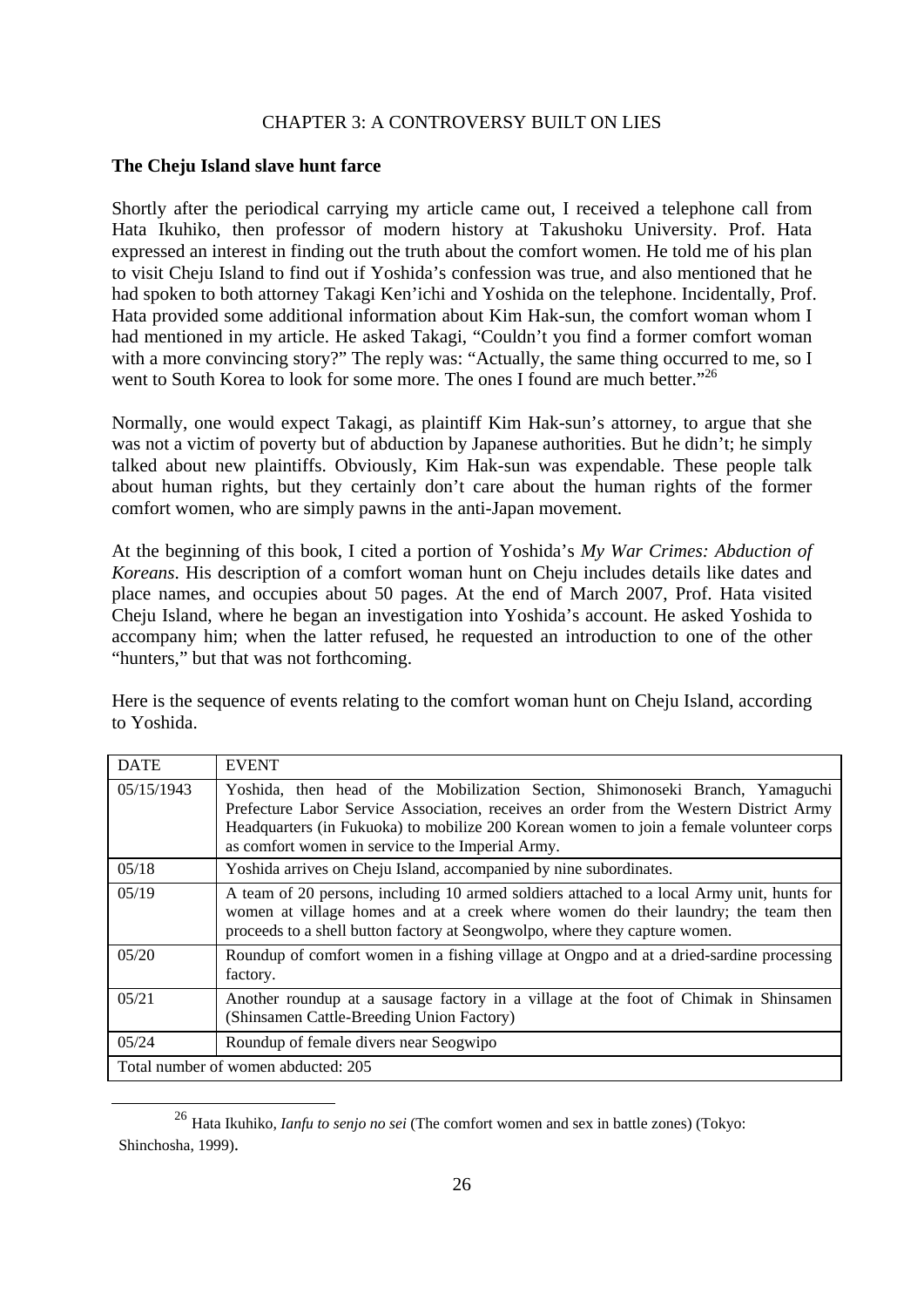During his investigation, Prof. Hata visited the sites named in Yoshida's account. He found decisive evidence in the form of an article in a local newspaper (the *Cheju Newspaper*) signed by Heo Yeong-seon and dated August 14, 1989.

Yoshida's book was published in Japan in 1983; it was translated into Korean and issued in South Korea in 1989. Heo conducted her own investigation, the results of which were, as she wrote: "The island residents dismissed the story, saying it was nonsense" and "It has created a sensation, but no one will back it up."

When he returned to Japan, Prof. Hata telephoned me excitedly. Here is a translation of the entire article:

#### (Headlines)

Empire of Japan "captured 205 comfort women in Cheju" *How I Abducted Koreans ...* written by a Japanese, creates a sensation Residents of Cheju, furious at shameless Japanese commercialism, denounce it as a hoax Former head of Mobilization Section, Yamaguchi Prefecture Labor Service Association, claims he abducted women at button factory in Seongwolpo, and in Ongpo and Bophwan-li

#### (Text)

Forty-four years after liberation, an account of the capture, during the imperial era, of 205 Cheju women destined to serve as comfort women has had a tremendous impact on this country. However, the lack of evidence to support the account has caused an even greater commotion.

The account in question is to be found in a book entitled *How I Abducted Koreans*, written by Yoshida Seiji. As the head of the Mobilization Section of the Yamaguchi Prefecture Labor Service Association, Yoshida was assigned to abduct Koreans from 1942 until Japan's defeat. The 1983 edition of the book was translated and published by Cheong-gye Research Institute's Modern History Division.27

The author describes abductions of men in Gwanju and of women on Cheju Island, in which he personally participated.

He even provides the details of the order he received, as follows:

- \$ Volunteer corps of 200 Korean women to serve as entertainers for the Imperial Army
- \$ Age: 18-29
- \$ Only healthy women accepted
- \$ Duration: One year
- \$ Remuneration: ¥30 per month
- \$ Clothing allowance: ¥20 (to be paid in advance)
- \$ Place of assignment: central China
- \$ Recruiting areas: southwestern Korea and Cheju Island
- \$ Departure date: 12:00 noon, 30 May 1943
- \$ Meeting place: Western Army, Unit 74

<sup>&</sup>lt;sup>27</sup> Translated by Nishioka Tsutomu.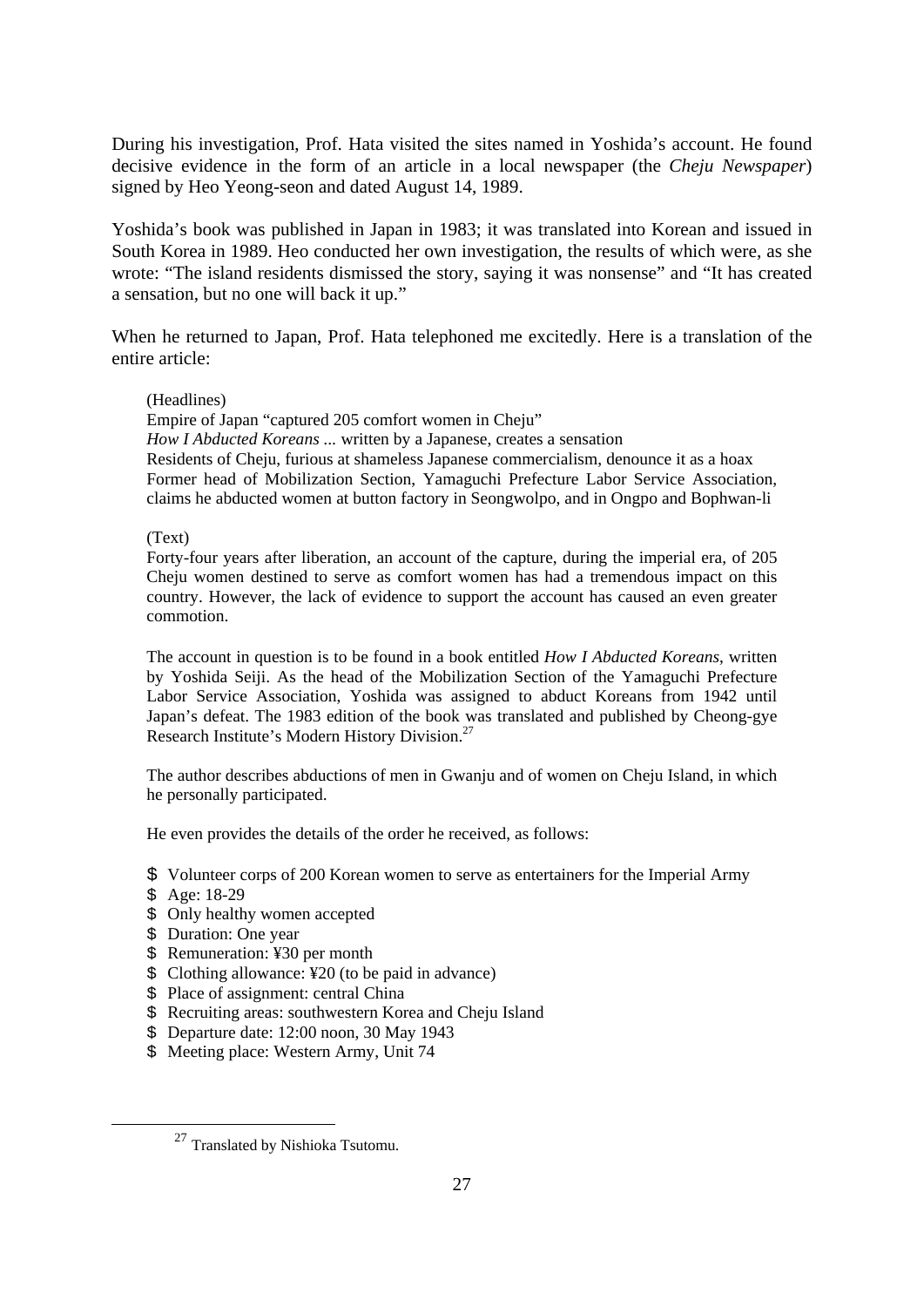"We caught all the young women in the tiny village, loaded them (in a truck) and drove off at full speed. When we turned onto a road that runs between rocky hills, we could see Piyangdo Island. Sailboats dotted the vast ocean, and there was a veil of mist on the horizon. (...) The building we entered served as both office and factory. Four or five men were doing clerical work there. We were welcomed by a stocky old man who said he was head of an industrial association. 'We're going to round up all women around 20 years old,' I told him. 'We're going to search the factory and take the women away. I command you to assist  $\mu$ s!'"<sup>28</sup>

The author has no qualms about using obscene, discriminatory language.

However, immediately after Japan's defeat, the vice minister of the interior sent a communiqué to all prefectural governors. Subsequently, an emergency order was issued to every police station to destroy official records and other documents relating to the conscription of Koreans.

No one witnessed the abduction of 15 or 16 women at the shell-button factory on the coast of Cheju Island, or other abductions in Bophwan-li and other villages. Therefore, these accounts are extremely dubious.

Chon Oktan (85), a resident of Seongsan-li, told us, without hesitation: "It's not true. There are only a little over 250 houses in this village. If an incident that serious, where 15 people were abducted, had taken place, everyone would have heard about it. But no one did."

Local history specialist Kim Bong-ok, furious, said: "This is a prime example of the brutality and barbarity of the Japanese. The author writes about acts that most people would find too shameful to describe. We shouldn't dignify what he produced by calling it a book. When it first came out in 1983, I tried to track it down for several years, but some of it is groundless. It is, of course, a totally immoral book that demonstrates the hatefulness of the Japanese. It reeks of commercialism."

By the time Prof. Hata went to Cheju, Ms. Heo had changed jobs; she was now head of the culture desk at *Jemin Ilbo.* The first words she said to him when they met were, "Why would anyone invent a story like that?" Hata was at a loss for an answer.

He then proceeded to interview several former officers of the shell-button factory at Seongsan-po, but none of them could corroborate Yoshida's story.

According to Yoshida, the order to conduct the comfort women hunt was transmitted down the following chain of command: Western District Army  $\rightarrow$  governor of Yamaguchi Prefecture →Shimonoseki Police Department → Labor Service Association, Shimonoseki Branch  $\rightarrow$  manager of the Mobilization Division. But when Hata attempted to verify the information, he was told that there was no such chain of command.

Later, exhaustive investigations conducted by historians Itakura Yoshiaki<sup>29</sup> and Uesugi Chitoshi $30$  revealed that Yoshida's chronology and other aspects of his story were totally implausible.<sup>31</sup>

 <sup>28</sup> Description of the hunt for comfort women on Cheju Island in Yoshida, *op. cit.*.

<sup>29</sup> See *Shokun!*, July 1992.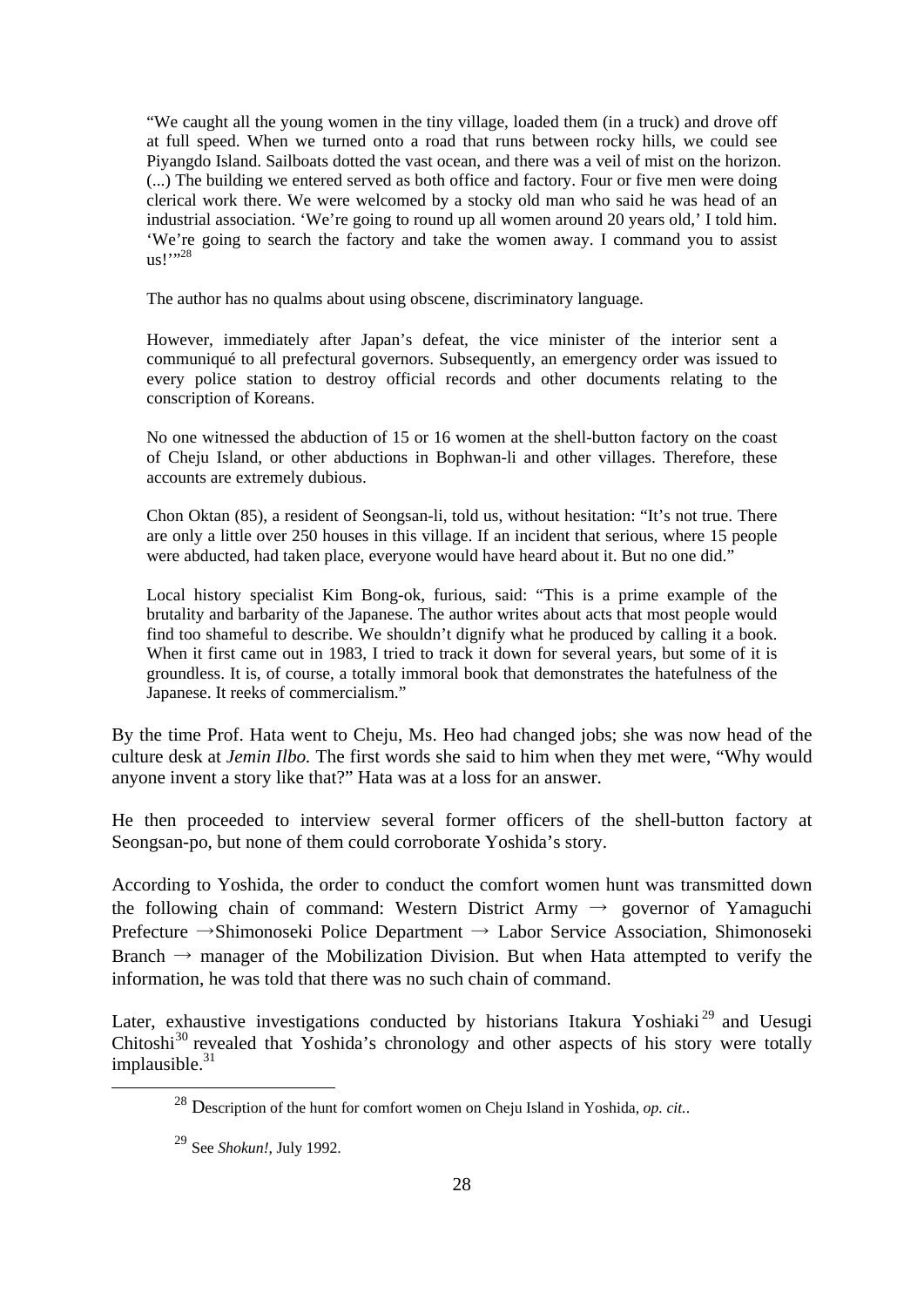When asked by Prof. Yoshimi Yoshiaki and others in May 1993 to see the journal he had kept during the war, Yoshida responded: "I can't show it to you. If I did, someone might attack my family." "In some cases, I changed dates and place names." In other words, he admitted that he had stretched the truth.<sup>32</sup>

Unfortunately, Ms. Heo's signed article in the Cheju newspaper, critical evidence in any investigation into the reliability of Yoshida's confession, was never picked up by any of South Korea's major dailies. In the ROK, the notion that 12-year-old schoolgirls were compelled to become comfort women has quickly taken root. A film purporting to be a docudrama shows military police descending upon a peaceful village and abducting wailing women and girls. Young teenagers are also abducted. Mothers with infants at their breasts are abducted. Koreans who see these images in dramas — Koreans who never experienced the colonial era — believe them to be genuine. We can thank Yoshida Seiji for telling lies that spread like wildfire through the ROK, and were embraced as fact by young South Koreans. There doesn't seem to be any way to undo the damage he has done.

The truth is on our side, certainly, but how are we to publicize the fact that Yoshida's confession is spurious? It was extremely frustrating to be unable to answer this question.

# **More lies: "Kwantung Army Recruits 20,000 comfort women"**

By around 1997, five years after Prof. Hata had conducted his investigation, it was possible to debate the comfort women issue openly, on television and in the newspapers. I will discuss the debate in detail later. By then even *Asahi Shimbun* had lost faith in Yoshida, who at long last was out of the limelight.

There was another account that attested to official coercion of comfort women. Its author was Hara Zenshiro, a former Kwantung Army staff officer. Hara claimed that he had been asked by the Government-General of Korea to recruit 8,000 comfort women in 1941, when the Japanese Army mobilized a large number of troops for maneuvers in preparation for war against the Soviet Union. His testimony is included in *Military Prostitutes*, published in 1973.33 Author Senda Kako claims to have spoken to Hara in person.

The Army reluctantly abandoned the "special maneuvers," actually preparation for war against the Soviet Union, immediately before they were to take effect. What is important here is that comfort women were to be mobilized as well as soldiers.

<sup>33</sup> Senda Kako, *Jugun ianfu: seihen, zokuhen* (Military prostitutes, vols. 1 and 2) (Tokyo: Futabasha, 1973); (Tokyo: San'ichi Shinsho, 1978) (reissue).

 <sup>30</sup> See *Shokun!* August 1992.

<sup>31</sup> For details, see Hata, *op. cit.*, Chapter 7.

<sup>32</sup> Yoshimi Yoshiaki and Kawata Fumiko, eds. *Jugun ianfu wo meguru 30 no uso to shinjitsu* (Thirty lies and truths about military comfort women) (Tokyo: Otsuki Shoten, 1997).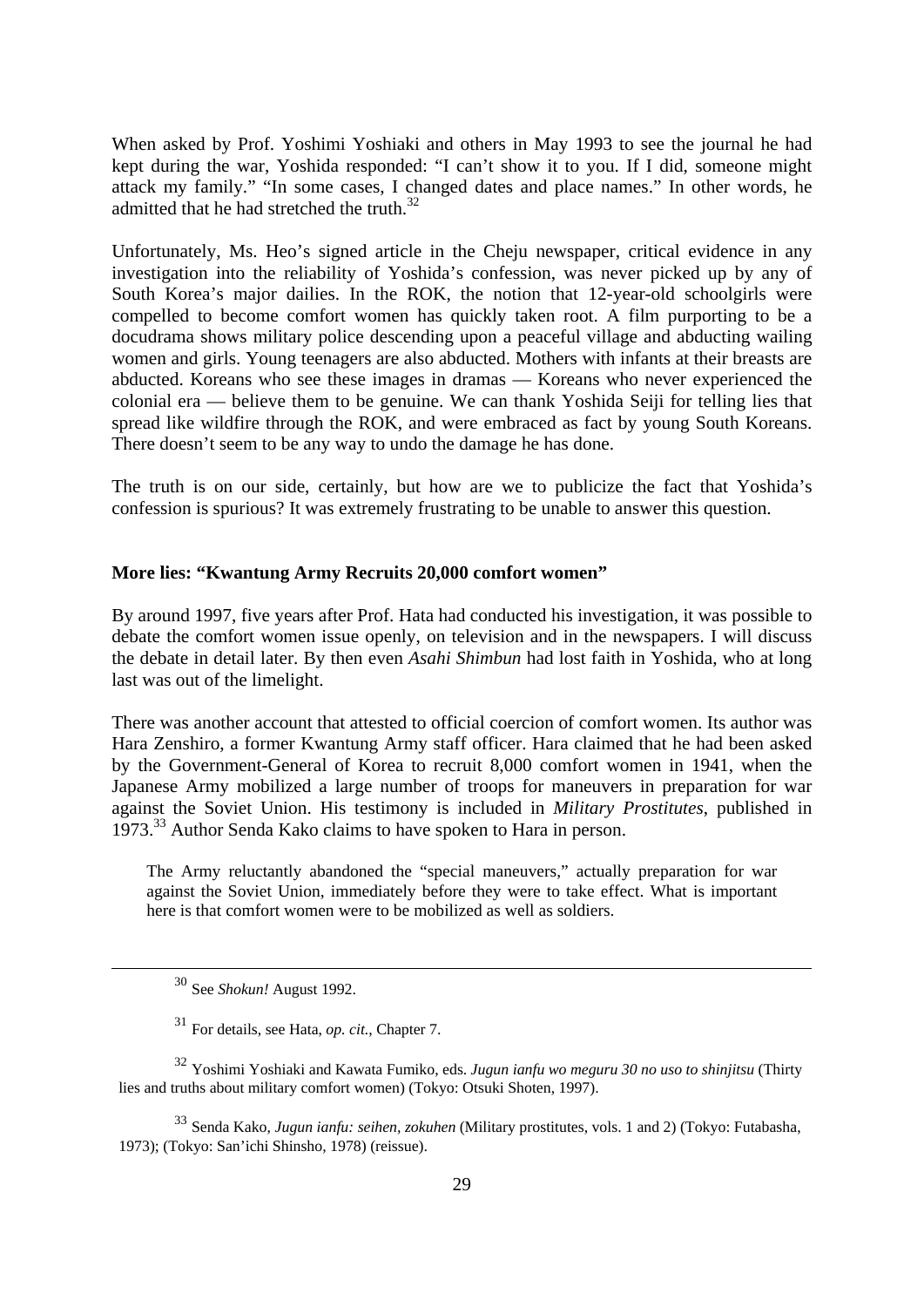Major (later Lt.-Col.) Hara Zenshiro, Kwantung Army rear staff officer, estimated the sexual needs of the soldiers in the tactical forces and the amount of money they had at their disposal, as well as the physical capacity of the women who serviced them. Hara came up with the figure of 20,000 for the number of comfort women needed, and departed for Korea by plane to recruit them. From his statement we can see that at that time, i.e., 1941, the Korean peninsula was already a source of supply for comfort women. Actually, they say that only 10,000 women were recruited, but that does not change the fact that Korea was the source of supply.

I wonder what sort of comfort women, specifically, were recruited in Korea. Hara Zenshiro had retired to the southern part of Osaka City. He owned a modest home in a new development. In person, he seemed like a pleasant elderly gentleman.

I opened the conversation with the following question:

"When a new unit was formed to comply with mobilization orders, it was customary to recruit the required number of comfort women in Korea, was it not?"

"You want to know about the comfort women, I assume. I just happened to be in charge of logistics then. That's right, I was a staff officer or, more accurately, "rear staff officer." I belonged to the 3rd Operations Section of Kwantung Army Headquarters. But I don't remember much about those days, though they're mentioned quite often now."

"So, you're saying that comfort women were recruited in Korea for the special maneuvers. You're sure about that. Do you know exactly how they were recruited in Korea?"

"I don't have a clear recollection. But I think I went to the General Affairs Division of the Governor-General's Office and asked for their assistance. I don't know what happened after that. Personally, I made sure that my involvement ended there."

"Then you just stated how many women you needed and asked the Governor-General's Office to recruit them?"

"Yes, that's how it was."

"Then how did the Korean Governor-General's Office, having received the request from the Army, go about recruiting comfort women? In those days, the situation being what it was, an order from the Army ... I mean a request ... well, it might as well have been an order, was law, or so I've heard. It couldn't be refused or ignored."

"I really can't comment about that. My guess is that the Governor-General's Office sent requests to each province. The provinces passed them on to districts, and the districts to the *men*. You probably know *men* means 'village.'"

"So the village headman was ultimately responsible for recruiting the women, then? Were the headmen Koreans?"

"I don't know the details."

"I'd like to change the subject. What were the criteria you used to arrive at the estimate that 20,000 comfort women were needed to service 700,000 soldiers? You mentioned the sexual needs of the soldiers and the amount of spending money they had, as well as the physical capacity of the women who serviced them."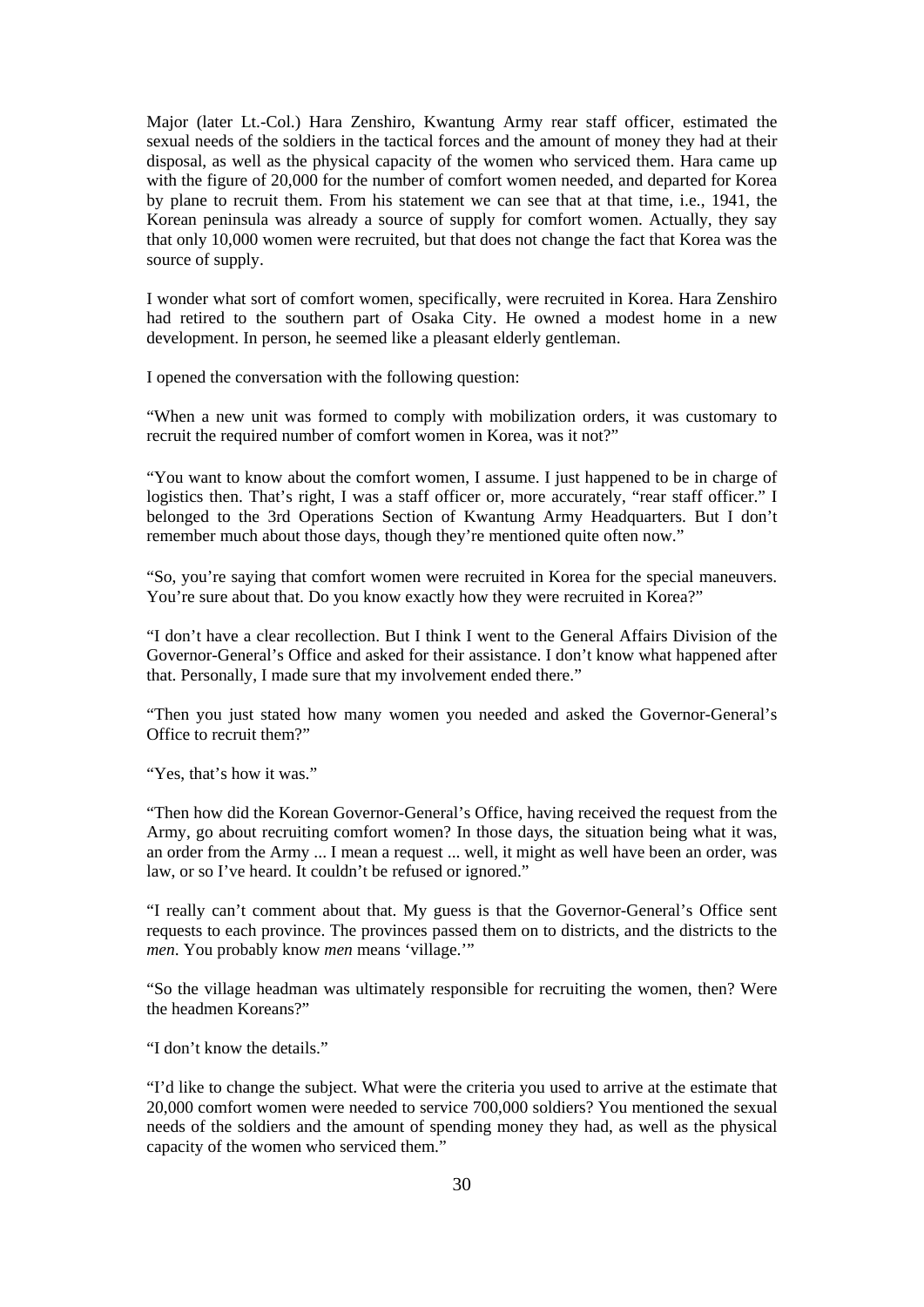"Well, they didn't teach us such things at the Military Staff School, and all I was taught as a rear staff officer was how to replenish supplies of ammunition, provisions and fodder. So I'm at a loss to tell you how I did the calculations, and I don't remember clearly, but it's likely that I based my calculations on prior experience — the war against China, that is. Also, some of my colleagues said 20,000, but I don't think they recruited more than 8,000 women $^{0,34}$ 

Reading this conversation, one could certainly fall prey to the delusion that the Korean Governor-General's Office supplied comfort women to the Kwantung Army. But this account crumbles under analysis. It is even possible that Senda never even met former Staff Officer Hara, and invented this conversation.

Research done by Uesugi Chitoshi, author of "Exposé of Senda Kako's *Military Prostitutes*: Invented Kwantung Army Requisition for 20,000 Comfort Women,"35 and historian Kato Masao reveals that Hara's testimony is not credible, for the following reasons.

Kato read my article in *Bungei Shunju* and, in the spring of 1992, came to visit me at the editorial division of *Gendai Koria* (I was then editor-in-chief). Born before World War II, he began an impassioned speech, the point of which was that there had been no official coercion of comfort women. I met with him several times after that, and he began investigating the doubtful portions of Hara Zenshiro's testimony in depth. The result was a superb essay that we published in *Gendai Koria*. 36

Here is a summary of those errors.

- \$ Maj. Katogawa Kotaro, formerly attached to the Military Affairs Section, Military Service Bureau, Ministry of War; and Lt.-Col. Imaoka Yutaka, former staff officer of the Kwantung Army (logistics), who had control of the budget for the Kwantung Army's special maneuvers, told Kato, independently, that there was no plan to recruit comfort women.
- \$ Preparations for the Kwantung Army's special maneuvers were made amidst such secrecy that even sendoffs for new draftees had to be canceled. Therefore, an act as overt as the mobilization of comfort women would have been totally out of the question. The Army estimated that the maneuvers would last for two months. In any case, there were plenty of Korean pimps already operating in Manchuria.

 <sup>34</sup> Senda, *op. cit.* (San'ichi Shinsho reissue), pp. 103-4.

<sup>35</sup> Uesugi Chitoshi, "Senda Kako cho *Jugun ianfu* wo kiru: maboroshi no Kan tokuen jugun ianfu ni man nin chobo yosei" (Exposé of Senda Kako's *Military prostitutes*: invented Kwantung Army requisition for 20,000 comfort women) in *Getsuyo Hyoron* (Monday review), 28 September 1992; summarized in Uesugi Chitoshi, *Kensho jugun ianfu: jugun ianfu mondai nyumon* (The truth about military prostitutes: introduction to the comfort women controversy) (Tokyo: Zenbosha, 1993).

<sup>36</sup> Kato Masao, "Senda Kako cho *Jugun ianfu* no judaina ayamari" (Serious errors in Senda Kako's *Military prostitutes*), *Gendai Koria*, February and March, 1993.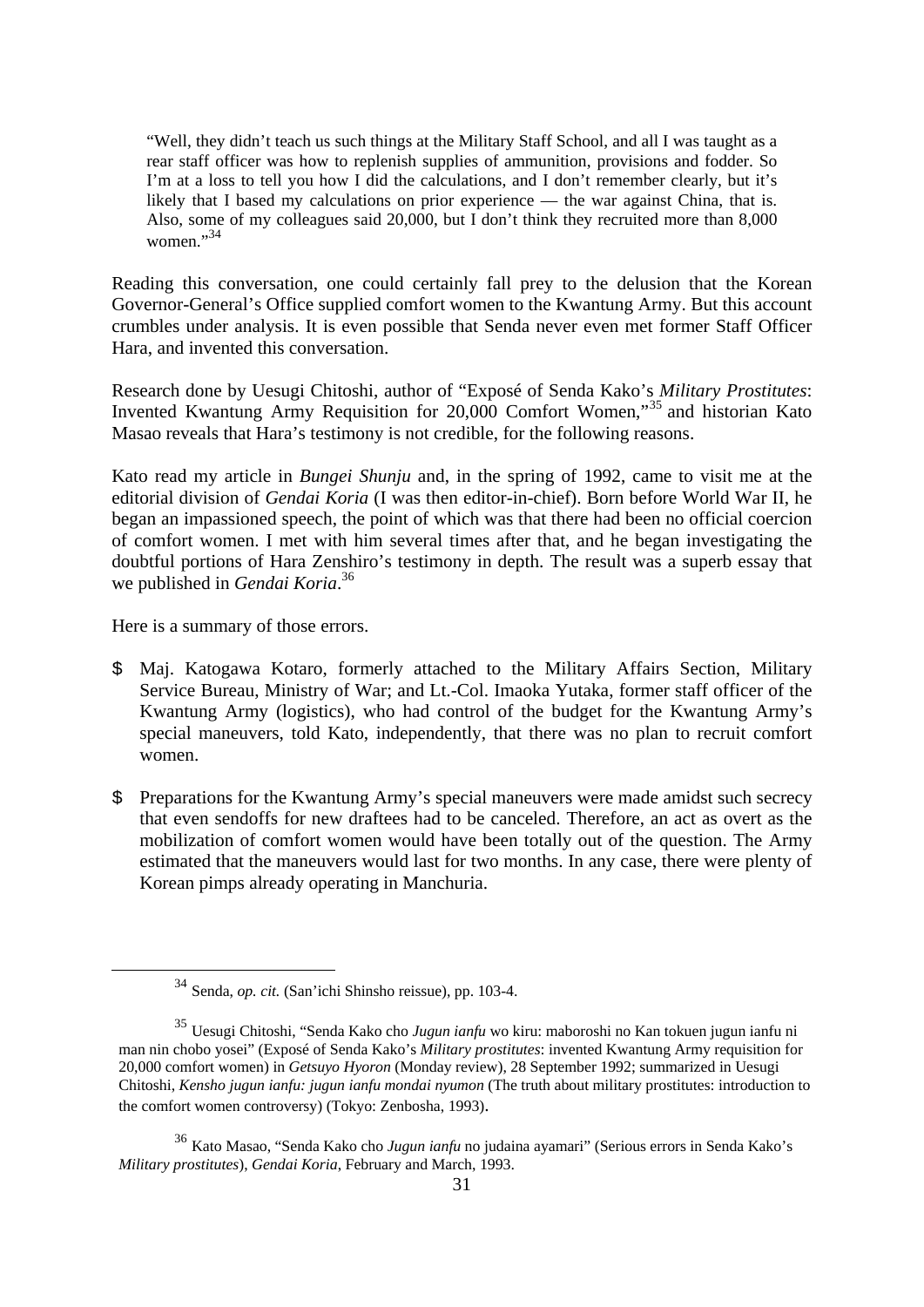- \$ In the excerpt from Senda's book quoted above, Hara Zenshiro describes his standing as staff officer in charge of logistics with the 3rd Operations Section of Kwantung Army Headquarters. However, that is incorrect. Hara was attached to the 1st Operations Section. Mr. Kato examined resources at the Archives of the National Institute for Defense Studies. Hara's military career progressed as follows: Between August 1, 1939 and October 5, 1941, he served as staff officer with the 1st Operations Section of Kwantung Army Headquarters. From October 6, 1941 to January 11, 1942, he was staff officer with the Office of the Inspector General of Transportation, Headquarters of the General Staff. From August 2, 1943 until the war ended, Hara was staff officer with the 4th Section of Kwantung Army Headquarters, where he was responsible for Manchurian policy and internal guidance. He was never attached to the 3rd Section of Kwantung Army Headquarters. It is hard to believe that he would have forgotten these details of his military career.
- \$ By 1992, Hara Zenshiro was no longer alive. Mr. Kato questioned Senda Kako twice by telephone in 1992 about the comfort women mobilization plan described in his book. Senda's response was: "The plan to mobilize 20,000 comfort women is mentioned in a book entitled *The Kwantung Army*, by Musashi University Professor Shimada Toshihiko, which came out in 1965, before mine did.<sup>37</sup> On p. 17, Shimada describes a plan to mobilize 20,000 comfort women. I based what I wrote on his theory." It would seem that Senda was admitting that he had never interviewed former Staff Officer Hara.
- \$ In *Kwantung Army*, Shimada writes: "Staff Officer Hara Zenshiro recounted an episode during his career involving making elaborate calculations to estimate the sexual needs of the soldiers, the amount of spending money they had, and the physical capacity of the women. He then flew to Korea, where he managed somehow to recruit 10,000 (not the 20,000 planned) Korean women. He transported them to the plains of northern Manchuria, where facilities were built for them, and they began working." It is likely that Senda constructed his "interview" with Hara from this passage.
- \$ Then what is the basis for the description in *The Kwantung Army*? Since Prof. Shimada too was deceased by then, there is no way to obtain an unimpeachable answer to this question. Therefore, we must conclude that Senda's theory about a plan to recruit 20,000 comfort women is erroneous.<sup>38</sup>

# **Only men rounded up**

After the article stating that the claim that comfort women were abducted is unsupported appeared in the April 1992 issue of *Bungei Shunju*, Messrs. Hata Ikuhiko and Kato Masao

 <sup>37</sup> Shimada Toshihiko, *Kanto gun* (Kwantung Army) (Tokyo: Chuko Shinsho, 1965); reissued in 1965 by Kodansha).

<sup>38</sup> In the previously cited *Ianfu to senjo no sei* (The comfort women and sex in battle zones), Hata Ikuhiko's opinion, based on a journal kept by former Sgt. Murakami Sadao, aide to Staff Officer Hara (and published in 1975) and the testimonies of former military police officers, is that comfort stations were established for the exclusive use of the military during the Kwantung Army's special maneuvers. However, the Korean prostitutes were taken there by their pimps, not abducted by authorities.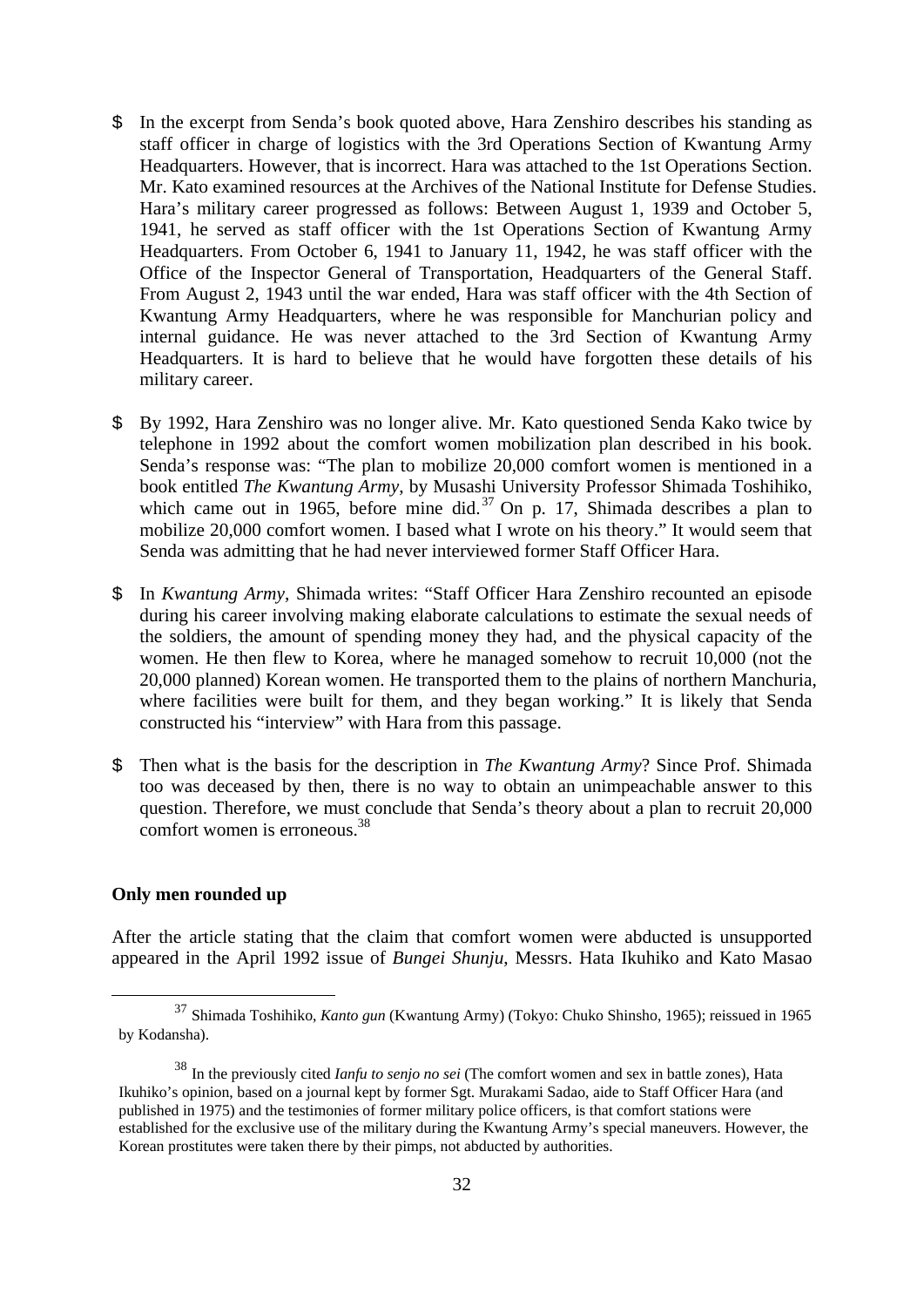began their analyses of the testimonies of Yoshida Seiji and Hara Zenshiro. I participated enthusiastically in these investigations as editor-in-chief of *Gendai Koria*. No evidence was found to corroborate accusations of abductions.

In fact, after my article appeared, four or five officers of the South Korean group known as Association for the Pacific War Victims and some of their Japanese supporters contacted me requesting a meeting. They were in Japan in connection with a court proceeding.

I thought they might assault me, but agreed to meet them at a coffee shop in Tokyo. By February 1992, the victims' group had splintered into three organizations. When Ms. Aoyagi was recruiting plaintiffs, as described earlier, there was only one organization: the Association for the Pacific War Victims.

The Association parted ways with Ms. Aoyagi and her group due to various differences (including disagreement about how to proceed with the lawsuit), choosing instead to cast its lot with attorney Takagi Ken'ichi. Yang Sun-in, mother-in-law of reporter Uemura Takashi, was executive director of the Association. This is the same group that former comfort woman Kim Hak-sun approached. As I mentioned earlier, some people remained with Ms. Aoyagi and her lawsuit.

There was a third victims' group led by Kim Gyeong-seok. When he was working for a Japanese company as a laborer during the war, Kim was assaulted by company overseers, sustaining injuries that left him disabled. His group has instituted suit against Japanese corporations.

It was members of this third group, Kim's group, who had asked me to meet with them. They told me that the Association had split again, and the chairman and accountant had been expelled. Uemura's mother-in-law, Yang Sun-in, was the new chair. The ousted chairperson was now working under Kim Gyeong-seok, moving forward with a new campaign.

Mr. Kim said that the Japanese media had not printed a word about the fragmentation of the Association; their focus was on former comfort women and Yang Sun-in. He told me that I was the only person who had described the situation accurately (that there were now three victims' groups), and thanked me.

Pointing to the issue of *Bungei Shunju* that he had brought with him, Mr. Kim said, "Almost everything in this is correct. Could you please sign it for me?" Then, turning more serious, he changed the subject.

"Yoshida Seiji says he went on comfort women hunts, but he's a liar. There weren't any roundups or abductions."

"How can you be so sure?"

"Along with my older brother, I was conscripted to work in a munitions factory in Japan. We are both victims, so we know what things were like then. There were roundups of male laborers, but not of women, as Yoshida claims."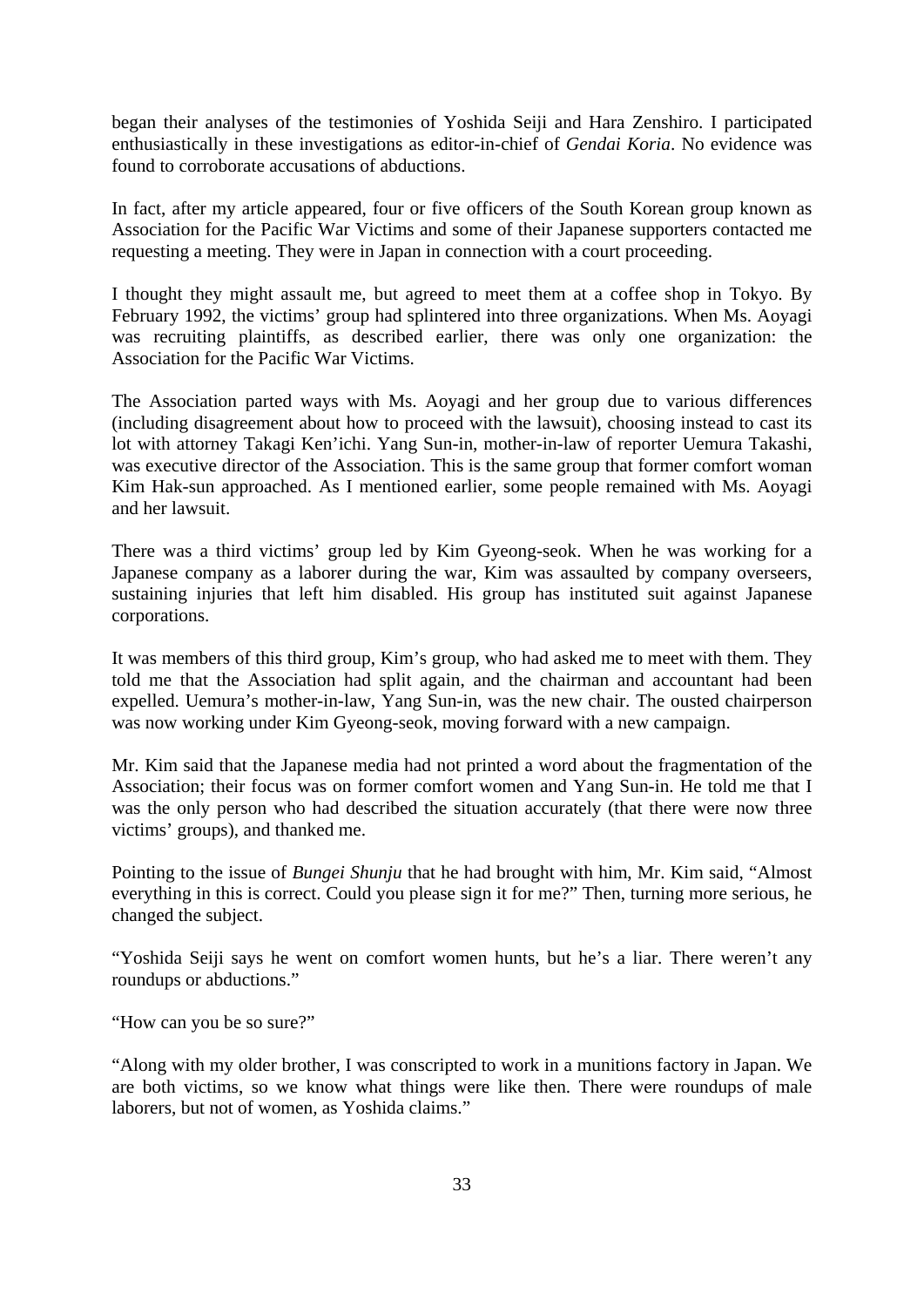"As you wrote in your article, Kim Hak-sun, the former comfort woman who came forward, wasn't abducted. She was sold to a kisaeng house because she was poor. I saw her the other day in South Korea, and told her, "You have a nerve coming forward!"

"Why?"

"The Japanese government has an information bureau, the Cabinet Research and Intelligence Office, right? I suspect that that office is behind the comfort women controversy. I think the Cabinet Research and Intelligence Office arranged for former kisaeng Kim Hak-sun to come forward and file a lawsuit in Japan, and for that guy Yoshida to make up his story."

"I think the plan was to spread these lies as widely as possible. Then they have someone like you write an article exposing the lies. The objective of these plots is to convince everyone that laborers like us were never conscripted so they won't have to pay us compensation. We were mobilized because of a government order based on the Mobilization Act and we were injured, but we've never received any compensation. We're not trying to advertise a lie. But if we're lumped together with the comfort women and their claims, which are baseless, we may not get any compensation. Liars like Yoshida and Kim Hak-sun hurt our cause."

As I listened to Kim, I remember feeling very strange and thinking, "If the Cabinet Research and Intelligence Office were determined to defend Japan's honor and interests to the point of creating misinformation, then I wouldn't have had to launch this desperate investigation into the comfort women problem!"

# **Korean pimps hold the key to this controversy**

At around the same time, several South Koreans in succession told me that there was no official coercion of comfort women.

A Korean journalist I met in Seoul told me, "I'm not writing anything more about this controversy." When I asked him why, he said, "I've interviewed quite a few former comfort women. All of them are happy to talk about how horrible life was in the brothels. But most of them clam up when I ask them how they got there, or got taken there. When I press them, there always seems to be a pimp involved."

I asked him if the pimps were Japanese. His answer: "Do you actually think Japanese would have ventured into rural Korea during annexation?" The more women he interviewed, the more obvious it became that they had been sold and that pimps were involved in the transactions.

He added, "At first, when I started interviewing people, I thought, 'Japan really did a terrible thing.' But the interviews helped me realize that this type of situation would have existed in any country at war."

Then he whispered, "There's a dark side to this problem."

"In that case," I thought, "why stop writing about it? Why not write an article that will correct these misunderstandings once and for all?" But at that time hostility toward Japan was at a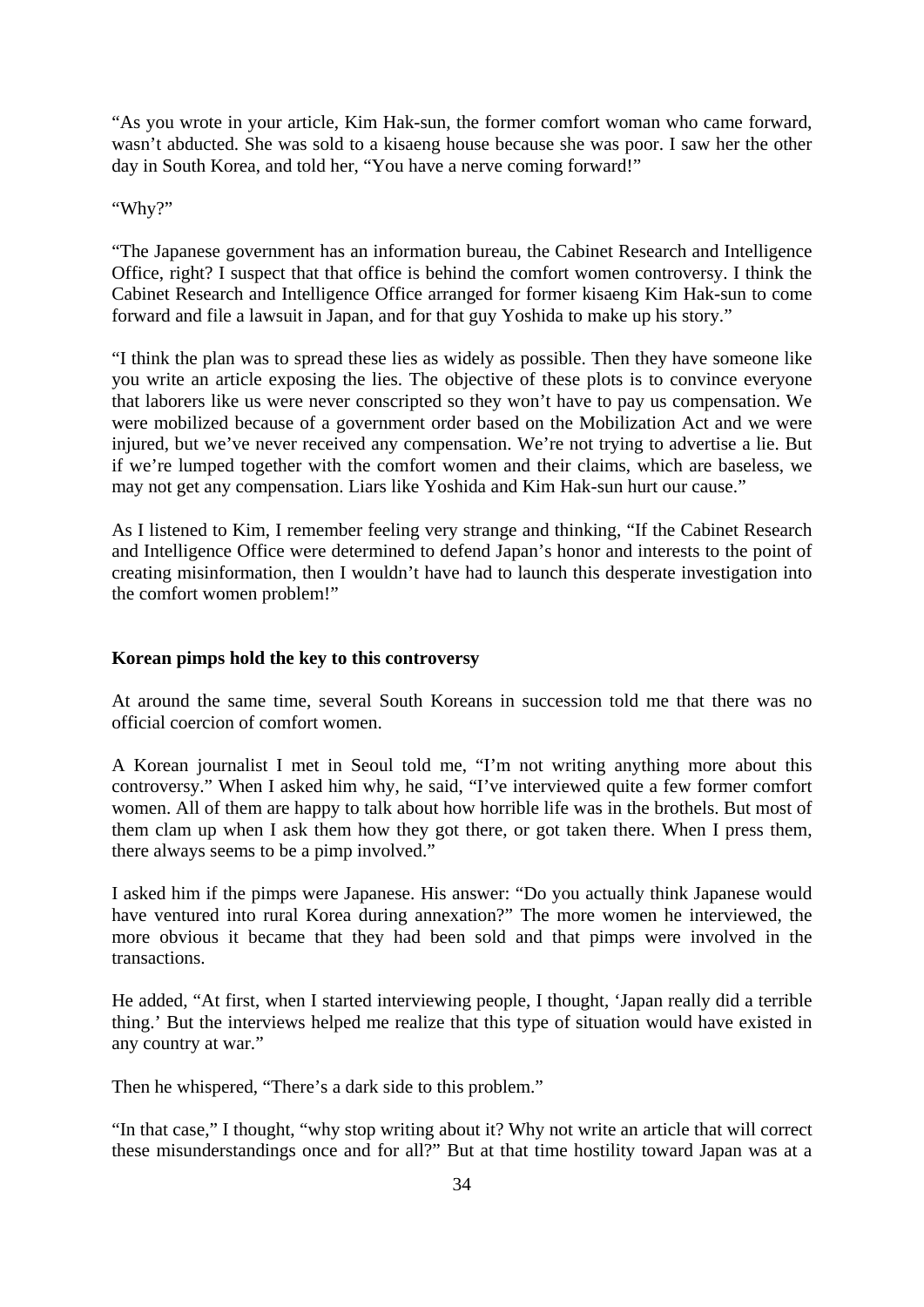peak. I figured that the situation in South Korea being what it was, there was no point in making such a request, so I didn't say anything.

Dark side: Those words made a strong impression on my mind, or rather, in the pit of my stomach, and I just couldn't forget them. That may be why I named my third book of commentary *Penetrating the Darkness*.

At around the same time, Ko Jun-seok, a left-leaning South Korean intellectual residing in Japan, told Sato Katsumi, president of Japan's Modern Korea Institute. "There were no comfort women hunts by the Japanese military of the sort Yoshida describes. Some people from my village became comfort women. A relative of mine, a widow, created quite a stir when she traveled with some girls from the village to China, set up a brothel and made a pile of money. Other girls from the village went there to work, too. At that time, Cheju Island was poor. It wasn't at all unusual for girls to be sold into prostitution. Why would the military go to the trouble of rounding up comfort women? Anyway, if they had, rumors would have spread, but I never heard about any such thing."

Moreover, a former South Korean National Assembly member, whom I'll call Mr. K (a policymaker in the opposition New Democratic Party in the 1970s) tells me the same thing every time he visits me: "Japan didn't round up comfort women. Why can't the Japanese understand this? The February 26 revolt occurred because soldiers from northeastern Japan were sick of being poor and having their younger sisters sold into prostitution. Korean farming villages were even poorer then."

The late Lee Myeong-yeong, a distinguished scholar who specialized in North Korean problems, and a former professor at Sungkyunkwan University, wrote a great many books, including *The Four Kim Il-sungs*. He was my mentor, and he too told me that there was no official coercion of comfort women, adding the following information.

When occupying Soviet troops invaded, Lee Myeong-yeong was on the faculty of the Keijo Imperial University Medical School. He came from a family of physicians who practiced on the east coast of North Korea, where Japanese were fairly numerous. Lee Myeong-yeong's father and the Japanese school principal were community leaders and good friends. The principal often visited the Lee home to play *go* with the father. When the Soviets arrived, Japanese were rounded up and confined in school classrooms, men and women separately.

Then the Soviets demanded women. The single women said, "You married women have husbands, so we'll go." But the married women said, "No, you have no experience with such things. We will go." The principal's wife sent a messenger to Prof. Lee's father to apprise him of what was happening, and ask for help.

As it would happen, the Soviet commander was being treated for a venereal disease as an outpatient at Dr. Lee's hospital. He had gone to a private hospital rather than consulting his army surgeon because he was afraid his career might suffer if word got around about his condition.

Lee Myeong-yeong was an intern at that time. Assisting his father, he was painting medicine on the commander's penis.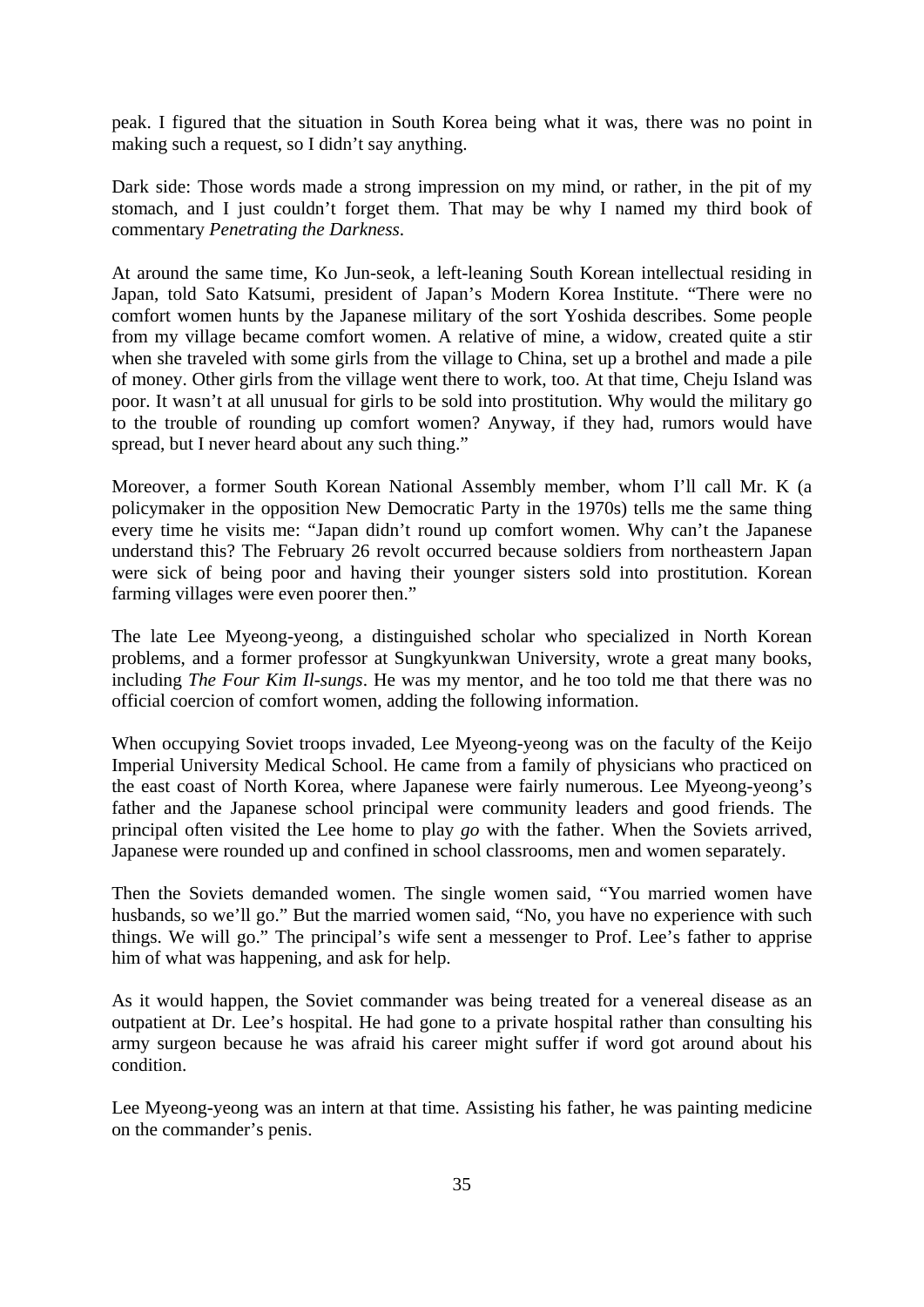Dr. Lee addressed the commander: "I advise you to avoid Japanese women. They don't understand the concept of chastity. You know those obi they wear? Well, they use them as pillows when the need arises. The safest thing to do is to patronize professionals. They're safe because they undergo medical examinations. If your men have sex with amateurs, they will all end up like you."

"That sounds like good advice." Most likely, the commander had raped Japanese women in Manchuria; he probably believed that he'd contracted venereal disease from them. He couldn't bear the thought of the men in his unit being sullied by venereal disease. So he rescinded the order to take women from the school, and issued another to look for denizens of the pleasure quarters. That is how the Japanese women confined to the school were rescued.

There is another compelling story, which involves former South Korean President Lee Seoung-man (also known in the Western world as Syngman Rhee). The first president of the new republic, Lee chose as many anti-Japanese themes as anti-communist ones for his national slogans. During diplomatic negotiations with Japan, he continually brought up the injustices of Japanese annexation and demanded huge amounts of compensation. But even President Lee never mentioned comfort women during those negotiations. He knew that they existed, without a doubt. Everybody knew. But it never occurred to Lee to demand compensation from Japan for the comfort women. What he demanded was compensation for conscripts (soldiers and laborers). He believed that the Japanese government should compensate those who were forced to work for the Japanese (back pay and reparations).

Official coercion of comfort women, if it had occurred, would certainly have been mentioned at post-annexation negotiations. But since President Lee realized that poverty was the villain in this case, he didn't broach the subject.

After being told so many times, and by reliable sources, that there was no official coercion of comfort women, I became convinced that I was hearing the truth.

# **Comfort woman saves enough to buy five houses in Tokyo**

In 1992 and 1993, the Japanese government scoured documents at government agencies to learn exactly how comfort women were recruited. Meanwhile, the media, including *Asahi Shimbun*, conducted the same type of exhaustive search for proof of coercion.

The first conclusion reached was that there was no relationship between volunteer corps, which were part of an official program, and the recruiting of comfort women.

Second, no evidence was found implicating any branch of the government in the abduction of comfort women. However, documents were found that attest to official, well-meaning government efforts intended to prevent private brokers from resorting to criminal recruiting methods, as already described.

Third, the confessions of Yoshida Seiji and Hara Zenshiro were discredited. No other testimony corroborating the coercion theory has been found.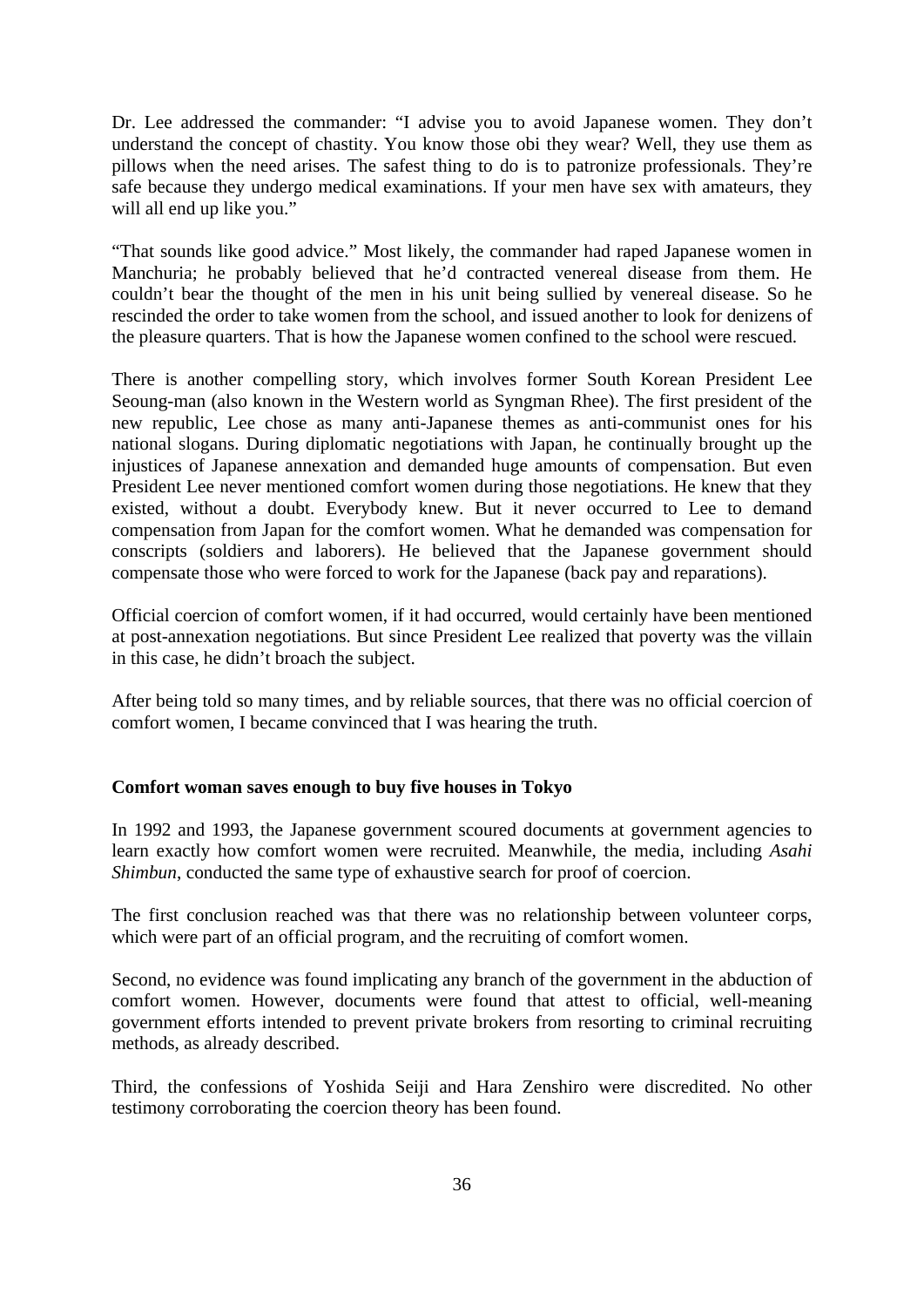What remained was the testimony of former comfort women who came forward in 1992. I obtained as many of those testimonies as I could and analyzed them. While doing that, I frequently was forced to ponder the inexplicable aspects of human nature.

In March 1992, I read a newspaper article about a former comfort woman named Moon Ok-ju, who had come to Japan to request refund of the monies in a wartime postal savings account. Ms. Moon was a comfort woman in Burma between 1942 and 1944. During that time, she deposited cash received from soldiers at the unit's military post office. She had lost her passbook, but she submitted a request to the Shimonoseki Post Office for a refund of ¥6,000 or 7,000.

The post office checked her story, and on May 11, 1992, found the original accounting records for military savings. Between June 1943 and September 1945, Ms. Moon had made 12 deposits, and her account had a balance of ¥26,145. Normally, the discovery of a sum of money this large would have made the news. In the 1940s, ¥5,000 would have purchased a house in Tokyo. She could have bought five houses!

But the newspapers gave the story very little coverage. Its shrillness about the comfort women controversy notwithstanding, *Asahi Shimbun* didn't even mention how much Ms. Moon had in her account.

With the payment of \$500 million to the South Korean government in accordance with the 1965 treaty, Japan had fulfilled its obligation to compensate South Korean citizens, including those who had had military savings accounts. Also in 1965, Japan enacted a law stipulating that the right of South Koreans to claim compensation for savings accounts or for any other reason expired with that expenditure.

Moreover, the South Korean government paid compensation to holders of savings accounts like Moon Ok-ju. Since she was ruled ineligible for compensation because she had lost her passbook, Ms. Moon should have been negotiating with the South Korean government. Perhaps Japan could assist her by producing a copy of the original accounts register from the military post office.

But she was having none of that. To the post office, she said, "Right of claim for individuals has not expired. When I saved that money, I was a Japanese, so give it back to me right away." Thinking her request was perfectly reasonable, she kept asking for the money. A support group of Japanese was formed for her, and her ridiculous demands were publicized by the media without comment.

Watching the reports, I realized that the comfort women controversy farce had gone as far as it could go.

To begin with, one former comfort woman claims to be the victim of official coercion and sues the Japanese government. It comes to light that during her comfort woman career, which lasted a bit more than three years, she made ¥26,000, a huge amount of money. Is this the sort of life a sex slave leads? Is this the fate of a victim of abduction?

Why didn't *Asahi Shimbun* print the information about the ¥26,000 in her bank account? This was certainly information manipulation. I suppose the newspaper couldn't bring itself to print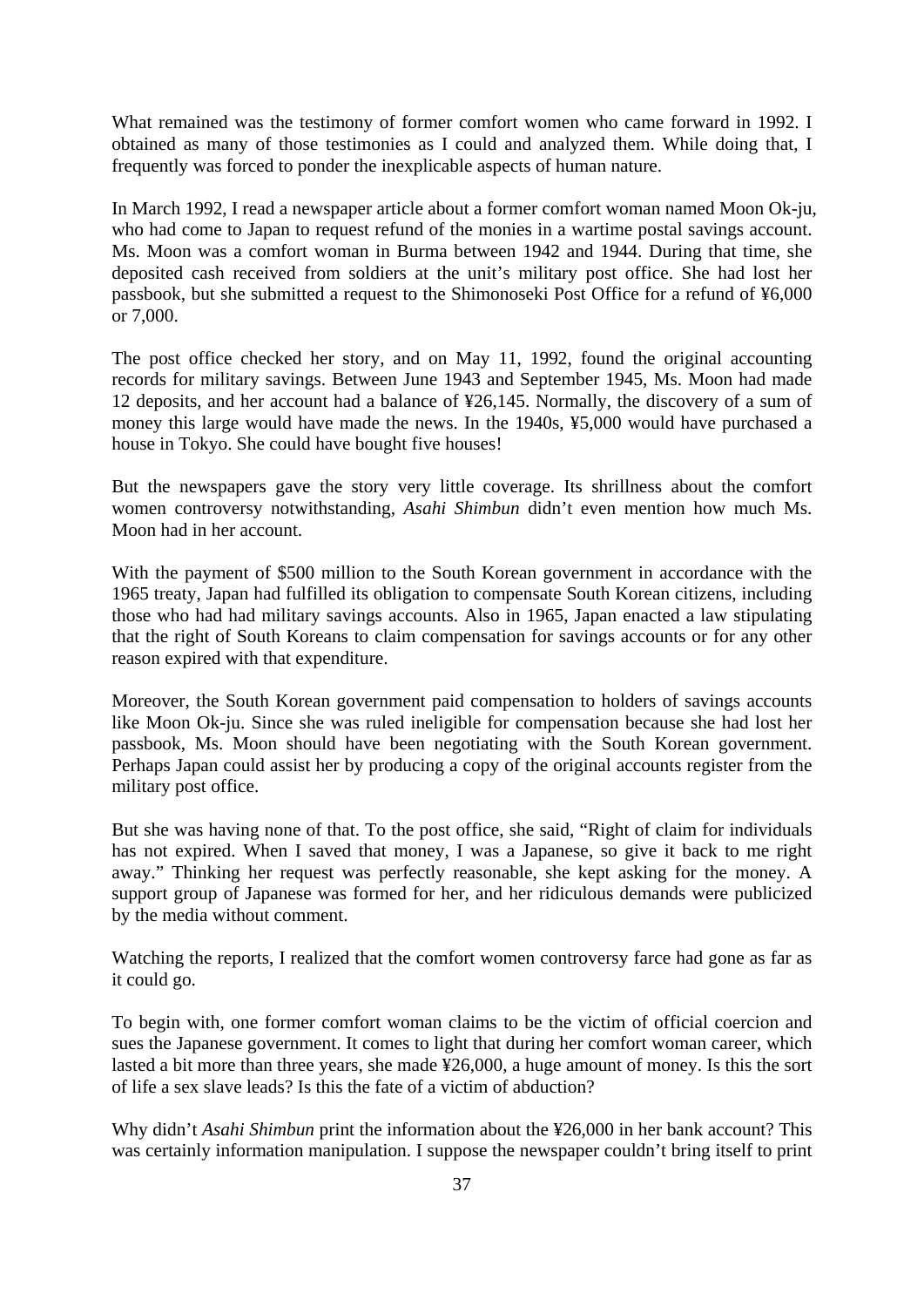facts, because they contradicted the previous portrait of an unfortunate comfort woman who was abducted in a slave hunt and then raped. This is the same tactic the paper used earlier (failing to mention that Kim Hak-sun was sold to a kisaeng house). I'll return to Ms. Moon's story a bit later.

Now back to Kim Hak-sun, about whom I wrote in the *Bungei Shunju* article: she changed her story after the magazine came out. In the lawsuit complaint she submitted in December 1991, here is how she described having become a comfort woman.

Her adoptive father took her to China. They rode to Pyongyang in a truck. Then they rode for three days in a train that transported only soldiers. They changed trains many times. She remembers passing through Andong and Beijing. All she knows about her final destination is that it was in North China, Tiebizhen. They arrived at Tiebizhen at night. It was a small village. She said goodbye to her adoptive father there. She and her companions were taken to a Chinese family's house by an officer. They were led to a room and the door was locked behind them.

But when she was interviewed by South Korean scholars, beginning in July 1992, Kim said she was abducted, and violently so, by Japanese military personnel. She also added information not mentioned in her first account.

We arrived in Beijing. We ate lunch in a restaurant. When we came out, some Japanese soldiers called my stepfather over. The officer with two stars on his uniform spoke to my stepfather: "Are you Koreans?" My stepfather told him, yes, we were, and that he had brought us to China to make some money. The officer said, "If you want to make money, why don't you do it in your own country? You must be spies! Get over here!" Then he led my stepfather away.

Soldiers led me and the older girl away, separately. There was a truck at the end of the road with no cover on the back. There were about 40 or 50 people in it. They told us to get on the truck. When we said no, the people on both sides of us just picked us up and put us on the truck. After a while, the officer who had taken my stepfather away came back. Then the truck left. The officer was in the passenger seat. We were shocked and scared, so we just made ourselves small in the truck and cried<sup>39</sup>

If this were a true account, it would certainly make the case for abductions (slave hunts). But when Kim Hak-sun spoke to Takagi Ken'ichi, she didn't say anything about having been abducted by soldiers in Beijing. Common sense tells us that she would not have omitted information from the complaint, especially information that would help win the lawsuit. In that case, we must, regrettably, assume that this change to her account was fictional, prompted by my *Bungei Shunju* article.

# **Intentionally falsified testimonies**

 <sup>39</sup> Volunteer Corps Research Group of the Korean Council for Women Drafted for Military Sexual Slavery by Japan, ed., *Testimonies, Part 1: Korean Women Abducted and Forced To Become Comfort Women*, written in Korean and translated by Nishioka Tsutomu.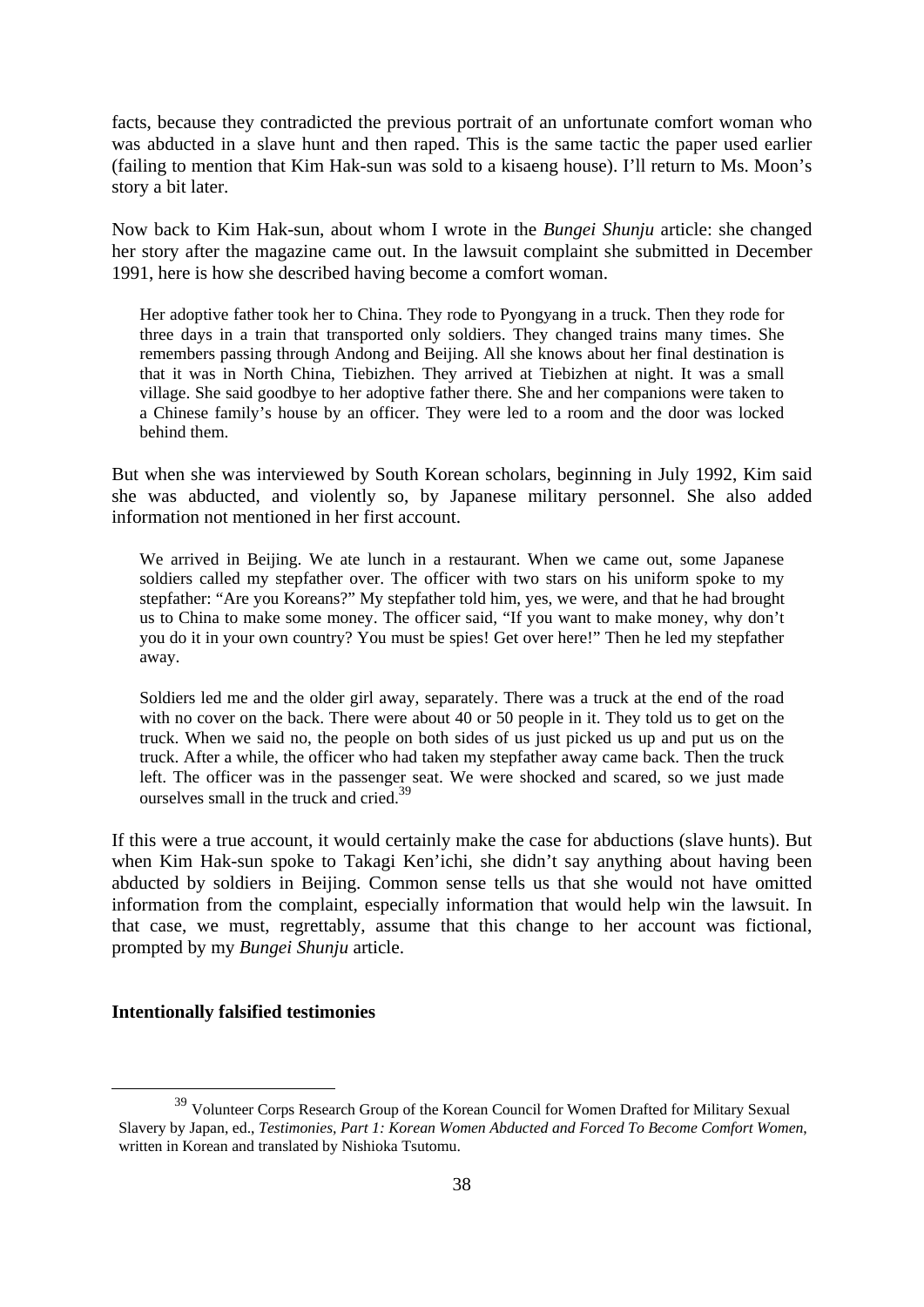The Japanese government conducted its own investigation and found no evidence of official coercion. Unfortunately, it had already issued an apology. South Korea is insisting that Japan acknowledge that there was coercion.

It is shameful for the elderly women to come forward and admit they were comfort women, unless they say they were coerced. They can't say, in public, that her parents sold them. This is something one keeps to oneself. As we demonstrated earlier, Kim Hak-sun changed her story. Therefore, these testimonies need to be verified. The Japanese government interviewed 16 former comfort women in South Korea from July 26-30, 1993. Attorney Fukushima Mizuho was present at the interviews, representing human rights activists. (She is currently chairwoman of the SDP (Social Democratic Party), but had not yet been elected to the Diet in 1993.

The government's comment about the testimonies given at the interviews was, "The women do not have clear recollections of portions of their stories. We are not going to press them on every little detail. We will simply accept the testimonies as given."<sup>40</sup> No attempt was made to verify the testimonies.

But at the same time, South Korean scholars were conducting their own investigation. Between July and December of 1992, they interviewed more than 40 persons. Fifteen of the scholars formed a group called Volunteer Corps Research Group, headed by Prof. Ahn Byong-jick.

Prof. Ahn (now emeritus) was on the faculty of Seoul University at the time of the investigation. He is one of the foremost authorities on modern Korean economic history, and has produced many empirical works on the subject. Prof. Ahn joined the group in June 1992; he was the practical advisor for the interviews.

When I met with Prof. Ahn in 2006, I asked him about the work the group had done in 1992. What had motivated him to join the Volunteer Corps Research Group?

"I thought that if the group consisted solely of activists, it might be difficult to conduct interviews that probed for the truth. Since I am very familiar with the methodologies of historiography, I thought I could be of help. I was also interested in learning more about the comfort women controversy. I was concerned about the fact that comfort women and the female volunteer corps had intermingled in people' minds.

"There was some opposition from the activists to my approach. I wanted the research to be done carefully so it would stand up to investigation. For that and other reasons, I withdrew from the group after *Testimonies, Part 1* was released."

In June 1992, after Prof. Ahn joined the group, it began preparations for the interviews by creating separate chronologies for the comfort women and female volunteer corps, and establishing a record-keeping system for research and resources.

 <sup>40</sup> Statement of Tanaka Kotaro, councillor, Cabinet Councillors' Office on External Affairs in *Asahi Shimbun*, 05 August 1993.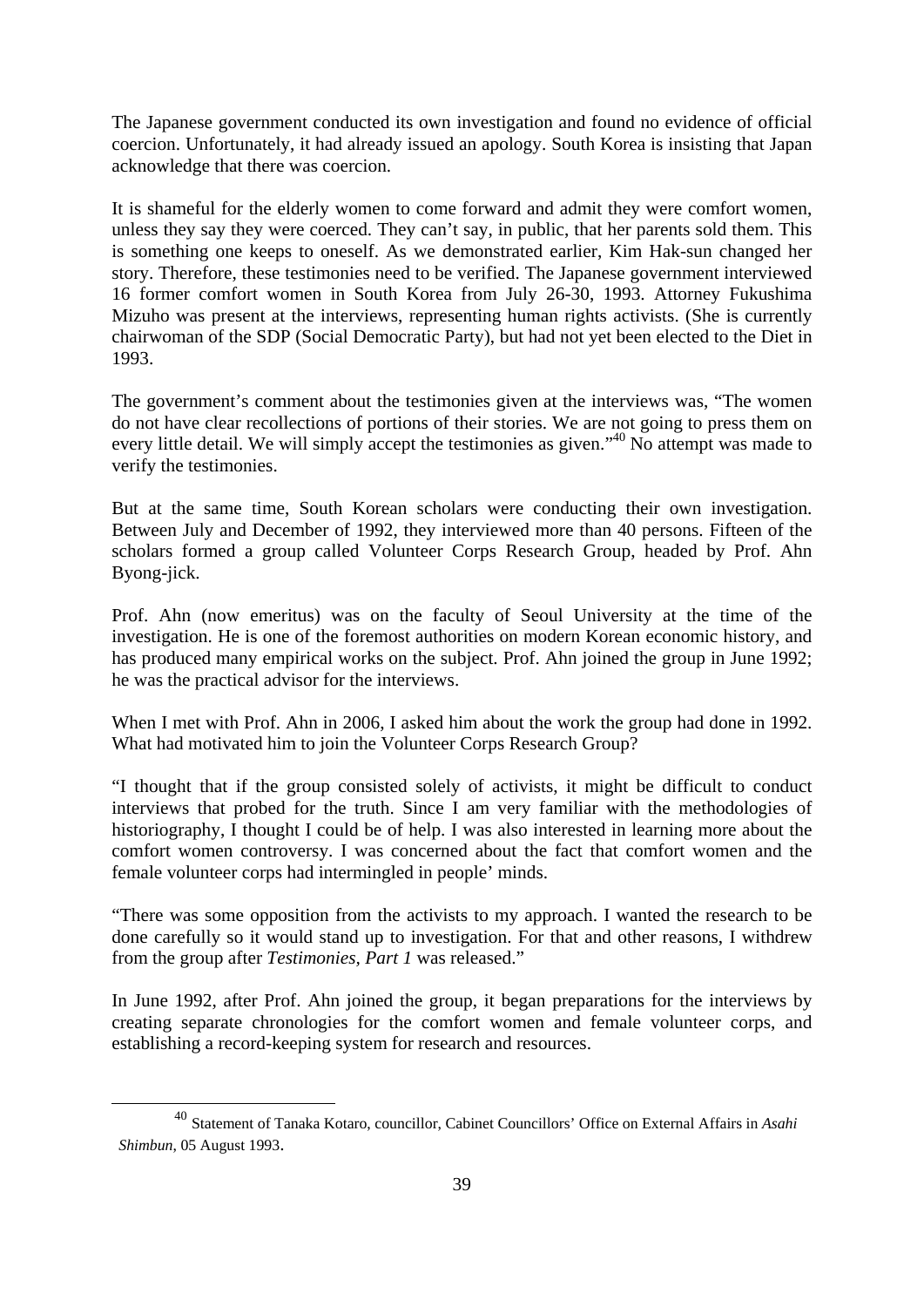At the same time, interviews of former comfort women registered with the Volunteer Corps Research Group of the Korean Council for Women Drafted for Military Sexual Slavery by Japan (hereafter abbreviated to Volunteer Corps Research Group) began in earnest. As of December 1992, 110 former comfort women had registered with the group. Of that number, 55 women were deceased. The group managed to locate more than 40 of the 55 who were still alive.

Prof. Ahn is a distinguished scholar, so he ensured that the verification work was done properly. He also taught other group members the proper methods to use. He spent hours making the chronologies. Since human memory is imperfect, but memories were important, it was necessary to provide context by citing an event that occurred before or after a vague memory. He could then verify (or reject) some statements by, for instance, noting that a particular system wasn't in place at a certain time. Each comfort woman was interviewed five or six times.

Between June and mid-September, the group held weekly meetings (from 10:00 a.m. to 6:00 p.m.) at which the transcripts of the interviews were examined. The result of that process was *Testimonies, Part 1*.

In February 1993, when the book was released, the head of our Foreign Ministry's Northeast Asia Division happened to be in South Korea to discuss the comfort woman problem. The head of the Asia Bureau of South Korea's Foreign Ministry handed him *Testimonies, Part 1* and said, "Everything is in this book." When I heard about this, I ordered the book from South Korea right away and read it from cover to cover. First I read Prof. Ahn's preface, entitled "Thoughts on Participating in the Research for this Book." I still remember how deeply I was moved by it. Here is an excerpt.

One of the greatest difficulties encountered in analyzing our research was the fact that statements made by the witnesses frequently did not fit into historical context. It is possible that such lapses of memory occur because the witnesses are describing events that occurred nearly 50 years ago. It is also possible that witnesses omit events that they do not want to discuss, or create other events to replace them. I am also aware that the situation at the time defies present-day imaginations.

The cases that presented the most serious problems to researchers were those in which the witnesses seemed to be intentionally distorting the facts.<sup>41</sup>

I was extremely impressed that Prof. Ahn had included this last sentence in the signed preface to a collection of testimonies. He continues:

Anticipating such cases, we strived to overcome this difficulty by assigning one researcher exclusively to a witness, hoping that a rapport would develop. This approach was successful for the most part, but in some instances we had to discontinue our research on particular individuals. We told such subjects that we would reinterview them in the future. $42$ 

 $^{41}$  Kankoku teishintai mondai taisaku kyogikai, teishintai kenkyukai hen (Volunteer Corps Research Group, Korean Council for Women Drafted for Military Sexual Slavery by Japan), *Shogenshu 1: kyosei de tsurete ikareta Chosenjin ianfutachi* (Testimonies, part 1: Koreans coerced into serving as comfort women), February 1993.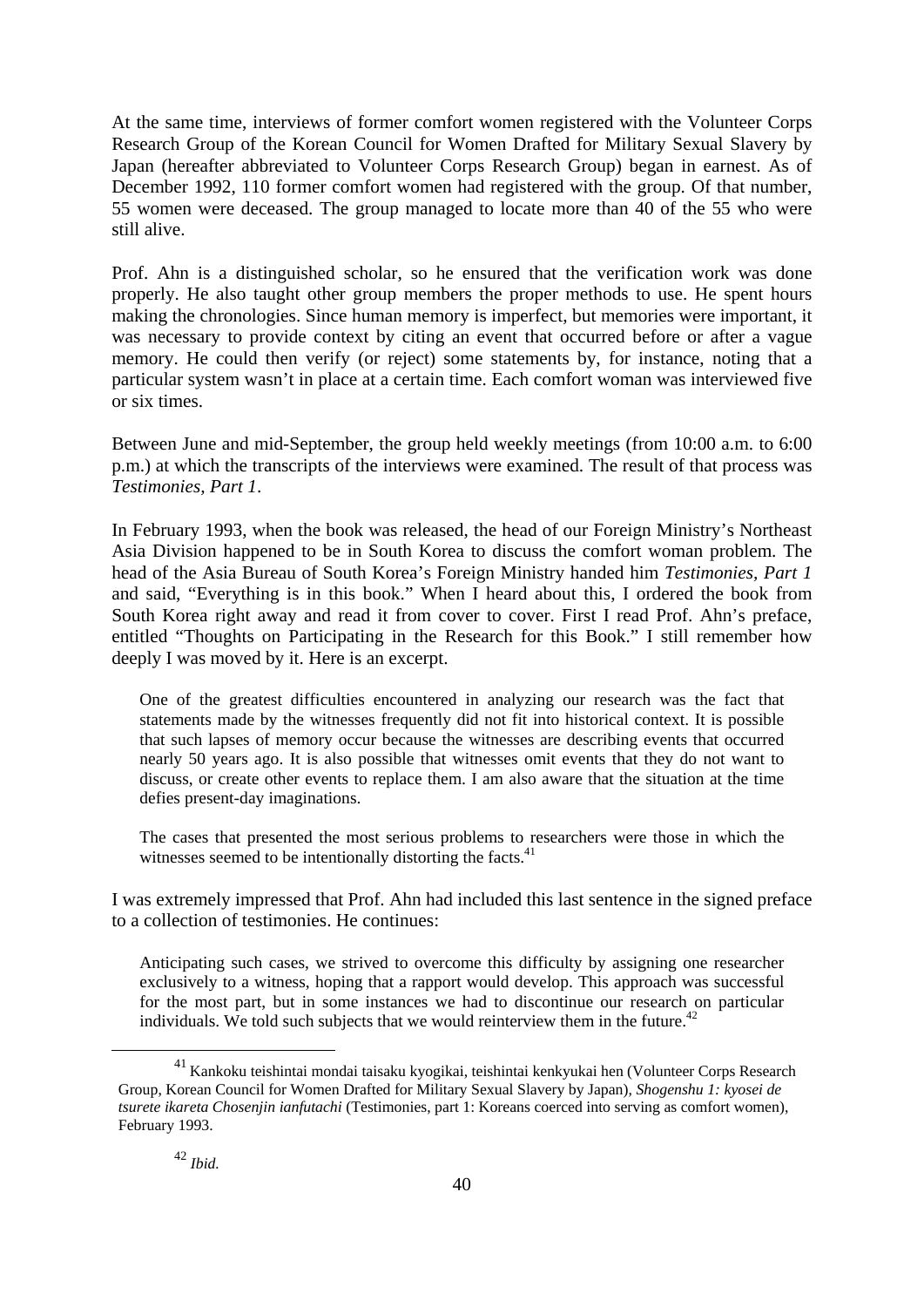Prof. Ahn and his associates interviewed more than 40 women, but were able to use the testimonies of only 19. This means that they had to discontinue interviews with more than half their subjects because "witnesses seemed to be intentionally distorting the facts," or for other reasons.

He demonstrated considerable courage at a time when he was extremely likely to be labeled "pro-Japan" and accused of taking the side of the Japanese, especially since the Japanese government had already issued an apology. Nevertheless, Prof. Ahn behaved as a scholar should, by doing his research properly and stating the facts, even if they involved saying that witnesses had been devious.

In the next section of the preface, Prof. Ahn describes the principles governing his research. These are the very same principles that I have adhered to throughout my career.

During the early stages of the process, there were some differences among us about which approach should be taken. Later we all agreed that our guiding principle would be the exposition of the unvarnished truth. The military comfort women problem is our colonial era shame of shames. Therefore, our primary challenge lay in deciding how to address the problem. Since learning the facts was now paramount in our quest for the truth, we conducted five or six interviews with each individual. $\frac{4}{3}$ 

# **Analysis of 19 testimonies**

I read all 19 testimonies with great care, checking each one for details about how the women were transported to their destinations. I acquired 26 additional testimonies with names to them. I obtained five collections of testimonies and studied them. With the exception of the interviews conducted by Prof. Ahn's group, all were verbatim transcripts of testimonies of former comfort women; they had never been analyzed or checked.

Among them, *Testimonies of Military Comfort Women and Female Volunteer Corps Members*, edited by Ito Takashi, contains the following disclaimer (in the afterword): "The testimonies contained in this book may not be 100% accurate. (...) When we asked a woman the same question after some time had passed, she sometimes gave us a different answer, or an answer that differed from those given by other individuals."<sup>44</sup>

In that case, let us ask how many of the 19 *reliable* testimonies in the collection issued by Prof. Ahn's group claimed they were victims of official coercion. The answer: four.

One woman said she had been transported to Toyama Prefecture; another cited a brothel in Pusan (South Korea). These claims lack credibility, since neither of these two locations was a battle zone, and both already had pleasure quarters. There was no need for the military to transport comfort women there.

 <sup>43</sup> *Ibid.* 

<sup>44</sup> Ito Takashi. *Shogen jugun ianfu, joshi kinro teishintai: kyosei renko sareta Chosenjin joseitachi* (Testimonies of military comfort women and female volunteer corps members: abducted Korean women) (Nagoya: Fubaisha, 1992).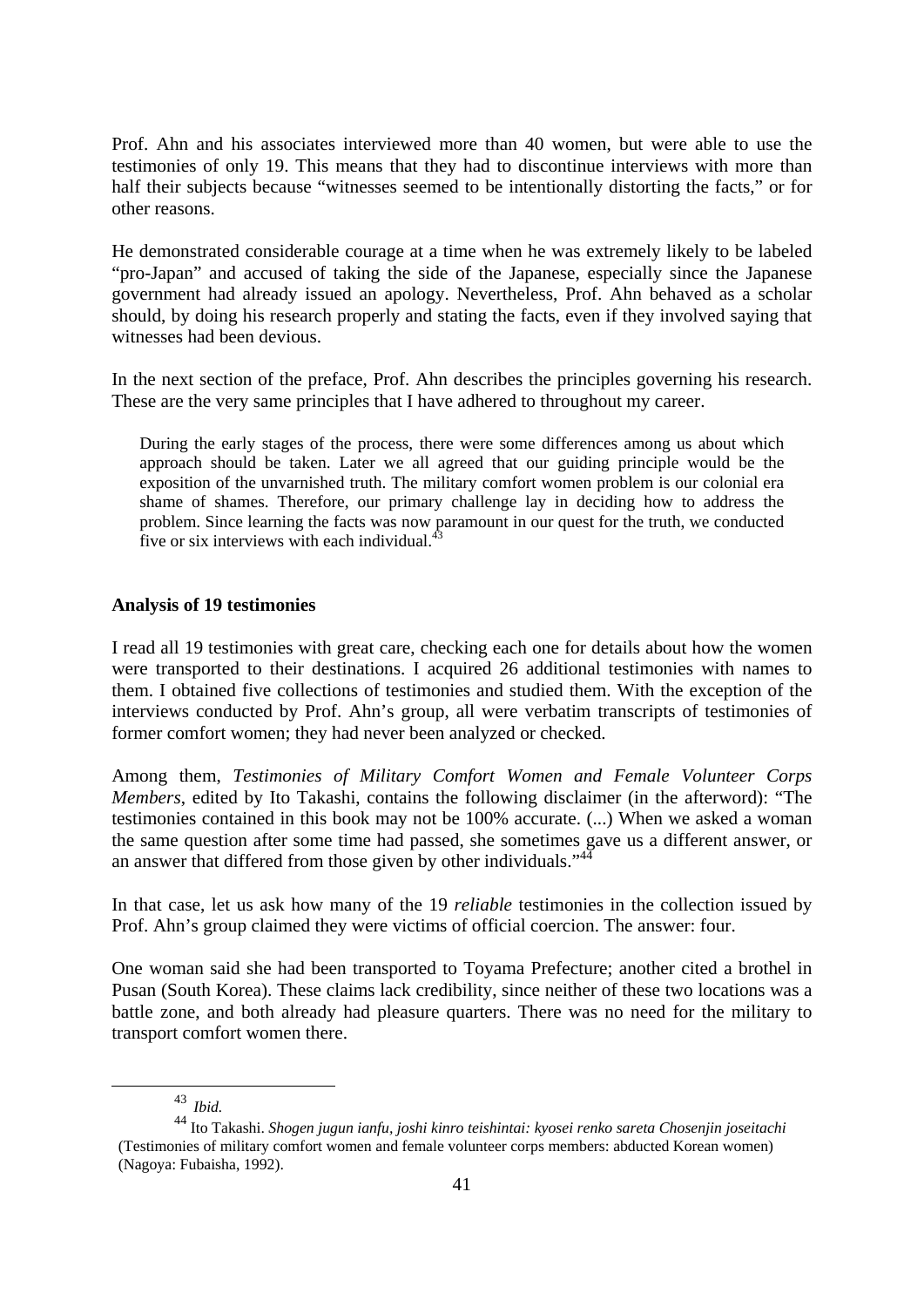The other two, already described, were given by Kim Hak-sun and Moon Ok-ju.

Kim Hak-sun told Prof. Ahn's group that she had been abducted, but her statement was unreliable because she had not mentioned her abduction in the lawsuit complaint. Moon is the woman who accumulated more than  $-26,000$  working in a brothel in Burma. In the complaint prepared by Takagi Ken'ichi, like Kim Hak-sun, Moon said she was deceived by a Korean and taken to a brothel in Burma. When Prof. Ahn's group interviewed her, she said that several years before she went to Burma, she had been captured by Japanese military police and transported against her will to a brothel in Manchuria. This part of her story is suspicious, given its absence from the lawsuit complaint and the lack of a logical reason for said absence.

These circumstances reduce the number of women abducted by Japanese authorities to zero.

Freelance writer Morikawa Machiko interviewed Moon Ok-ju over a period of more than two years. Morikawa checked facts as much as she could, referring to the literature on the subject, and even visiting Burma. Then she wrote *Moon Ok-ju: I Was a Comfort Woman in a Shield Division on the Burma Front*. 45 Like Kim Hak-sun, Moon was sold to a kisaeng house due to poverty.

Ms. Morikawa's research also shows that Moon Ok-ju's account of her life in Burma agrees for the most part with division records. But it was not possible to confirm her story about being abducted by a military policeman and transported to Manchuria. Her statement to the effect that five Korean women who worked at the brothel in Manchuria had also worked with her in Manchuria strains disbelief.

Later on, a few more comfort women offered their testimonies. For instance, in February 2007, a woman named Lee Yong-soo testified at a hearing at the U.S. House of Representatives. Lee's account differs each time she tells it, and certainly doesn't present a strong case for official coercion.<sup>46</sup>

Even today, Prof. Ahn continues to speak out courageously on the comfort women issue. On a South Korean television program, he said: "Some former comfort women have stated that they were recruited by force. However, there is not one objective source in South Korea or Japan that supports their claims." Also, "There are red-light districts in South Korea, where many comfort women work. I suggest conducting research to learn why this phenomenon occurs. I can tell you that it is not the result of coercion."47 Prof. Ahn has been criticized for such statements, but steadfastly refuses to alter them.

 <sup>45</sup> Morikawa Machiko, *Mun Ok-ju: Biruma sensen tate shidan no ianfu datta watashi* (I was a comfort woman in a shield division on the Burma front) (Tokyo: Nashinoki-sha, 1996).

<sup>46</sup> Hata Ikuhiko, "Maboroshi no jugun ianfu wo netsuzo shita Kono danwa wa ko naose!" (How the Kono Statement should read) in *Shokun!*, May 2007; translated and issued under the title "No Organized or Forced Recruitment: Misconceptions about Comfort Women and the Japanese Military" by the Society for the Dissemination of Historical Fact" in 2007.

<sup>&</sup>lt;sup>47</sup> "Focus on the News" aired on the MBC Network on 06 December 2006.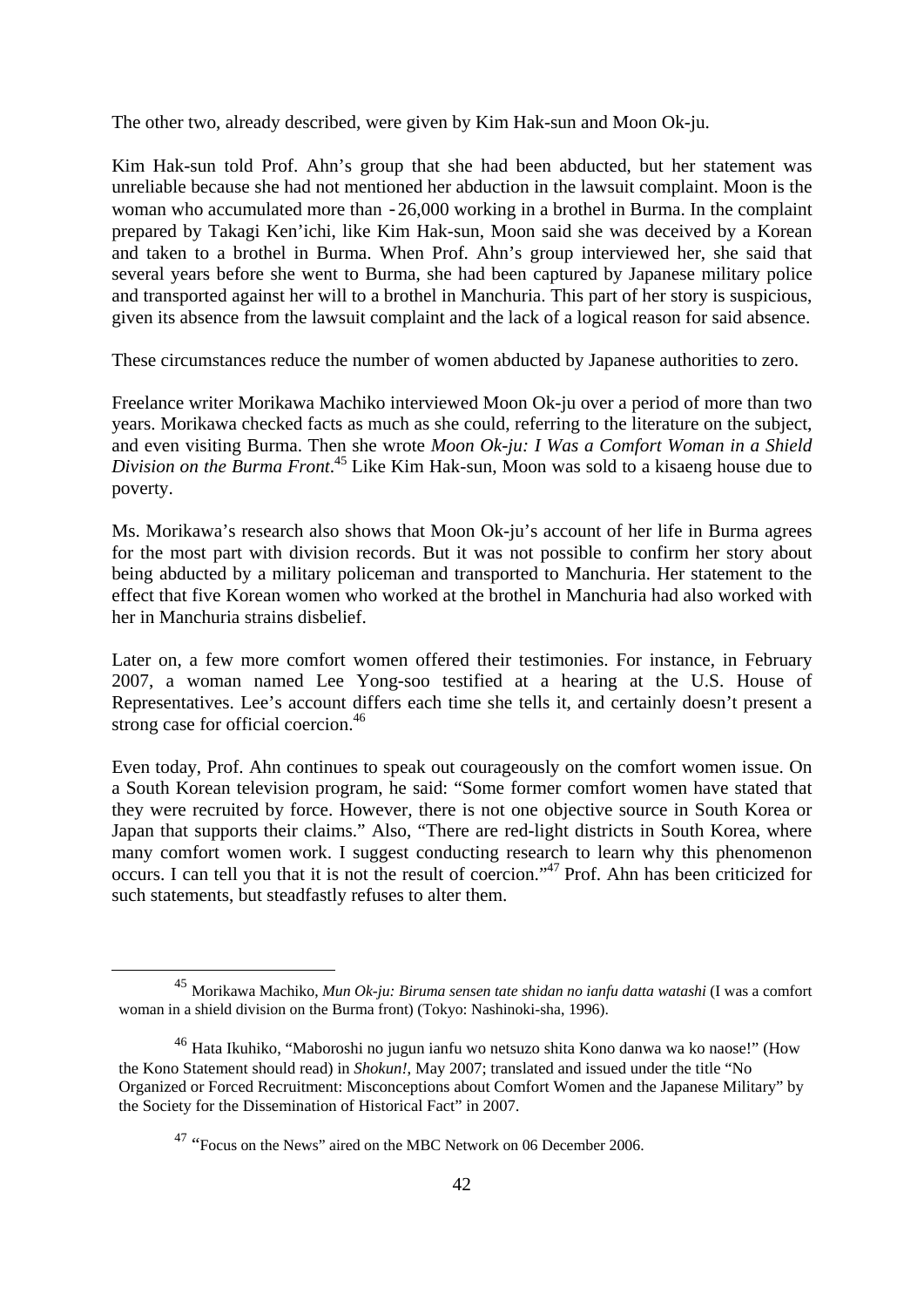In March of 2007, Prof. Shimada Yoichi of Fukui Prefectural University met with Prof. Ahn in Seoul. Here are some of the comments Prof. Ahn made during their conversation.

I was asked to participate in a project that involved exhaustive research, including interviews. To the best of my knowledge, no sources exist stating that the Japanese military abducted women and forced them to serve as comfort women. This was an era in which many girls from poor families were sold, so why would there have been a need for coercion? Such a claim makes no sense at all.

(...)

One of the women said that she was approached by a man who appeared to be a soldier. There were plenty of people wearing clothing resembling uniforms then.

(...)

Last year I was castigated for expressing these same views on television, but I have no intention of retracting them. There are no resources that prove official coercion. That is a fact, and I will not attempt to change the facts.

(...)

Prime Minister Abe must not apologize, even if apologies seem to be the easiest way to resolve the problem. Apologies will confuse the debate in South Korea.<sup>48</sup>

# **Lies spread through South Korea**

Two persons confessed to having committed criminal acts, but both of them were lying. The women who claimed to be victims of official coercion made inconsistent statements when interviewed. Their stories often changed from session to session. The female volunteer corps had no connection with comfort women. When the Japanese government did its own research, no wartime documents indicating that comfort women had been coerced were found, although no pains were spared searching for them.

We are left with absolutely no proof that comfort women were abducted or coerced. Therefore, one would expect the debate to have ended for good in about 1993. But in August 1993, the Kono Statement was issued.

At this stage, the Japanese government was in a very uncomfortable position, because Prime Minister Miyazawa had already apologized, despite the fact that no documents had been found to support the official coercion argument. South Korea had demanded that Japan acknowledge official coercion, but there was no evidence of official coercion.

At this juncture I would like to mention another exemplary citizen of South Korea, Oh Jaehee, who was ambassador to Japan when the controversy erupted. When he returned to South Korea in January 1993, and made the following statements at a press conference.

 <sup>48</sup> Shimada Yoichi, report in *Gendai Koria* (Modern Korea), May 2007.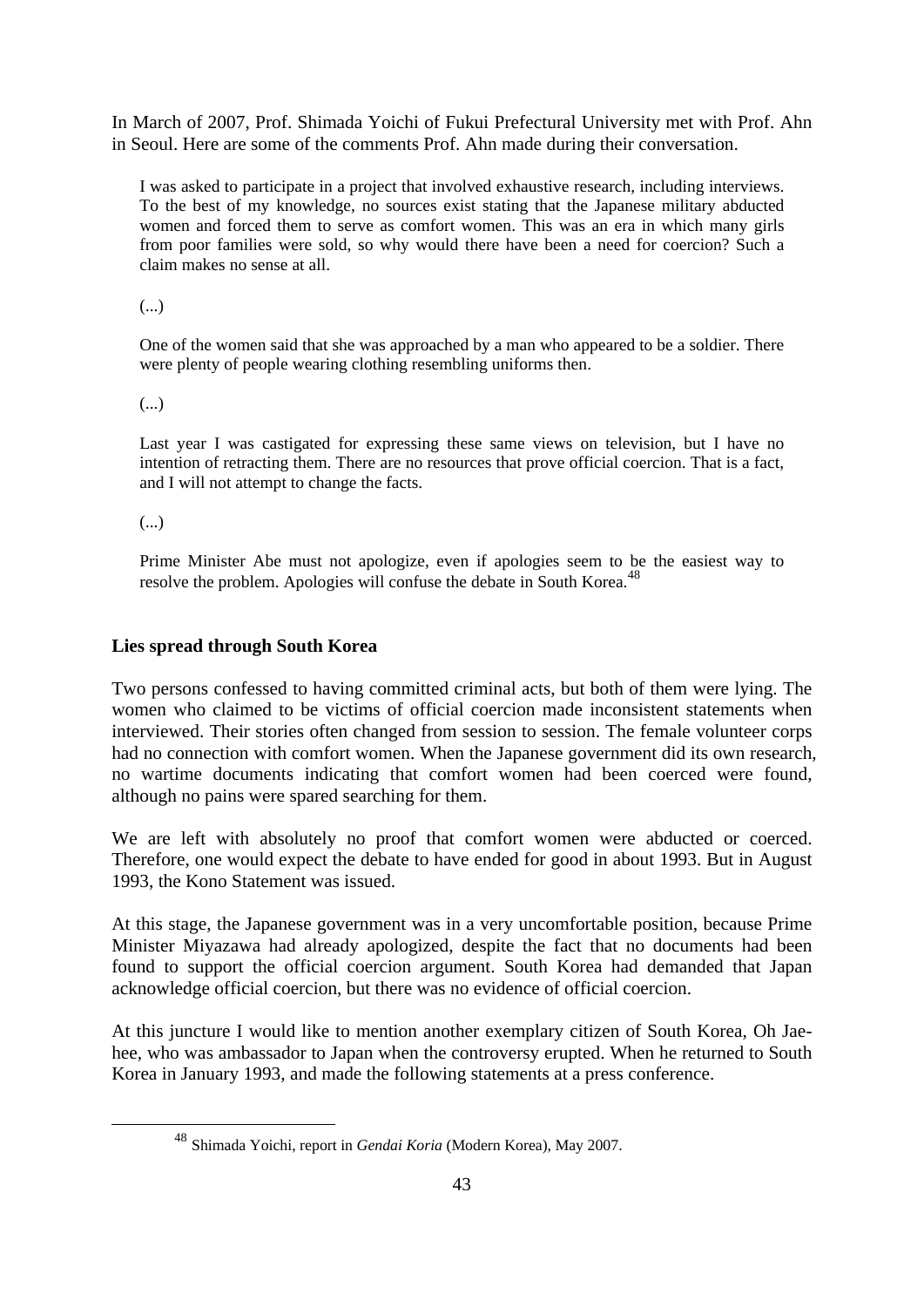When Japanese Prime Minister Miyazawa Kiichi visited South Korea in January of last year, he apologized on six occasions in connection with the volunteer corps problem. I believe those apologies were sincere.

There is no limit to the number of "true" stories about the volunteer corps. We don't know when we will have heard the last one. We must decide precisely how much more we want to hear before we draw the line.

There is no limit to the number of "true" stories about the volunteer corps that tell us what a certain woman ate for lunch, and what she was wearing.

When asked, "But isn't it true that the Japanese government has not acknowledged the recruiting of comfort women by force, as South Korean victims have stated, claiming that the women's testimonies are not conclusive?": "The Japanese government is committed to a thorough investigation, and cannot make decisions based on uncorroborated testimony."

No amount of investigation by the Japanese government has yielded evidence pertaining to some aspects of the problem. In an official investigation, it is impossible to make a determination solely on the basis of the testimony of persons who have a vested interest in its outcome. The same would apply to an investigation conducted in our own nation. I do not believe that the Japanese government is withholding documents attesting to official coercion<sup>49</sup>

I have asked the Japanese government several times to determine whether coercion was involved in the recruiting of volunteer corps members, and to provide the whole truth about the volunteer corps.

Since truth is not finite, we will have to draw the line somewhere.

We cannot delay settling our differences indefinitely if Japan and South Korea are to have friendly relations in the future.

What we need to do now is put our emotions aside and engage in a civil public debate. Then we can agree on criteria that will enable us to find a balance between the real and the ideal, reach a consensus about what differences need to be settled, and apply that to our foreign policy toward Japan.50

I applaud Mr. Oh for his realistic, cool-headed argument. Unfortunately, when his remarks were made public, activist groups protested. Kim Young-sam, who was elected president in December 1992, and whose inauguration was to take place in February, reprimanded the ambassador. Mr. Oh was ordered to visit groups of former comfort women and apologize to them, which he did. When the new president took office, he replaced Mr. Oh.

In January 1992, at an ROK government meeting prior to Prime Minister Miyazawa's visit to South Korea, Mr. Oh made another fair-minded statement: "We must not broach the comfort women problem at top-level meetings."

1993.

 <sup>49</sup> *JoongAng Ilbo* (JoongAng Daily), 07 January 1993.

<sup>50</sup> *Toitsu Nippo* (Onekorea News), a periodical published by Korean residents of Japan, 08 January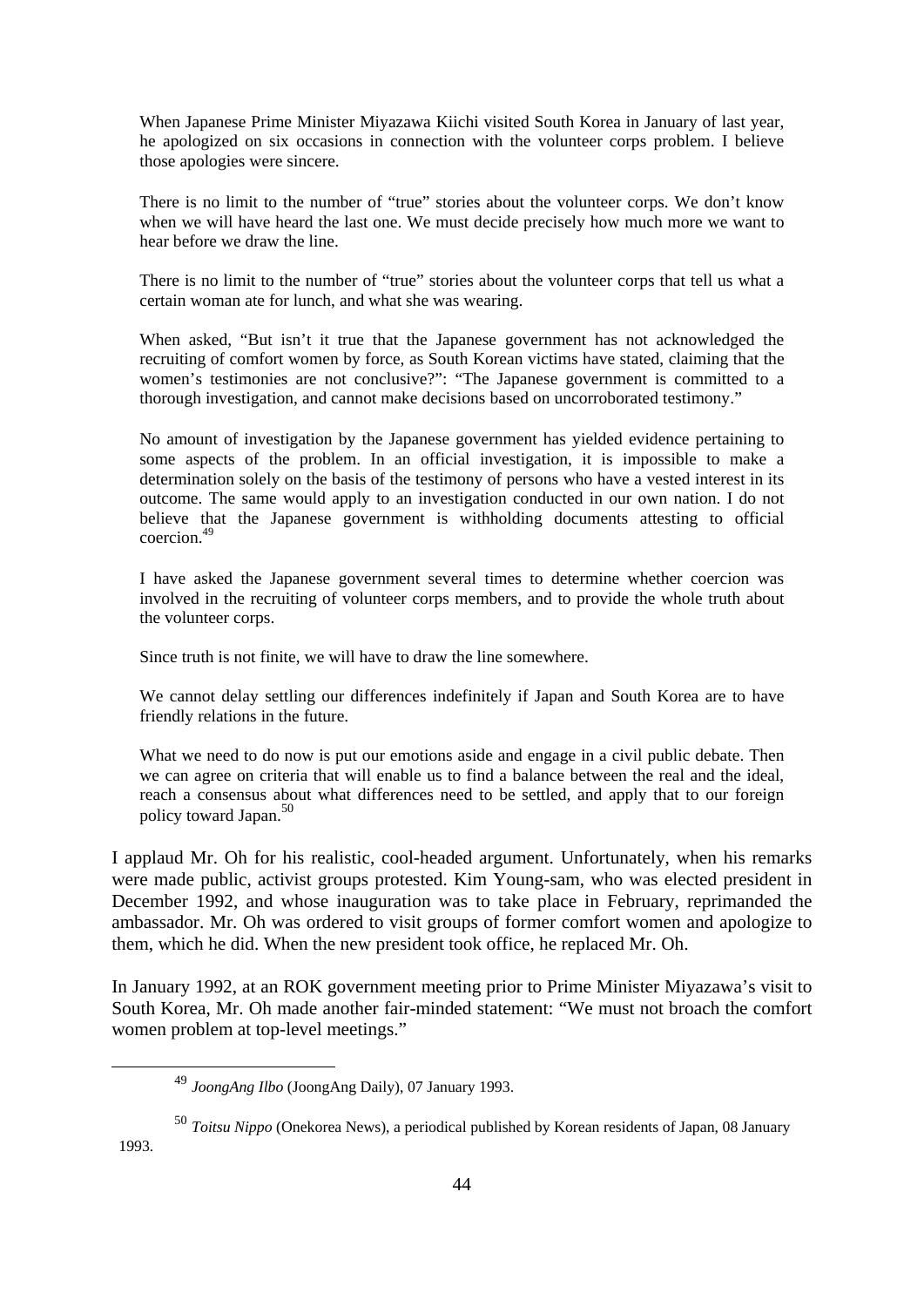According to a report in the July 1992 issue of *Monthly Chosun*, the head of the South Korean president's Secretariat called a meeting prior to Prime Minister Miyazawa's visit. The topics of discussion, in which representatives of relevant departments participated, were the comfort women problem and the trade deficit with Japan. That was the occasion on which Ambassador Oh recommended that the comfort women problem not be discussed at top-level meetings, but at working-level meetings. His recommendation was rewarded with harsh criticism: "People who have worked in Japan seem to have succumbed to Japanese logic." Other participants (the president's office staff and representatives of ministries with economic concerns) argued that the comfort women problem should be broached at top-level meetings to extract concessions from the Japanese on the trade deficit.

If we value the disclosure of facts more than anything else, we cannot acknowledge the abduction or coercion of comfort women unconditionally. But those who took that position were accused of having "succumbed to Japanese logic" and branded pro-Japanese, or traitors to their race.

At the heart of the problem is the fact that a huge number of South Koreans believe the fabricated stories about official coercion of comfort women. Lies have been given so much exposure that they have become truth. But they are still lies, like the emperor's new clothes. It is time to declare that the emperor is naked.

If they wish to improve Japanese-Korean relations, the South Koreans must expose the lies for what they are. Neither Japanese nor Korean diplomats have faced this problem squarely, the former delaying resolution by issuing a statement that more or less concurs with the lies.

Once there was a South Korean diplomat who said, "The emperor is naked." Once there was a South Korean scholar who interviewed former comfort women and revealed the untruths in their testimonies. But we have yet to see a Japanese diplomat as courageous or conscientious as Oh Jae-hee.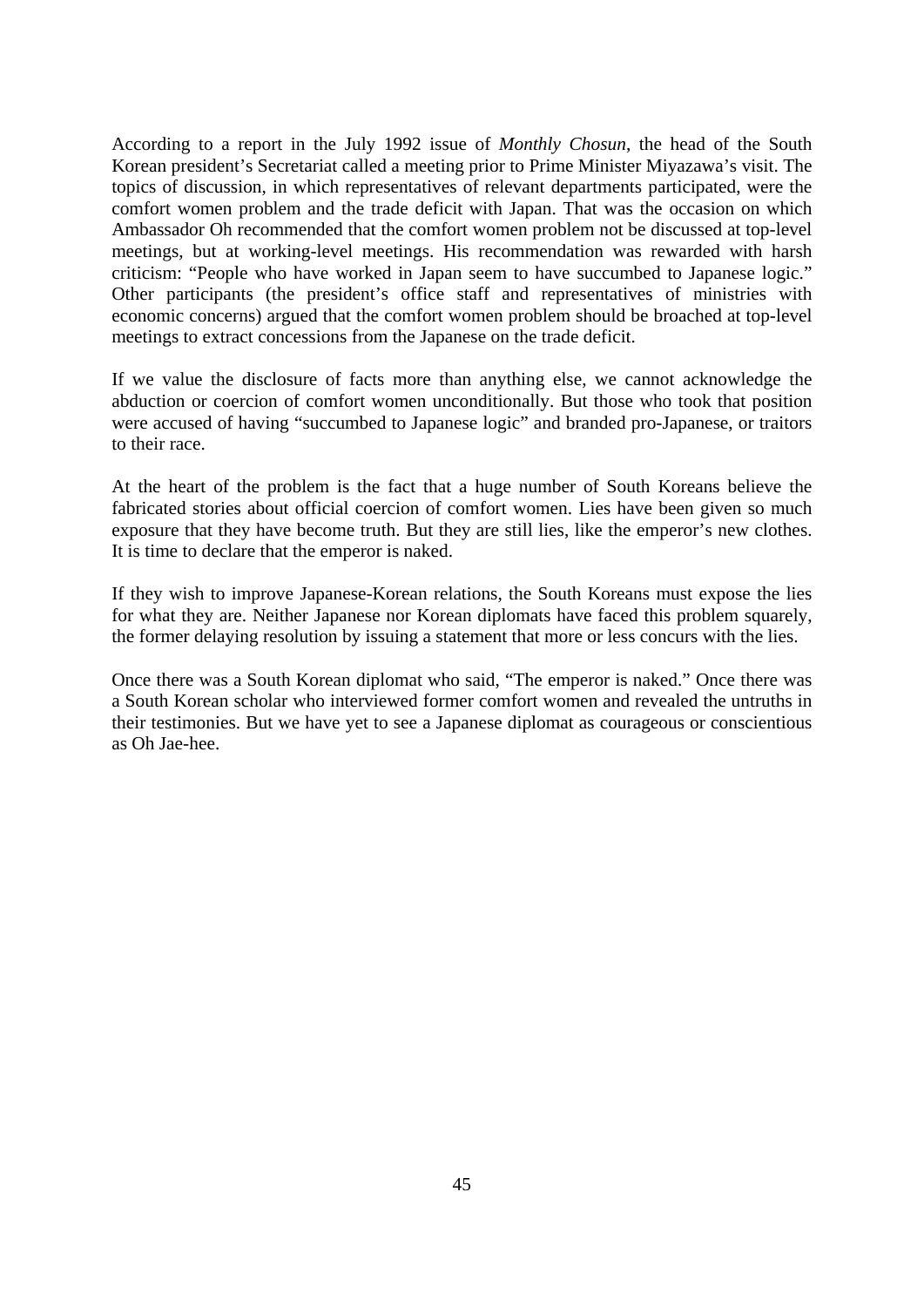# CHAPTER 4: JAPANESE DIPLOMACY STUMBLES

#### **Career bureaucrat's brainstorm: "coercion in the broad sense"**

Overseeing the Japanese government's investigation in 1993 was Ishihara Nobuo, deputy chief Cabinet secretary. Assisting Ishihara was Tanino Sakutaro, head of the Cabinet Councilors' Office on External Affairs. It was Tanino, who had begun his career in the Foreign Ministry's Asia Bureau, who was responsible for the brilliant "solution" to the comfort women controversy. The proverb "geniuses destroy nations" appears to be apt in this case.

The investigation yields no evidence of official coercion. But South Korea demands that Japan acknowledge official coercion. The prime minister of Japan has already apologized. The government must announce the findings of its investigation, i.e., that there was no official coercion. Such an announcement will aggravate Japanese-Korean relations. But the Japanese government cannot admit to past sins for there are only allegations, no proof. Which leads us to Tanino's brilliant solution: the expansion of the definition of the word *coercion* and the birth of "coercion in the broad sense."

If you force people to do something against their will, you are coercing them. When the word *coercion* is used in connection with the recruiting of comfort women, people generally assume official coercion (coercion by government or military authorities). The matter of who does the coercing is objective fact. But according to the Kono Statement, coercion (or the lack thereof) was the subjective judgment of the comfort women. When asked if they wanted to become comfort women, and they say (subjectively) no, I didn't, then they were coerced.

Let us extend this definition and apply it to a company employee. He probably doesn't like to get up early. If his mother (or his wife) wakes him, then that is coercion. The same logic is at work here.

All right, then. The government absolutely must use the word *coercion*. It is acknowledging coercion, but must acknowledge it in a way that is consistent with examined sources. For this purpose, the Kono Statement uses "against their own will."

Now let us examine the Kono Statement, reproduced below in its entirety.

Statement by the Chief Cabinet Secretary Yohei Kono on the result of the study on the issue of "comfort women"

August 4, 1993

The Government of Japan has been conducting a study on the issue of wartime "comfort women" since December 1991. I wish to announce the findings as a result of that study.

As a result of the study which indicates that comfort stations were operated in extensive areas for long periods, it is apparent that there existed a great number of comfort women. Comfort stations were operated in response to the request of the military authorities of the day. The then Japanese military was, directly or indirectly, involved in the establishment and management of the comfort stations and the transfer of comfort women. The recruitment of the comfort women was conducted mainly by private recruiters who acted in response to the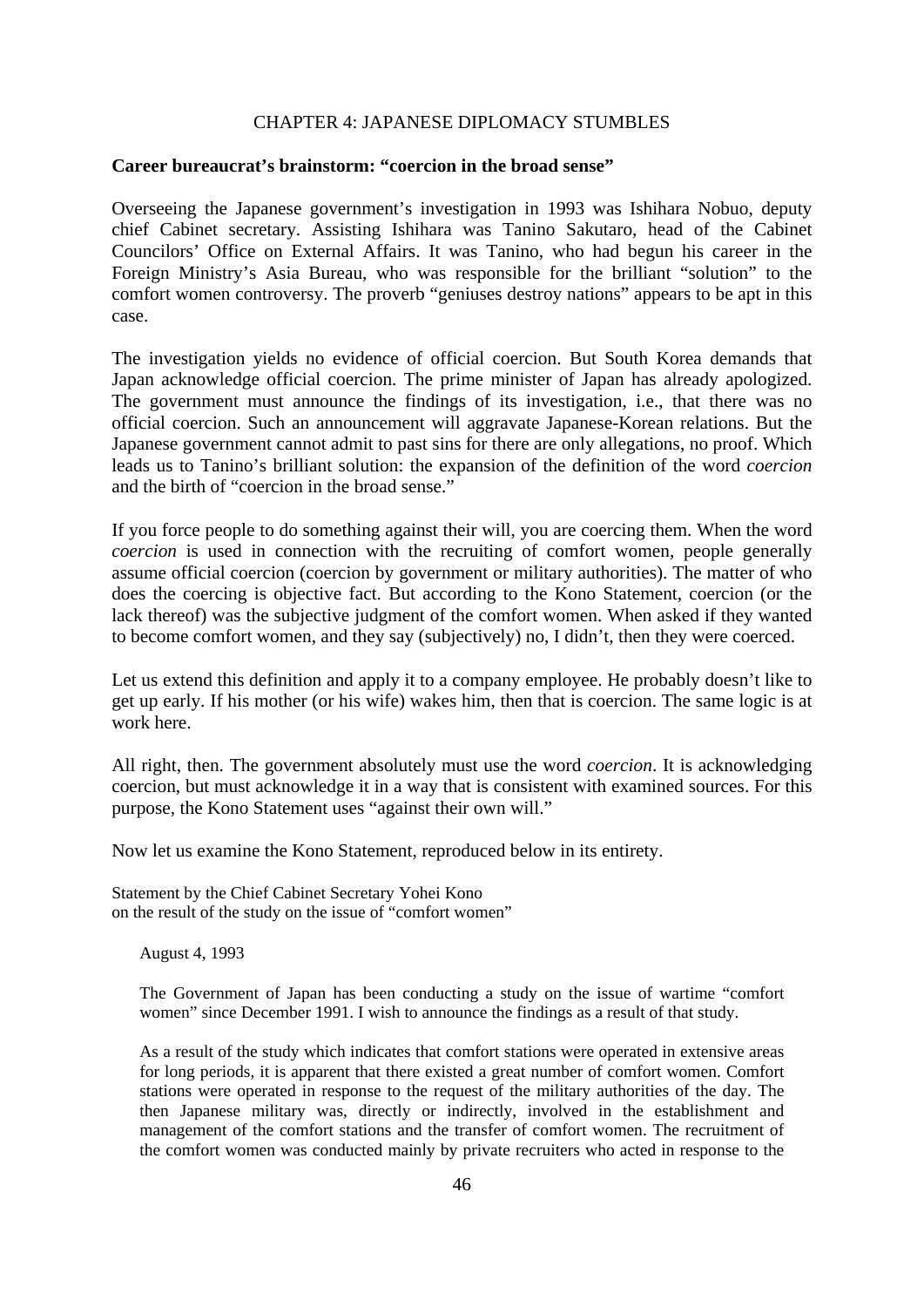request of the military. The Government study has revealed that in many cases they were recruited against their own will, through coaxing coercion, etc., and that, at times, administrative/military personnel directly took part in the recruitments. They lived in misery at comfort stations under a coercive atmosphere.

As to the origin of those comfort women who were transferred to the war areas, excluding those from Japan, those from the Korean Peninsula accounted for a large part. The Korean Peninsula was under Japanese rule in those days, and their recruitment, transfer, control, etc., were conducted generally against their will, through coaxing, coercion, etc.

Undeniably, this was an act, with the involvement of the military authorities of the day, that severely injured the honor and dignity of many women. The Government of Japan would like to take this opportunity once again to extend its sincere apologies and remorse to all those, irrespective of place of origin, who suffered immeasurable pain and incurable physical and psychological wounds as comfort women.

It is incumbent upon us, the Government of Japan, to continue to consider seriously, while listening to the views of learned circles, how best we can express this sentiment.

We shall face squarely the historical facts as described above instead of evading them, and take them to heart as lessons of history. We hereby reiterated our firm determination never to repeat the same mistake by forever engraving such issues in our memories through the study and teaching of history.

As actions have been brought to court in Japan and interests have been shown in this issue outside Japan, the Government of Japan shall continue to pay full attention to this matter, including private researched [sic] related thereto.

The first mention of official coercion is in the sentence that begins "The Government study has revealed that in many cases they were recruited against their own will ... ." Here it states that women were recruited from other areas of the world, not just the Korean peninsula.

Then we have: "The recruitment of the comfort women was conducted mainly by private recruiters who acted in response to the request of the military." This locution makes it clear that brokers, private citizens, were the main recruiters. But it places too much emphasis on the military, giving the impression that the brokers were responding to military requirements, when they were actually recruiting comfort women simply to make money. It also invites suspicions of official coercion.

The statement goes on to describe the circumstances of recruitment: "... in many cases they were recruited against their own will, through coaxing, coercion, etc. ... ." This is coercion in the broad sense. However, this description also makes it clear that there were many cases, in all recruitment areas, in which comfort women were *not* recruited against their will, but voluntarily sought such work. Perhaps the drafters of the statement were thinking of Japanese comfort women.

The serious flaws in the statement begin with "... at times, administrative/military personnel directly took part in the recruitments." We shall return to this later. For the moment, I would like to focus on the portion that mentions their being transported to "war areas," which describes recruitment on the Korean peninsula. Here again, we have coercion in the broad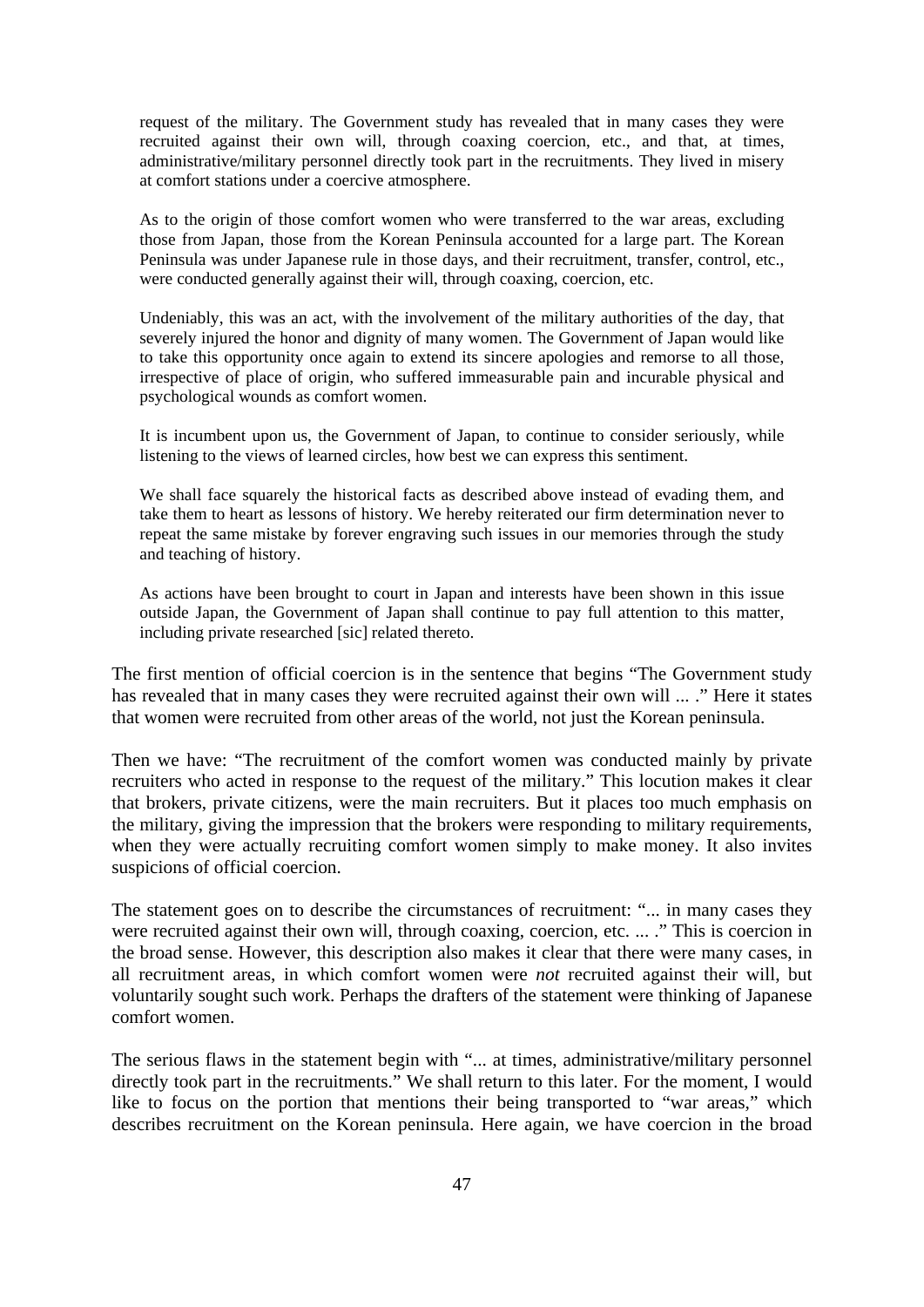sense: "their recruitment, transfer, control, etc., were conducted generally against their will, through coaxing, coercion, etc."

But the presence of the adverb *generally* distinguishes this portion of the statement from that in the preceding paragraph about recruitment, which is less specific. Possibly the word was inserted so that the sentence would conform to the apocryphal notion that all comfort women from Korea were victims of official coercion, as the great majority of South Koreans believe they were.

According to media reports, the writers of the statement vacillated over whether or not to insert *generally* until the very last minute. The word has fine shades of meaning. If the writers had used *in every case*, they would be saying that every single comfort woman recruited in Korea was coerced. They used *generally*, however, which means that judging from the whole, on the average, it seems as though they were all coerced, but there were exceptions — there was at least one woman on the Korean peninsula who voluntarily became a comfort woman. But the South Koreans interpreted *generally* as *in every case*; in their eyes, the Japanese government had admitted that all comfort women had been coerced.

Now let us return to the recruiting of the comfort women, and the third mention of coercion in the broad sense: "[The comfort women] lived in misery at comfort stations under a coercive atmosphere."

#### **Kono Statement: sowing the seeds of future discord**

At a press conference held subsequent to the issuance of the Kono Statement, Chief Cabinet Secretary Kono was asked, "Are you acknowledging official coercion of comfort women?" Kono answered, "Yes." The Japanese term used, *kyosei renko* (literally, *forcibly escorted*) usually implies that the entity exercising the force is some sort of authority, but it is the type of term favored by bureaucrats because of its nuance: one can also interpret it as coercion by an unspecified entity or individual. Here it refers to facts gleaned from relevant documents, and no more. However, the statement is worded in such a way that when the Koreans read it for the first time, they interpret it as an admission of official coercion.

At the heart of the problem is the fact that so many South Koreans believe the comfort women were victims of official coercion and, even more improbably, that they were sex slaves. The Kono Statement, with its equivocation "coercion in the broad sense," does nothing to dispel their suspicions. It simply leaves the problem unresolved. The Foreign Ministry bureaucrat was clever. Since the ministry didn't acknowledge official coercion, he had hit the ball in bounds, but just by a hair.

I absolutely must take issue, however, with "at times, administrative/military personnel directly took part in the recruitments." What is being said here is that government and military authorities took part in the recruiting of comfort women against their will. This is tantamount to acknowledging official coercion (coercion in the narrow sense).

After the Kono Statement was issued, I went to the Northeast Asia Division of the Foreign Ministry, and asked one of the bureaucrats there what formed the basis of the statement. I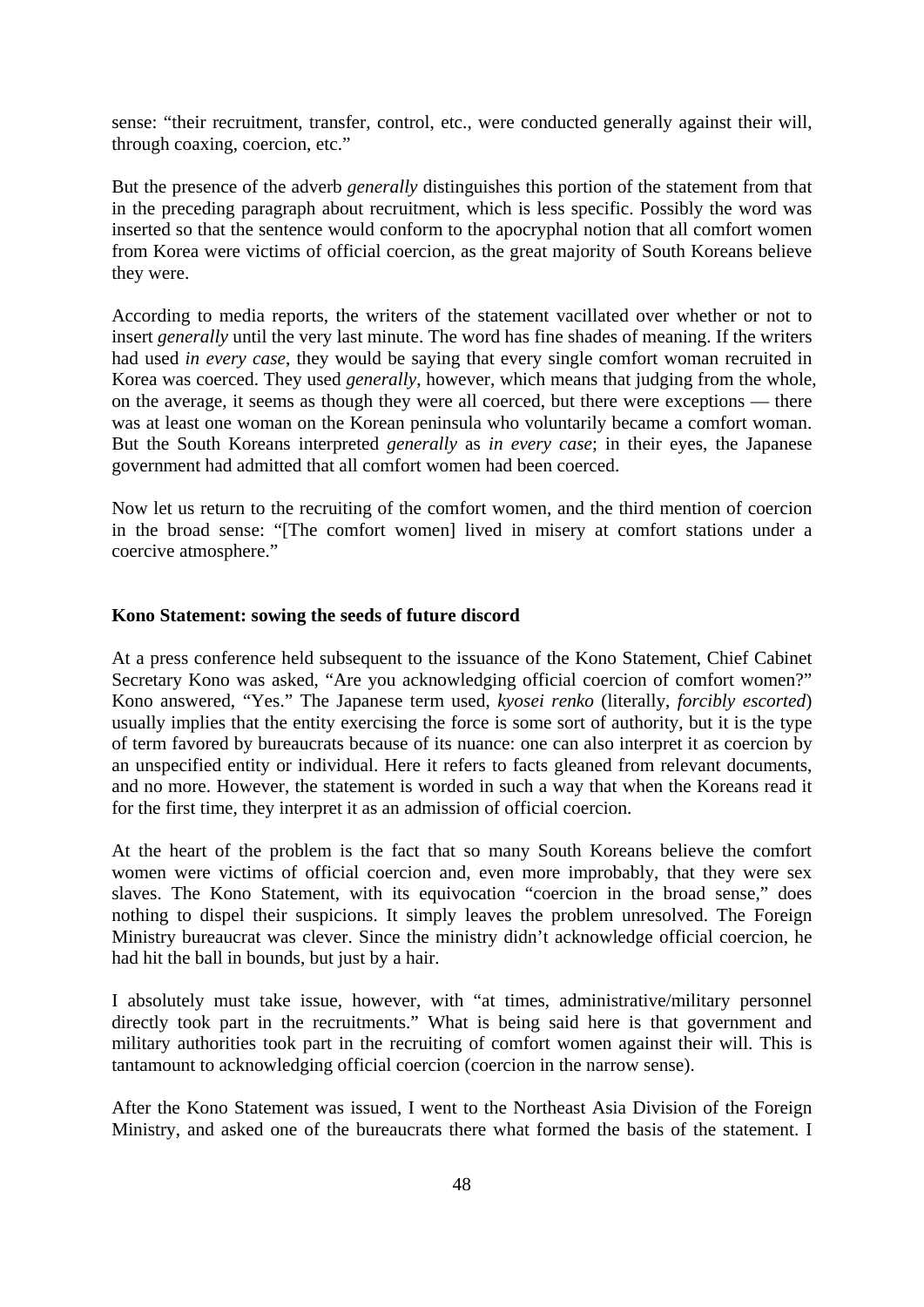said I was particularly interested in the basis for "administrative/military personnel directly took part in the recruitments."

Since the ministry was aware of my article in *Bungei Shunju*, I was told that the relevant bureaucrat was not there or given some other excuse. When I finally spoke to him, he said, "We couldn't find any documentary evidence of official coercion, so we relied on the testimonies of the comfort women and on interviews with them."

In that case, the inclusion of the portion referring to administrative/military personnel was gravely erroneous and irresponsible, since there was no corroboration for the admission. I was furious at the infringement of the human rights of those who were government or military authorities before the war. I wrote several magazine articles on the subject, but there was very little reaction.

It wasn't until four years later that I learned what "administrative/military personnel directly took part in the recruitments" really meant. The Kono Statement contains a promise to include the comfort women controversy in the history education curriculum. Incredibly, in 1996, all middle school history textbooks that passed the screening process included descriptions of military comfort women. That phenomenon was the impetus for the formation of the Japanese Society for History Textbook Reform by Nishio Kanji, Fujioka Nobukatsu and Kobayashi Yoshinori. It also marked the beginning of the second round of comfort women controversy debates.

At about the same time, some younger Diet representatives formed the League of Young Legislators Concerned about Japan's Future and History Education.<sup>51</sup> The group began holding hearings involving persons familiar with the comfort women controversy.

At their invitation, I described some of the information I had acquired during the earlier debate in 1992-1993. I had the opportunity to ask councilor Higashi Yoshinobu of the Cabinet Councilors'Office on External Affairs some questions. My first question pertained to the portion of the Kono Statement that reads "The Government study has revealed that in many cases they were recruited against their own will, through coaxing, coercion, etc., and that, at times, administrative/military personnel directly took part in the recruitments." I was told that that portion refers not to Korean women who were victims of official coercion, but to war crimes committed by military personnel on an outpost in Java, Indonesia.

Looking into that incident, I discovered that five members of the Japanese military had forced a Dutch woman interned in a private detention center to work as a prostitute for approximately two months (late February to April 1944). The Allies tried them and four civilians for war crimes. Some of the accused were executed, others received prison sentences.

In the Kono Statement, the reference to the involvement of "administrative/military personnel" begins: "The recruitment of the comfort women ... ." There is no reference to administrative/military personnel in the description of the recruiting of comfort women in

 <sup>51</sup> Officers are Nakagawa Shoichi (chairman), Eto Seiichi (managing director), Abe Shinzo (secretary-general).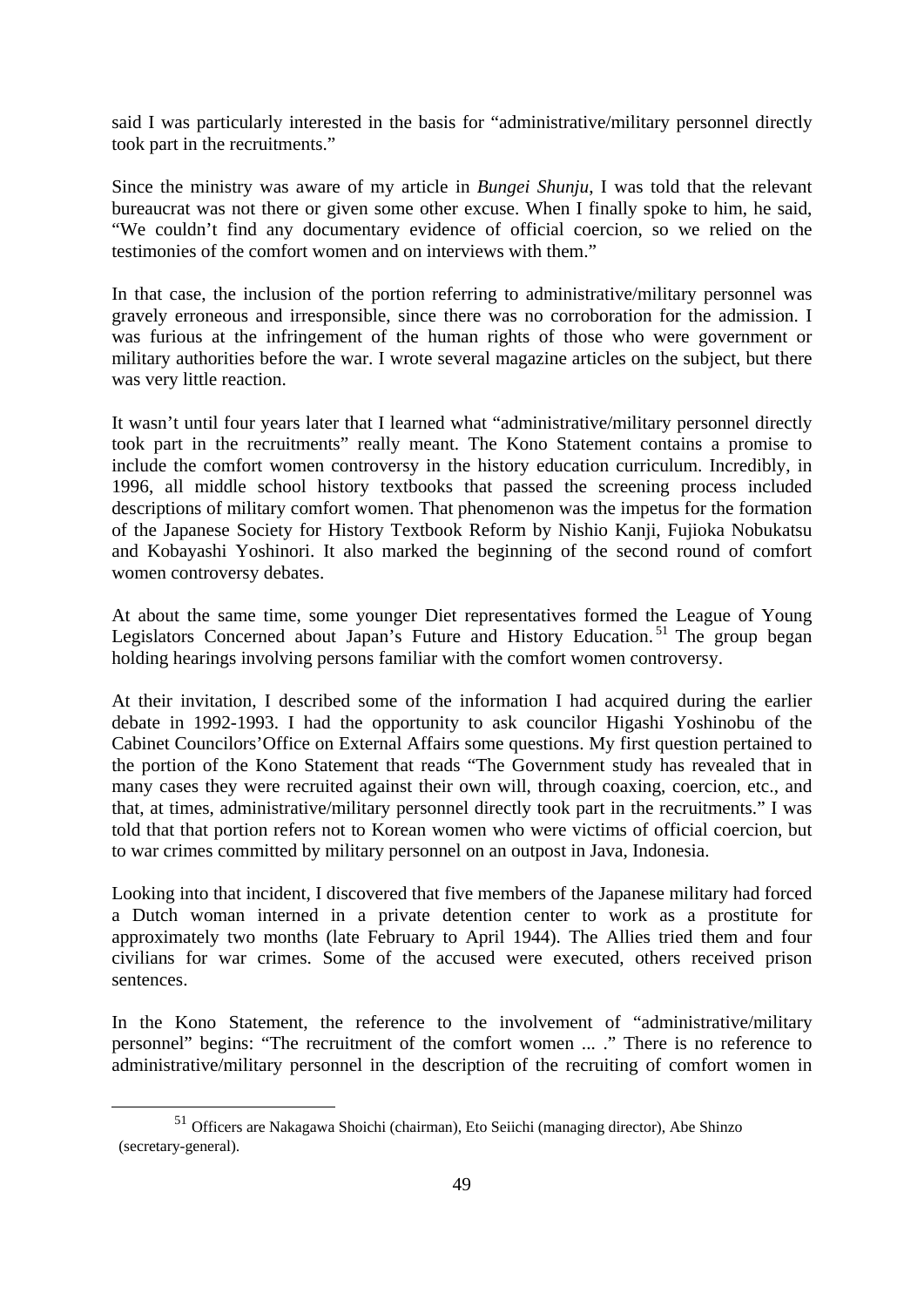Korea, which begins: "As to the origin of those comfort women who were transferred to the war areas ... ." Therefore, there were no cases in which administrative/military personnel were involved in the recruitment of comfort women against their will.

Besides giving rise to a multitude of misunderstandings, the Kono Statement is an exercise in sophistry. A replacement statement is urgently needed. But flawed as it is, at least the Kono Statement does not admit to coercion in the narrow sense, or official coercion.

### **Payments a foregone conclusion with Asia Women's Fund**

I have written in detail about the debate that raged from 1992 into 1993, from which those of us who argued that there was no official coercion of comfort women emerged victorious. That debate took place in a rather small arena among a few specialists — private citizens. We were quite isolated, but we fought well and hard. We had courageous allies, even in South Korea, in Prof. Ahn and Ambassador Oh, people who are vehemently opposed to the distortion of facts.

But then the Miyazawa administration issued the Kono Statement, which fails to confront the lies that have been spread about comfort women. Soon accusations that comfort women were victims of official coercion, or were forced to become sex slaves were resurrected, like zombies, and gradually penetrated Japan and South Korea.

We won the debate about the facts by a fair margin, but we lost the publicity battle because we failed to disseminate the outcome of the debate to a wide audience. Largely due to the Kono Statement, the fact that there was no official coercion was not communicated to the public. Instead, the official coercion lie, and other lies, swept through both nations like wildfire.

In 1994, the Murayama administration took office in Japan. In 1995, the Asia Women's Fund was established, and the task of compensating former comfort women began. The Kono Statement had acknowledged coercion in the broad sense and apologized. But then the question was raised as to how the women were to be compensated. The Asia Women's Fund, supported by donations from private citizens, was created to assist former comfort women.

However, the donations didn't amount to much. Tax revenue was used to cover overhead and labor. Ultimately, each former comfort woman received ¥2 million and a letter of apology from the prime minister of Japan. Government funds amounting to ¥3 million were earmarked for medical care and other benefits for the women. This gesture was tantamount to the Japanese government's paying compensation a second time, since the matter of compensation had already been settled diplomatically years ago.

The Asia Women's Fund caused serious problems in South Korea. Members of the Volunteer Research Group of the Korean Council for Women Drafted for Military Sexual Slavery by Japan and others opposed accepting money from the Asia Women's Fund. They said they would not be satisfied until they had won litigation against or collected compensation from the Japanese government. They said that the Asia Women's Fund was a fraud, since it was collecting donations from the Japanese people and calling them compensation (because the money wasn't coming from the government). Consequently, some of the former comfort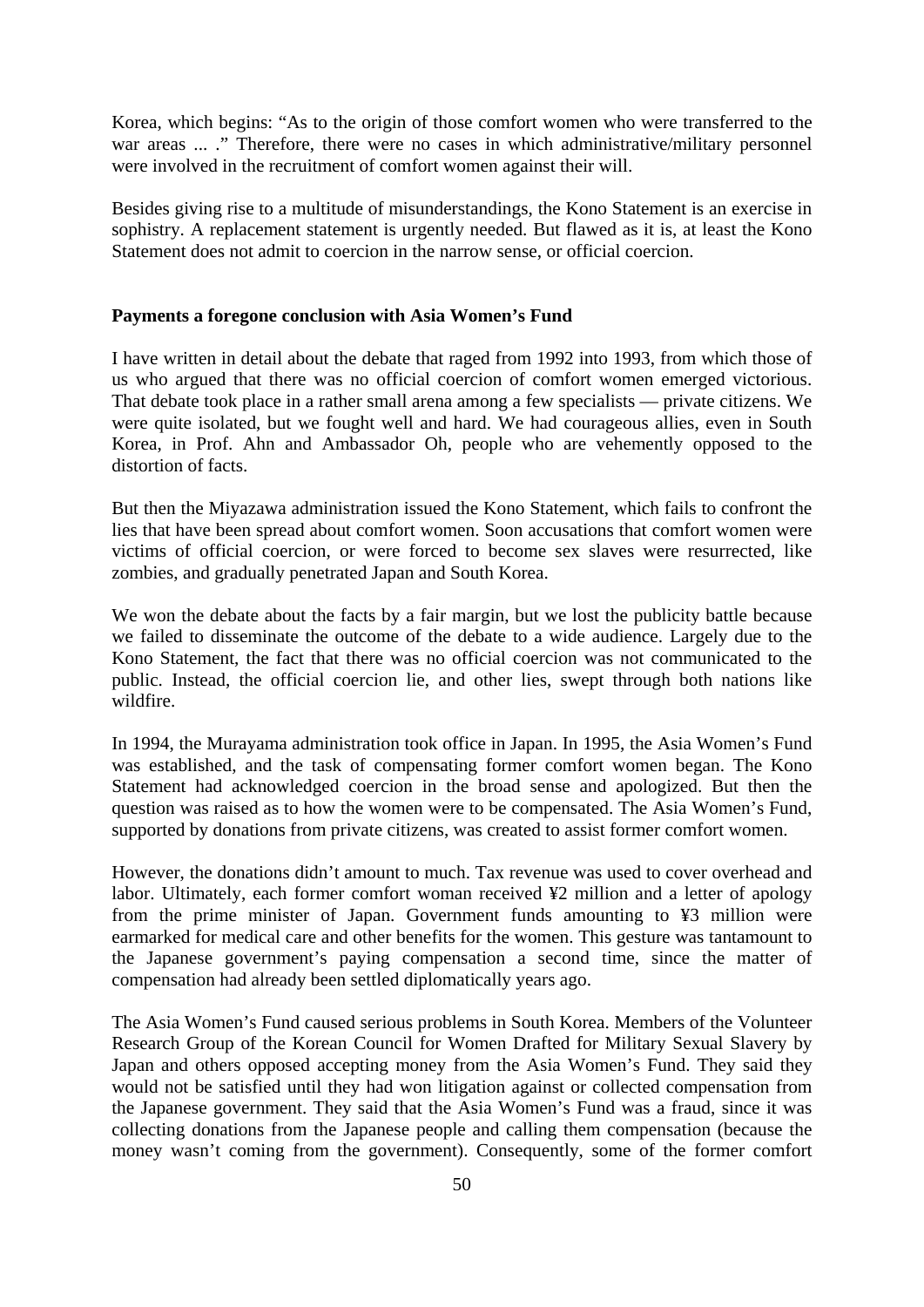women accepted the money, while others did not. Those who did not cursed those who had, calling them traitors.

Japan had apologized when an apology was demanded, and handed over money when it was asked to show good faith. Its efforts were rewarded by being labeled frauds. Perhaps activists take up causes simply because they like being activists; when a problem is solved or a cause is won, they don't know what to do with themselves.

Eventually, the South Korean government decided to make a lump-sum payment roughly equivalent to the Asia Women's Fund contribution to those women who had refused to accept money from the latter. South Korea had paid absolutely no compensation to conscripted laborers who were now disabled. But when former comfort women refused to accept money from Japan, the ROK government used funds from the national budget to pay them. Since the government had, in 1993, already paid former comfort women a lump sum of 5 million won, a monthly stipend of 150,000 won (later increased to 500,000 won), and granted them permission to reside in public housing, this was its second outlay.

Nevertheless, activists continued to hold demonstrations, demanding an apology from the Japanese government. Their lawsuits had been defeated in Japanese courts, their accusations were disappearing from textbooks, and a consensus that the comfort women had not been victims of official coercion was near. But then the flames of controversy were fueled once again, this time in an international arena extending to the United Nations and even the U.S. House of Representatives.

In a South Korean television broadcast aired in December 2006, Prof. Ahn Byong-jick criticized activist groups:

At first, I was among those who believed that comfort women were victims of official coercion. I engaged in joint research on the subject with the Volunteer Corps Research Group of the Korean Council for Women Drafted for Military Sexual Slavery by Japan [hereafter abbreviated to Volunteer Corps Research Group], but withdrew from the project after three years. I withdrew because I realized that the purpose of the Volunteer Corps Research Group was not to acquire a thorough grasp of the comfort women controversy for preventive reasons, but simply to make trouble for Japan.

Chung Chin-sung, a Seoul National University professor who specializes in women's studies, is the chairwoman of the Volunteer Corps Research Group of which Prof. Ahn was so critical. Ms. Chung spent two years at Tokyo University doing research, and reportedly established an anti-Japanese network together with Japanese Japan-haters. Since her research was politically motivated (unlike Prof. Ahn, who was committed to uncovering the truth, she was more interested in making trouble for Japan), she was certain to find kindred spirits in Japan.

Prof. Chung's husband is editor-in-chief of the *Chosun Ilbo* newspaper. The publication has a conservative outlook, but normally its editorials are rational. Unfortunately, when it comes to comfort women, more often than not it spews the same fiction as its left-wing counterparts.

Having observed the controversy for so long, I realized that neither apologies (no matter how many) nor additional compensation (no matter how much) is going to resolve the emotional conflict that has soured Japan-ROK relations. On the contrary, such efforts will cause them to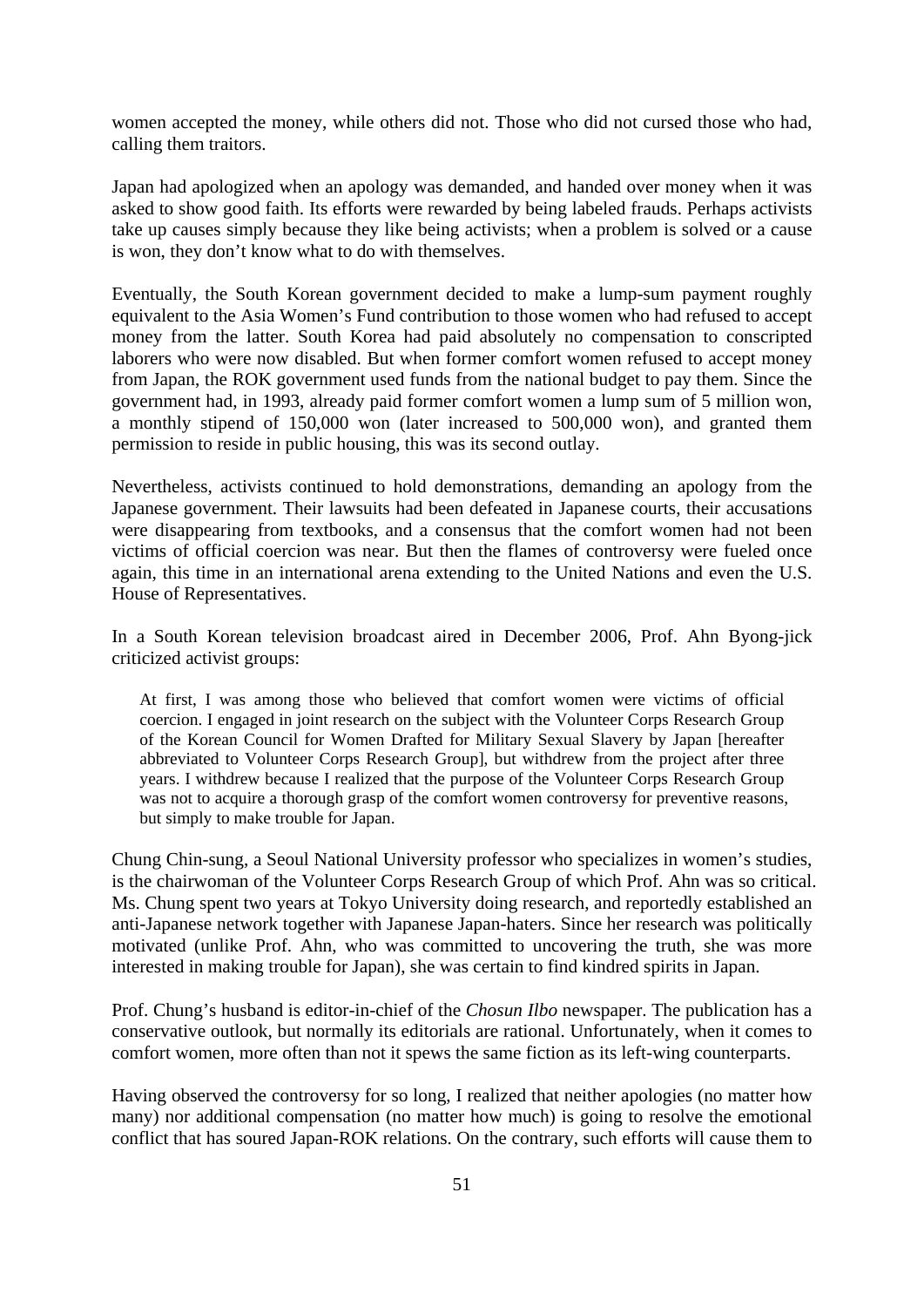deteriorate even further. Our first priority is to uncover the truth and to communicate it to those who have embraced the lies. To do otherwise would be meaningless.

#### **Japanese Japan-haters and the media**

To describe my thoughts at the time, I am reproducing a critique of Japanese Japan-haters (a term that I coined) from my book *The Mountain of Misconceptions Separating Japan and Korea*, released on August 5, 1992.

At the vanguard of those hell-bent on denouncing "evil deeds" perpetrated by Japan prior to World War II are Japanese (*Asahi Shimbun*, the monthly *Sekai* and "progressive thinkers"). These elements have launched countless campaigns, all based on lies. In the 1970s, the truth came out about China's Cultural Revolution. When Vietnam and Cambodia went to war with China, they took shelter in the two Koreas, didn't they?

They probably thought that, at those two destinations, they would find many people who share their perception of the U.S. and Japan as the enemy. They spread a lot of lies in North and South Korea. But campaigns motivated by lies are weak. Now that the collapse of the Soviet Union has brought the Cold War to an end, with the West (mainly the U.S.) emerging victorious, their scheme is no longer viable. They should have been repenting for their sins, rather than looking to start another conflict.

Their last stronghold was the denunciation of Japan's past evils in the two Koreas. Therefore, their primary purpose was the condemnation of Japan; it is very unlikely that they had given serious thought to supporting Korean victims. Why? Because if they had wanted to help the victims, the very first step they would have taken was to learn about them: who they were and how they had suffered.

But that's not what they did. They ran campaigns, selecting evidence and witnesses that matched their objectives, or failing that, lying (e.g., equating the volunteer corps with comfort women). A great number of Japanese who were unaware of the facts donated money or at least provided moral support, believing that the activists were sincere.

Meanwhile, in South Korea, there are former comfort women, former soldiers and civilians who worked for the military, and conscripted laborers who have aligned themselves with Japanese Japan-haters. These people, in actuality, have been stigmatized in South Korea and labeled pro-Japan or Japan collaborators. These are people who were forced to collaborate. They were not part of the liberation movement, and did not fight against the Japanese military. Consequently, their denunciation of Japan was bound to intensify.

(...)

Moreover, the climate in the South Korean media is such that it is perfectly all right to print anything critical of Japan without checking the facts. And South Korea's Japan specialists are easily swayed by criticism of Japan and quick to make anti-Japanese statements. In other words, there's plenty of fuel for the anti-Japan fire. All the circumstances are right for it to blaze brilliantly. When the Japanese Japan-haters attack Japan, the South Korean media give them a huge amount of coverage. Such reciprocity has opened up a rift between the two nations, and caused irreparable damage to Japan-ROK relations, which should by rights be friendly.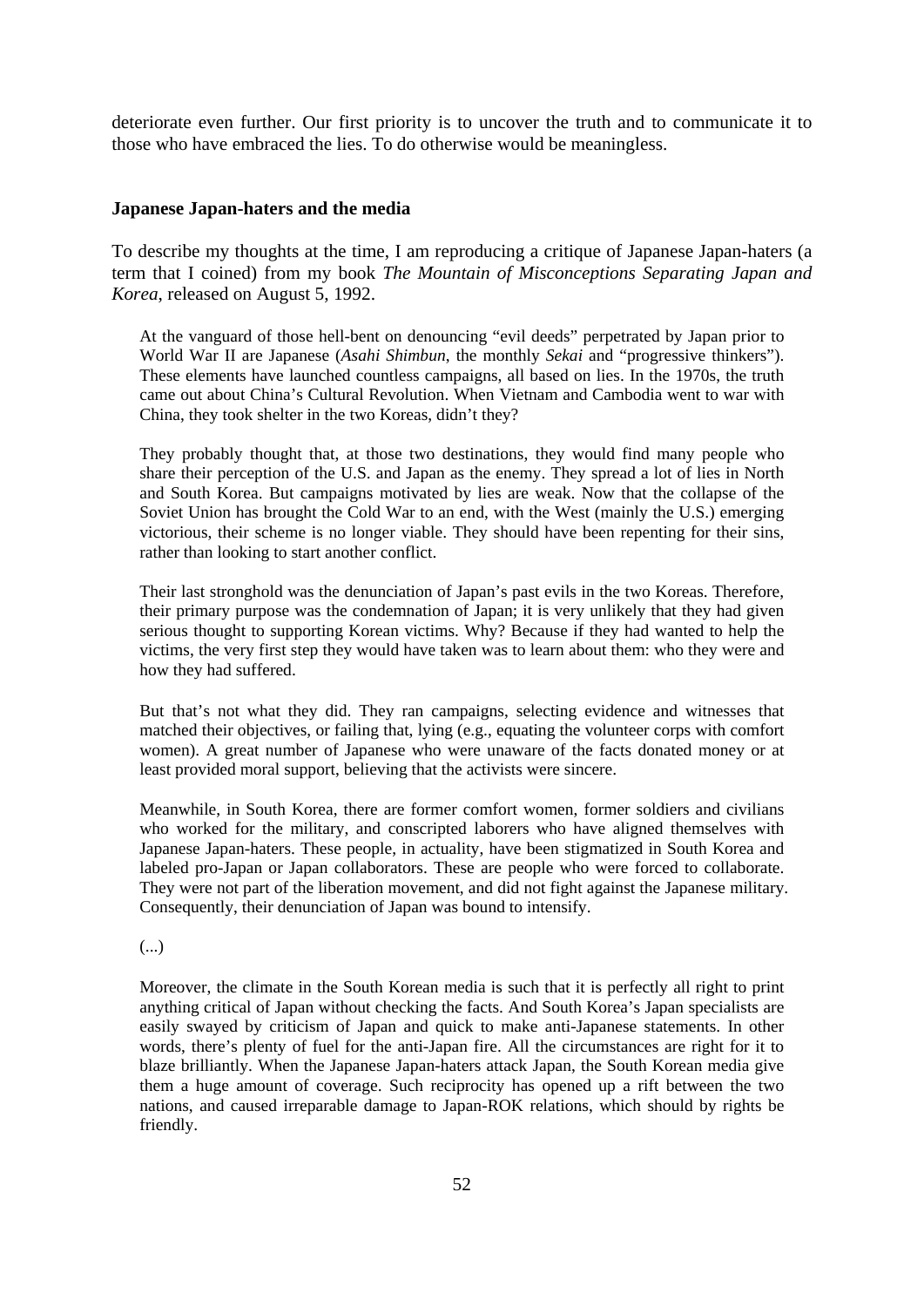Another problem stems from the governments of Japan and South Korea, both of which make the situation worse. One of them makes demands without regard for past events, while the other reacts to those demands piecemeal, instead of opposing them squarely.

(...)

Japanese Japan-haters, whose sole purpose in life is to condemn Japan, have joined forces with South Koreans who feel the need to criticize everything that Japan does. They are aided by the media of both nations, which intentionally misinform the public. The two governments are sucked into the whirlpool and react without thinking. The result is that those who love Japan and once wanted to maintain friendly relations with South Korea, gradually lose any affection they had for South Korea. Koreans who love their nation and are well-suited to building a rational, friendly relationship with Japan are branded as traitors, and are losing the right to voice their opinions. This is an extremely unfortunate situation, which affects the peace and security of both nations, and that of all of East Asia, for that matter.

At no time has it been more important to conduct a rational debate based solely on the facts than now. Everyone with an interest in Japan-Korea relations, including this writer, must ensure that it takes place.<sup>52</sup>

### **All-night debate on television**

In the midst of the debate over whether there was official coercion of comfort women, I appeared twice on a television show called "All-Night TV." The theme on both occasions was comfort women.

The first time I participated, in 1993, attorney Takagi Ken'ichi, Diet representative (SDP) Tsujimoto Kiyomi, and social commentator Ozawa Ryoko were also on the panel.

I had appeared on the program once before when the theme was the fingerprinting of North Korean residents of Japan. This time, however, the request had come from Prof. Nakagawa Yatsuhiro, a member of the faculty of Tsukuba University. He had telephoned me, saying, "They asked me to appear on a program about comfort women, but that's not my specialty. I told them I'll do it if you appear too. How about it?"

I had written essays and articles on the subject, but I hadn't spoken about it on television. I hesitated because I anticipated being treated like a villain once I said that there had been no official coercion. But Prof. Nakagawa said he wouldn't appear unless I did, and I didn't want to lose face, so I agreed.

The debate began strangely, with a clip from an interview with Yoshida Seiji, followed by another showing comfort women crying and screaming.

Immediately, I spoke up: "You just showed footage from an interview with Yoshida Seiji. His tale of abduction is not credible. Soon after the Korean translation of his book was released, it was lambasted by a woman reporter for the *Cheju Newspaper.* She conducted an

 <sup>52</sup> Nishioka Tsutomu, *Nikkan gokai no shin'en* (The mountain of misconceptions separating Japan and Korea) (Tokyo: Aki Shobo, 1992).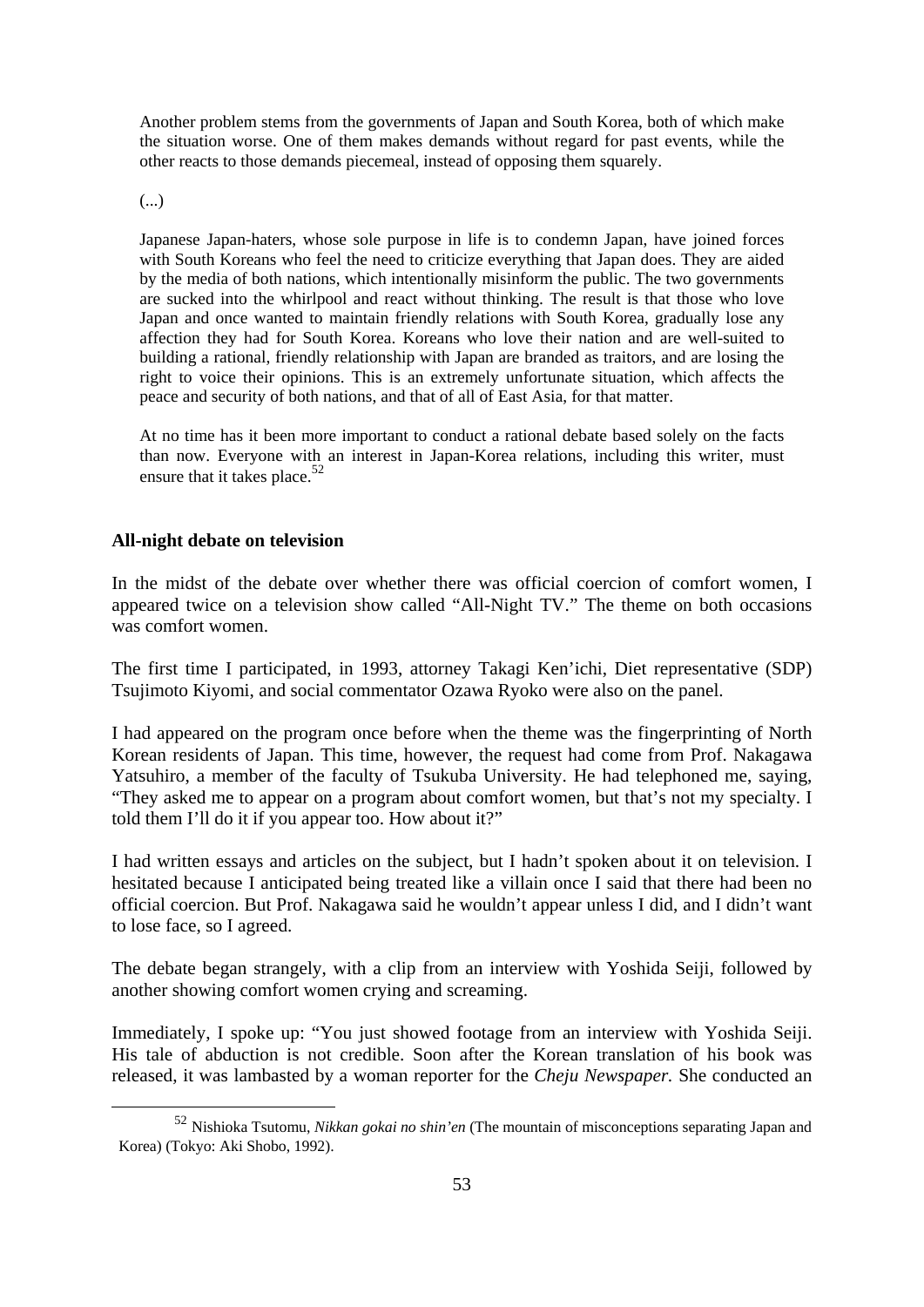investigation of Yoshida's claim that he rounded up comfort women on Cheju Island with the aid of some soldiers. When she interviewed local people, they unanimously dismissed Yoshida's story, calling it ridiculous. Also, a local historian has declared Yoshida's book a work of fiction, and called its author immoral."

Then I made a comment about how much importance had been placed on the testimonies of former comfort women's testimonies. I had brought my copy of *Testimonies, Part 1*, compiled by Prof. Ahn's group, with me.

"The South Korean government has said that everything is in these testimonies. Only four of the 19 former comfort women interviewed said they were victims of coercion. Two of them said that they were transported to Pusan and Toyama, respectively, where they were forced to become comfort women. But neither Pusan nor Toyama was a war zone. The other two women's testimonies differ from lawsuit claims filed, where they concern coercion. That means that there is no proof that any of these women was coerced."

I expected Takagi to argue that there was indeed coercion, but he didn't. Instead, he attempted to change the subject, saying, "There is more to the problem than how they were transported. What their lives were like afterwards is more important."

I'm certain that the other guests had intended to focus on official coercion of comfort women. But by that time, I think they knew that Yoshida's confession no longer had any credibility, and that of the many official documents examined, none had yielded any evidence of official coercion. The debate among specialists in the area about the official coercion of comfort women had already subsided, in 1993, right after the Kono Statement was issued.

However, I doubt that I convinced any of the panelists other than the moderator and Takagi, perhaps because my explanations were over their heads. The two of them seemed at a loss for words after I presented my case, but the others didn't seem to understand what was being said. But I thought to myself, "The comfort women debate is over. Now that the official coercion argument has been discredited, and we have established the fact that poverty prompted the comfort women's parents to sell them, this is no longer a diplomatic problem, nor is there any need to debate it on television." But I was annoyed at the moderator and the other panelists for not addressing this important point. I waited patiently for my next opportunity to speak.

Ozawa Ryoko was making comments like, "All men are evil. They should be castrated before they're sent to the front lines." I honestly couldn't tell if she was serious.

I had been devoting all my energy to a quest for the truth, poring over documents, interviewing and reinterviewing people connected with the controversy, traveling to South Korea. But the television studio is not the proper arena for a serious debate.

Still, I thought it was better to speak out. I said as much as I could. After the program ended, I received a telephone call from the television network. Apparently Yoshida Seiji had registered a complaint. A representative of the network was going to visit him to explain things. Right away, I said, "I'm not going to apologize, and I will be very upset if you apologize on my behalf. Tell Mr. Yoshida that he's welcome to sue me for defamation of character."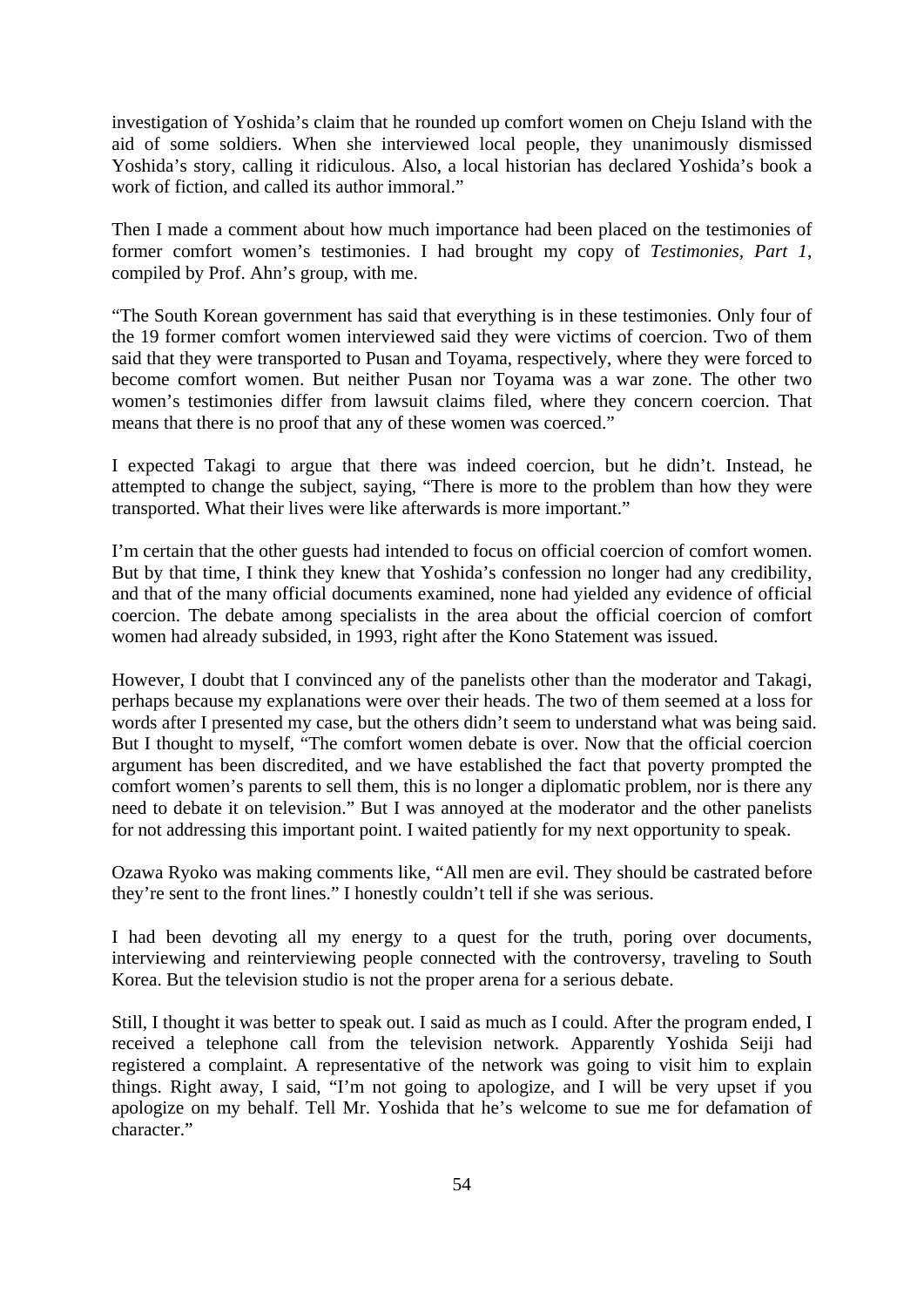#### **Television networks shun Yoshida Seiji**

In 1997, the Japanese Society for History Textbook Reform was established, in part because of members' objections to the inclusion of references to comfort women in middle school history textbooks, beginning in April of that year. In January 1997, leading members of the Society and its opponents appeared on a television program advertised as follows: "War of words! References to comfort women in textbooks: right or wrong?" I wasn't even a member of the Society, but one of its officers asked me to appear.

Representing the Japanese Society for History Textbook Reform were Nishio Kanji, Fujioka Nobukatsu and Kobayashi Yoshinori. Opposing them were Prof. Yoshimi Yoshiaki (Chuo University), Uesugi Satoshi (secretary of the Center for Research and Documentation on Japan's War Responsibility), Kajimura Taiichiro (a journalist residing in Germany), journalist Nishino Rumiko, and Prof. Takashima Nobuyoshi (University of the Ryukyus).

Also present were Prof. Hata Ikuhiko (Chiba University), Prof. Yoon Keun-cha (Kanagawa University) and Dave Spector (television commentator).

Spector was seated next to me. He placed a copy of *The Comfort Women*<sup>53</sup> by George Hicks, an Australian scholar, on the table in front of us, saying, "[The debate] is over now, isn't it?"

Hicks' book is largely based on Yoshida Seiji's testimony; it is totally irresponsible, and does not reflect recent developments in the debate in Japan. But it was apparently the source of Spector's "wisdom" on the subject. Prof. Yoon too was ill-prepared: he said that comfort women were mobilized as members of female volunteer corps —and this in 1997!

As this was the second debate on the comfort women on "All Night TV!" I was prepared. As I mentioned earlier, the 1993 program featured a lengthy excerpt from an interview with Yoshida Seiji. During that debate, I quoted from the *Cheju Newspaper* article, and stated that Yoshida's testimony was not reliable.

Perhaps the television network people had done some investigating on their own and realized their errors. Whatever the case, TV Asahi stopped using Yoshida Seiji's testimony. They may have been convinced when news of the aforementioned newspaper article got around, but in any case, they distanced themselves from Yoshida. They did not, however, issue corrections on the air.

When there was a lull in the conversation, I pounced: "There's something wrong with this network. There's something wrong with this program.

"The previous time I appeared on this program, you showed part of an interview with Yoshida Seiji. I told you that his testimony was a fake. But TV Asahi never issued a correction. The fact that you never issued a correction means that you still believe Yoshida, and that makes me a liar.

 <sup>53</sup> George Hicks, *The Comfort Women: Japan's Brutal Regime of Enforced Prostitution in the Second World War* (New York, W.W. Norton, 1995).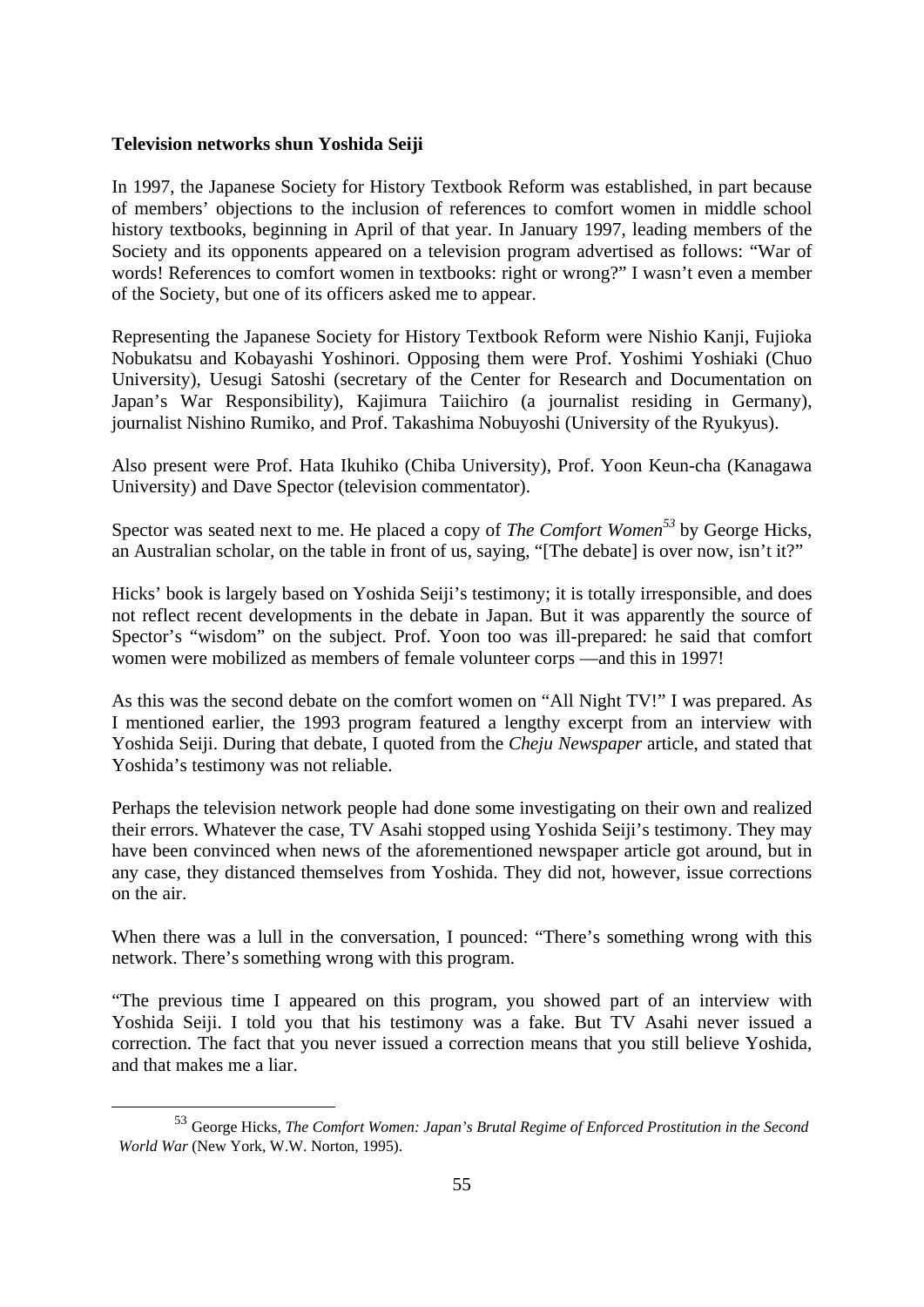"Before asking me to make a second appearance, the officers of TV Asahi and the producers of this program should have told their viewers that the Yoshida interview was suspect, and issued an apology."

That program was the farthest thing imaginable from a rational debate. It was simply a venue for a large number of people to say whatever they wanted. I had very few opportunities to speak, so I had to speak quickly, but I was determined to voice my disapproval of the television network and the program.

When I was preparing to write this book, I purchased additional books about comfort women. Among them was one by Ishikawa Itsuko, entitled *Girls Forced To Become Military Comfort Women.54* First published in 1993, it went into its 15th printing in 2005, but is still sold in bookstores. The author cites Yoshida Seiji's book at great length, as though it were fact. Iwanami Shoten should be censured for continuing to sell this lie-riddled book, especially since it is intended for young adults.

# **Yoshimi Yoshiaki pronounces comfort women "sex slaves"**

The first topic of discussion on the program was official coercion. I addressed a question to Yoshimi Yoshiaki, "Professor Yoshimi, has evidence been found indicating that there was official coercion on the Korean peninsula?" "No, no evidence to that effect has been found." Later, Kobayashi Yoshinori reproduced our dialogue in a comic strip, with the caption: "This debate is truly over." My thoughts precisely.

In the February 27, 1997 issue of *The People's Korea*, a magazine issued by Chosen Soren (General Association of Korean Residents in Japan), Yoshimi wrote, "Official documents attesting to coercive recruiting of women (slave hunts) by government or military authorities have not yet been discovered." Even Wada Haruki (Tokyo University professor emeritus), one of the most enthusiastic supporters of the Asia Women's Fund, has stated that "there is no documentary evidence for the claim that there was direct coercion by government or military authorities."<sup>55</sup>

Later, Yoshimi and others who share his views sought refuge in emphasizing "coercion in the broad sense" (an equivocation created by a cornered government) typified by the line in the Kono Statement that reads "They lived in misery at comfort stations under a coercive atmosphere."

Incidentally, in commentary in *Documents Relating to Military Comfort Women* (published in 1992, prior to the issuance of the Kono Statement), Yoshimi writes: "Many Japanese assume that comfort women were victims of official coercion — that would be coercion in the narrow sense. However, I would urge them to give serious thought to coercion in the broad

 <sup>54</sup> Ishikawa Itsuko, *Jugun ianfu ni sareta shojotachi* (Girls forced to become military comfort women) (Tokyo: Iwanami Junior Shoten, 1993).

<sup>55</sup> See *Ajia josei kikin nyu-su* (Asia Women's Fund news), No. 8, 05 March 1997.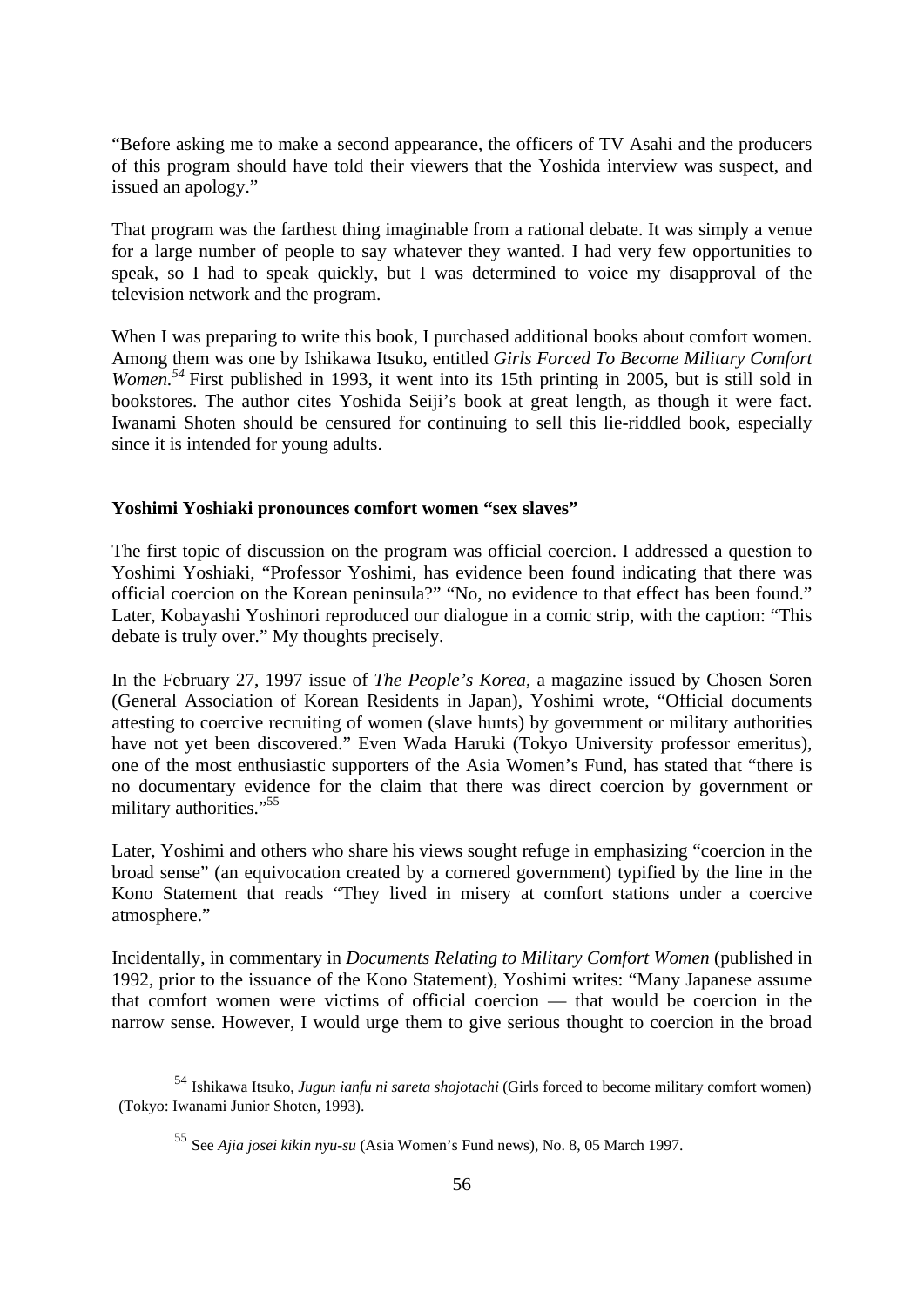sense, meaning that they were tricked or otherwise deceived."56 Kobayashi Yoshinori cites this statement in Volume 4 of his *New Arrogance Manifesto*, 57 and credits Yoshimi for giving birth to this deceptive phrase (and argument).

As Kobayashi indicates, common sense does not help us follow Yoshimi's logic. He concedes that comfort women were not victims of official coercion, but insists that they were nonetheless sex slaves.

The comfort women system was slavery of a sort more insidious than state-licensed prostitution, which at least had safeguards. The military, however, established no safeguards for the comfort women, who were the victims of slavery of the worst sort, a violation of international law, which Japan recognized.<sup>58</sup>

Prof. Yoshimi offers the following evidence for his claim that the comfort women were enslaved:

1. There were specific formalities that potential comfort women were required to complete in Japan, but not in Korea.

2. In accordance with international law, licensed prostitutes had to be at least 21 years old. In Korea, however, the minimum age was 17, meaning that minors were not protected by international law there.

The treaties in force at the time allowed for some exceptions in their application in colonies. These were meant to allow for differences in economic and social situations, and Japan simply chose to apply them in that way. It is possible to characterize such behavior as discrimination, but it takes a great leap of faith to call it sex slavery.

I offer the following description of true slavery by way of an excerpt from a recent newspaper article.

Madala (32) has brown skin. His eyes and the contour of his nose tell us that both Arab and black blood flow in his veins. He tells his story in a quiet voice.

"I was born a slave. My master's ancestors bought my great-grandmother."

Madala lives in Mauritania, Northwestern Africa. Even in the 21st century, he was one of the several thousands (some say ten thousands) of slaves in that nation. Three years ago, he escaped from his master, a camel herder in an arid region in the north.

When Madala was a boy chasing herds of camels, his master made sure he knew he was a possession. He was forbidden to sit on the same carpet with his master's family, to look them

 <sup>56</sup> Yoshimi Yoshiaki, *Jugun ianfu shiryoshu* (Documents Relating to Military Comfort Women) (Tokyo: Otsuki Shoten, November 1992).

<sup>57</sup> Kobayashi Yoshinori, *Shin go-manizumu sengen: dai yonkan* (New arrogance manifesto: vol. 4) (Tokyo: Shogakukan, 1998).

<sup>58</sup> Yoshimi Yoshiaki, article in *Chosen jiho* (The people's Korea), 27 February, 1997.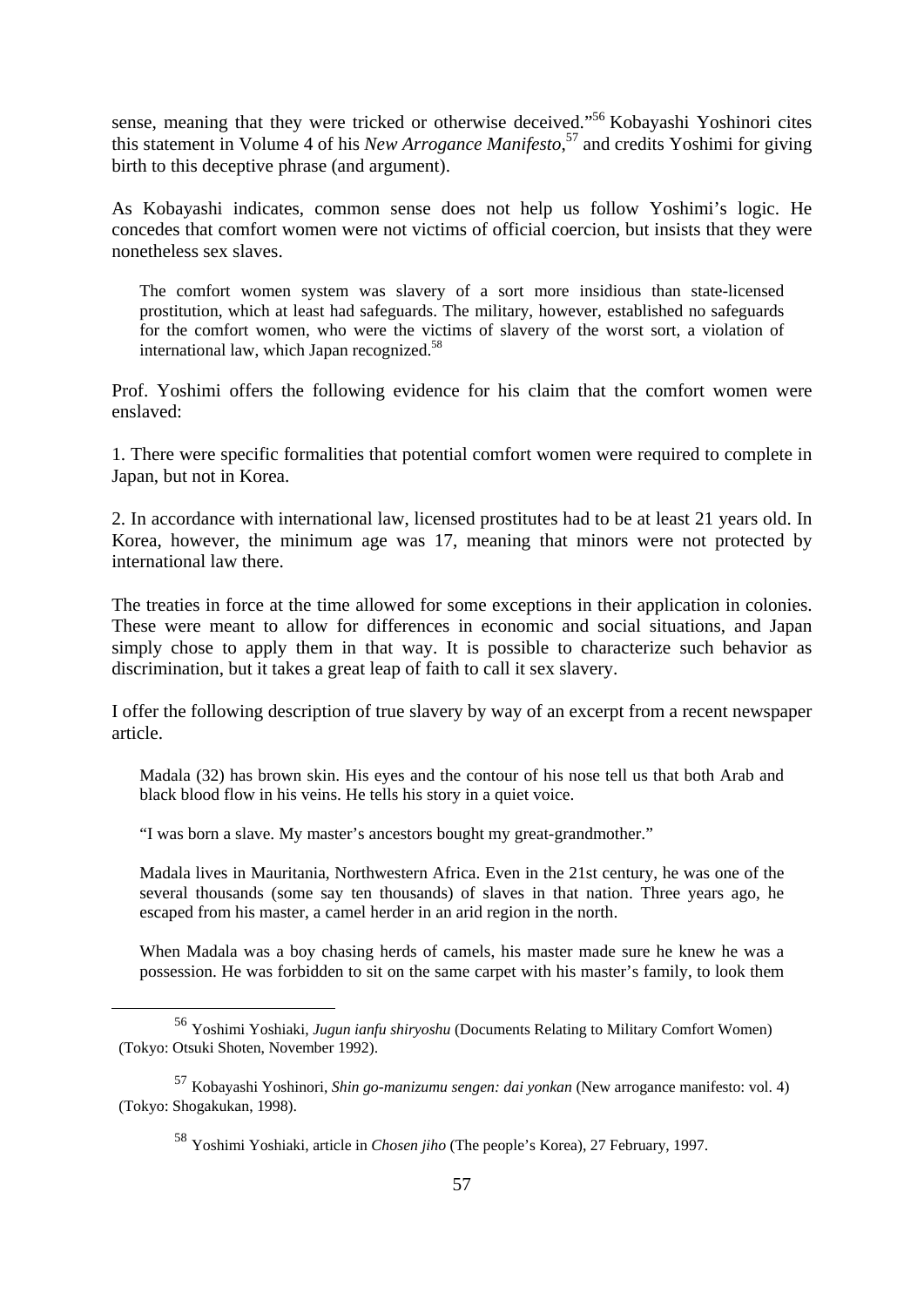in the eye, or to watch them eating. He was fed scraps of leftover food, and his bed was a mat on the floor in the back of a stable. He received no pay, and had never gone to school.

If he lost a camel, he was beaten. Scars on his left cheek were reminders of such punishment. "I saw my mother and my elder sister beaten many times. Some slaves who tried to escape were caught and killed."<sup>59</sup>

Slaves are possessions of their masters. They are made to work without remuneration, and they cannot complain if they are beaten. Madala, the central figure in the newspaper story, was born into slavery in the 1970s. His mother and 12 siblings are still slaves —possessions of their master.

In contrast, Korean comfort women were able to return home if they returned advances that had been paid them. Mun Ok-ju saved ¥26,000 in three years — a huge amount of money and she was not the only one. How does one justify calling them slaves?

Prof. Yoshimi has become the leader of a team of nine researchers who are doing cooperative research on the comfort women controversy. The results of their work can be found in *Joint Research: Comfort Women Servicing the Japanese Military*. 60 The book describes empirical research relating to the recruiting of comfort women in Korea. It states that recruiting there was done not by authorities (the military, the police or the Governor-General's office), but by private brokers.

Among the brokers were men who had received authorization from the military to operate brothels. There were also procurers (pimps), who worked for the brokers. The procurers would travel around Korea recruiting women and take them to brokers in large cities. Their recruiting methods involved purchasing women from their parents, and deceit (lies about the type of work they would be doing, etc.). These were the same methods used to recruit women for the entertainment industry in Korea. The Governor-General's office punished frauds committed by procurers as criminal acts.

The book also mentions advertisements for comfort women in Korean newspapers, and describes Korean pleasure quarters of that time. When warfare intensified, fewer men visited red-light districts, since they didn't want to be accused of decadence. Records show that brokers transported comfort women to war zones. This is not speculation, it is evidence.

From this book we can deduce that comfort women were not recruited coercively in Korea by government or military authorities, and that some of them were sold to brokers by their parents. Nevertheless, Yoshimi persists in calling comfort women "sex slaves."

Because Yoshimi is considered *the* authority on comfort women, he often receives inquiries and requests for interviews from overseas. He continues to describe the comfort women system as a type of slavery more evil than licensed prostitution. The result is that the U.S.

 <sup>59</sup> *Sankei Express*, 13 May 2007.

<sup>60</sup> Yoshimi Yoshiaki and Kawata Fumiko, eds., *Kyodo kenkyu: Nihongun ianfu* (Joint research on prostitutes who serviced the Japanese military) (Tokyo: Otsuki Shoten, 1995).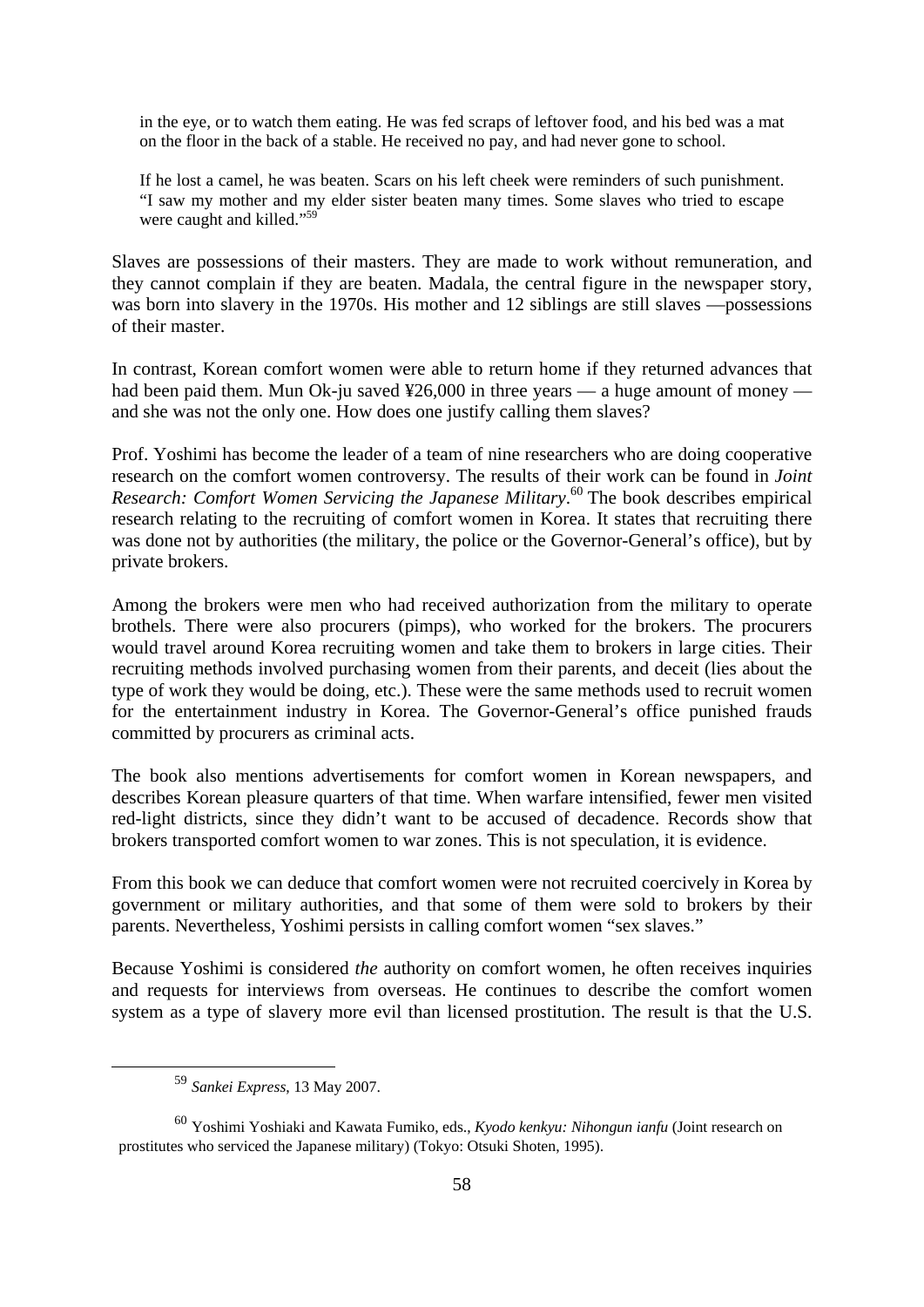Congress came to view comfort women as sex slaves, and drafted a questionable resolution unilaterally condemning Japan.

From an international perspective, if members of the Japanese military had abducted comfort women, as Yoshida Seiji claims, they would indeed have been sex slaves. However, it is ludicrous to claim that they were sex slaves because they were not afforded the same safeguards as Japanese comfort women.

Does Prof. Yoshimi deserve to be called a scholar? Or is he a professional Japan-hater?

At about the same time as Yoshimi was doing his joint research in Japan, the aforementioned Prof. Ahn Byong-jick was guiding young Korean researchers through another project. Yoshimi's methods pale in comparison with Ahn's.

Still, there have been Japanese scholars who are conscientious about research. One of them is Prof. Kurahashi Masanao (Aichi Prefectural University). In August 1994, his book *Historical Research on the Comfort Women Controversy: Prostitutes or Sex Slaves?61* was published in August 1994. Prof. Kurahashi has been involved in research on *karayuki-san*<sup>62</sup> for many years. He proposed classifying military comfort women as either prostitutes or sex slaves: one or the other. However, when he explained his theory to Prof. Chung Chin-sung, an anti-Japanese activist who does research on comfort women, she said, "This will never gain acceptance in South Korea."

Prof. Kurahashi's response was: "It's true that they needed the money, but these Korean women voluntarily went to battle zones, knowing why they were going, and became military comfort women. South Koreans are unable to accept these simple facts. They desperately want to believe that the comfort women were victims of violent abductions, transported to war zones against their will. $^{63}$ 

"I can certainly understand their need to come up with the coercion argument. But we must remember that the quest for historical fact must be dispassionate and rational. I believe that such a quest will deepen mutual understanding and promote friendly relations between our two nations."<sup>64</sup>

Prof. Kurahashi indicates that advertisements for comfort women appeared twice (in October and November of 1944) in the *Mainichi Nippo*, a newspaper published in Korea. Therefore, comfort women of the prostitute classification were being recruited as late as 1944. Had all

<sup>64</sup> *Ibid.*, p. 90.

 <sup>61</sup> Kurahashi Masanao, *Jugun ianfu mondai no rekishiteki kenkyu: baishunfu gata to seiteki dorei gata*  (Historical research on the comfort women controversy: prostitutes or sex slaves) (Tokyo: Kyoei Shobo, 1994).

 $62$  Literally, "Miss Go-to-China," this term is used to describe Japanese women who were sold into prostitution or voluntarily became prostitutes, and worked in countries other than Japan, mainly China and Korea.

<sup>63</sup> Kurahashi, *op. cit.*, p. 89.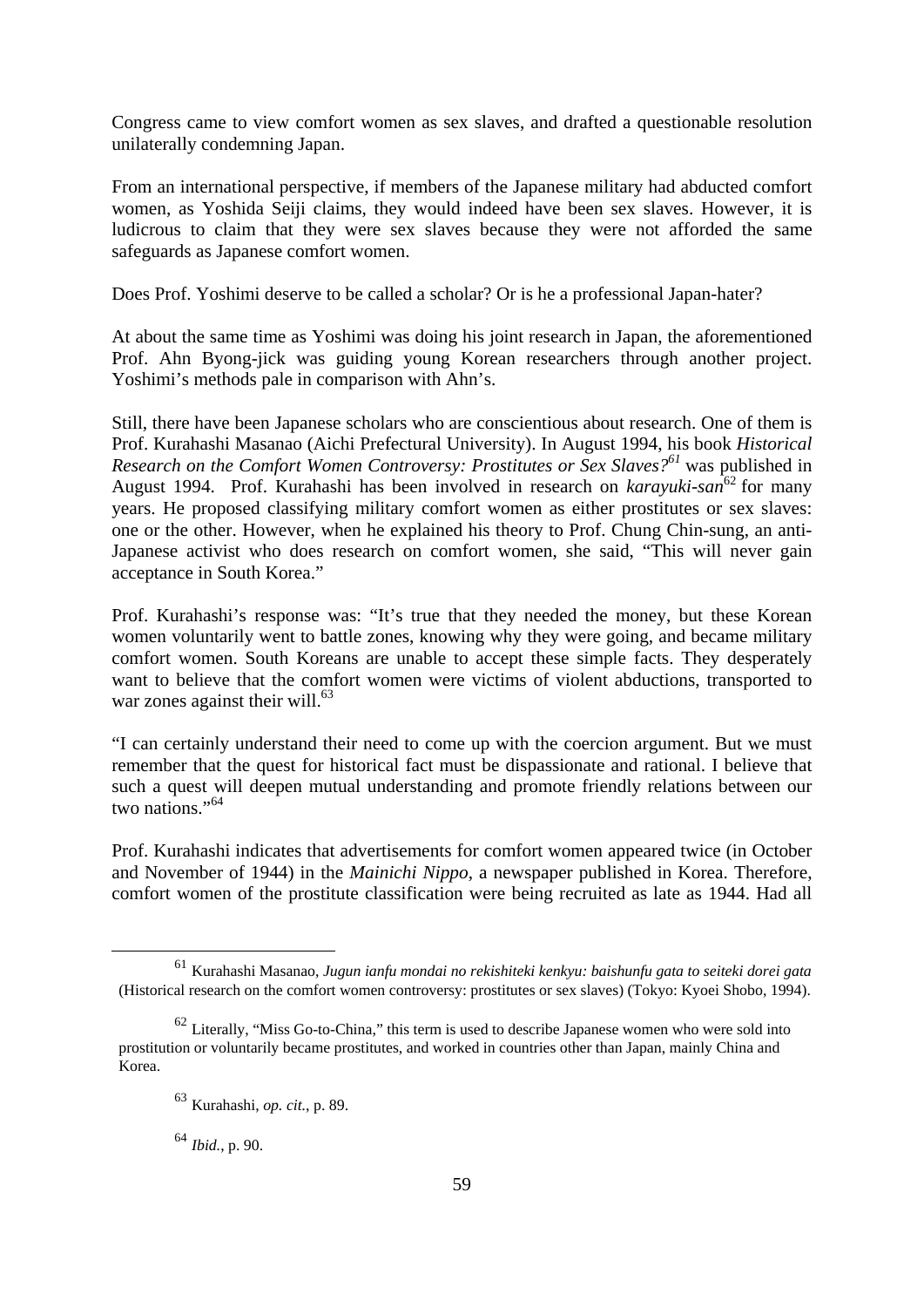comfort women been coerced, there would have been no need for advertisements (which are proof that there was no official coercion).

When you delve even moderately deeply into this subject, you soon run into darkness. You cannot, in good conscience, accept South Korean claims. In the face of darkness, intellectual honesty prevails. Only people like attorney Takagi Ken'ichi and Yoshimi believe that they must protect their political stance at all cost. They are trapped with their fictions and their sophistry, which they are willing to use to destroy Japan.

However, Prof. Kurahashi also claims that at the end of the war, military and government authorities recruited comfort women in slave hunts, and abused them like sex slaves at the brothels. This is the other half of his theory: the sex slave type of comfort woman. But there are no documents attesting to the existence of sex slaves. Here, Kurahashi crosses the line of intellectual honesty. Some former comfort women say that they were victims of official coercion, had no freedom whatsoever at the comfort stations, were not paid for their work, and if they didn't obey were assaulted or killed. Kurahashi seems to believe them. When asked why there is no evidence to support these claims, he says a concerted effort was made to destroy any documentary evidence; this does not make sense.

For Kurahashi's sex slave theory to hold water, we must assume that women were victims of official coercion, and not hide behind the "coercion in the broad sense" excuse. But Prof. Kurahashi swears that evidence to that effect has yet to be found. Whatever his sins, he is at least innocent of the sophistry so dear to Yoshimi.

# **Kono Statement debate extends to Diet**

Like Prof. Yoshimi, *Asahi Shimbun* also did an about-face, shifting its focus from coercive recruiting of comfort women to the miserable lives they led in the brothels. We had won the battle over coercion waged since 1992. However, the losers ran to hide in the shelter of "coercion in the broad sense" as used in the Kono Statement, and wouldn't allow the controversy to die a natural death. Then they began writing editorials about conscientious scholars who had disproved the official coercion argument, along the lines of "Some would have it that there were never any military comfort women at all" in a reverse sort of attack.

The Japanese government had used the expression "coercion in the broad sense" in the Kono Statement as an expedient. This was a gesture of diplomatic consideration toward South Korea, and its intent was to keep the South Koreans from bringing up the subject of comfort women again. But *Asahi Shimbun* belabored "coercion in the broad sense," using the comfort women controversy as ammunition for further Japan-bashing.

Ultimately, the comfort women controversy boils down to how the fraudulent press coverage of *Asahi Shimbun* is amended. The newspaper has not issued even one retraction for its willful fabrications. Conversely, it continues to harp on more compensation for the comfort women, more accounts of comfort women in history textbooks, and calls anyone who protests "evildoers who refuse to face history."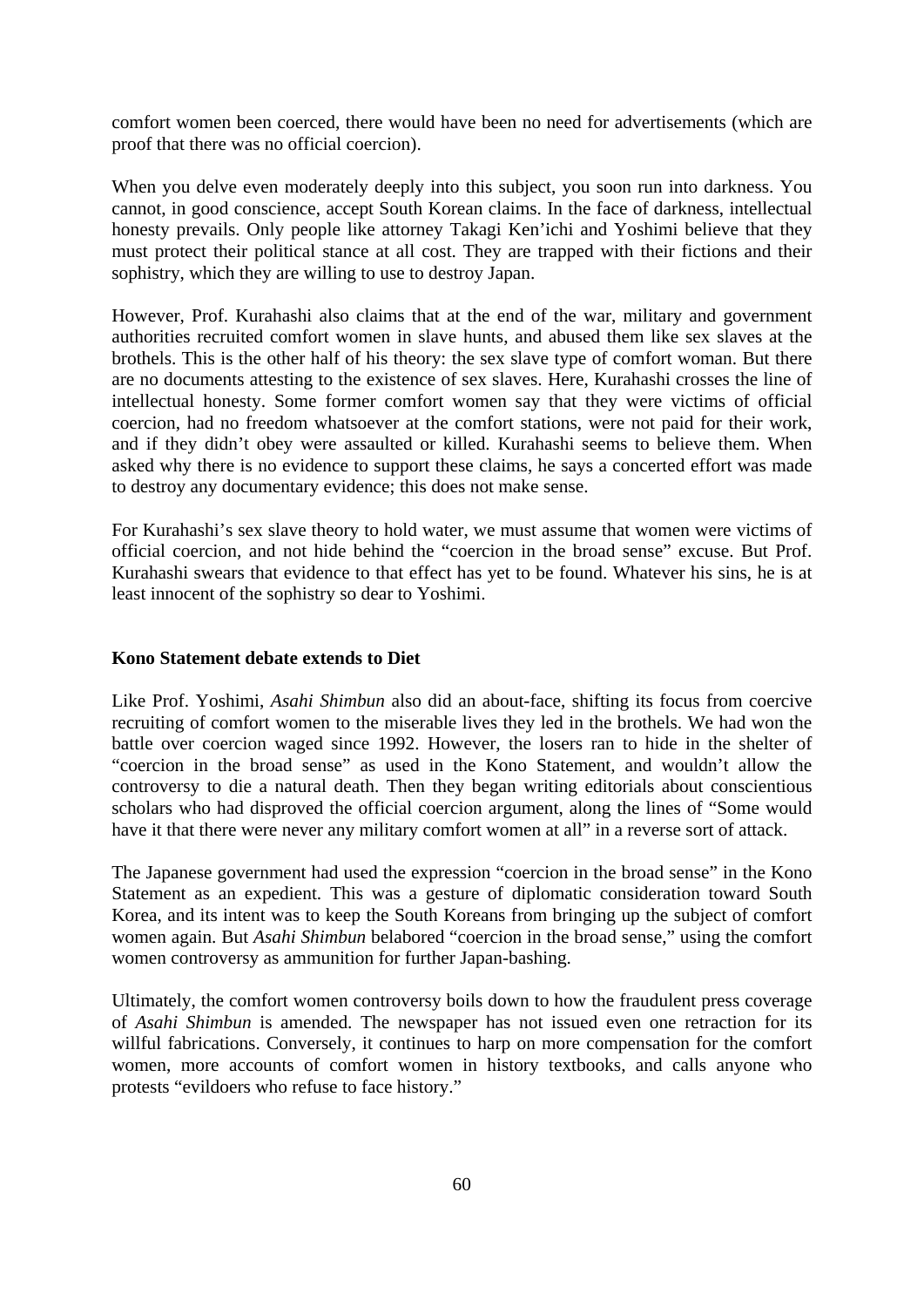Even so, the comfort women taboo was shattered in about 1997; since then it has been possible to debate the subject openly. Judging from the progress we have made since 1992 in determining the facts, we should be able to bring this matter to a reasonable conclusion.

The Japanese government gets no credit for this progress, nor does the Foreign Ministry. The credit goes to the scholars and researchers who investigated and interviewed, and then disseminate the knowledge they had acquired to the Japanese people: there was no coercion of comfort women by government or military authorities.

*Asahi Shimbun* and Prof. Yoshimi are still caught up in "coercion in the broad sense." Now they're saying that even if there was no official coercion, there was certainly serious infringement of human rights. But the debate is nearly over, and I am feeling optimistic.

Kobayashi Yoshinori, who appeared with me on "All-Night TV," has been of immeasurable help to our cause. One reason his graphic novels (*New Arrogance Manifesto* and *On War*, for instance), are so immensely popular is his breaking of taboos by addressing a topic head on. At first, he wasn't sure whether or not there had been official coercion, so he presented both sides of the argument.

But research proved that there was no official coercion. Kobayashi is not afraid of taboos; he said, "The emperor is naked." Many young people believed him, and the facts finally began to receive an audience.

The message Kobayashi conveys is, for the most part, the same one that we have been debating for four or five years. But discovering the facts and communicating them to a wide audience are two different things. As already described, we won the first round of the debate in 1992, but we lost the publicity battle. That is where Kobayashi stepped in.

At about the same time that the Japanese Society for History Textbook Reform was formed, Diet members awakened to the incongruities in the textbook controversy. As a result, the League of Young Legislators Concerned about Japan's Future and History Education was established. It is headed by Nakagawa Shoichi, chairman of the LDP (Liberal Democratic Party) Policy Research Council; Prime Minister Abe is secretary-general.

The League started out as a group of young Diet members who believe that common sense should prevail in Japan, not masochism. To determine whether or not there had been official coercion of comfort women, the League held hearings to which it invited speakers. At these hearings, legislators asked the questions. I was invited to one of them. Seated next to me was someone from the Cabinet Councilors' Office on External Affairs, with whom I had a conversation. Apparently, language in the Kono Statement that I had assumed was an acknowledgement of official coercion was a reference to war crimes committed in Indonesia by Japanese military personnel, which I have already described.

In March 1997, there was a debate in the Diet. At that time, Koyama Takao, a member of the House of Councillors, told me that the Budget Committee was planning to address the comfort women controversy in earnest, and asked for my assistance. I laid out the facts that had been uncovered during the debate that began in 1992. Then I asked Koyama for his help in determining the basis for the Kono Statement, especially the part that reads "administrative/military personnel directly took part in the recruitments." I also told him that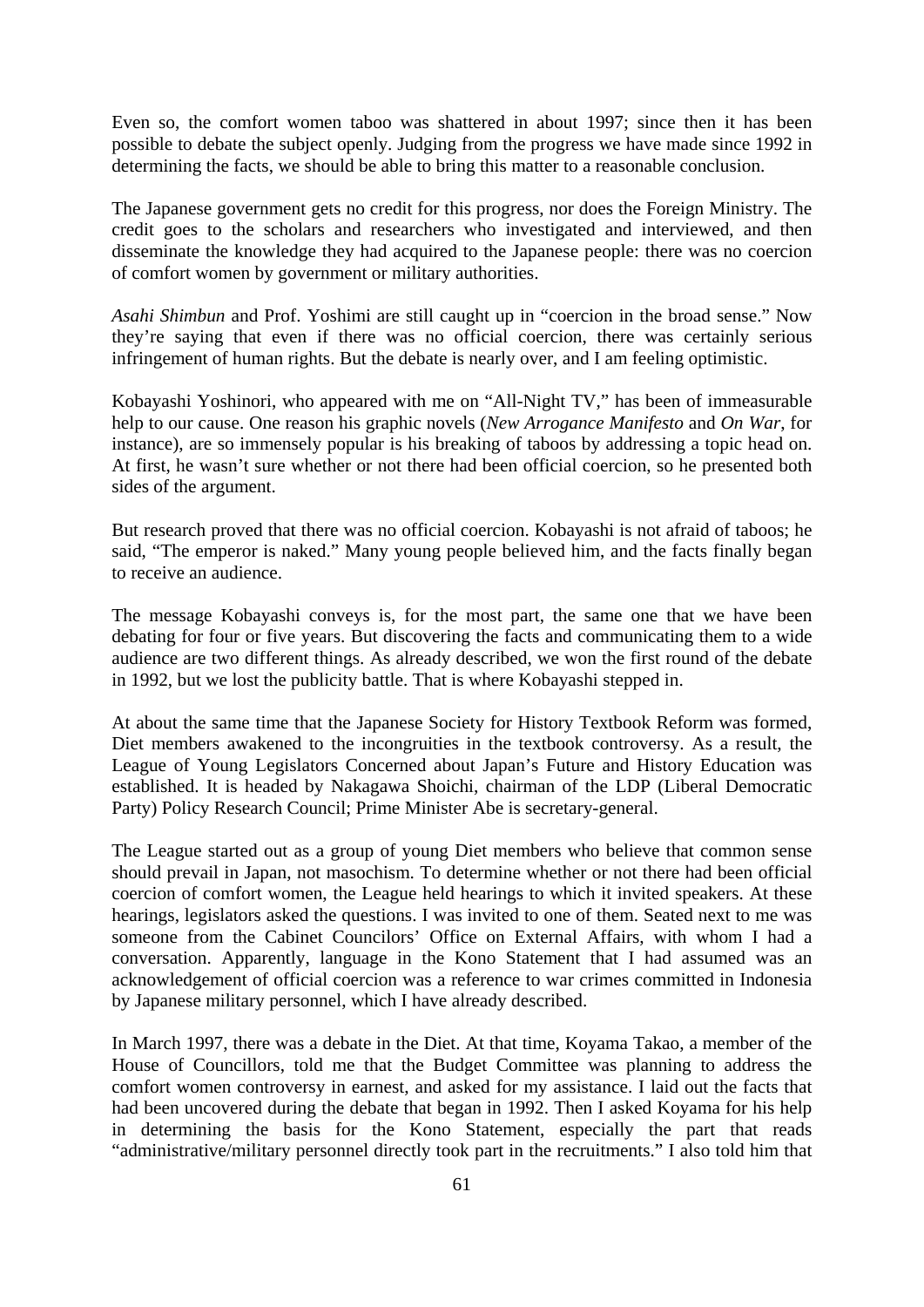I was very interested in learning whether any official documents had been located that attest to official coercion of comfort women.

Representative Koyama took great pains to respond to my requests. He made a complete examination of the documents relating to comfort women located and disclosed by the government.

At about the same time, journalist Sakurai Yoshiko issued a report entitled "Paying the Price for Back-Room Diplomacy." It describes interviews with former Deputy Chief Cabinet Secretary Ishihara Nobuo and former Chief Cabinet Secretary Kono Yohei, and points to flaws in the Kono Statement. 65 As a result, there was heightened interest in the Kono Statement.

On March 12, 1997, with Prime Minister Hashimoto Ryutaro, Chief Cabinet Secretary Kajiyama Seiroku and most of the Cabinet (including the foreign minister and minister of education) in attendance, Rep. Koyama began his inquiry. Seated in the gallery, I listened to the entire proceedings, of which highlights of the portion pertaining to the Kono Statement follow.

Koyama: What documents were the basis for the determination that there had been official coercion, as stated in the government report?

Hirabayashi Hiroshi (chief Cabinet councilor for external affairs): Among the documents discovered by the government, there was none that indicated abduction by military or government authorities.

What I mean to say is that, taking all sources into account, including other testimonies and documents, we found factors that suggest coercion.

Koyama: I have a copy of the report here. Please tell us which portions of it have been disclosed, and which have not.

Hirabayashi: The report you have mentions documents located in Japanese ministries and agencies, the National Diet Library and the United States National Archives. It also mentions interviews with relevant individuals, internal and external documents, and other types of publications issued by other nations. We have disclosed everything except for interviews with individuals.

Koyama: Then you have disclosed all internal and external Japanese documents referred to in the report?

Hirabayashi: Yes, in principle. A South Korean organization, Association for the Pacific War Victims, provided us with some documents designated "for internal use only." In their case, we made an exception, and did not disclose the content.

Koyama: Then, you have disclosed the content of all documents emanating from Japanese administrative organs, the National Diet Library and the U.S. National Archives. And from them you ascertained that there are no documents indicating official coercion.

 <sup>65</sup> Sakurai Yoshiko, "Misshitsu gaiko no daisho*"* (Paying the price for back-room diplomacy) in *Bungei Shunju*, April 1997.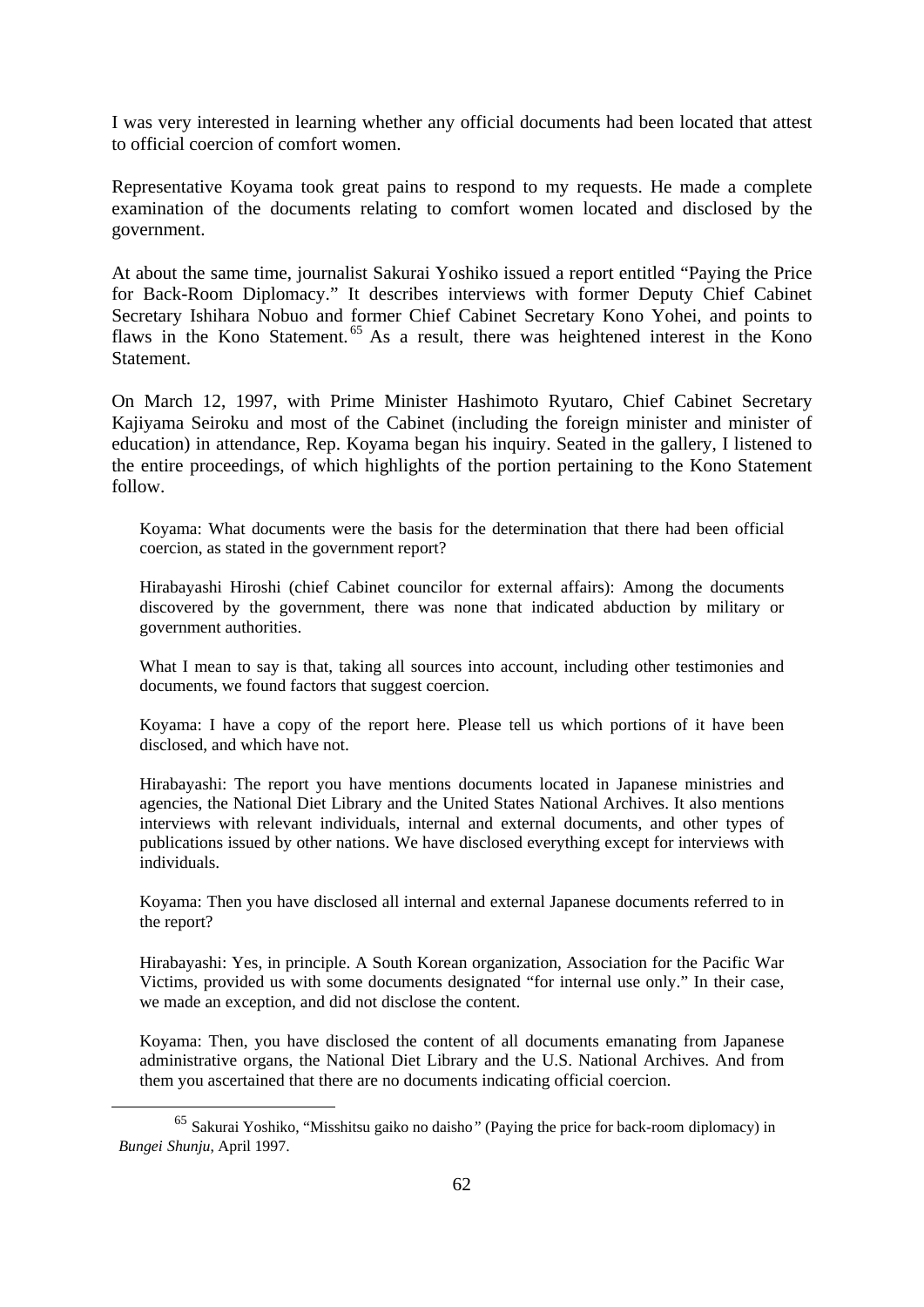In that case, what remains are interviews with relevant individuals, in other words, mainly former comfort women, which you have not disclosed. Additionally, you have not disclosed testimonies of former comfort women compiled by the Association for the Pacific War Victims.

Hirabayashi: That is correct.

Koyama: Have those testimonies been verified?

Hirabayashi: I will answer that question. You ask if we have checked testimonies for veracity. No, we have not. Some of them were provided by former military comfort women, others by former prostitutes, and still others by military personnel. We did not check them for accuracy.

Koyama: *In that case, the government based its August 4, 1993 decision on undisclosed, unverified sources.* [Italics supplied.]

Hirabayashi: *Ultimately, yes. But we arrived at the decision only after having examined all the sources, each one in detail.* [Italics supplied.]

Koyama: That is exactly why the work of the people who conducted that investigation in accordance with government policy is being called into question from many quarters. Scholars like Prof. Hata Ikuhiko of Chiba University and Prof. Nishioka Tsutomu of Tokyo Christian University have done in-depth investigations into publicly available sources, and have proved that very few of them are reliable.

For instance, I have already mentioned the report by Sakurai Yoshiko, which can be found in the issue of *Bungei Shunju* currently on sale. There is also an interview in *Sankei Shimbun* (I believe it was in last Sunday's newspaper). In it Ishihara Nobuo, then deputy chief Cabinet secretary says, after acknowledging that the interviews done by the government in South Korea were decisive, says, "We vacillated until the very last minute. Since all those interviewed were telling their own stories, it was entirely possible that they altered their accounts to their advantage. It is unfortunate that we were forced to base our decision on them."

Furthermore, the person who headed the Cabinet Councilors'Office on External Affairs (now an ambassador) said, "If pressed, I'd have to say that I have doubts about them."

Tanaka Kotaro, who was present at the interviews with former comfort women, spoke at a press conference in Seoul on the day the interviews ended: "The women do not have clear recollections of portions of their stories. We are not going to press them on every little detail. We will simply accept the testimonies as given." His statement was carried in the Japanese media as well.

The process having been what it was, there is bound to be a great deal of suspicion. We are wondering how you could possibly make such a decision, given the nature of your sources.

I would like to hear the chief Cabinet secretary's opinion on the following: in the drafting of the Kono Statement, decisions were made on the basis of the process that I have just described. How are we to address the insult to the honor of the military personnel and police of that era, who devoted their lives to their nation?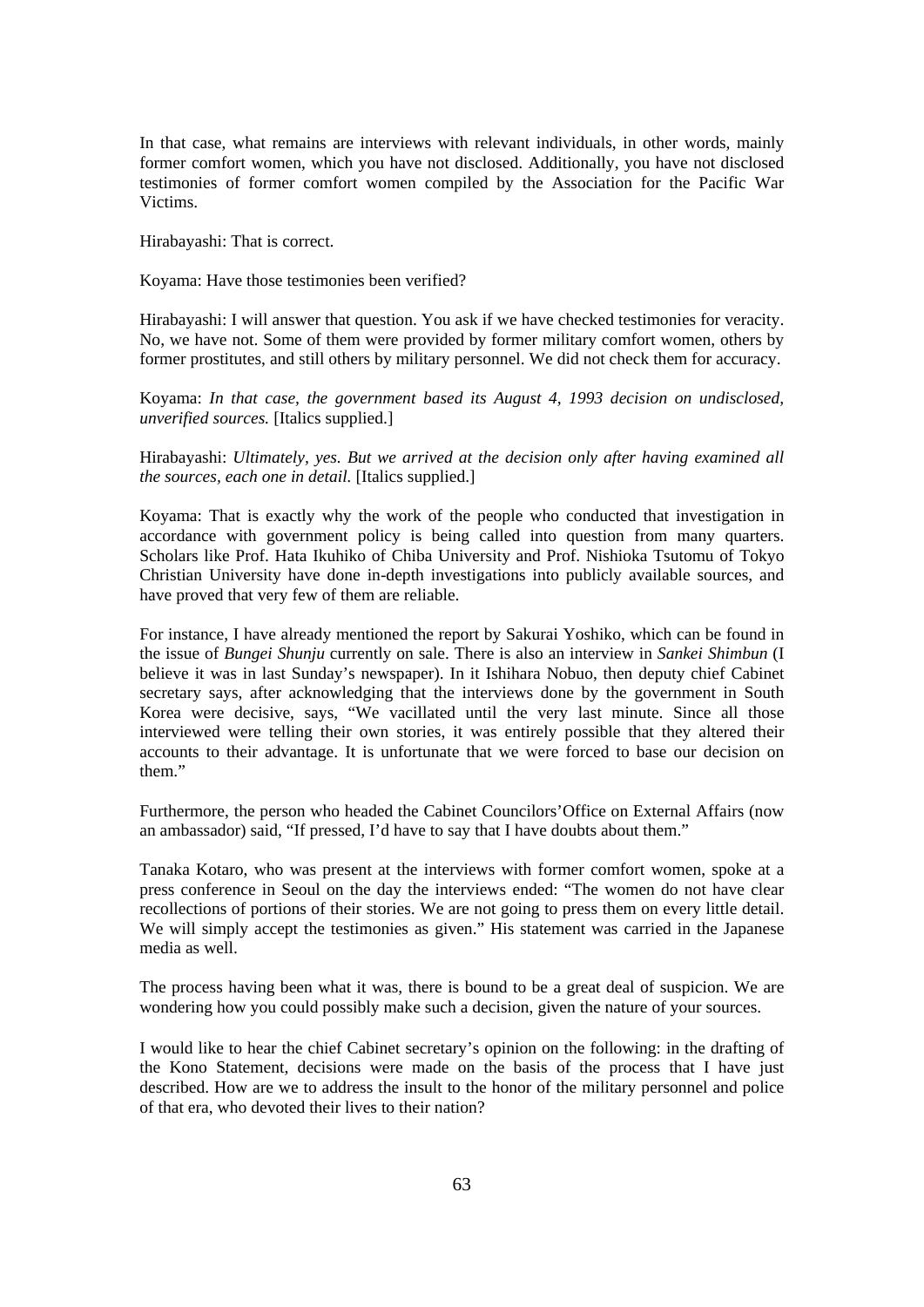Kajiyama Seiroku: The statement issued by the chief Cabinet secretary pertaining to the military comfort women controversy was based on the outcome of a tireless investigation conducted conscientiously by the administration of the time. I stand by that statement.

Having heard the committee member's concerns about the matter, and having reread a variety of news reports and other resources, I am reminded of the difficulties presented by this problem.

Koyama: In closing, I would like to ask the prime minister for his opinion on this problem.

Hashimoto Ryutaro: I believe that everyone agrees with me that the comfort women controversy infringes on the honor and dignity of all women. Additionally, if I were to give my personal opinion, I would say that the weight of history rests ever heavily upon us. Mindful of that, we bear the responsibility of communicating that history to future generations.

As I listened to the representative's questions and the government's responses, I wondered how much we should reveal to our citizens at the various stages of their lives, and realized that we have a duty to communicate the history of this nation to them.

The atmosphere at this question-and-answer session was extremely charged. Especially shocking to me was the admission (italicized above) that the reference in the Kono Statement to official coercion was based on undisclosed, uncorroborated testimonies supplied by and interviews with former comfort women.

Cabinet members who were not being questioned, among them former Prime Minister Koizumi (then minister of health and welfare), listened carefully, leaning forward in their seats. This was probably the first time they had heard this very important information.

Also shocking were the comments from Chief Cabinet Secretary Kajiyama and Prime Minister Hashimoto. They now knew that the Kono Statement, which had seriously injured Japan's honor, rests on a very shaky foundation. Even so, they mentioned nothing about taking steps that seemed so obvious to me: revising the statement and interrogating Kono Yohei and everyone else involved in its drafting. Instead, both men read abstruse statements prepared by bureaucrats.

However, it was obvious from Kajiyama's comments and his demeanor that he had been impressed by the complexity of the controversy. He had said that any discussion of the comfort women controversy must reflect the knowledge that licensed prostitution existed at that time, a remark that was greeted with vehement criticism from South Korea.

I was shocked once again the next day when I read the newspapers and discovered that, despite the importance of the question-and-answer session at the Diet, only *Sankei Shimbun* mentioned it.

I would have expected them to write that the Kono Statement should be invalidated, or that former Chief Cabinet Secretary Kono should be summoned and a hearing held in the Diet. But they wrote nothing.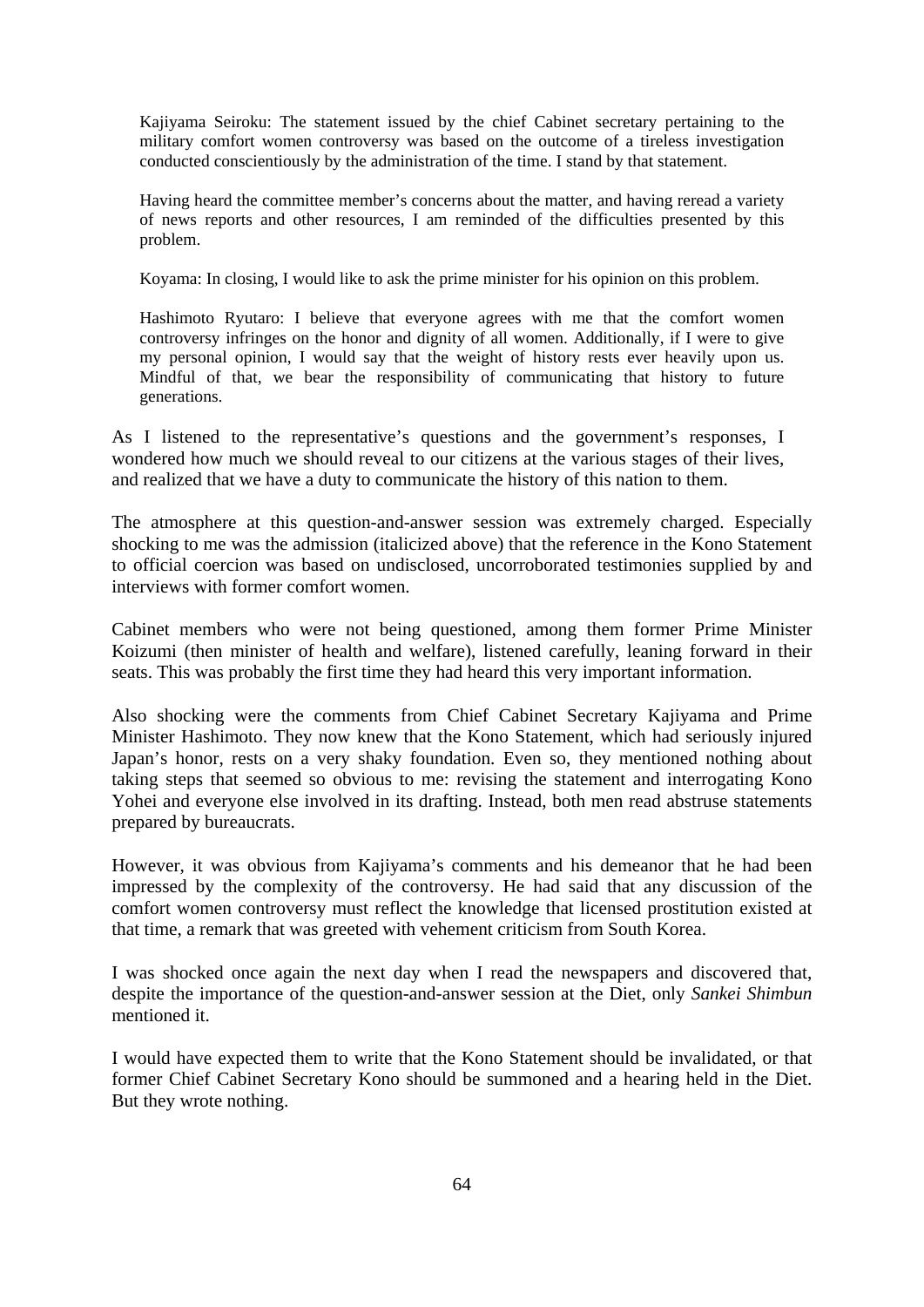Also strange was the fact that Prime Minister Hashimoto commented only on women's human rights, after such an intense exchange. Normally, it would be reasonable to say that the Kono Statement is flawed, that there was no official coercion, or that the assumption that there was official coercion is inaccurate.

But no one said anything. This was Japan's Diet, but it seemed as though diplomatic forces had paralyzed it. Is there freedom of speech in Japan? Then there is Japan's media, acting as though the question-and-answer session had never taken place.

This is exactly what happened with the North Korean abductions. In 1988, when Kajiyama Seiroku was head of the National Public Safety Commission, such a session was held relating to the disappearance of six Japanese citizens, he uttered an historic response: "It is very likely that these people were abducted by North Korea." But of the major dailies, only the *Sankei*  and *Nikkei* newspapers covered it, and even they only superficially.

### **Interference in Japanese internal affairs: déjà vu**

Anti-Japanese forces lost the debate in Japan. Since then, they have launched a new assault, spreading their official coercion fiction to other parts of the world. Here is how the assault proceeds: When a Cabinet member or someone of equal stature makes a statement about comfort women, that statement is immediately and widely publicized. Then the South Korean government (or the government of another nation) issues a protest. Japanese correspondents in South Korea interview South Koreans, starting out with "What is your opinion about the comment made by the Japanese politician?"

When one of our politicians attempts to voice an objection, he is told that such an objection would cause a scheduled Japan-ROK summit meeting to be canceled, so he ends up refraining from stating it, or retracting it.

Thus, when historical events pertaining to Japan are at issue, it is impossible to debate them in Japan's own Diet. South Korea might get angry, or China might get angry, so there can't even be a debate.

This is the same sort of scheme that took shape in 1982 during the first textbook controversy. The "history masochists" teamed up with forces critical of Japan in South Korea and China, and then proceeded to produce a great number of fictional accounts that put Japan in a bad light.

When the Japanese Society for History Textbook Reform published a new textbook devoid of the masochistic historical perception, the South Korean government, through diplomatic channels, told us not to use it. Members of the Korean Residents Union in Japan crowded into school board meetings to voice their objections to the new textbook. No one asked the Koreans to use it. Foreigners have no business interfering so brazenly in Japanese history education. The Japanese decide on the content of Japanese textbooks. Foreign attempts to influence Japanese decisions are intervention in the internal affairs of another nation.

Despite the fact that history education is of great importance to the overall education of citizens of Japan, it has become almost impossible to debate this subject, even in the Diet.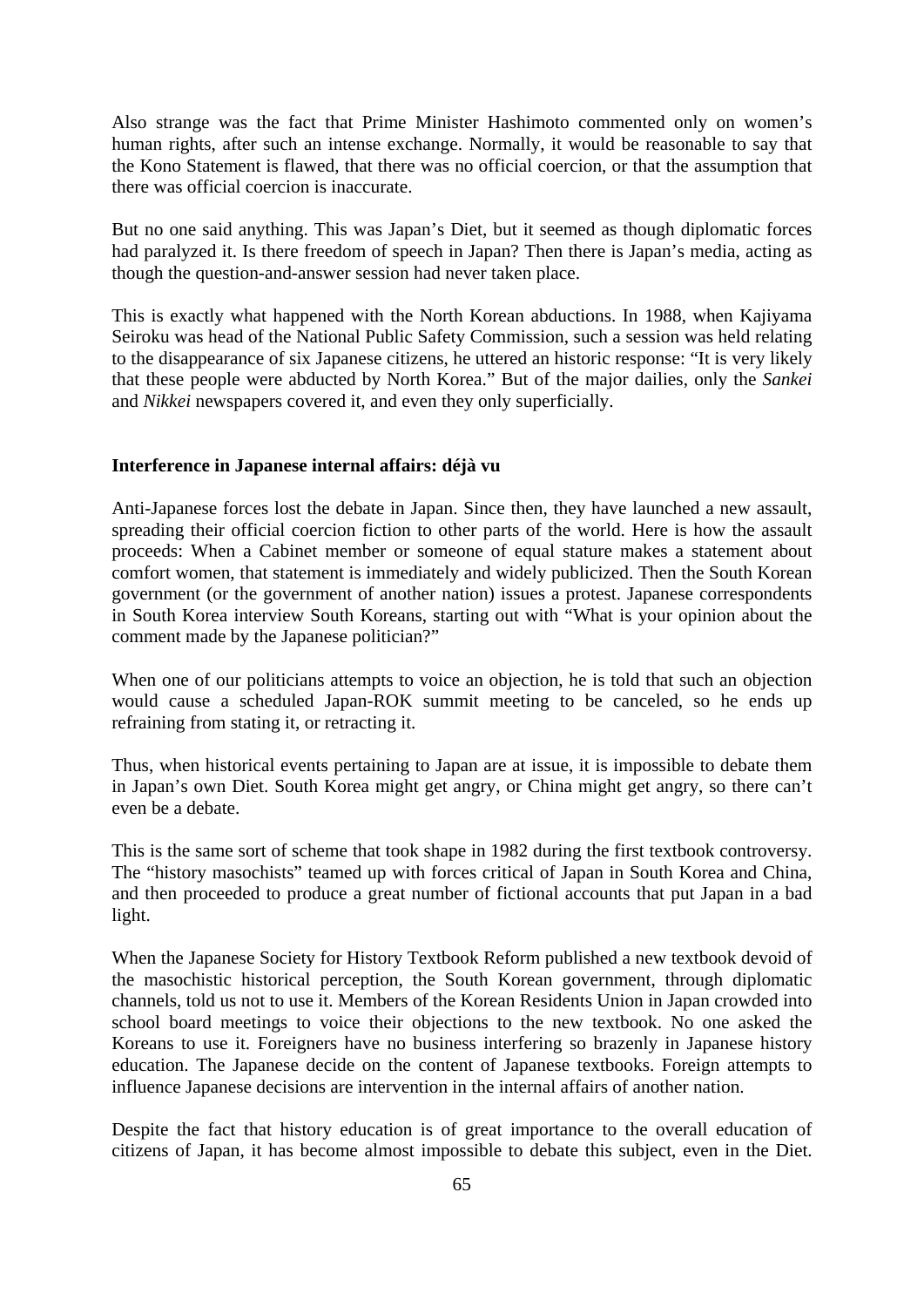This situation is the creation, the intentional creation, of Japanese Japan-haters. The comfort women controversy and similar problems were created by those Japan-haters when they went to South Korea seeking former comfort women to serve as plaintiffs in litigation.

Soon after Yoshida Seiji's book was released, he went to South Korea and apologized on a television program there created for that purpose. Since I was living in Seoul at the time, I viewed the program in my home. I remember that it was aired sometime in February 1983; the program ended with Yoshida bowing deeply in apology.

Afterwards, I went out to eat at a restaurant I patronized frequently. One of the female employees asked me if I had seen the television program. Yes, I said. Then she asked, "Is it safe for Mr. Yoshida to return to Japan?"

"What?"

"He came all the way to South Korea to apologize, so he must be a good person. But I was wondering if he is going to get in trouble for saying bad things about his country."

I realized that all ordinary South Koreans must be thinking the same thing. Before Japanese Japan-haters ignited the controversy, the South Korean conventional wisdom was: people of every nation can be expected to speak well of their own country. Most people are patriotic, including the Japanese. Therefore, South Koreans worried that someone who traveled to another country and spoke ill of Japan would be attacked by angry crowds when he returned to Japan, even if he was speaking the truth.

That is also why South Koreans normally wouldn't contemplate going all the way to Japan to institute a lawsuit. After all, from their point of view, Japanese courts would never accept such litigation, nor would there be a Japanese media frenzy over it.

Actually, there are masochists in every nation, but they are usually a very small minority. In Japan, there are many. Remember that the comfort women controversy wasn't the work of South Koreans, but of Japanese.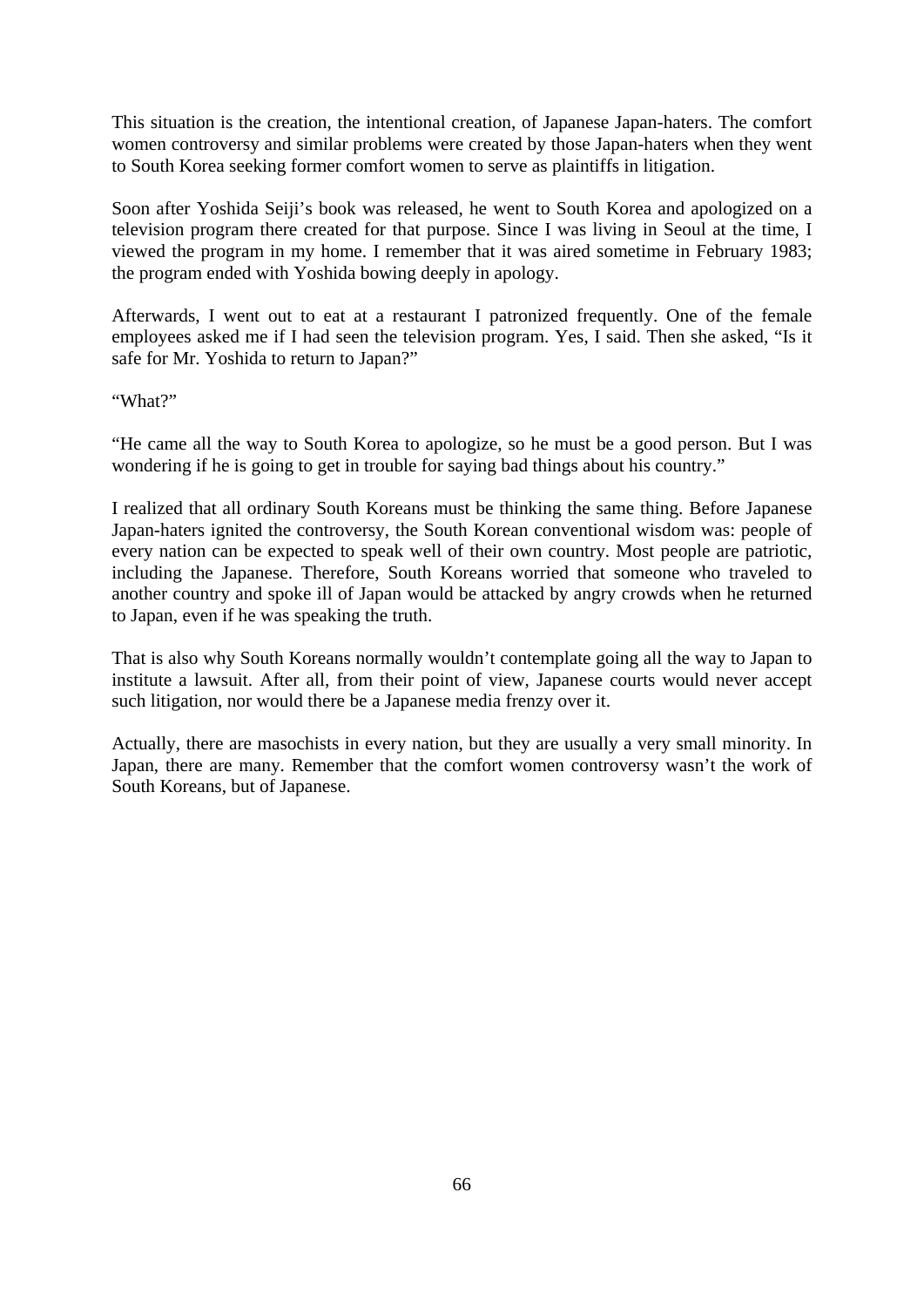## CHAPTER 5: SEX-SLAVE IMAGE RUNS RAMPANT

#### **The New Left: masochist demolishers of culture**

Among the various types of leftists in today's world is a breed that condemns its own country. One group that fits this description is the Frankfurt School, named after its base at the University of Frankfurt in Germany. The student members of this New Left group have come out with a new theory of revolution.

The age in which workers unite and overthrow the capitalists is past. Now that we are in an advanced state of capitalism, we must destroy culture as we embrace the information age. Therefore, intellectuals and students are in the mainstream of revolution.

This theory involves destroying the underlying value system of a nation, and bringing about a revolution amid the resulting chaos. This philosophy gained ground among the world's student movements in the 1960s, but did not extend beyond the West. Since the nations of the East cherished their pasts, the old-style communists of the East joined hands with the New Left masochists in the West in opposition to the Vietnam War. The masochists gained strength even in Great Britain, whose textbooks contain extensive accounts of the British exploitation of India.

In the early 1970s, radical groups planted bombs at the offices of Mitsubishi and other major corporations located in Marunouchi, Tokyo. The reason cited for these terrorist acts was the coercive recruiting of Korean workers during World War II.

This huge current swept throughout the world, materializing in various incarnations: the feminist movement and radical environmentalism, to name two. Many young people were involved in these movements. Since they do not fit the description of classic Marxists, they were not as disillusioned as the leftists of the previous generation, even when the Soviet Union crumbled.

They were not Communist Party members. The Vietnamese Communist Party used members of the New Left throughout the world to launch an antiwar movement in the U.S., and emerged victorious.

After the collapse of the Soviet Union, the Chinese Communist Party used the New Left, the destroyers of culture, in its fight for world domination. Since then, Japan-bashing has been relentless, the excuse for it being that Japan has not apologized sufficiently for its past.

We must determine the best way to counter the comfort women controversy in the context of the larger framework that I have just described.

#### **Former** *Asahi Shimbun* **reporter's choice**

Some of the radicals have joined hands with North Korea over the comfort women controversy. In June 2000, Kim Dae-jung and his wife traveled to North Korea for the North-South presidential summit. During his visit, Mrs. Kim met with a North Korean woman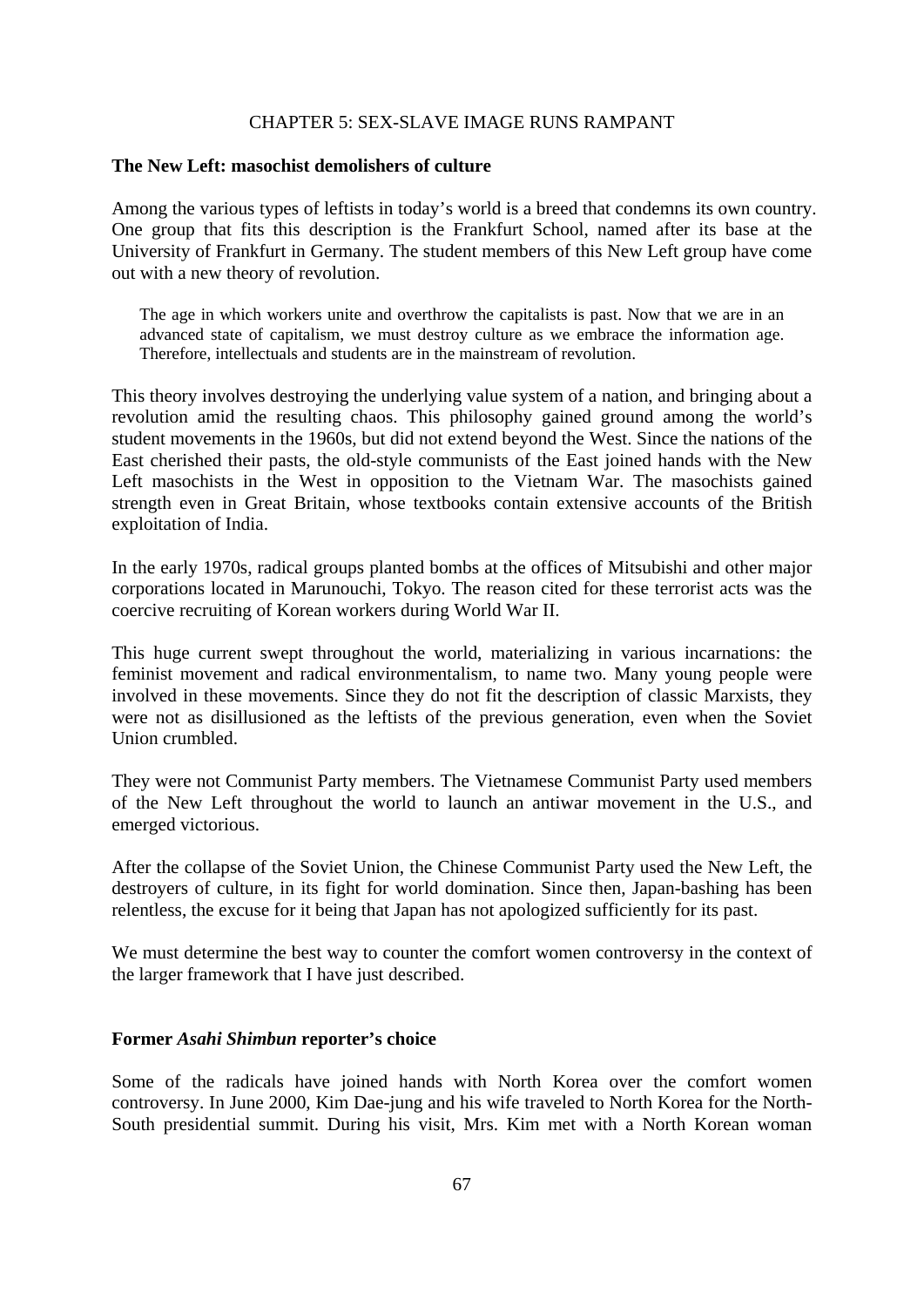activist and discussed the possibility of a joint North-South approach to the comfort women controversy.

Their conversation resulted in the formation in Pyongyang of a North-South network of activists interested in the comfort women controversy. Other networks have formed as well, involving Dutch and Chinese. Now there is a group in Japan, VAWW-NET (Violence Against Women in War Network Japan), which leans slightly more to the left than the others; it is opposed to the Asia Women's Fund.

The organizer of VAWW-NET is a former *Asahi Shimbun* reporter named Matsui Yayori, who subscribes to the doctrine of the New Left. The objective of Takagi Ken'ichi's group was to compensate former comfort women via the Asia Women's Fund. Farther left than Takagi, Matsui is intent on condemning Japan for its actions during World War II.

Matsui's group held an international tribunal at which Japan's crimes, all attributed to Emperor Showa, were enumerated. They called it the Women's International War Crimes Tribunal, but since there were no defense attorneys, it wasn't a tribunal; it was a kangaroo court similar to those held in revolutionary times. If she and her cronies came into power, they would surely establish a dictatorship whose subjects had no human rights.

They put someone who is no longer of this world on trial. They used the defendant's real name, but didn't afford him the benefit of a defense lawyer. The tribunal was a one-sided denunciation. Their actions demonstrate their total disregard for human rights. VAWW-NET created an international network and held a tribunal — in Tokyo, of all places. To make matters worse, NHK was planning to broadcast the "proceedings" without comment.

NHK executives finally came to their senses right before the tribunal commenced; the programming plan was modified slightly. Even as aired, the program made no mention of the debates that had begun in 1992. NHK cannot claim that its broadcasts are neutral and nonpartisan, because viewers were not informed about the outcome of the debate, or the facts to the extent that they are known.

Nevertheless, the program, just as biased as propaganda, was produced and broadcast. Minimal changes were made when some thought was given to accountability. But then *Asahi Shimbun* reported that program content was altered due to political pressure. The issue became one of politicians pressuring a television network. A much more serious problem, however, is NHK's broadcasting of a program whose message was severely biased and contrary to fact.

#### **Japanese attorney takes comfort women controversy to UN**

Meanwhile, Japanese leftists, not content with destroying the Japan-ROK relationship, began focusing on the UN (United Nations). Since the U.S. is a member of the UN Security Council, and members have veto power, topics that are preposterous in nature are not debated there. But other UN organizations are, in fact, seriously flawed, primarily because many of their staff members espouse leftist ideas.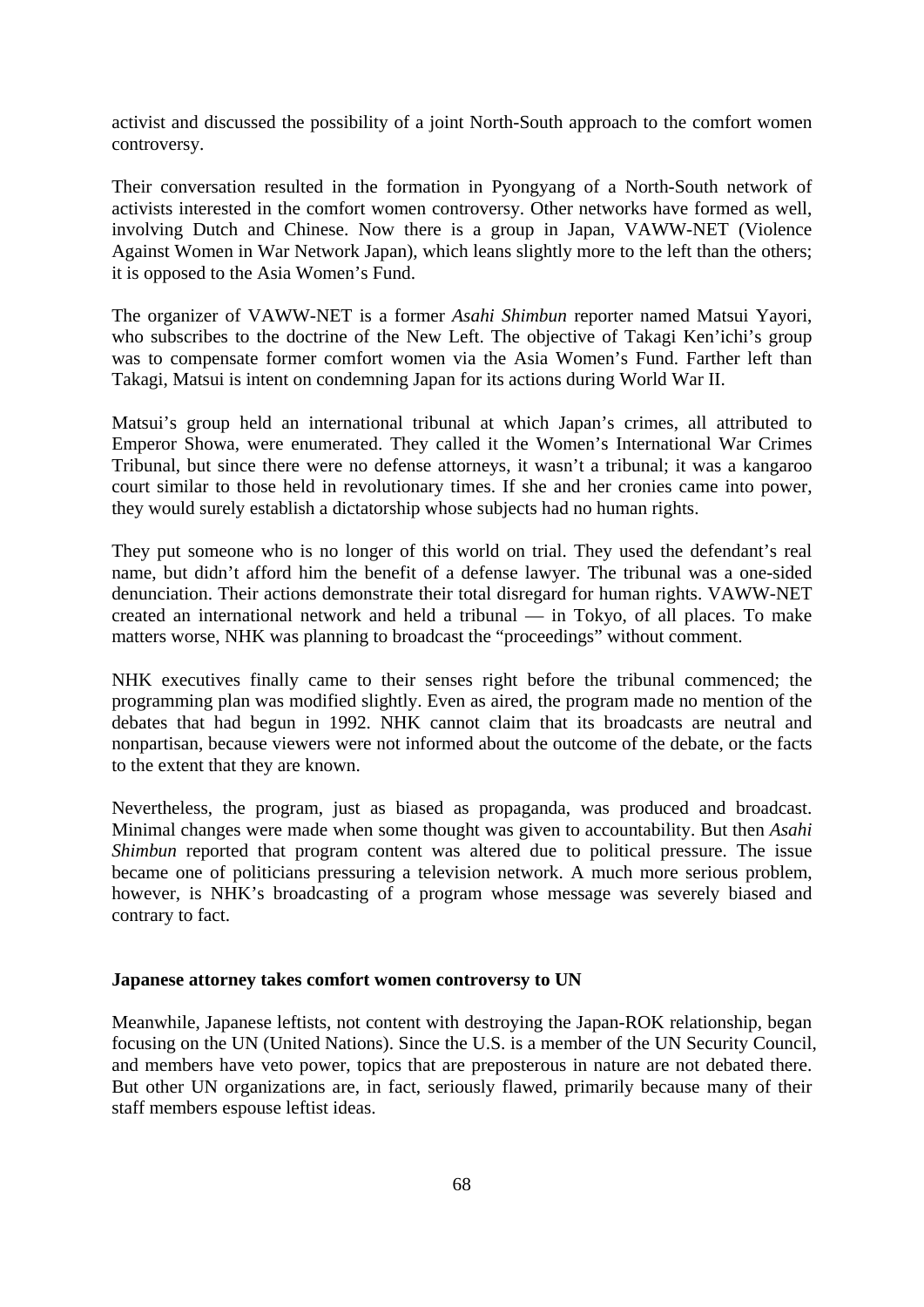The comfort women controversy was first brought to the attention of the UNCHR (UN Commission on Human Rights) in 1992 by a Japanese attorney named Totsuka Etsuro. On February 25 of that year, Totsuka petitioned the Commission on Human Rights to take up the comfort women controversy. At that time, South Korean activist groups were also submitting petitions and other documents to the UN. However, as representative of an NGO called International Education Development (IED), which is qualified to participate in Commission on Human Rights conferences, Totsuka had the right to speak before the UNHCR. This was the first time the comfort women controversy was broached at the UN.

Totsuka launched an attack on the Japanese government, claiming that comfort women were sex slaves. That was the first entrance of this bizarre equation (comfort women = sex slaves), which also appears in a resolution submitted to the U.S. House of Representatives, into the international arena.

Attempts to win sympathy from the international community for former comfort women would be fruitless if people were told that women were sold into prostitution because of poverty. Totsuka's case needed to be presented as a heinous crime perpetrated by Japan, even if it did not violate international law prevailing before World War II. Totsuka voiced his thoughts in a newsletter entitled "War and Sex," published in 2006.

Because no analysis of the military comfort women controversy had been done in the light of international law, a new one was needed in order to assess it in a legal context. Ultimately, I defined comfort women as sex slaves of Japanese imperialism. I concede that this was an intuitive assessment, but perhaps the victims' accusations may have prompted a paradigm change in my perception of the problem.

Totsuka's sex-slave theory, which arose from his "intuition," was at first dismissed by the UN, for obvious reasons. However, in addition to the UNCHR national delegates, NGOs that fulfill specific conditions are permitted to participate in conferences. Totsuka and his allies, along with South Korean activist groups, took advantage of this system to lobby persistently, year after year to the UNHCR's SPDPM (Sub-Commission on Prevention of Discrimination and Protection of Minorities), as well as the Working Group on Contemporary Forms of Slavery.

Human rights specialists at the UN see Japanese coming to conferences year after year, and denouncing their own government. Therefore, they began to think that the comfort women were subjected to truly savage acts.

### **The Coomara-swamy Report**

In 1994, two years after Totsuka's first filing, UNCHR appointed Radhika Coomara-swamy, a citizen of Sri Lanka, special rapporteur on violence against women, its causes and consequences.

In July 1995, Coomara-swamy did fieldwork in Japan and the two Koreas. In April 1996, the UNCHR accepted Coomara-swamy's "Report on the Mission to the Democratic People's Republic of Korea, the Republic of Korea and Japan on the Issue of Military Sexual Slavery in Wartime."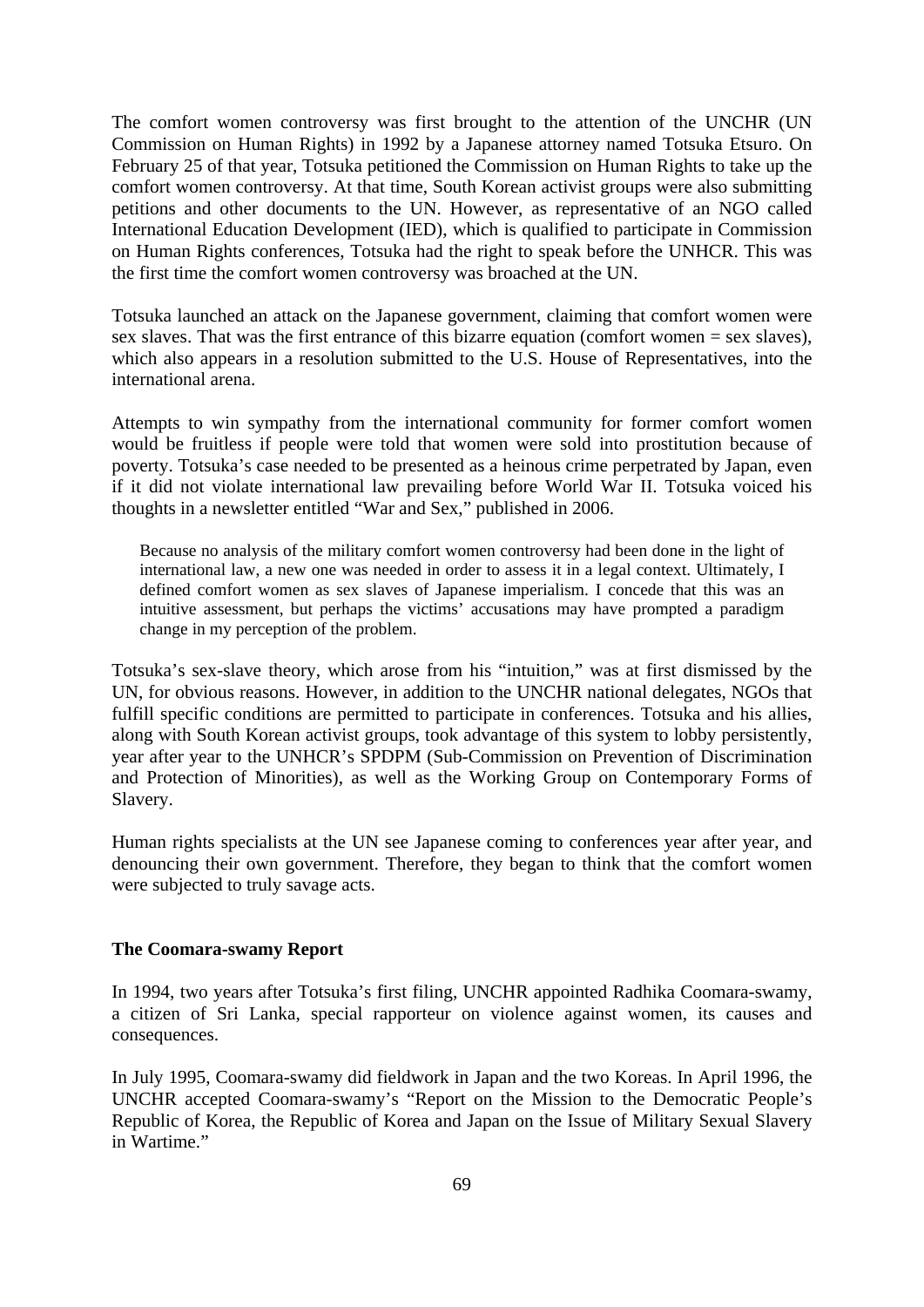The report is rife with errors and assumptions. Here is its table of contents.

I. Definition

II. Historical background

III. Working methods and activities of the special rapporteur

IV. Testimonies

V. Position of the government of the Democratic People's Republic of Korea

VI. Position of the government of the Republic of Korea

VII. Position of the government of Japan

VIII. Moral responsibility

IX. Recommendations $66$ 

In "I. Definitions," the author defines comfort women as "sexual slaves," and it is on that definition that she bases her report. She adopted Totsuka's two-year-old intuition for an official UN document.

6. The Special Rapporteur would like to clarify at the outset of this report that she considers the case of women forced to render sexual services in wartime by and/or for the use of armed forces a practice of military sexual slavery.

(...)

10. Finally, for the purpose of terminology, the Special Rapporteur concurs entirely with the view held by members of the Working Group on Contemporary Forms of Slavery, as well as by representatives of non-governmental organizations and some academics, that the phrase "comfort women" does not in the least reflect the suffering, such as multiple rapes on an everyday basis and severe physical abuse, that women victims had to endure during their forced prostitution and sexual subjugation and abuse in wartime. The Special Rapporteur, therefore, considers with conviction that the phrase "military sexual slaves" represents a much more accurate and appropriate terminology.

The report begins from this standpoint; eight chapters later, it ends with recommendations for the Japanese government.

(a) Acknowledge that the system of comfort stations set up by the Japanese Imperial Army during the Second World War was a violation of its obligations under international law and accept legal responsibility for that violation;

(b) Pay compensation to individual victims of Japanese military sexual slavery ... .

 <sup>66</sup> Coomara-swamy *Report on the mission to the Democratic People's Republic of Korea, the Republic of Korea and Japan on the issue of military sexual slavery in wartime* http://www.unhchr.ch/Huridocda/Huridoca.nsf/(Symbol)/E.CN.4.1996.53.Add.1.En?Opendocument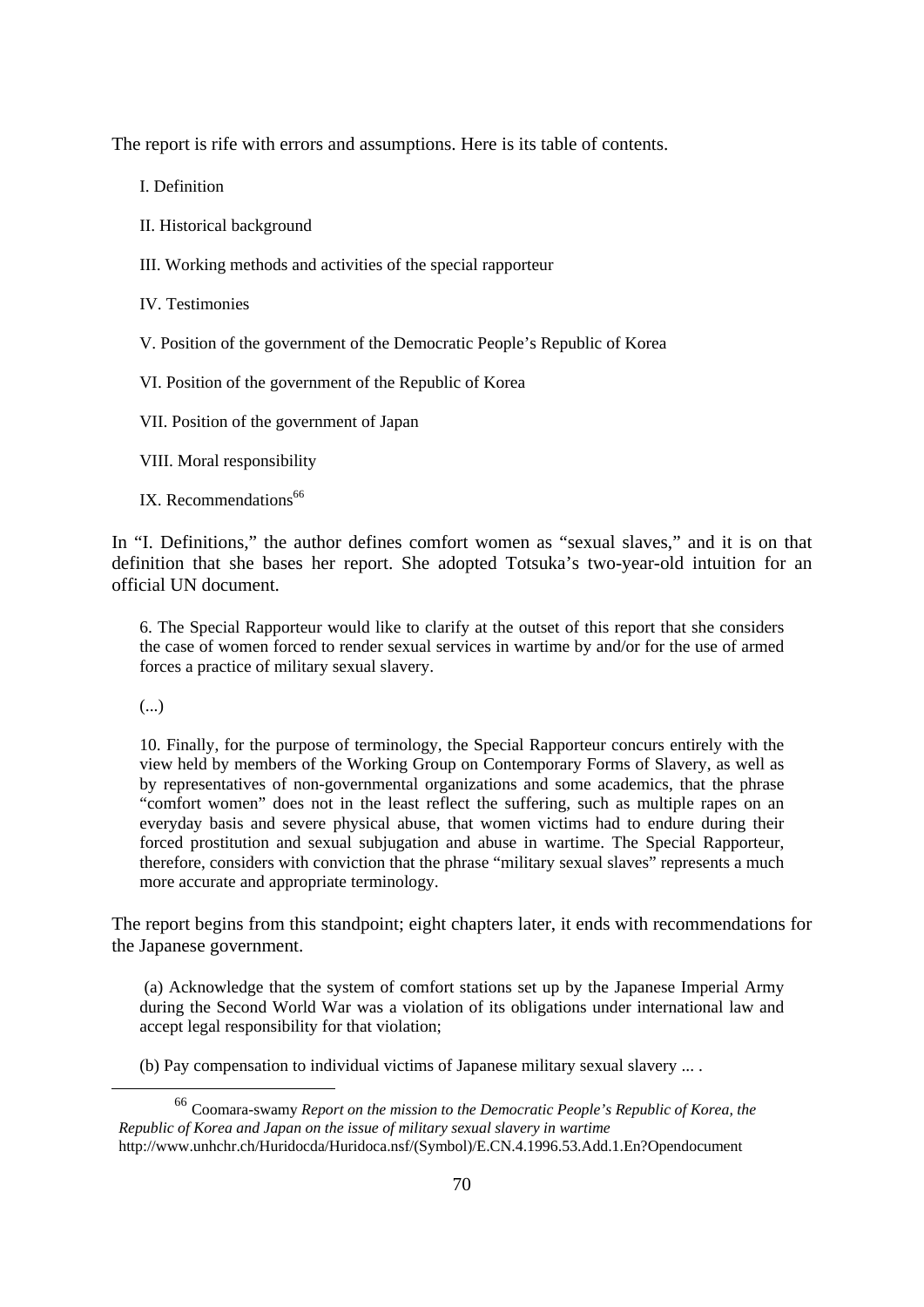(c) Make a full disclosure of documents and materials in its possession with regard to comfort stations and other related activities of the Japanese Imperial Army during the Second World War;

(d) Make a public apology in writing to individual women who have come forward and can be substantiated as women victims of Japanese military sexual slavery;

(e) Raise awareness of these issues by amending educational curricula to reflect historical realities;

(f) Identify and punish, as far as possible, perpetrators involved in the recruitment and institutionalization of comfort stations during the Second World War.<sup>67</sup>

Why in the world should Japan be subjected to these vicious "recommendations" from the UN? The answer lies in the fact that the report views the comfort women not as the victims of human traffic resulting from poverty, but as victims of official coercion. Totsuka and company lobbied the UNCHR energetically in favor of this point of view. And because it rests on that point of view, the report describes the comfort women system as an illegal act in violation of international law prevailing at the time of World War II.

The very foundation of the report is a theory (official coercion) that has lost all credibility in Japan after being exhaustively debated (that theory, in turn, is based on the argument that women were told they would be serving in female volunteer corps, and on Yoshida's confession).

Here is what the report says about recruiting.

27. As already mentioned, this information is, however, abundant in the stories of former "comfort women" and presents a reasonably clear picture. Three types of recruitment are identified: the recruitment of willing women and girls who were already prostitutes; the luring of women with the offer of well-paid work in restaurants or as cooks or cleaners for the army; and, finally, large-scale coercion and violent abduction of women in what amounts to slave raids in countries under Japanese control. [(G. Hicks, "Comfort women, sex slaves of the Japanese Imperial Force", Heinemann Asia, Singapore, 1995), pp. 20, 21, 22 and generally.]

28. In the quest for more women, private operators working for the military, as well as members of the Korean police force who worked in collaboration with the Japanese, would come to the villages and deceive girls with the promise of well-paid work. Alternatively, in the years preceding 1942, Korean police would arrive in a village recruiting for the "Women's Voluntary Service Corps." This made the process official, sanctioned by the Japanese authorities, and it also implied a certain level of compulsion. If the girls recommended as "volunteers" failed to turn up, the kempeitai or military police would investigate their reasons for doing so. In fact, the "Women's Voluntary Service Corps" gave the Japanese military the opportunity to make use of local Korean operators and police to put pressure on local girls to "join the war effort" under false pretexts, as described above. [Ibid., pp. 23-26 (and elsewhere in the testimonies of the "comfort women" themselves).]

67 *Ibid.*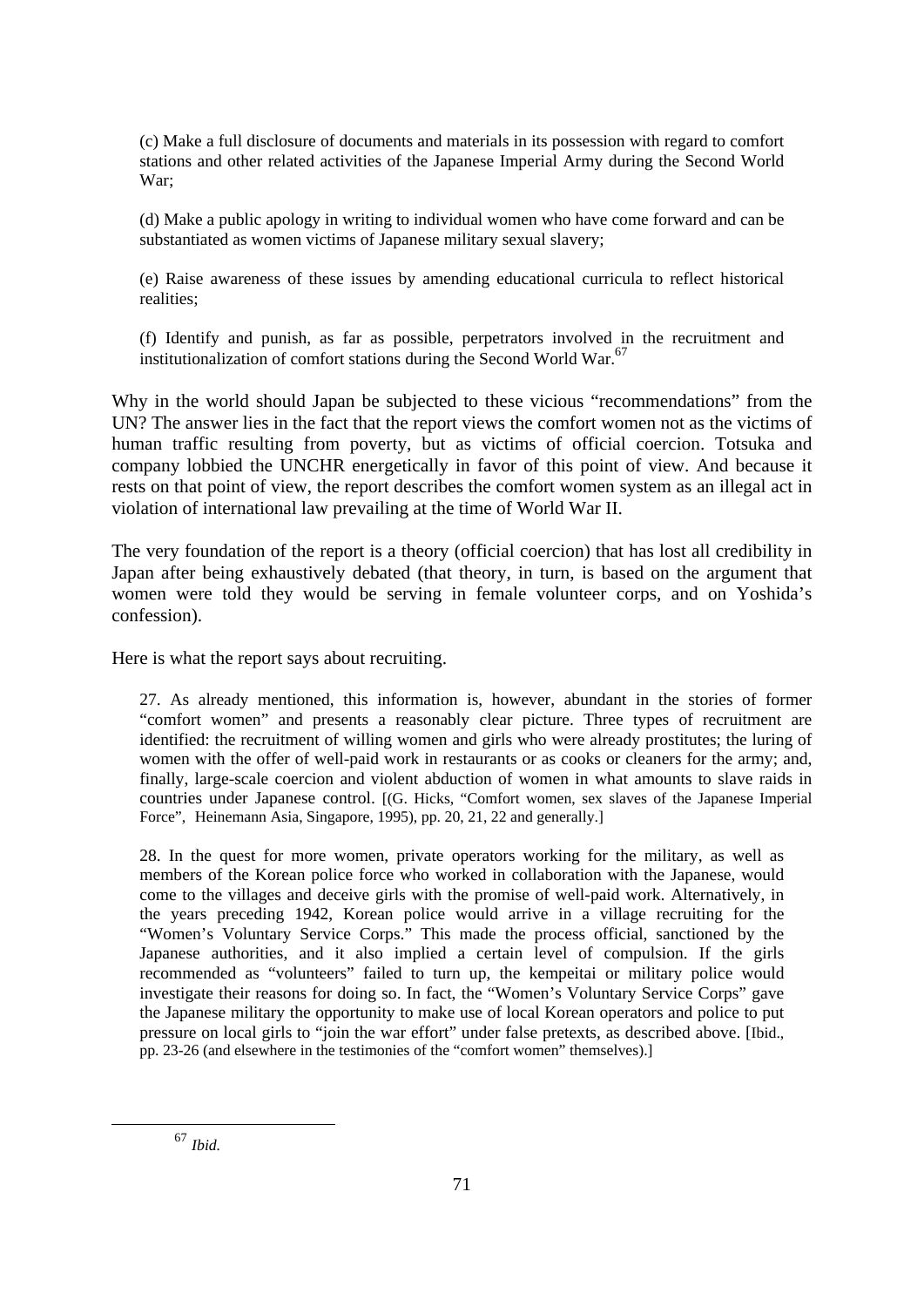29. In cases where even more women were needed, the Japanese military resorted to violence, undisguised force and raids which involved the slaughter of family members who tried to prevent the abduction of their daughters. These methods were facilitated by the strengthening of the National General Mobilization Law, which had been passed in 1938 but was only used for the forcible recruitment of Koreans from 1942 onwards. [Ibid., p. 25] The testimonies of many former military sexual slaves bear witness to the widespread use of violence and coercion in the recruitment process. Moreover, the wartime experiences of one raider, Yoshida Seiji, are recorded in his book, in which he confesses to having been part of slave raids in which, among other Koreans, as many as 1,000 women were obtained for "comfort women" duties under the National Labour Service Association as part of the National General Mobilization Law. [Yoshida Seiji, My War Crimes: the Forced Draft of Koreans, Tokyo, 1983.]<sup>68</sup>

## **George Hicks' worthless book**

The Coomara-swamy report, released as it was in 1996, certainly could have benefited from the debate that had taken place in Japan up to then. Coomara-swamy interviewed Hata Ikuhiko and Yoshimi Yoshiaki about their research. Prof. Hata showed her records of interrogations of Korean comfort women and procurers done by the U.S. military, and told her that there was no employer-employee relationship between the comfort women and the Japanese military. Nevertheless, what she wrote in her report was exactly the opposite: "Dr. Hata also believed that most 'comfort women' were under contract with the Japanese army." Prof. Hata lodged a protest through the Foreign Ministry. He also told Coomara-swamy in detail that Yoshida Seiji is a professional liar, explaining his reasons in detail. Still, she clings to the assumption that Yoshida's confession is factual.

As the previous citation demonstrates, Coomara-swamy relied almost completely on George Hicks' *The Comfort Women* for factual information. In "II. Historical background," there are 11 footnotes. Ten of them cite Hicks' book and the eleventh Yoshida's.

Therefore, the report's credibility rests on the reliability of Hicks' book. My examination of it reveals that it is a shoddy piece of work. The Hong Kong-based Australian economist reads neither Japanese nor Korean, meaning that neither primary sources nor most of the literature on the subject is accessible to him. Apparently, Hicks acquired 80% of his source material from a North Korean woman residing in Japan.

Just to give one example, Hicks quotes from Yoshida Seiji's confession as though it were fact. He is not even aware of the refutation in the *Cheju Newspaper*. Hicks also cites a book by Kim Il-myon, a resident of Japan with North Korean sympathies, many times. However, most of Kim's assertions are unverified rumors. Japanese specialists have deemed his book unworthy of their attention.

Hicks completely ignores the considerable research on comfort women done in Japan. He simply had the rumors conveyed to him translated into English and included them in his book without comment.

 <sup>68</sup> Coomara-swamy, *op. cit.*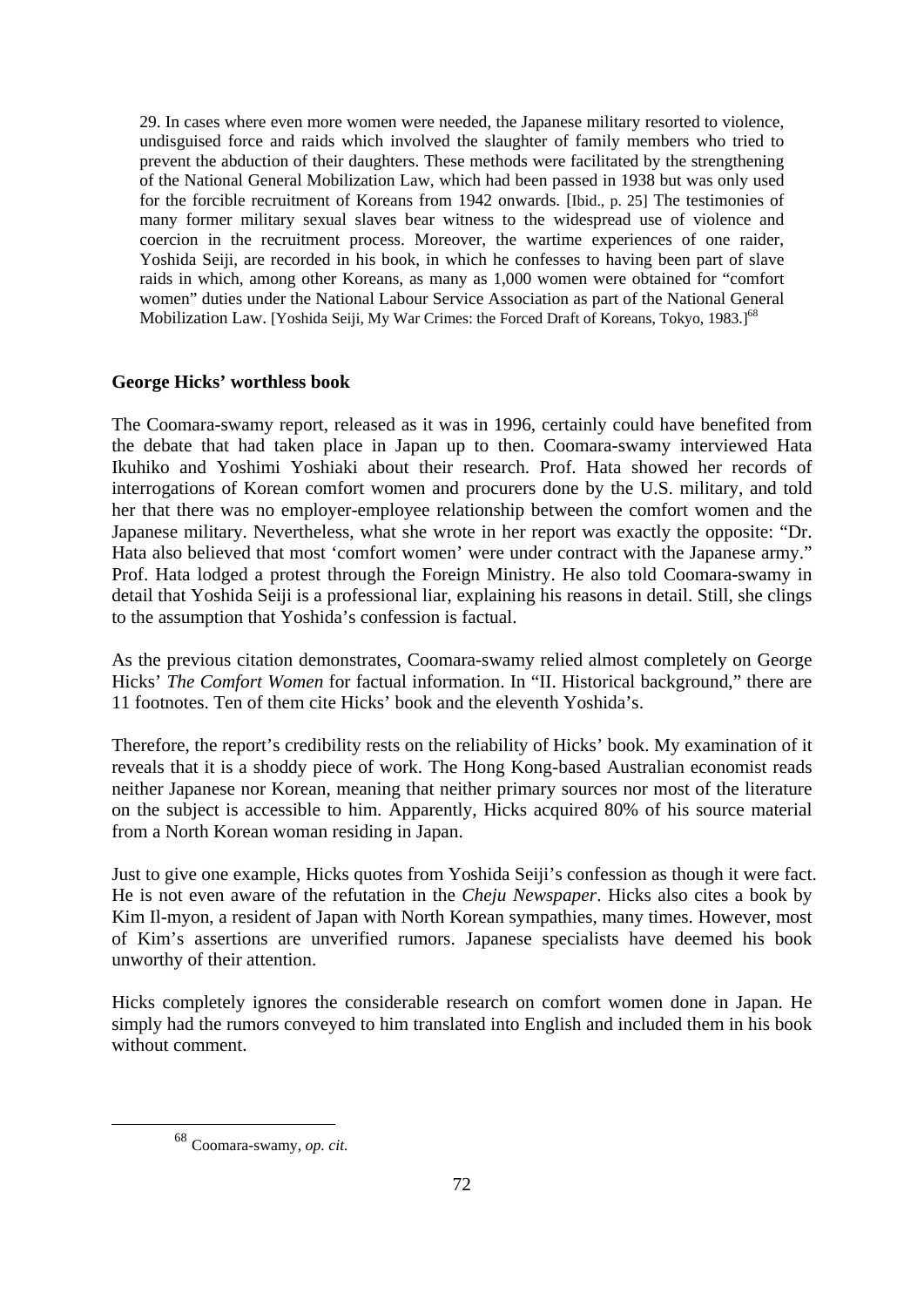Like Hicks, Coomara-swamy reads neither Korean nor Japanese. When she was working on her report, there was very little material available in English on the comfort women controversy. That, however, is no excuse for the special rapporteur's relying solely on one book in English on the controversy, which inspired a heated debate among Japanese and South Korean specialists. Even Prof. Yoshimi wrote a letter to Coomara-swamy urging her to remove portions referring to Hicks' book and Yoshida's confession.

Coomara-swamy's work is slipshod; she presumes that there was official coercion and defines comfort women as sex slaves. We are left dumbstruck by her highhanded recommendations to the Japanese government: acknowledge that it violated international law, pay compensation to individuals, and punish anyone associated with the comfort women system. She reached her conclusion (sex slaves) first, and then collected resources that jibed with it.

### **North Korean propaganda presented as fact**

Another influence on Coomara-swamy's report that we must not overlook is the North Korean government, which was enthusiastically helpful in providing information. In June 1992, former comfort women living in North Korea began coming forward. The North Korean government demanded apologies and compensation for North Korean comfort women, since they had been offered to South Koreans. When Coomara-swamy visited North Korea, the government told her, "Japan used force to recruit 200,000 North Korean women as sex slaves, subjected them to brutal sexual abuse, and then killed most of them." These accusations of crimes against humanity and mass murders in violation of the Convention on the Prevention and Punishment of the Crime of Genocide were described in the report as the official stance of the North Korean government. The part about Japan's killing the great majority of 200,000 comfort women is total nonsense, but we must take it seriously because it was included in an official UN report. In North Korea political propaganda carries far more weight than historical research or diplomacy. The report contains the following improbable testimony of a former North Korean comfort woman.

54. The testimony of Chong Ok Sun, who is now 74 years old, reflects in particular the brutal and harsh treatment that these women had to endure in addition to sexual assault and daily rape by soldiers of the Japanese Imperial Army:

One day in June, at the age of 13, ... I went to the village well to fetch water. A Japanese garrison soldier surprised me there and took me away, so that my parents never knew what had happened to their daughter. I was taken to the police station in a truck, where I was raped by several policemen. (...) The head of the police station hit me in my left eye because I was crying. That day I lost my eyesight in the left eye.

(...) There were around 400 other Korean young girls with me and we had to serve over 5,000 Japanese soldiers as sex slaves every day — up to 40 men per day.

(...) One Korean girl who was with us once demanded why we had to serve so many, up to 40, men per day. To punish her for her questioning, the Japanese company commander Yamamoto ordered her to be beaten with a sword. While we were watching, they took off her clothes, tied her legs and hands and rolled her over a board with nails ... . In the end, they cut off her head. Another Japanese, Yamamoto, told us that "it's easy to kill you all, easier than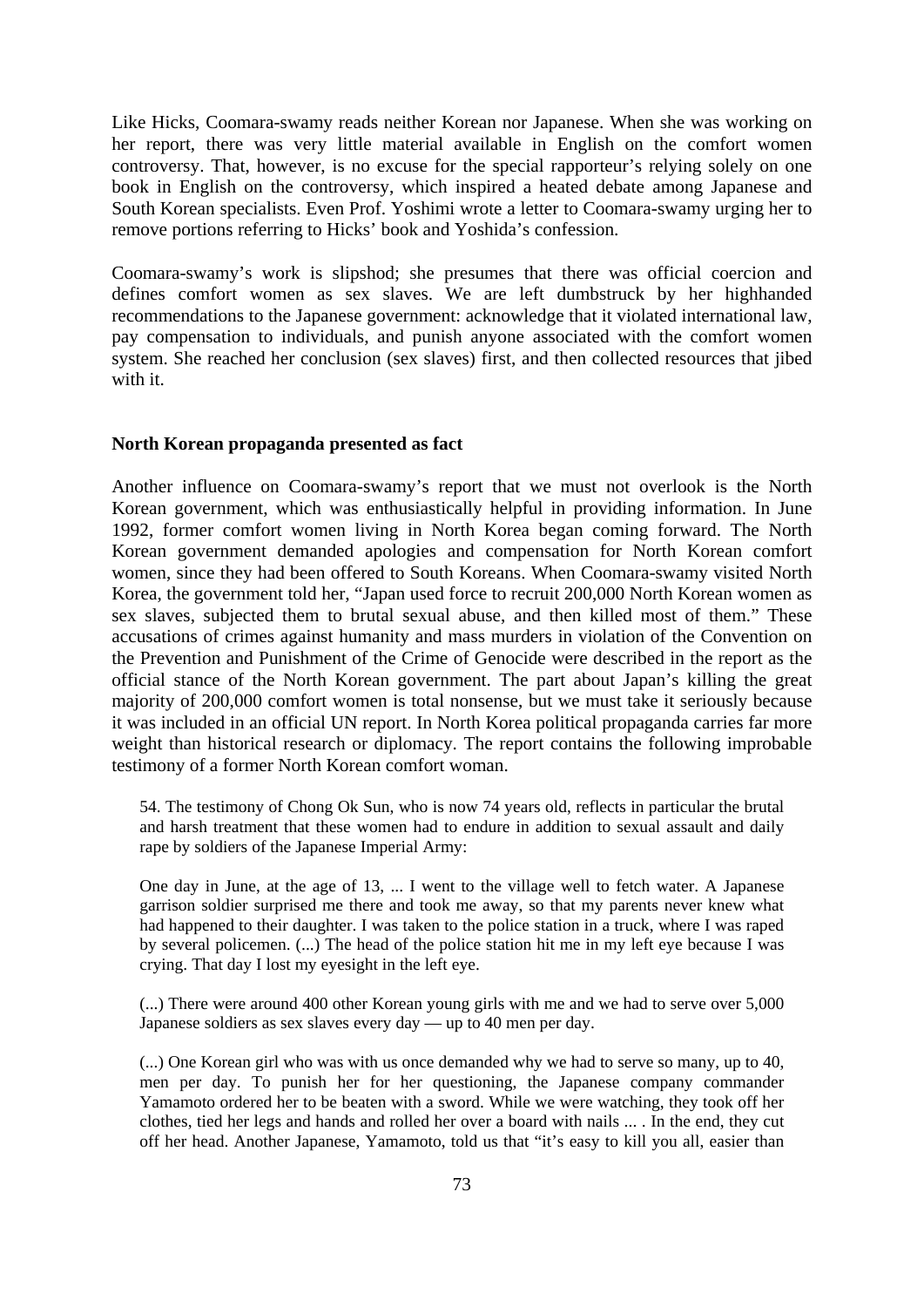killing dogs." He also said "since those Korean girls are crying because they have not eaten, boil the human flesh and make them eat it."

One Korean girl caught a venereal disease from being raped so often and, as a result, over 50 Japanese soldiers were infected. In order to stop the disease from spreading and to "sterilize" the Korean girl, they stuck a hot iron bar in her private parts.

Once they took 40 of us on a truck far away to a pool filled with water and snakes. The soldiers beat several of the girls, shoved them into the water, heaped earth into the pool and buried them alive.

I think over half of the girls who were at the garrison barracks were killed. Twice I tried to run away, but both times we were caught after a few days. We were tortured even more and I was hit on my head so many times that all the scars still remain. They also tattooed me on the inside of my lips, my chest, my stomach and my body. $69$ 

I found the simple act of copying this material nauseating, but Coomara-swamy accepts Chong's testimony unconditionally, without doing any fact-checking. She adds:

52. At the outset, the Special Rapporteur wishes to extend her sincere gratitude to all women victims who had the courage to speak to her and give their testimonies, although this meant, without doubt, the reliving of the most humiliating and painful moments in their lives.

53. (...) The following testimonies have been selected to illustrate the various aspects of the phenomenon of military sexual slavery, leading the Special Rapporteur to believe that such military sexual slavery was conducted in a systematic and coercive manner by and with the knowledge of leaders of the Japanese Imperial Army.70

Another problem that must be addressed is the Japanese government's failure to issue a meaningful rebuttal concerning the factual errors in the report.

In *The Comfort Women and Sex in Battle Zones* Hata Ikuhiko writes that in March 1996, when the UNCHR was deliberating Coomara-swamy's report, Japan's Foreign Ministry submitted a 40-page rebuttal entitled "The Japanese Government's Position."

The rebuttal stated that the neutrality of the Yoshida and Hicks books, on which Coomaraswamy had relied heavily, was doubtful. But the government suddenly withdrew the document without disclosing its content. In its place was submitted a pro-forma document entitled "The Japanese Government's Policy concerning the 'Comfort Women' Controversy," which does not examine historical fact.

The UN special rapporteur intentionally used horrific terms like "sex slaves" in her report, which is a direct attack on the Japanese government. But even under attack, all the Japanese government did was withdraw its mordant rebuttal, which dealt with specifics; it then apologized via the Kono Statement, in which it acknowledged moral responsibility, and explained at great length about reparations paid to victims via the Asia Women's Fund. The

<sup>70</sup> *Ibid.*

 <sup>69</sup> Coomara-swamy, *op. cit.*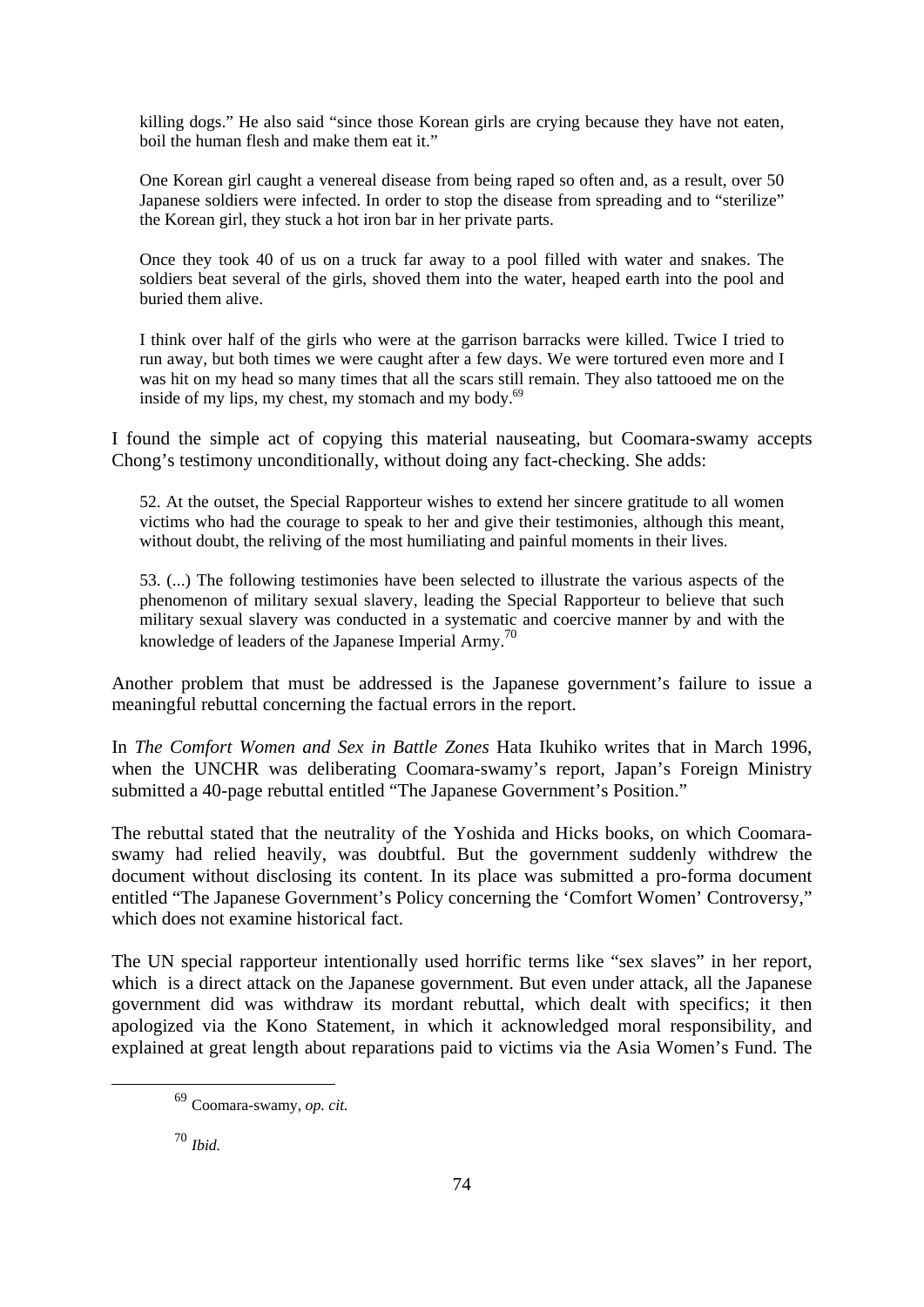conventional wisdom of the international community is that if you don't issue a rebuttal, you have acknowledged the accusations.

Meanwhile, North Korea responded to Japanese censure in connection with the abductions of Japanese citizens at the UN and other venues, as follows: "Prior to World War II, Japan forced 200,000 Korean women to become sex slaves." The Foreign Ministry's response to that accusation was only, "The numbers are inflated. Japan has already apologized." But there was no rebuttal.

It is not surprising that diplomats from other nations, upon hearing this exchange, believe that if North Korea inflated the figures, then Japan must have forced about half that number, or 100,000 Korean women, into sex slavery.

#### **"Sex slave" lies infiltrate U.S. House of Representatives**

In fact, by September 13, 2006, the U.S. House of Representatives had already adopted a resolution condemning Japan in connection with the comfort women controversy at the committee level. The House Committee on International Relations (now Committee on Foreign Affairs), headed by (former) Rep. Henry Hyde, voted unanimously in favor of the resolution (H. Res. 759).

This resolution was first submitted jointly by Rep. Lane Evans (Democrat) and Christopher Smith (Republican). Both Smith and Hyde are leading conservative congressmen, and both have been very sympathetic to the North Korean abduction problem. In 2005, the House of Representatives adopted a resolution condemning North Korea in connection with that very problem. Its passage was due to Hyde's strong leadership. In April 2006, Rep. Smith chaired a hearing at the House of Representatives, at which Yokota Sakie, mother of abductee Yokota Megumi, and Prof. Shimada Yoichi, chairman of NARKN (National Association for the Rescue of Japanese Kidnapped by North Korea) testified.

In September 2006 the situation was very serious. But even *Sankei Shimbun* carried only a brief article; the other leading dailies, nothing at all.

Two resolutions relating to the comfort women were submitted (in 2001 and 2005). But for various reasons, including lobbying on the part of the Japanese Embassy, they were never put to a vote. But in September 2006, *The People's Korea*, the newspaper issued by Chosen Soren, wrote about the reappearance of the resolution as follows: "Since April, the resolution nearly died due to lobbying by Japanese government representatives, but interest in it grew due to the activities of the elderly victims, their supporters and our compatriots in the U.S. The media in South Korea have given this matter a great deal of coverage, and are demanding that the Japanese government submit to the resolution." This suggests a joint effort on the part of the South Korean left wing and North Korea to lobby the Americans.

In September 2006, I sensed an impending crisis. I felt that if I didn't do something, the resolution would pass. Here again, if the Japanese government did not present an official rebuttal, it would be sending the message that the accusations in the resolution are true. That is certainly what members of Congress would think, even pro-Japan conservatives. Fearing that these machinations would succeed in weakening the Japan-U.S. alliance, I wrote the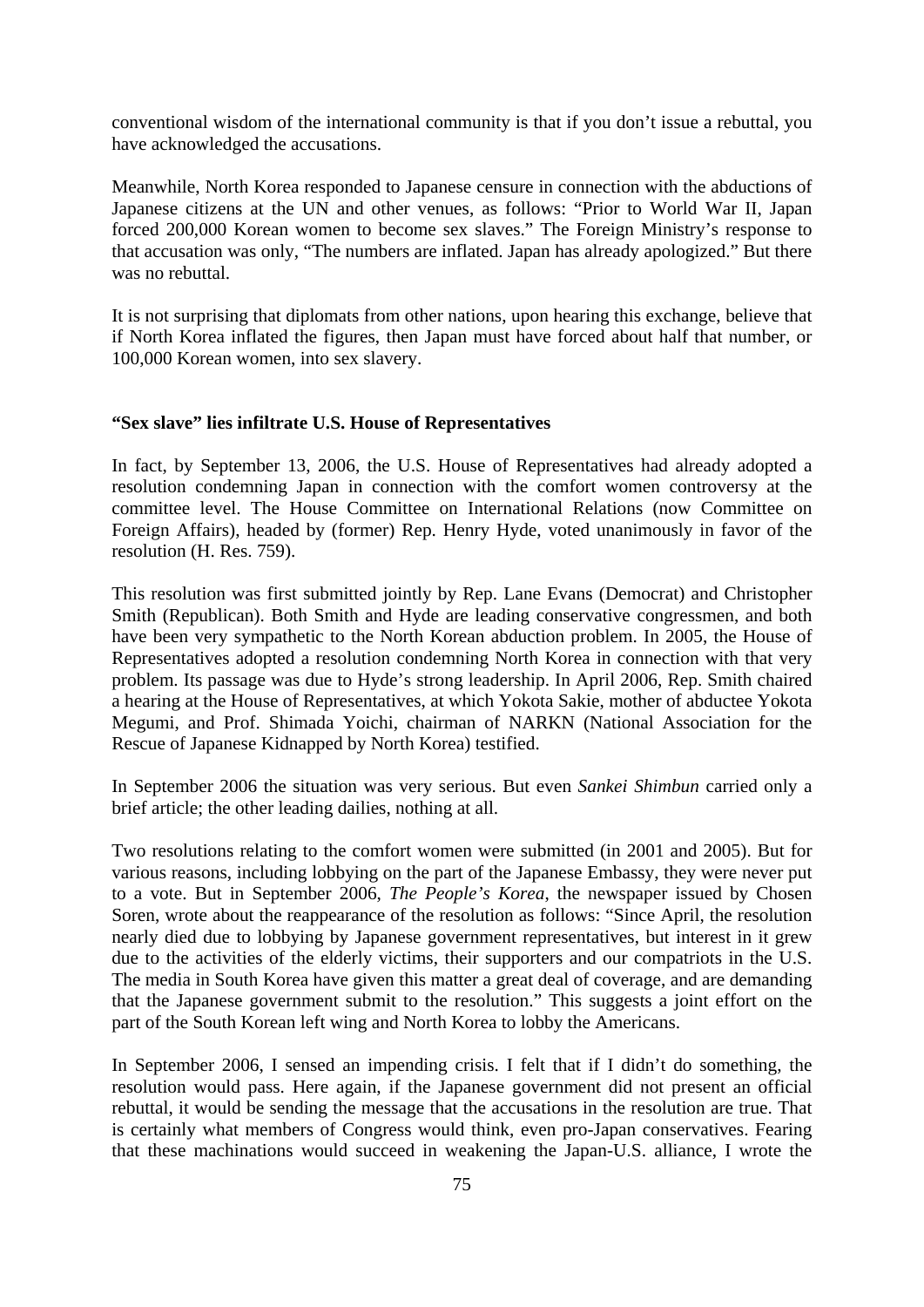following rebuttal, which appeared in the September 29 edition of the *Sankei Shimbun*, on the editorial page, with my name on it.

I send heartfelt greetings to my friends in the U.S. Congress who believe in freedom, democracy, human rights and the rule of law — universal principles of humankind, and who are committed to the diffusion of those principles throughout the world.

The Japanese government, and the Japanese people, who believe in those same universal principles of humankind, and who are allies of your nation, were extremely shocked to hear that the Committee on International Relations passed a resolution condemning the Japanese government in connection with the comfort women controversy (H. Res. 759). The criticism of the Japanese government in the resolution is based on anti-Japanese propaganda that has absolutely no basis in fact.

To be specific, the resolution begins as follows:

Expressing the sense of the House of Representatives that the Government of Japan should formally acknowledge and accept responsibility for its sexual enslavement of young women, known to the world as "comfort women," during its colonial occupation of Asia and the Pacific Islands from the 1930s through the duration of World War II, and for other purposes.<sup>71</sup>

This statement has absolutely no basis in fact. Since the 1990s, the comfort women have been the subject of a contentious debate in Japan. The debate has also become a diplomatic controversy between Japan and South Korea. The Japanese government has conducted an exhaustive examination of official documents and other resources from the past, and in the private sector, scholars have also done extensive research. Consequently, we have determined that there is no factual basis whatsoever for the claim that there was coercion of comfort women by government or military authorities.

A statement issued by the Japanese government in 1993 (known as the Kono Statement) contains the following language: "The Government study has revealed that in many cases [the comfort women] were recruited against their own will, through coaxing, coercion, etc., and that, at times, administrative/military personnel directly took part in the recruitments." This portion refers to war crimes committed by military personnel at an outpost in Java, Indonesia. The perpetrators abducted a Dutch woman and forced her to work as a prostitute, against her will and without permission from military headquarters. The Allies tried five soldiers and four civilians as war criminals; some were executed, and others sentenced to prison.

The Kono Statement also expresses the government's regret and acknowledgement of moral responsibility for the suffering endured by many women who were obliged to provide sex services to Japanese military personnel during the age of imperialism when ethnic selfdetermination and dignity were not recognized.

The Japanese government has stated its regret for having caused Koreans to suffer during its annexation of Korea, and has vowed never to repeat its mistake. It has also apologized to the comfort women for the suffering they endured. These sentiments have not changed.

To evade responsibility for its abduction of private citizens, Kim Jong-il's North Korean terrorist government has launched an energetic political propaganda campaign at the United

 <sup>71</sup> http://www.govtrack.us/congress/billtext.xpd?bill=hr109-759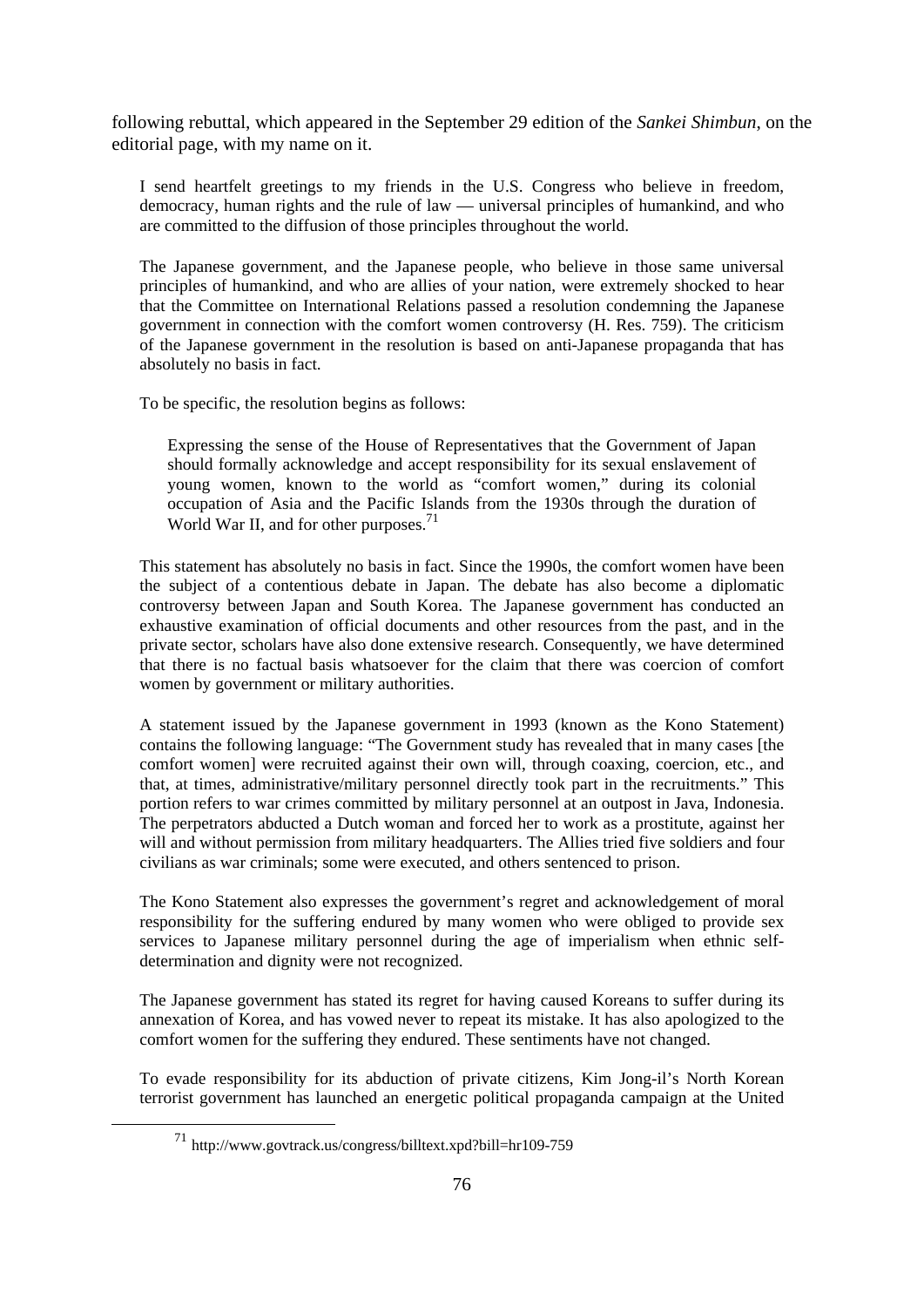Nations and elsewhere, claiming that the Japanese government coerced 200,000 Korean women into becoming sex slaves. We are horrified that the House Committee on International Relations has adopted a resolution containing virtually the same charges as those made by the North Koreans, who must be cheering at their success in weakening the Japan-U.S. alliance.

I urge you to strengthen the bonds between Japan and the U.S., and between the nations of the world that cherish freedom and democracy, by affording Japan an opportunity to disclose the results of research conducted in Japan, via open hearings or similar proceedings. Until that occurs, we urge you to postpone deliberation of said resolution in the House of Representatives.

After the midterm elections were held in November, a new Congress was sworn in. Resolution 759 had been passed by the Committee on International Relations, but never progressed any further. However, in January 2007, Rep. Mike Honda submitted a new resolution.

The resolution debated in the House of Representatives is based largely on the Coomaraswamy report. Here are the four demands in the resolution submitted by Mike Honda.

 Resolved, That it is the sense of the House of Representatives that the Government of Japan —

 (1) should formally acknowledge, apologize, and accept historical responsibility in a clear and unequivocal manner for its Imperial Armed Force=s coercion of young women into sexual slavery, known to the world as "comfort women," during its colonial and wartime occupation of Asia and the Pacific Islands from the 1930s through the duration of World War II;

 (2) should have this official apology given as a public statement presented by the Prime Minister of Japan in his official capacity;

 (3) should clearly and publicly refute any claims that the sexual enslavement and trafficking of the "comfort women" for the Japanese Imperial Armed Forces never occurred; and

 (4) should educate current and future generations about this horrible crime while following the recommendations of the international community with respect to the "comfort women."72

The first demand borrows the term "sexual slavery" directly from Coomara-swamy, who used it because she believes that it is "a much more accurate and appropriate terminology" than "comfort women."<sup>73</sup>

The "recommendations of the international community" in the fourth demand must certainly include the Coomara-swamy report.

 <sup>72</sup> http://www.govtrack.us/congress/billtext.xpd?bill=hr110-121

<sup>73</sup> Coomara-swamy, *op. cit.*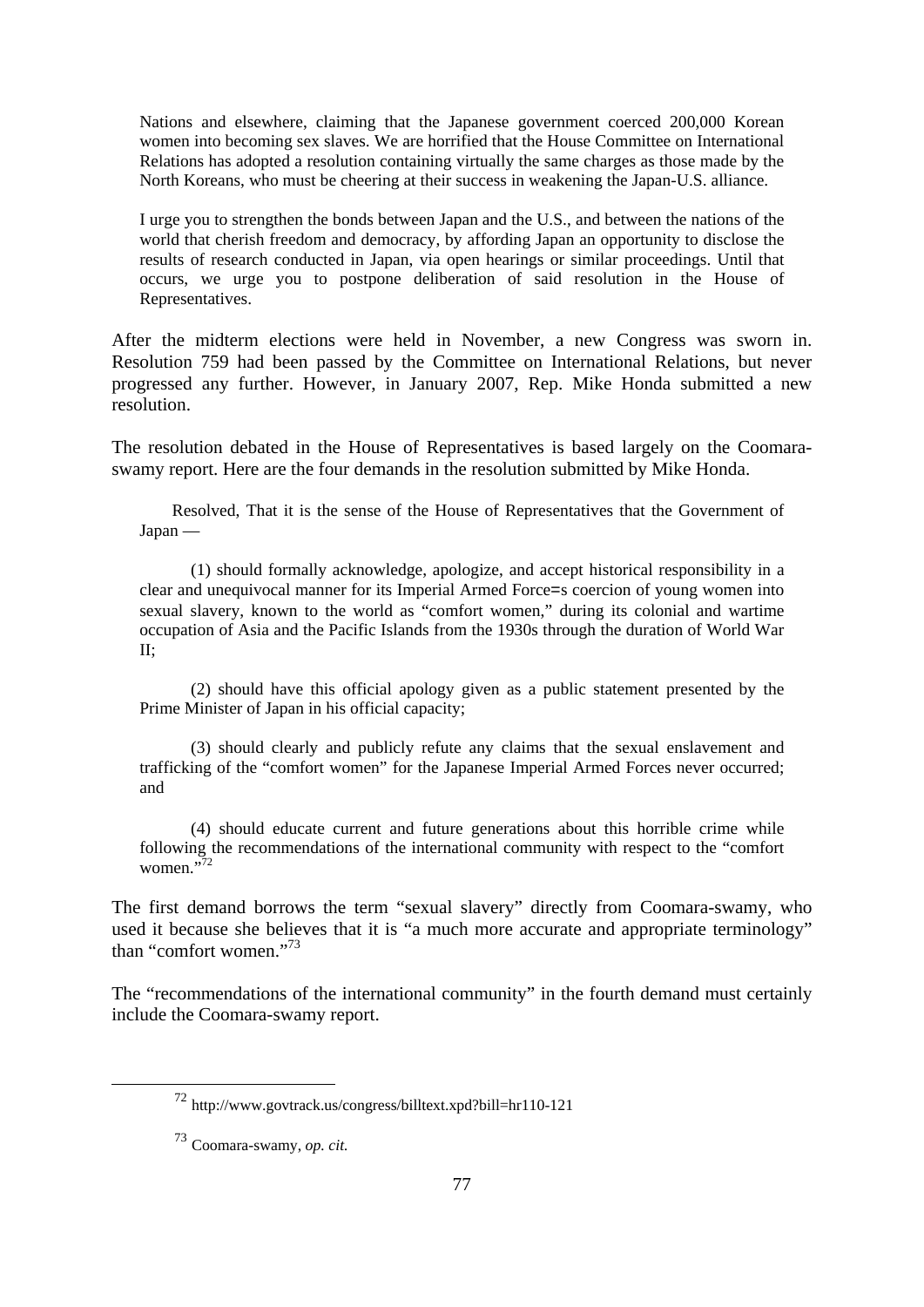It is also obvious that Coomara-swamy's basic position, i.e., that comfort women were sex slaves, has been adopted for the resolution.

The Coomara-swamy Report uses the term "sexual slavery," and recognizes as fact Yoshida Seiji's testimony, the abduction of women under the pretext of serving in the female volunteer corps, and the testimony of Chong Ok-sun. In that case, we must conclude that the first demand in House Resolution 121 is based on those same assumptions.

The "sex slave" argument, submitted to the United Nations by a Japanese lawyer in 1992, is on the point of becoming conventional wisdom in the U.S. House of Representatives. Rep. Honda's resolution acknowledges the following description of the comfort women system as fact.

Whereas the "comfort women" system of forced military prostitution by the Government of Japan, considered unprecedented in its cruelty and magnitude, included gang rape, forced abortions, humiliation, and sexual violence resulting in mutilation, death, or eventual suicide in one of the largest cases of human trafficking in the 20th century;  $^{74}$ 

The Subcommittee on Asia, the Pacific, and the Global Environment (under the Committee on Foreign Affairs)<sup>75</sup>is deliberating H. Res. 121. On February 15, 2007, that subcommittee invited former comfort women from South Korea and the Netherlands to testify at a hearing. At that hearing, the submitters of the resolution made the following statement.

Some may say the past is the past and that the US is also an offender and violator of human rights. Maybe this is so. But nowhere in recorded history has the US military as a matter of policy issued a directive allowing for the coercion of young women into sexual slavery or forced prostitution.<sup>76</sup>

Rep. Honda and his colleagues really believe that all comfort women were sex slaves conscripted directly by the Japanese military. In April 2006, the Congressional Research Service issued a report entitled "Japanese Military's 'Comfort Women.'" Rep. Honda referred to this report. At the beginning of the report, the author cites none other than Yoshida Seiji's book.<sup>77</sup>

But the Japanese government presented no rebuttal to the "sex slave" argument posited by the Coomara-swamy report and crafted from Yoshida's confession and the ridiculous testimony of the North Korean former comfort woman. Therefore, it is entirely possible that that

 $^{77}$  The CRS issued a second report in April 2007, after objections to the Honda resolution from Prime Minister Abe. That report does not include any mention of Yoshida. The Americans will investigate in response to a rebuttal. However, the text of Honda=s resolution, written before the second CRS report was issued, was never amended.

 <sup>74</sup> http://www.govtrack.us/congress/billtext.xpd?bill=hr110-121

<sup>75</sup> The name of this committee was ACommittee on International Relations@ from 1995-2007.

<sup>76</sup> Statement of the Eni F. H. Faleomavaega (Democrat), non-voting delegate to the U. S. House of Representatives representing American Samoa, and chairman of the Subcommittee on Asia, the Pacific, and the Global Environment, http://foreignaffairs.house.gov/110/faleo021507.htm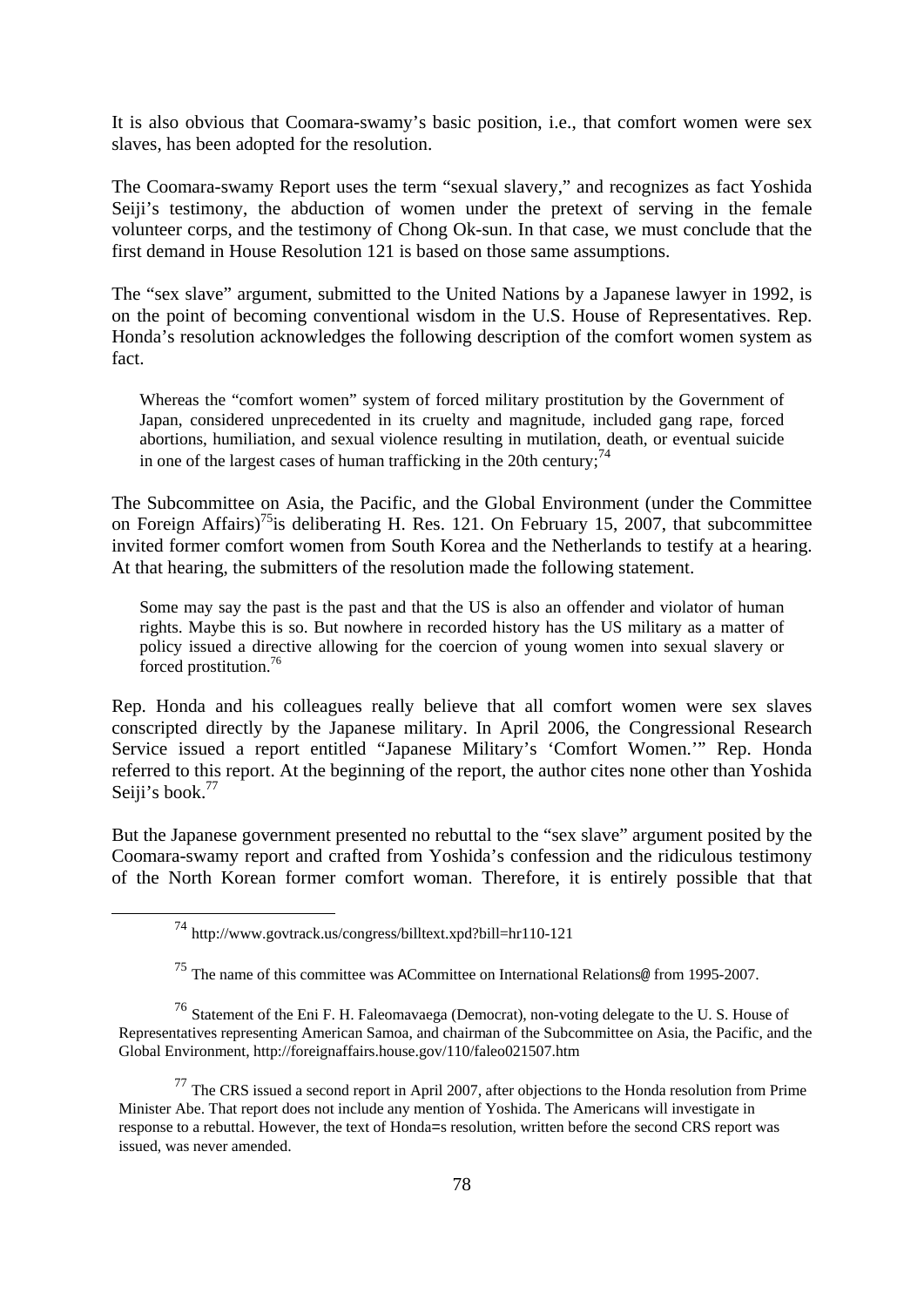argument will be debated formally in the Congress of the U.S., Japan's ally, and that a resolution demanding a formal apology from the Japanese government will be adopted.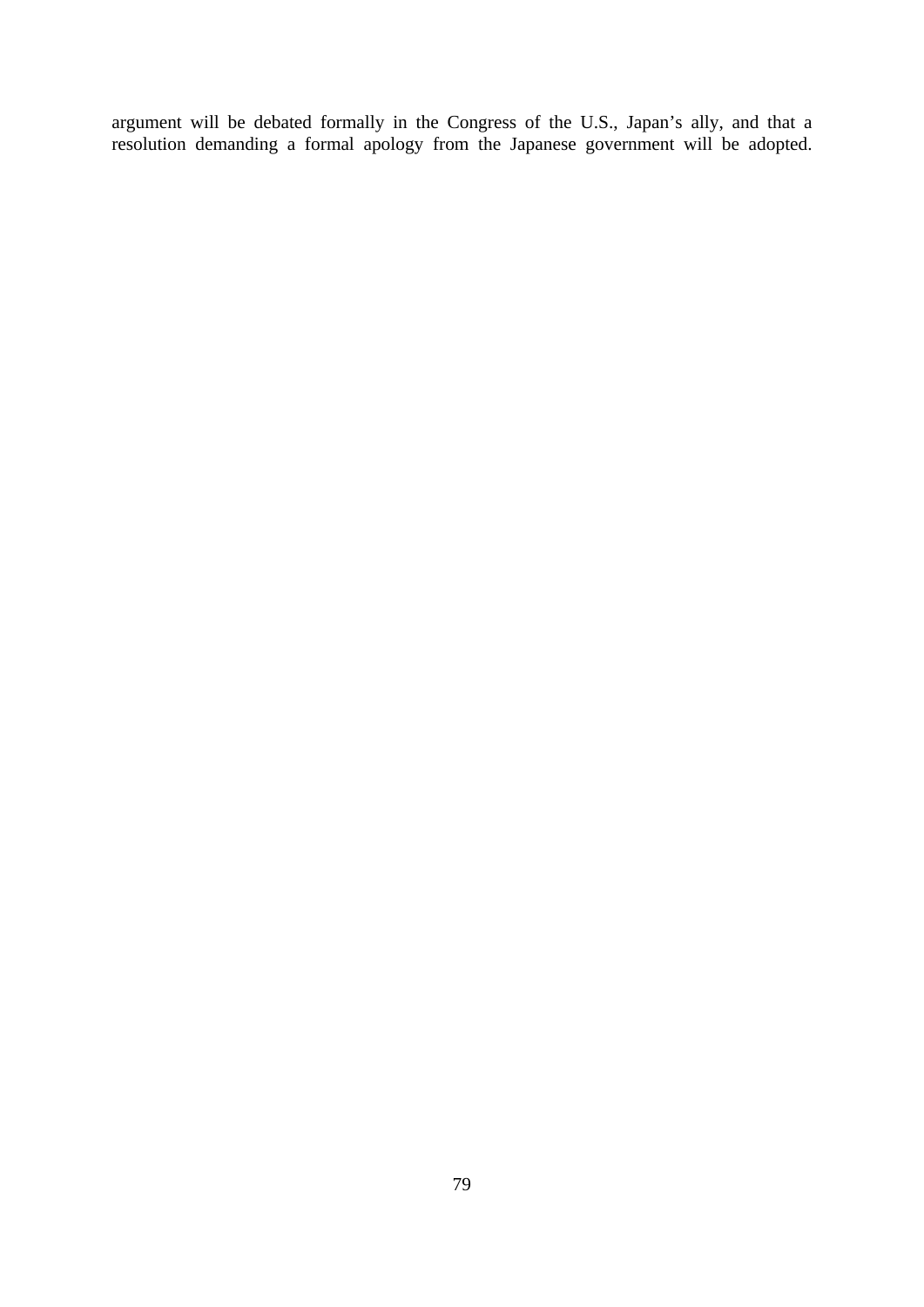## CHAPTER 6: ATTACKS ON JAPAN BEGIN

#### **Rabid anti-Abe campaign**

In my rebuttal to the U.S. Congress, published in September 2006, I requested an opportunity to describe the results of research conducted in Japan, via open hearings or similar proceedings. However, only the "official coercion" position was presented at the biased hearing held on February 15, 2007.

Under normal circumstances, an official from the Japanese Embassy would have been there to explain how much the truth had been distorted in the minds of Honda and his colleagues, and in the reports on which they based their actions: the report prepared by CRS and the Coomara-swamy report. Alternatively, someone could have asked a civilian specialist, like me, to lobby the U.S. Congress. However, only those who espouse the sex-slave argument were invited.

Remember that in the international community today, accusations are believed unless they are contested.

Every army has operated facilities designed to help its soldiers to obtain sexual release. Where there were no such facilities, there were rapes, such as those for which the Soviet troops are so well known, committed in Manchuria and North Korea, and wherever else they went. American soldiers committed rapes, too, immediately after they occupied Japan. The Americans used brothels, which they ordered the Japanese government to establish.

South Korean troops (and yes, I detect the irony), operated brothels during the Vietnam War. Why is Japan alone censured in a U.S. House of Representatives resolution? This question is asked increasingly by the Japanese, more and more of whom now harbor anti-American sentiments.

On March 5, 2007, Prime Minister Abe stated before Japan's Diet that the premise on which the resolution is based is contrary to fact, and that he would not apologize even if it were passed, in the following exchange.

**Rep. Ogawa Toshio (Democratic Party):** What are your feelings about the Kono Statement?

**Prime Minister Abe:** In principle, I intend to stand by it.

**Ogawa:** Recently, you stated that there was no official coercion in the recruiting of comfort women.

**Abe:** No evidence has been found that indicates coercion in the narrow sense. There was no coercion of the sort where officials forced their way into houses and abducted women.

**Ogawa:** At the U.S. Congress, former comfort women testified that they had been coerced.

**Abe:** There is no proof that there was coercion by government or military authorities, for instance in so-called "slave hunts." There was coercion in the broad sense, meaning on the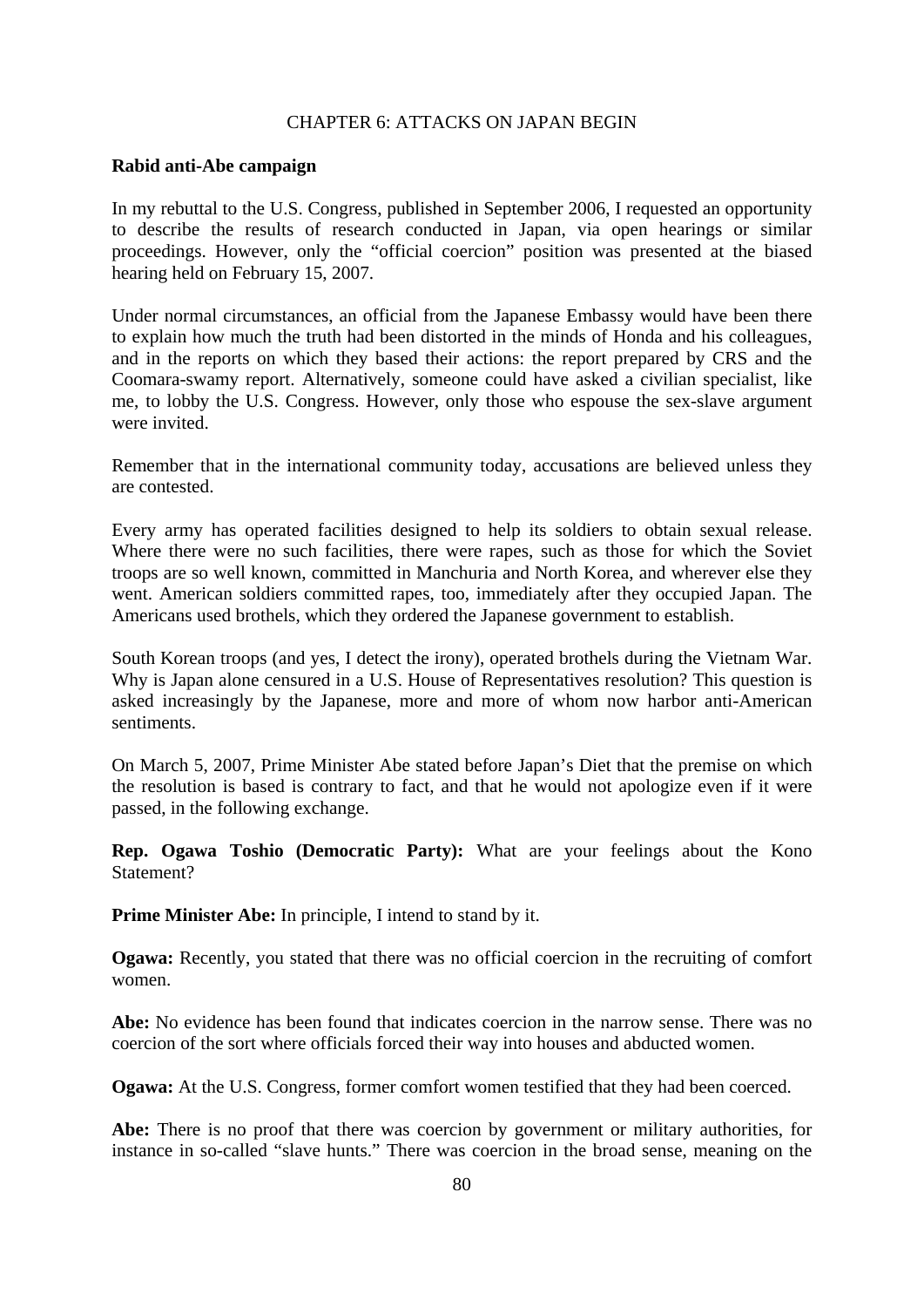part of procurers, who were the middlemen. The resolution submitted to the U.S. Congress misstates the facts.

**Ogawa:** The blame for the misstatement of facts lies with the U.S. Congress, then? Can Japan simply ignore this resolution, without issuing any apology whatsoever?

**Abe:** We will not apologize simply because the resolution was adopted. The resolution is not based on fact, nor does it take into account the Japanese government's past efforts.<sup>78</sup>

The media's response to this exchange was to vilify Abe, labeling him as a revisionist and glorifier of militarism. In fact, Abe Shinzo is the secretary-general of a group of Diet representatives concerned about history education, as described earlier. This is the same group that held a hearing, to which specialists on the subject were invited, to determine whether there was indeed official coercion of comfort women. In attendance, in addition to myself, were Yoshimi, Fujioka, Kono Yohei, and Ishihara Nobuo (former deputy chief Cabinet secretary). After that hearing, it should have been clear to Abe that there had been no official coercion. He even asked, at a Diet session, if the Kono Statement should be revised.

Running parallel to this was the debate about the abductions of Japanese citizens by North Korean agents. At issue then was whether Japanese nationals had actually been abducted. Abe Shinzo took the position that they indeed had been, and that pressure should be put on North Korea. In fact, North Korea did admit to the abductions, and five of the abductees were finally allowed to return to Japan. That success helped propel Abe into the prime minister's office. Those who attack Japan in connection with the comfort women controversy seem to be extremely worried when forces trying to break through the darkness seize the reins of government. *Asahi Shimbun* seems particularly desperate, and has responded by finding fault with Abe's historical perspective.

When the LDP (Liberal Democratic Party) presidential election was being held, *Asahi Shimbun* was relentless, trotting out Kato Koichi and others wishing to criticize Abe. The paper piled on accusation after accusation: Abe's historical perspective being what it is, Japan-U.S. relations will deteriorate; Abe rejects the Tokyo Trials; his pilgrimages to Yasukuni Shrine are his way of demonstrating his rejection of the IMTFE, and have caused concern in the U.S.; and Abe's historical perspective, which exalts prewar Japan, will jeopardize not only Japan's relations with China, but also with the U.S.

Soon after he was elected prime minister, Abe was barraged with questions about his opinion of the Kono Statement. He replied that he would stand by it, and that there was coercion in the broad sense, but not in the narrow sense.

 <sup>78</sup> *Sankei Shimbun*, 06 March 2007.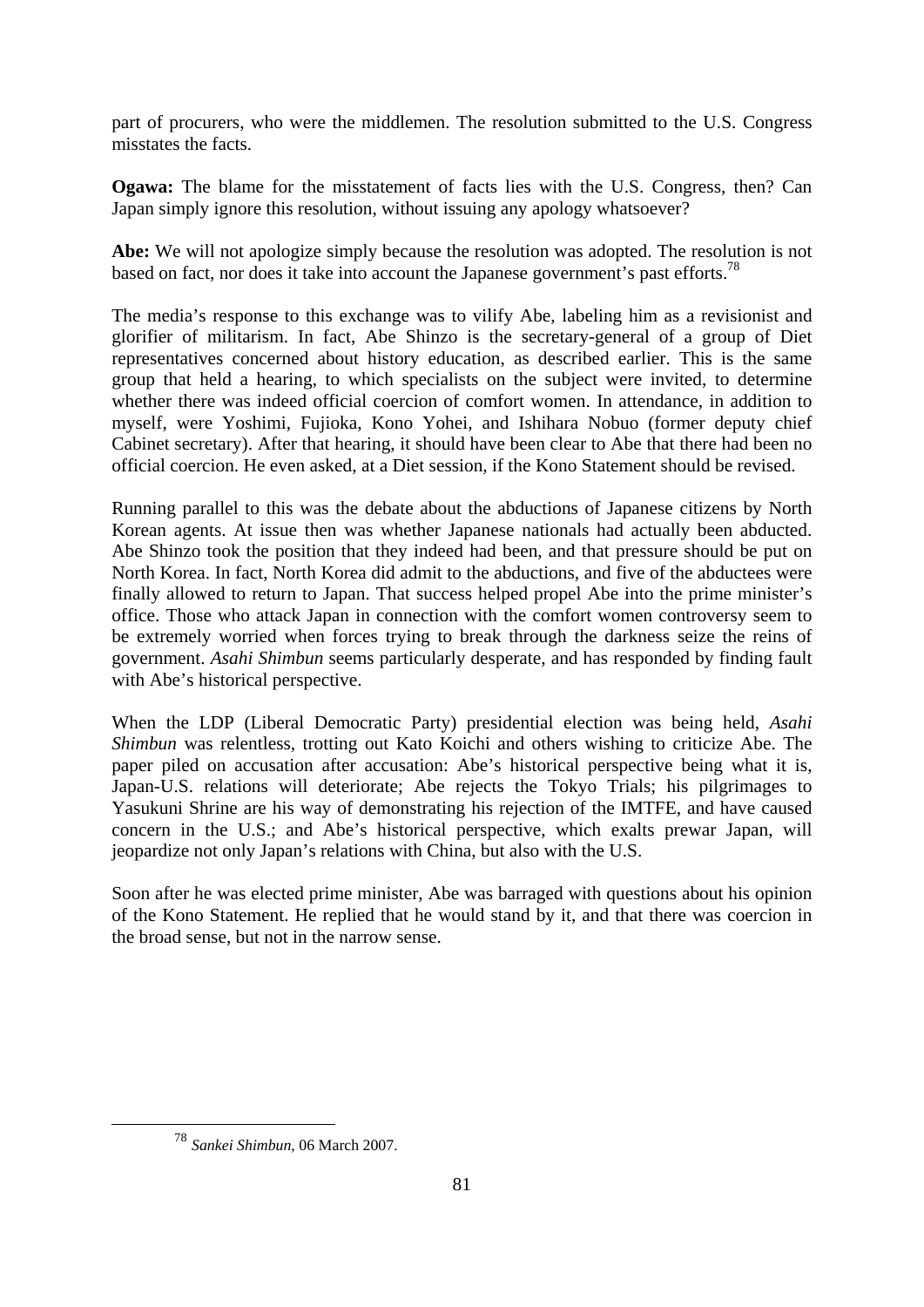#### **American conservatives convinced that comfort women were sex slaves**

Soon U.S. newspapers were reporting that unlike previous prime ministers, Abe was attempting to overturn Japan's apology — the Kono Statement.

Then there was an outcry about how Japan was appealing for the recognition of the human rights of its own citizens, while closing its eyes to its own horrific infringements on the human rights of the people of other nations. In other words, what Prime Minister Abe was attempting to revise history, like the Neo-Nazis, which flies in the face of universal human rights. Abe and the U.S. do not share the same value system. This is the direction the campaign is taking, and we would be foolish to underestimate it.

What is especially worrisome, as Prof. Shimada Yoichi of Fukui Prefectural University has been warning us for two or three years now, is that even American conservatives are seriously misinformed about historical issues. They believe that there actually were sex slaves. Even the conservatives who were extremely helpful to Japan in connection with the North Korean abductions believe that there was official coercion of comfort women.

Some conservatives have been heard to make comments like the following: "Some condemn the dropping of atomic bombs on Hiroshima and Nagasaki, but that was the right thing to do. Dropping those bombs put an end to the rapes of comfort women**,** which were being committed at that very moment."

A book published in 2004 and written by a North Korea expert whom American conservatives respect propounds the argument that comfort women were victims of official coercion and murder. That book is *Separated at Birth: How North Korea Became the Evil Twin*, and the author is Gordon Cucullu, a former Green Beret. Prof. Shimada's review of the book appeared in *Gendai Koria*. 79

First, Cucullu refers to the comfort women as members of a "body donating corps" whose customers, Japanese officers and rank-and-file soldiers, were instructed to treat them as "brutally and impersonally as possible and under no circumstances to form a friendly or loving relationship with them."<sup>80</sup>

What made the practice even more heinous was that the Japanese intentionally sought young women, girls really, in the twelve-to-sixteen-year-old range to be comfort women. They targeted this age group because they knew in the strict, somewhat puritanical Korean society girls this age were more than likely to be virgins and therefore not infected with venereal disease. In the days before modern medical care and antibiotics disease was more feared in many instances than combat injuries, and venereal disease could produce debilitating, occasionally fatal results. Consequently, the goal of the Japanese teams sent out to kidnap women was to capture them as young and as sound as possible. Although women were sent to the mobile prostitution units from virtually every country and land conquered by Japan, the

 <sup>79</sup> *Gendai Koria* (Modern Korea), September 2005.

<sup>80</sup> Gordon Cucullu, *Separated at Birth: How North Korea Became the Evil Twin*, (Guilford, Connecticut: The Lyons Press, 2004, p. 89.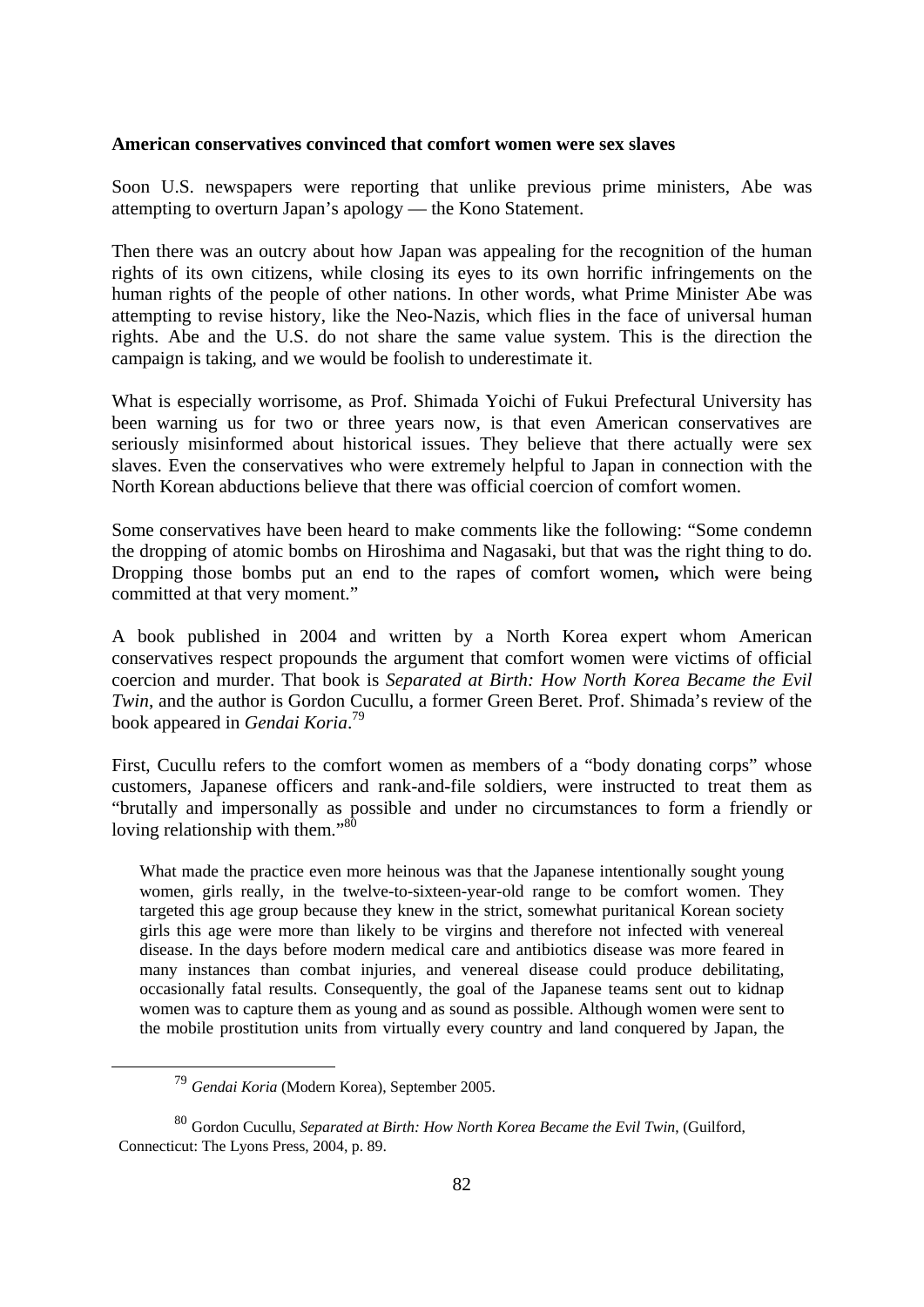largest number by far came from Korea. An exact count is impossible to obtain but reasonable, realistic estimates based on the number of Japanese troops deployed and on records recently discovered in Japanese files dating from the period indicate that upwards of two hundred thousand Korean women may have been kidnapped and sent out to be comfort women. Even one would be too many, but this is a mind-numbing number.

Most of the comfort women did not survive the war. Far too many died of abuse and disease contracted from the troops. Some committed suicide when the opportunity presented itself, knowing full well that they would not be welcome back in their homes. There was no return for these women in their society; this was truly the end of the road. In most cases the retreating Japanese army simply executed them before abandoning a position. They rid themselves of the evidence so to speak.

Predictably but sadly those few women survivors returned to a world that rejected them. They were a living, visible symbol to Korean men that they were incapable of performing a man's most basic, essential task in his society: keeping his women safe. That they could not do this caused Korean men to be angry at the Japanese but also, irrationally, at the women themselves. As a result, the entire issue of the comfort women was tacitly ignored for the most part by Korean people who did not wish the shame to be brought up and by the Japanese who were, and remain, in deep denial. It was not until the few surviving women passed age sixty that they could no longer keep their torment bottled up inside and created a huge, justifiable, and long overdue fuss.<sup>81</sup>

It is difficult to believe that a conservative scholar would write in this way, but this one did. Of course, if you probe deeply enough, you will find some conservatives who regret having said that the dropping of atomic bombs on Hiroshima and Nagasaki was a good thing. But the sex-slave argument (a gift from Japan's leftists) cancels out that regret. Shimada says the situation is as bad as it seems.

As already described, the U.S. House Committee on International Relations passed a resolution relating to comfort women in September 2006. At that time, the committee was chaired by Rep. Henry Hyde, who retired when his term expired in that same year. A prominent conservative, Hyde was extremely critical of North Korea. He paid close attention to human rights-related problems there, and to abductions of Japanese citizens by North Koreans. Rep. Hyde was one of the major forces that enabled the mother of Yokota Megumi (one of the abductees) to travel to the U.S. and testify at a hearing at the House of Representatives in April 2006. When delegates from the AVKN (Association of the Families of Victims Kidnapped by North Korea) or the NARKN (National Association for the Rescue of Japanese Kidnapped by North Korea) travel to the U.S., Hyde has always been willing to meet with them. Since the chairman of the House Committee on International Relations addresses problems of diplomacy affecting the world's nations, legislators from all over the world seek audiences with him. However, the chairman does not meet with ordinary legislators, only those of ministerial rank. But Hyde was willing to meet with delegates from the two aforementioned groups about twice a year. Furthermore, it was he who submitted a resolution condemning the Democratic People's Republic of Korea for the abductions and continued captivity of citizens of the Republic of Korea and Japan as acts of terrorism and gross violations of human rights, which was approved by the House on July 11, 2005.

 <sup>81</sup> *Ibid.*, pp. 90-91.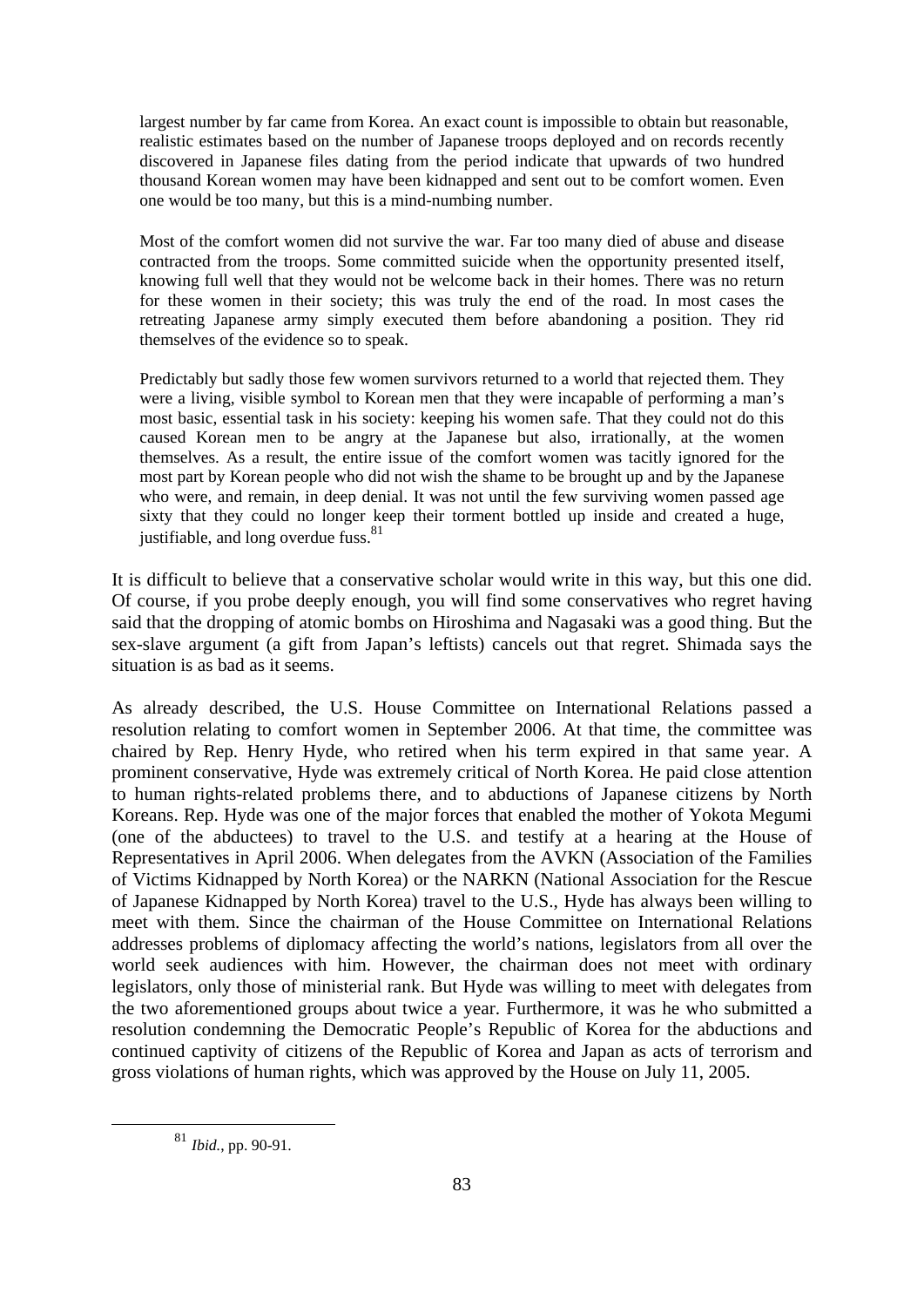Masumoto Teruaki (secretary-general of the AVKN) and Shimada Yoichi (vice-chairman of the NARKN) visited the U.S. in April 2005, and met with Rep. Hyde, as usual. When Hyde asked if there was anything he could do for them, Shimada replied, "Could you introduce a resolution stating that the resolution of the abduction problem is imperative?" Hyde assured him that he would, but advised Shimada not to say anything about the matter to the State Department, which might object.

Dennis Halpin was one of Rep. Hyde's aides. Halpin and Shimada kept in touch after the former returned to Japan.

Yokota Megumi was abducted at the age of 13. She is not on the list of abductees officially recognized by the Japanese government. Nor was a young man named Terakoshi Takeshi, also kidnapped in the 1960s at the age of 13. Halpin suggested that the U.S. take the lead by publicizing the kidnappings of those two teenagers, which Japan had not yet recognized. He also stated his wish to include the abductions of South Koreans in the resolution, which was drafted, submitted, and approved.

We felt it was important to have the Americans on our side on this issue. We also wanted them to be well-informed, which is why we prepared reference material about the abductions for them in English. We began visiting the U.S. in 2001.

At first we were unable to meet with members of the House of Representatives. We began by meeting with their aides and submitting our English-language material to the Congressional Research Service. Ultimately, we met with the President to obtain permission to testify at a hearing.

# **Leftist groups also lobby U.S. Congress**

Dennis Halpin is very sensitive to human rights problems**,** but his wife happens to be Korean. Those who would have you believe that the comfort women were sex slaves were working hard to further their "cause." Halpin was approached, as was Rep. Hyde, by the proponents of the resolution concerning comfort women. The leftists had been just as active as we had.

Additionally, left-leaning Korean-American groups had established a presence in the U.S. In South Korea, leftists had made great headway, with two consecutive left-leaning administrations (headed by Kim Dae-jung and Roh Moo-hyun). And behind them were ethnic Chinese-American groups that maintained close ties with the PRC government. (These are the same groups that had been running campaigns in connection with the so-called Nanking Massacre.)

For the past 10 years, these elements have gained momentum, and have succeeded in drawing Americans' attention to Japanese historical issues. For instance, they instituted suit in American courts on behalf of former conscripted laborers, their objective being to extract reparations from Japanese companies doing business in the U.S. One of the standard-bearers of this movement was Rep. Mike Honda.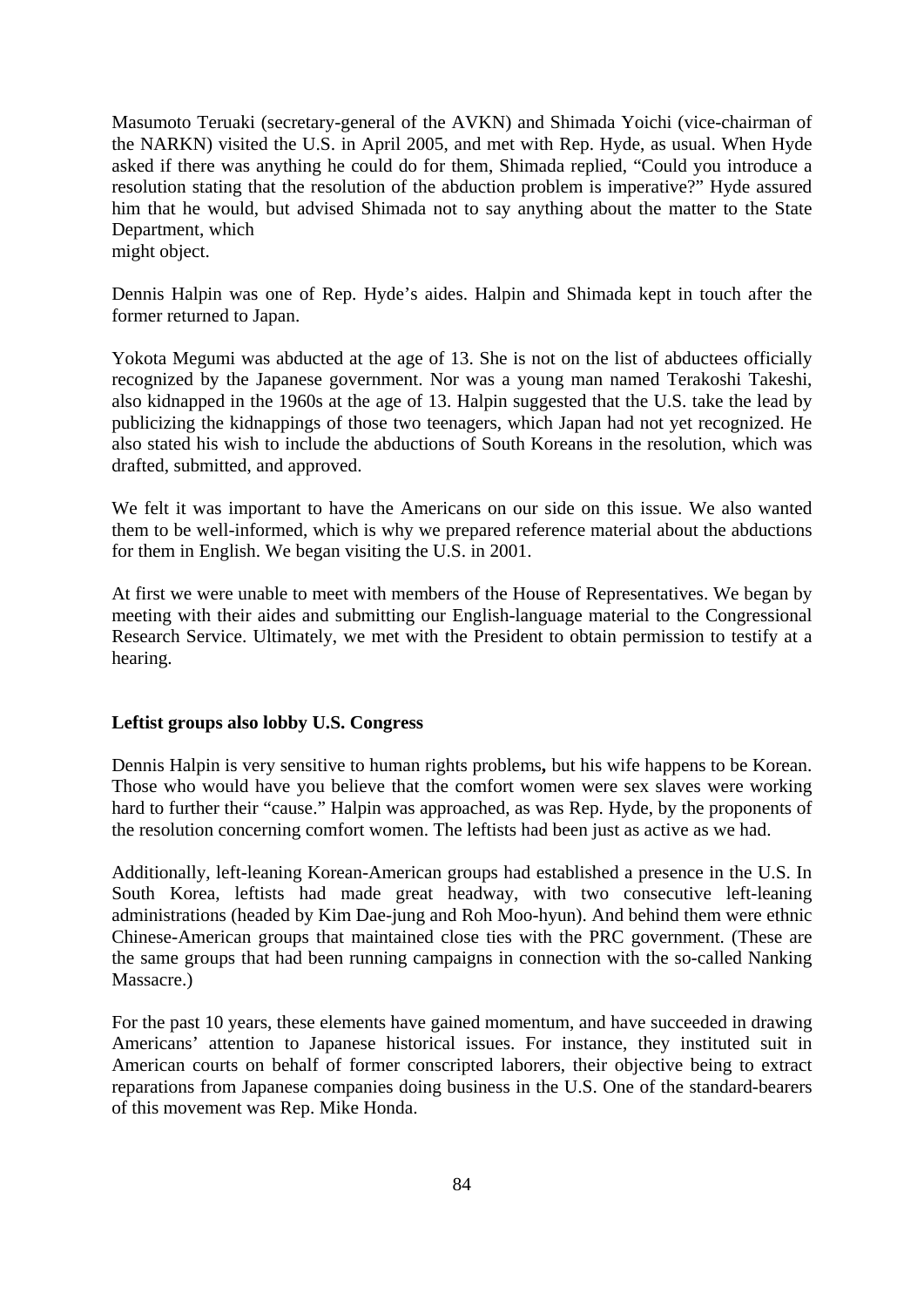In August 1999, Honda (then a California State assemblyman) submitted a resolution designed to approve the payment of reparations. The State Assembly approved it, and in March 2001, it was submitted to the U.S. House of Representatives in the form of legislation. The Department of State and other U.S. government entities took the position that the matter was settled via the San Francisco Peace Treaty of 1952.

Even so, Honda & Co. were attempting to extract compensation from Japanese corporations by changing the interpretation of the treaty. But the terrorist attacks of September 11, 2001 called attention to the importance of the American relationship with Japan. The campaign came to an abrupt halt.

However, more groups formed in the U.S. — groups that equated prewar Japan with Nazi Germany, and demanded compensation (which had already been provided for in the aforementioned treaty) and apologies from Japan's prime ministers.

South Koreans residing in the U.S. were behind movements relating to the comfort women, but Rep. Honda had been attempting to address that issue for quite some time. According to a report in *Sankei Shimbun*, Honda had received substantial financial contributions from Chinese groups.

But an even more serious problem had arisen elsewhere. As already described, about three years ago, Shimada Yoichi noted that an increasing number of American conservatives had espoused the argument that comfort women were sex slaves.

The number of resolutions submitted to the U.S. Congress each year is huge. Since resolutions are not legally binding, committee chairs have the authority to decide which to deliberate and which to ignore. In September 2006, under Henry Hyde's leadership, a resolution concerning comfort women (H. Res. 759) was passed by unanimous consent. The sex-slave argument proponents had gotten to Chairman Hyde.

Note that the 2006 resolution and the current resolution won the approval of Republicans as well as Democrats, and more congresspersons vote for it each time. Even anticommunist, conservative legislators who are concerned about human rights, and who support the Abe administration's policies on those points approve of the comfort women resolutions.

At the U.N. and anywhere else they can find an audience, the North Koreans say, "Japan is using the abductions for political purposes. If the Japanese care about human rights, they should first resolve the problem of 200,000 sex slaves."

This is the sort of stance North Korea always assumes, not only toward Japan, but also toward the international community. What is worse, the U.S. Congress may soon endorse these North Korean lies.

In October 2006, I went to New York with AVKN vice-chairman Iizuka Shigeo and secretary-general Masumoto, and NARKN vice-chairman Shimada. We visited the United Nations, where we met with representatives of permanent member nations and the 12 nations whose citizens are known to have been abducted by North Koreans. We explained to them how very serious the abduction problem was, and asked for their help in convincing the Security Council to impose more stringent sanctions on North Korea. At that time, the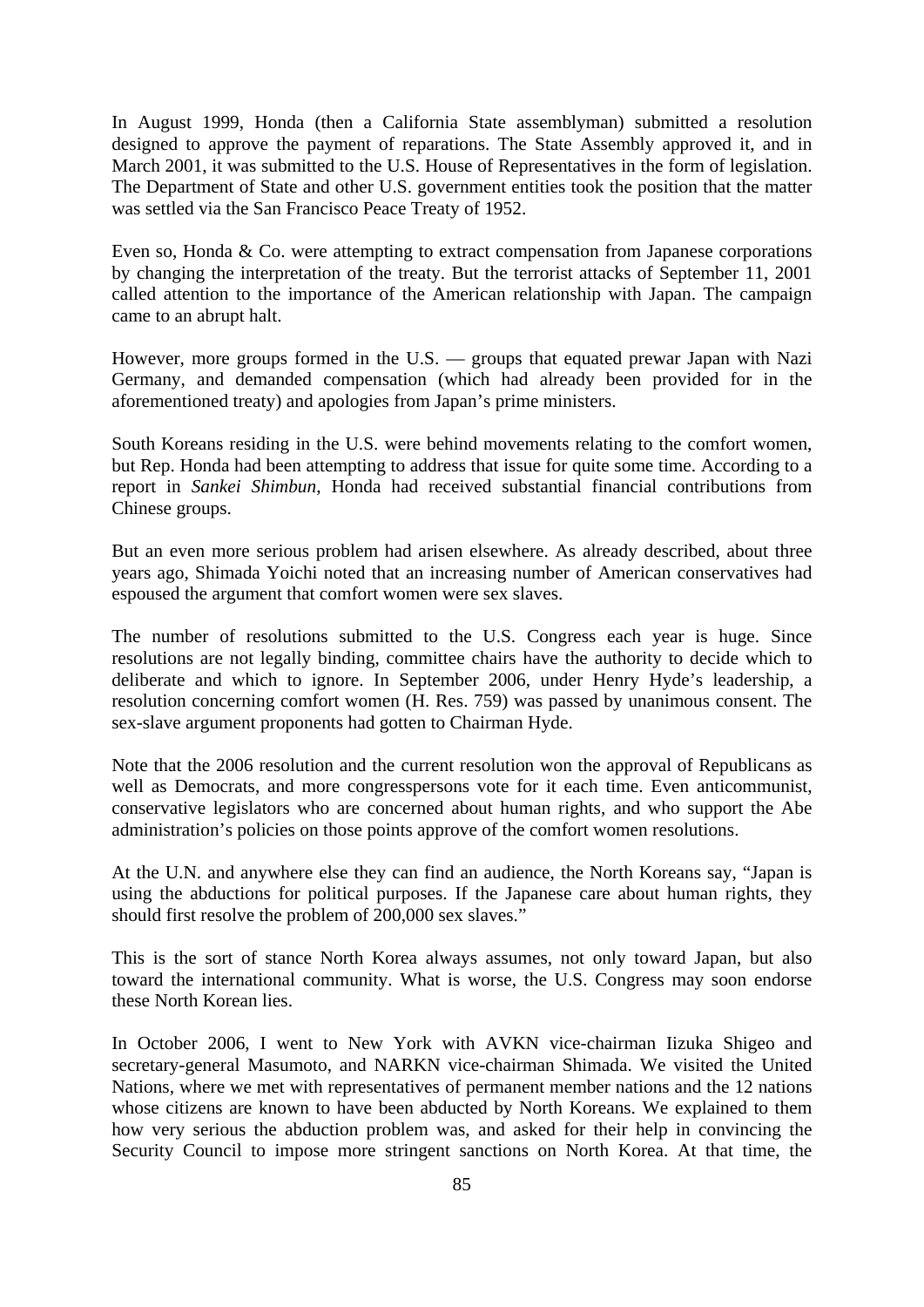General Assembly was the scene of deliberations on a resolution condemning North Korea for its human rights abuses, which included the abductions. Therefore, we also asked the people with whom we met to support that resolution. We had the opportunity to spend a day observing deliberations over the resolution in the General Assembly.

### **Japan's incompetent diplomats**

Resolutions adopted by the General Assembly are first deliberated by a committee. Committees are very large bodies in which all member nations participate. The Third Committee handles problems relating to human rights. It was sessions of that committee, attended by all member nations, that we observed.

Japan's ambassador to the U.N. was the first to speak.

"The families of abductees are here with us today, but the abduction problem has still not been resolved. North Korea sent human remains to Japan, claiming that they belonged to Japanese abductees; they did not. Furthermore, the North Koreans refuse to enter into talks regarding this matter."

North Korea issued the following rebuttal:

"The abduction problem has been resolved, thanks to the good offices of General Kim Jong-il. All those still alive have been returned to Japan. This matter is closed. How dare Japan, the perpetrator of far more serious infringements of human rights, claim that this problem has not been resolved, when it has done nothing about those infringements? This is typical Japanese behavior."

This outburst was followed by the enumeration of "unsolved problems," i.e., the abduction of eight million persons, massacres that claimed two million victims, and the coercion of 200,000 women into sexual slavery, which unfolded in front of our very eyes. These words were uttered in the presence of all member nations.

The Japanese ambassador took the floor a second time. The more I listened to him, the more discouraged I became. He clearly hadn't taken the care to craft a convincing response.

"The figure of 200,000 is exaggerated. Furthermore, Japan has already issued apologies in connection with these problems."

I wouldn't be surprised if the people listening to him say "200,000 is an exaggeration" went away believing that perhaps there were something like 100,000 sex slaves. They would also think that the Japanese had coerced women into sexual slavery, because the speaker said that apologies had already been issued.

The Japanese ambassador's rejoinder was so weak that it may even have lent credence to the North Korean accusations. It contained not even a hint of the outcome of the debate that we had launched in Japan in 1992.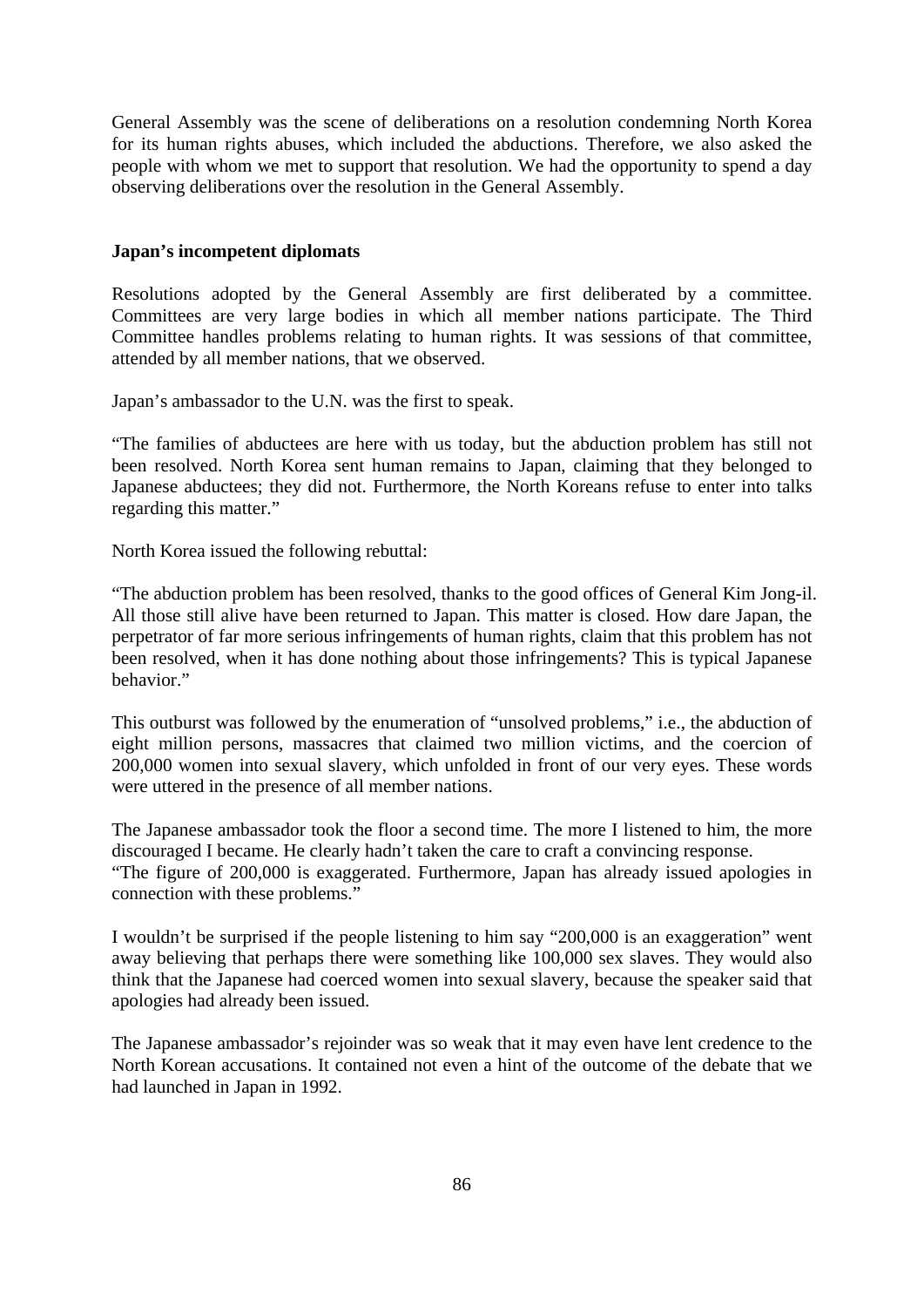# **U.S. media bash Abe and Japan**

Articles critical of Prime Minister Abe in connection with the House resolution began appearing in U.S. newspapers. Some of the articles seemed to equate the abductions and the comfort women, casting suspicion on Abe's stance on the abductions. American newspapers were actually parroting the accusations against Japan aired in the North Korean rebuttal at the United Nations. By way of example, here is an excerpt from an editorial that appeared in the *Washington Post* in March 2007.

Mr. Abe has a right to complain about Pyongyang's stonewalling. What's odd — and offensive — is his parallel campaign to roll back Japan's acceptance of responsibility for the abduction, rape and sexual enslavement of tens of thousands of women during World War  $\mathrm{II}$  82

How do we explain this unhappy state of affairs? I don't think the answer is that Americans are anti-Japanese or ignorant of Japan. Nor do I believe they are attempting to shove their perception of history, heavily colored by the Tokyo Trials, down our throats. No, this is our problem. Japan's attempts to counter the various accusations have failed miserably.

As stated earlier, I am convinced that we were victorious in the debate in Japan, though some may argue that it was not decisive. And even those Japanese who proudly wear hair shirts can no longer claim that there was official coercion in the narrow sense.

However, North Korean claims (that there was official coercion in the narrow sense and that the Japanese forced women to become sex slaves) are spreading throughout the world at an alarming rate. They have even been reproduced in a U.N. report. It is the duty of Japanese diplomatic officers to contest accusations that are untrue.

Japan has never acknowledged official coercion in the narrow sense. No government representative has ever said, "At that time, it was not uncommon for young women from poor families to be sold into prostitution, and in that sense, their human rights were violated. Our hearts go out to those victims of poverty." Instead, we hear, "Japan has already apologized. In addition, we have been paying compensation via the Asia Women's Fund." Since we have not communicated the facts in our rebuttals, an increasing number of people have come to believe that there actually were sex slaves.

There are reasons for the criticism of Abe in the U.S. media. When the "comfort women" resolution was passed by the Committee on International relations in September 2006, Japan's Foreign Ministry responded to the prime minister's strong wishes by moving to block a vote on it by the full U.S. House of Representatives. The House adjourned before the resolution came to a vote.

But in January 2007, with a new Congress after midterm elections, Rep. Honda resubmitted the comfort women resolution. This time, the Foreign Ministry launched a more concerted lobbying campaign, which began in February and ran through March.

 <sup>82</sup> *Washington Post*, 24 March 2007.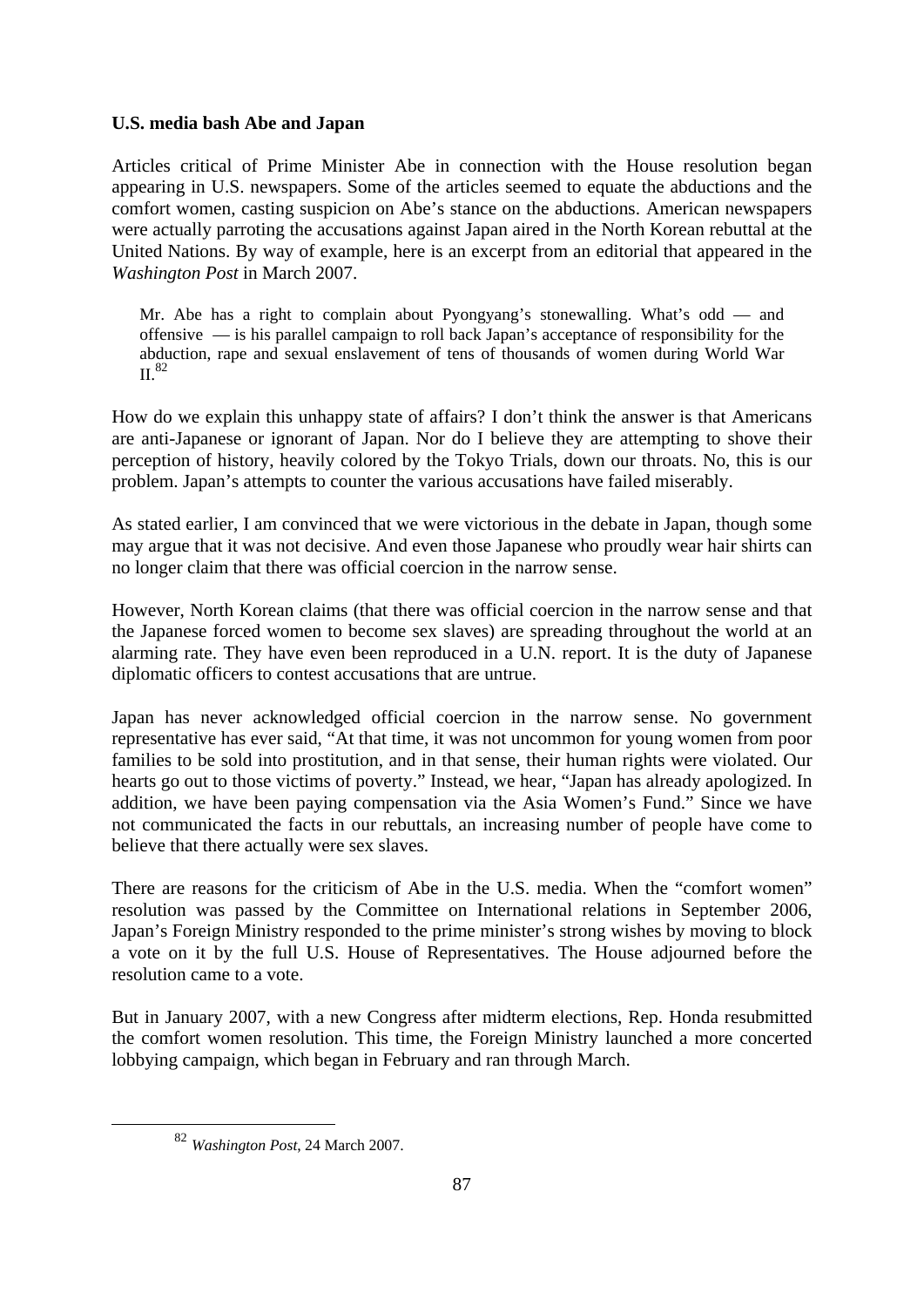In February, letters signed by Ambassador Kato Ryozo were sent to each congressperson. Ambassador Kato held a press conference at which he emphasized the factual errors in the resolution. And what about those factual errors? The resolution includes a demand that the Japanese government apologize, but Japan's prime ministers had already apologized any number of times. Attached to the aforementioned letter were documents, among them the Kono Statement, information about the Asia Women's Fund, and apologies issued by Japan's prime ministers.

His rebuttal was, essentially: "You can see how many times we've apologized. Why do we need to apologize further?" He did not say that among the factual errors were descriptions of comfort women as sex slaves. He did not say that there was no official coercion. He did not touch upon any of the topics that had been debated in Japan. All he said was that the Japanese government had already apologized.

On March 5, at just about the time when attention had been drawn to the ambassador's letter, Prime Minister Abe delivered a speech at the Diet. In it, he said:

No government or military authorities ever broke into houses and kidnapped women. There is no evidence to the effect that there was anything resembling officially sanctioned "comfort women hunts." The U.S. House of Representatives' resolution misstates the facts.

We are not going to apologize simply because the resolution was adopted. The resolution is certainly not based on fact, and does not recognize the efforts made by the Japanese government to date.

From the Americans' point of view, Ambassador Kato was saying that Japan's prime ministers have continually issued apologies. But the new prime minister, Abe Shinzo, is saying that he won't apologize because of misstatements of fact. In that case, isn't the ambassador contradicting the prime minister? The Americans suspect Abe of opposing Japan's previous stance and begin to believe that perhaps the resolution was necessary after all. Perhaps they should vote for it.

Furthermore, criticism of Japan in the U.S. media has been mounting. Only Prime Minister Abe based his counterargument on the facts; the Foreign Ministry never mentioned them. In fact, the Foreign Ministry has handled this problem so poorly that Abe, having veered from the position of previous administrations, is now suspected of revisionist views, and of wishing to glorify the militarism of the past.

The ministry did come up with a strategy. But it was the same old strategy, and it didn't even begin to address the facts. Instead of putting out the fire, it added fuel to it.

### **How to stop resolutions condemning Japan**

Resolutions approved by the U.S. House of Representatives have no legal force. The resolution in question is only one of many thousands submitted each year. One could argue that the best course of action is to shrug it off and wait until it is forgotten. But the resolution will remain in official records, and the North Koreans are sure to use it as ammunition against Japan. I can just hear them saying, "in accordance with the resolution passed by the U.S. Congress."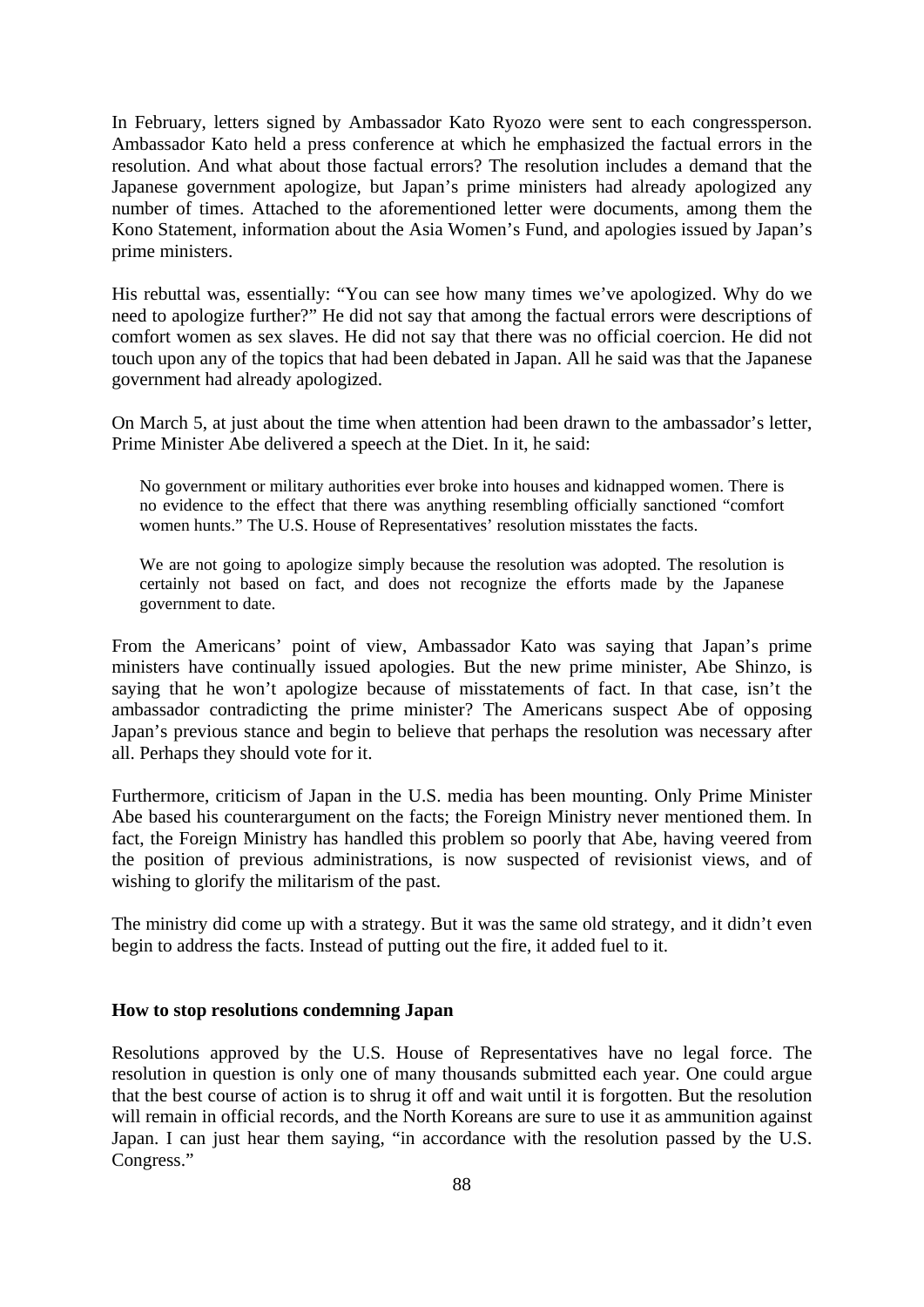Therefore, we must not underestimate the resolution's effect. Even more worrisome, as I have indicated again and again, is the fact that the sex-slave argument in the resolution and other misrepresentations of fact have gained credence even among American conservatives.

We must take action, and expeditiously so, to clear up global misinterpretation of the comfort women controversy. I have made the following proposal at every possible opportunity, ever since Honda submitted his resolution.

A Proposal for Clearing up International Misunderstandings Concerning Comfort Women

I call upon the chief cabinet secretary or the prime minister to issue a new statement, one that outlines the Japanese government's current perception of the comfort women issue. Along those same lines, we must launch a massive, systematic campaign in which the government, the Diet and private citizens join hands in exposing and correcting the falsehoods that have been spread.

The new statement would define the Kono Statement as one that "fails to provide adequate explanations, contains language that invites misinterpretation, and is inconsistent with the results of subsequent research and, therefore, outdated."

Justifying the issuance of a new statement are sustained international attention to the issue, e.g., advancements in research relating to comfort women, a report issued by the UN Commission on Human Rights, and resolutions submitted to the U.S. Congress.

The new statement would emphasize the fact that no evidence of official coercion in the narrow sense has been uncovered, while affirming that the government's compassion for and empathy toward those who were forced to serve as comfort women against their will (coercion in the broad sense) remain unchanged.

Our international public-relations campaign should stress the fact that our nation stands on universal human values, i.e., freedom, democracy, human rights, and the rule of law. We must reveal to the world that behind baseless anti-Japanese propaganda are leftist totalitarian elements intent on using political maneuvering to destroy the friendship between Japan and the U.S. Additionally, we must make every effort to avoid behavior that would label us as ultra-rightists who long for a revival of militarism.

We must tell the world that both Japan's public and private sectors are working to combat unceasing violations of human rights, including the abduction of our citizens, by Kim Jong-il's government and its pillar of support, the Chinese Communist Party. The North Koreans and Chinese attack Japan, dredging up "history," because they are fully cognizant that the Abe administration and Japan's conservative politicians are the strongest critics of their current human-rights abuses.

In our public-relations campaign, we should include the following information, which must be reiterated until it penetrates: (1) Japan's government has never tolerated the coercive recruitment of comfort women by government or military authorities, and (2) even the Kono Statement did not admit to official coercion.

The exceedingly vague Kono Statement represents a compromise, a gesture toward South Korea, issued by the Japanese government at a time when it feared a further worsening of Japanese-Korean relations. According to Ishihara Nobuo, former deputy chief Cabinet secretary, Japan was faced with unreasonable demands from South Korea, such as, "We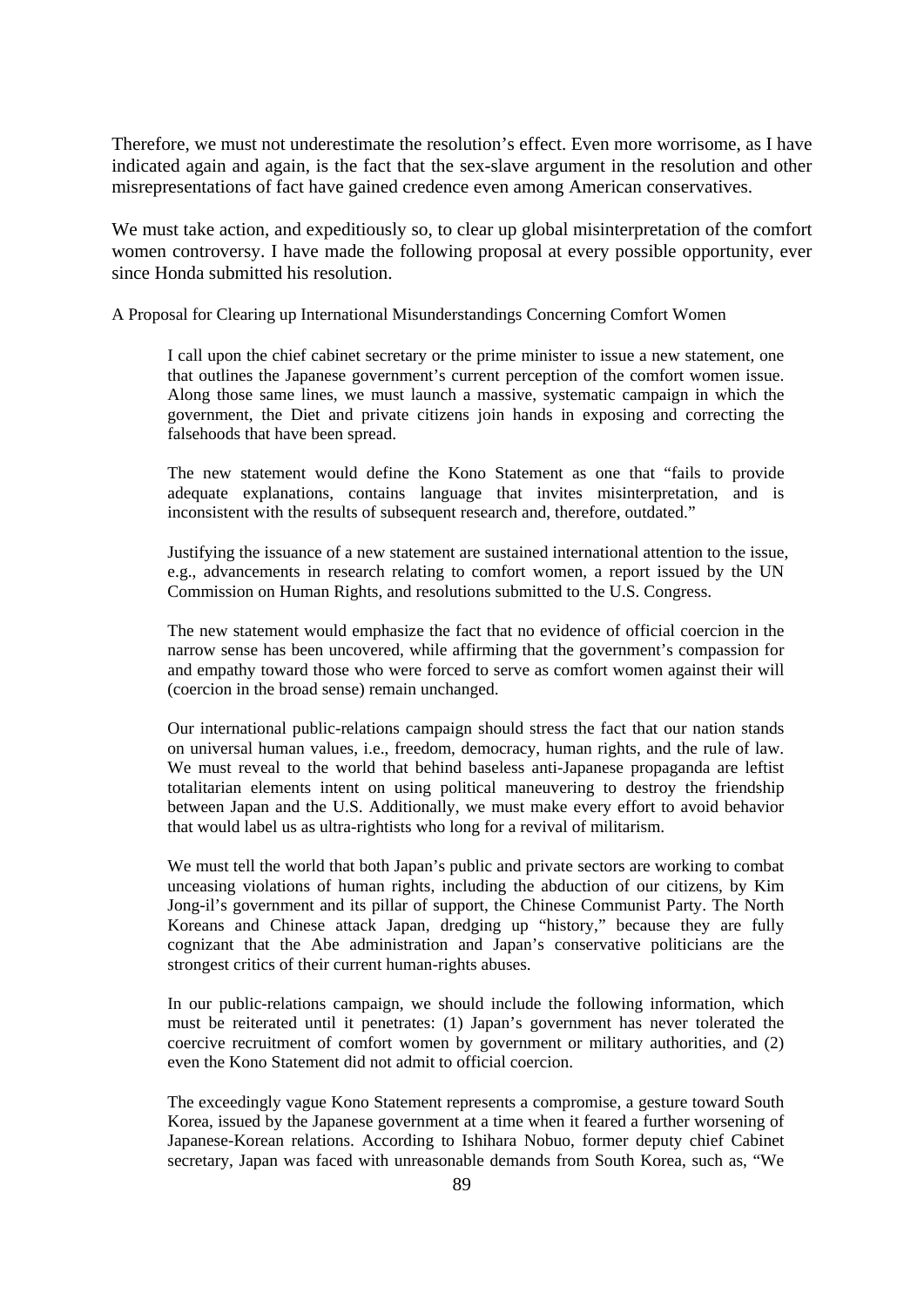insist that you acknowledge official coercion." The Kono Statement was not issued to combat South Korean accusations, but to fend them off.

Therefore, we must issue a new statement without delay. But we must also make it clear that even the Kono Statement does not acknowledge official coercion, as I have discussed, in great detail, earlier in this book.

Here is the portion of the Kono Statement that deals with the recruiting of comfort women.

The recruitment of the comfort women was conducted mainly by private recruiters who acted in response to the request of the military. The Government study has revealed that in many cases they were recruited against their own will, through coaxing coercion, etc., and that, at times, administrative/military personnel directly took part in the recruitments. They lived in misery at comfort stations under a coercive atmosphere.

Here, coercion (in the broad sense) is acknowledged in connection with the behavior of private recruiters and living conditions at comfort stations. Acknowledging coercion in the narrow sense, which the Kono Statement does not do, would be tantamount to admitting that there was systematic coercive recruiting by government or military authorities. Prime Minister Abe's statement before the Diet, in which he said that "there is no evidence of coercion in the narrow sense," was correct.

However, it is possible to interpret "administrative/military personnel directly took part in the recruitments," however inaccurately, as an admission of official coercion (coercion in the narrow sense). Still, there is no acknowledgement of coercion in the narrow sense in the official explanation of the statement provided by the Cabinet Secretariat, the issuing entity.

The League of Young Legislators Concerned about Japan's Future and History Education compiled a book entitled *Questioning History Textbooks*, which was published in 1997. It mentions the testimony of a Cabinet Councillors' Office on External Affairs staff member, who explained that the phrase in question refers to a single incident — a war crime committed by military personnel assigned to a Java outpost. The Allies punished the perpetrators, who were either executed or imprisoned, long ago.

In the first place, the fact that a resolution that blatantly contradicts historical fact was submitted to the Congress of the United States, Japan's ally, is proof that public information issued by the Foreign Ministry for foreign consumption was totally ineffective in countering propaganda emitting from leftists and Japan-haters in Japan, the Chinese Communist Party, North Korea and South Korean leftists.

Conservative forces in Japan must make an effort to open substantive discussions that delve into historical perceptions with conservative American intellectuals and politicians. It would also be a good idea to form a network of conservatives in the U.S. and other key nations. Additionally, there is an urgent need for private, conservative think tanks similar to the Heritage Foundation in the U.S., which could be used to state our case.

### **What did Abe's April 2007 visit to U.S. accomplish?**

Prime Minister Abe visited the U.S. on April 26 and 27 of this year, amid a barrage of attacks launched by the American media over the comfort women controversy. He deserves a great deal of credit for having shed light on some of the misinterpretations of that issue during his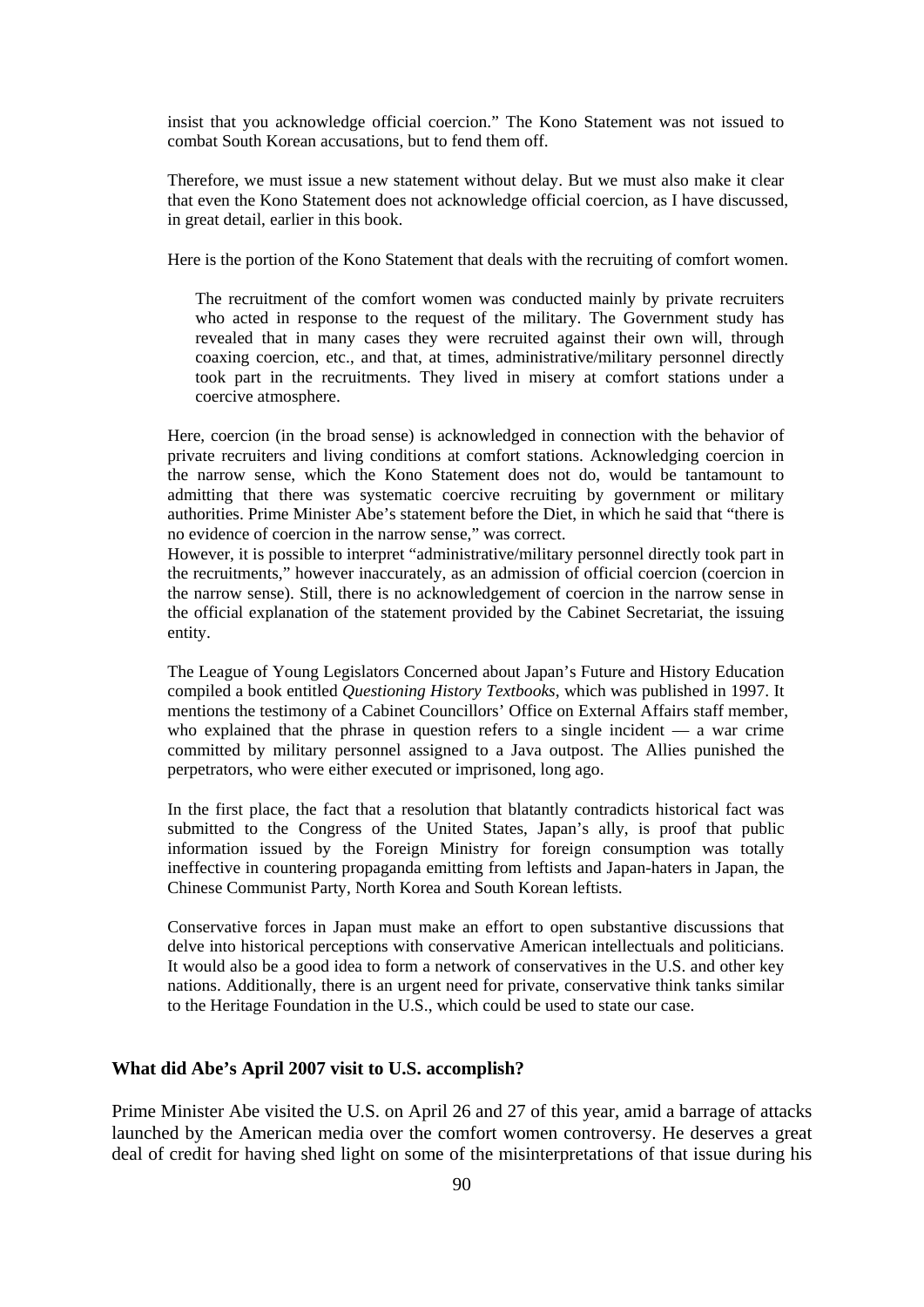visit. Abe didn't try to avoid the comfort women issue; he said exactly what he should have said as prime minister. The achievement of his objective — the strengthening of the Japan-U.S. alliance — is in sight.

Upon his arrival in Washington, the prime minister visited Congress, where he conferred with 11 congresspersons in leadership positions from both parties. Among them were Nancy Pelosi, speaker of the House of Representatives; Harry Reid, Senate majority leader; and Mitch McConnell, Senate minority leader. The prime minister also met with Rep. Tom Lantos, chairman of the House Committee on Foreign Affairs and cosponsor of the Honda resolution; Japanese-American Daniel Inouye (Democrat), and John Boehner (Republican), House minority leader. (Since the vice-president of the U.S. acts serves concurrently as president of the Senate, the top-ranking senators are the majority and minority leaders.) Speaker Pelosi was moved to comment, "It is very rare that the Democratic and Republican leadership of the House and Senate gather together to meet with a prime minister of another country. This evidences the respect of these congressional leaders present for Prime Minister Abe and our strong desire to further strengthen Japan-U.S. relations."<sup>83</sup> According to press reports, Abe spoke about the comfort women problem as follows: "Neither my wishes nor my statements have been communicated accurately. As an individual and as prime minister, I empathize from the bottom of my heart with the comfort women who suffered so greatly. I am saddened that they were placed in such painful circumstances. (...) There were a great many abuses of human rights in the 20th century, and I cannot say that Japan was completely unconnected with them. However, Japan, as a nation, is committed to investing all its energy in making the 21st century a better era, one in which there are no more abuses of human rights."

In his conversations with President Bush as well, the prime minister mentioned the comfort women issue: "The comfort women endured extreme hardships under very difficult circumstances. My heart goes out to them. It is a terrible shame that they suffered so greatly. The 20th century was an age in which human rights were violated in every region of the world. The entire nation of Japan is committed to eradicating human rights abuses in the 21st century."

These two statements were virtually identical, and were prepared in advance. I was surprised that a visit to Congress was the first item on the prime minister's agenda, and that he voluntarily broached the subject of comfort women there. It is obvious that he was determined to face the issue squarely.

I looked at media reports of Abe's statements, and combining two of them for the sake of convenience, compiled a list of the points he made.

- (1) Neither my intentions nor my statements have been communicated accurately.
- (2) Comfort women endured extreme hardship under very difficult circumstances; they suffered greatly.
- (3) As a human being and as prime minister, I empathize with the comfort women from the depths of my heart.
- (4) It is a terrible shame that comfort women found themselves in such painful circumstances.

 <sup>83</sup> *The Japan Times*, 16 May 2007.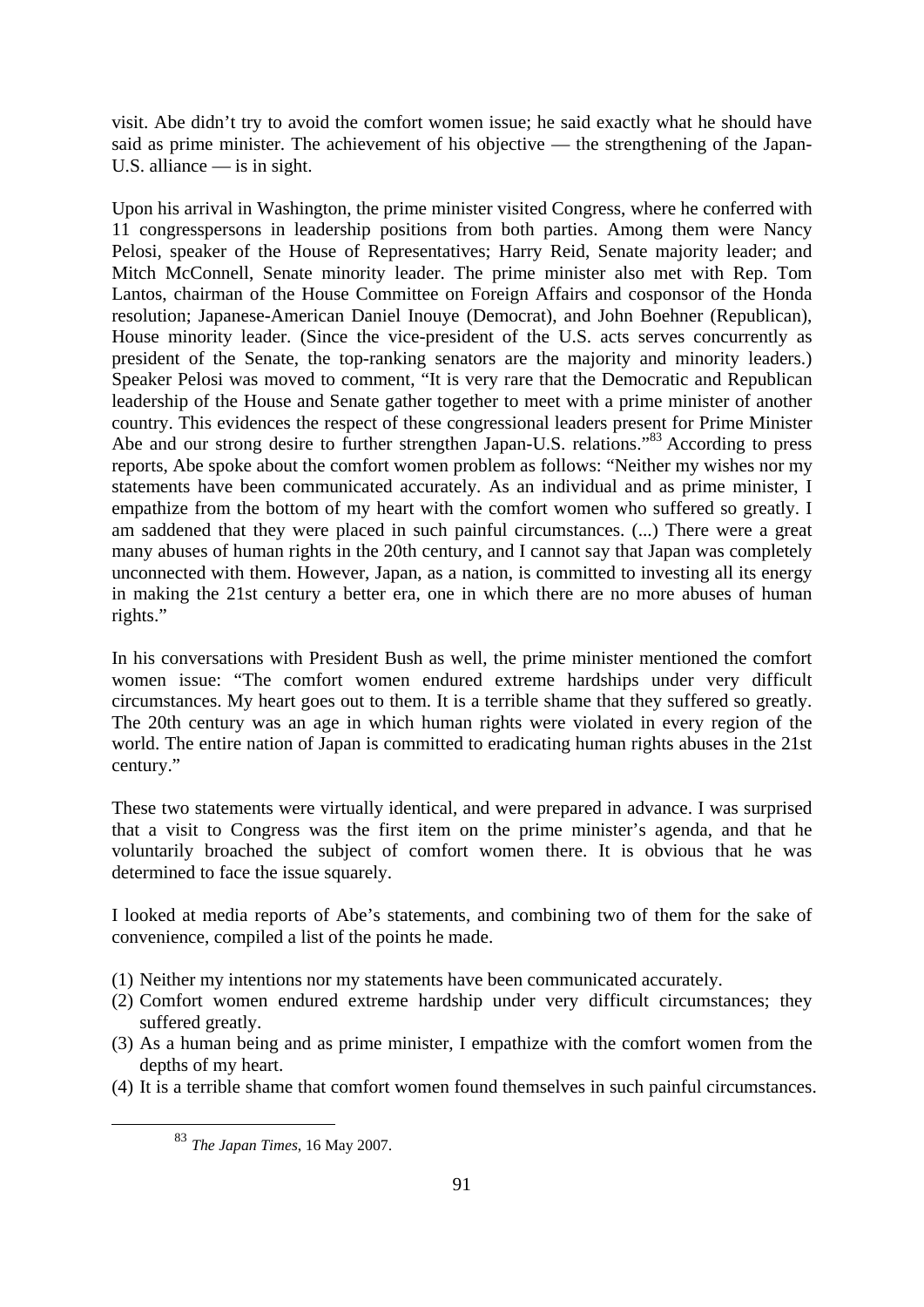- (5) There were many violations of human rights in the 20th century; Japan was not totally unconnected with them.
- (6) As a nation, Japan will do all possible to help eradicate human rights abuses in the 21st century.

I believe that a great deal of thought went into those words. The first two points are entirely reasonable. In (1), the prime minister articulates his objection to criticism emanating from the U.S. media. In (2), he acknowledges coercion in the broad sense (which the Japanese government acknowledged in the Kono Statement), meaning that he recognizes that the comfort women suffered hardships and privation. In (3), Abe expresses empathy toward former comfort women.

I am not so happy with (4). The prime minister has already stated that he would not apologize even if the U.S. House of Representatives passed the Honda resolution. What he says in (4) could be construed as an apology, and therefore inconsistent with his previous statement. This is a borderline case, because he is expressing sadness at the unfortunate circumstances of comfort women, and only that. In those days, some women had no choice but to serve as comfort women due to poverty. Even then, Japan's policymakers couldn't have thought that was a good thing. Therefore, it was empathy, not guilt, that prompted the prime minister's expression of sorrow. This was a subjective human emotion. It is entirely possible to interpret his words in this way, rather than as an admission of guilt over an evil deed or crime.

The sentiments expressed in (5) and (6) are also well thought out, and can be construed as assertiveness on the part of Japan. In (5), the prime minister states that there were a great many abuses of human rights in the 20th century. The subtext is that these abuses occurred in the U.S., as well as in many other of the world's nations, and that Japan was not without guilt in this area, which could include the comfort women issue as one of many abuses. Abe was voluntarily acknowledging some complicity on the part of 20th-century Japan — complicity shared by virtually every other nation.

In the latter half of the 20th century, Japan succeeded in banishing the poverty that had engendered violations of the rights of comfort women, among others. In (6), the prime minister is expressing the hope that human rights abuses that continue even today in totalitarian North Korea and China will be eradicated, and declaring Japan's firm commitment to the achievement of that objective.

Did Abe's words convey the same concepts to President Bush that they did to me? How much factual information about comfort women did the prime minister communicate at the summit? Only those present can answer these questions.

At a press conference, Bush said the following about comfort women:

The comfort women issue is a regrettable chapter in the history of the world, and I accept the Prime Minister's apology. I thought it was very  $-$  I thought his statements  $-$  Kono's statement, as well as statements here in the United States were very straightforward and from his heart. And I'm looking forward to working with this man to lead our nations forward. And that's what we spent time discussing today.

We had a personal visit on the issue. He gave his — he told me what was on his heart about the issue, and I appreciated his candor. And our jobs are to, obviously, learn lessons from the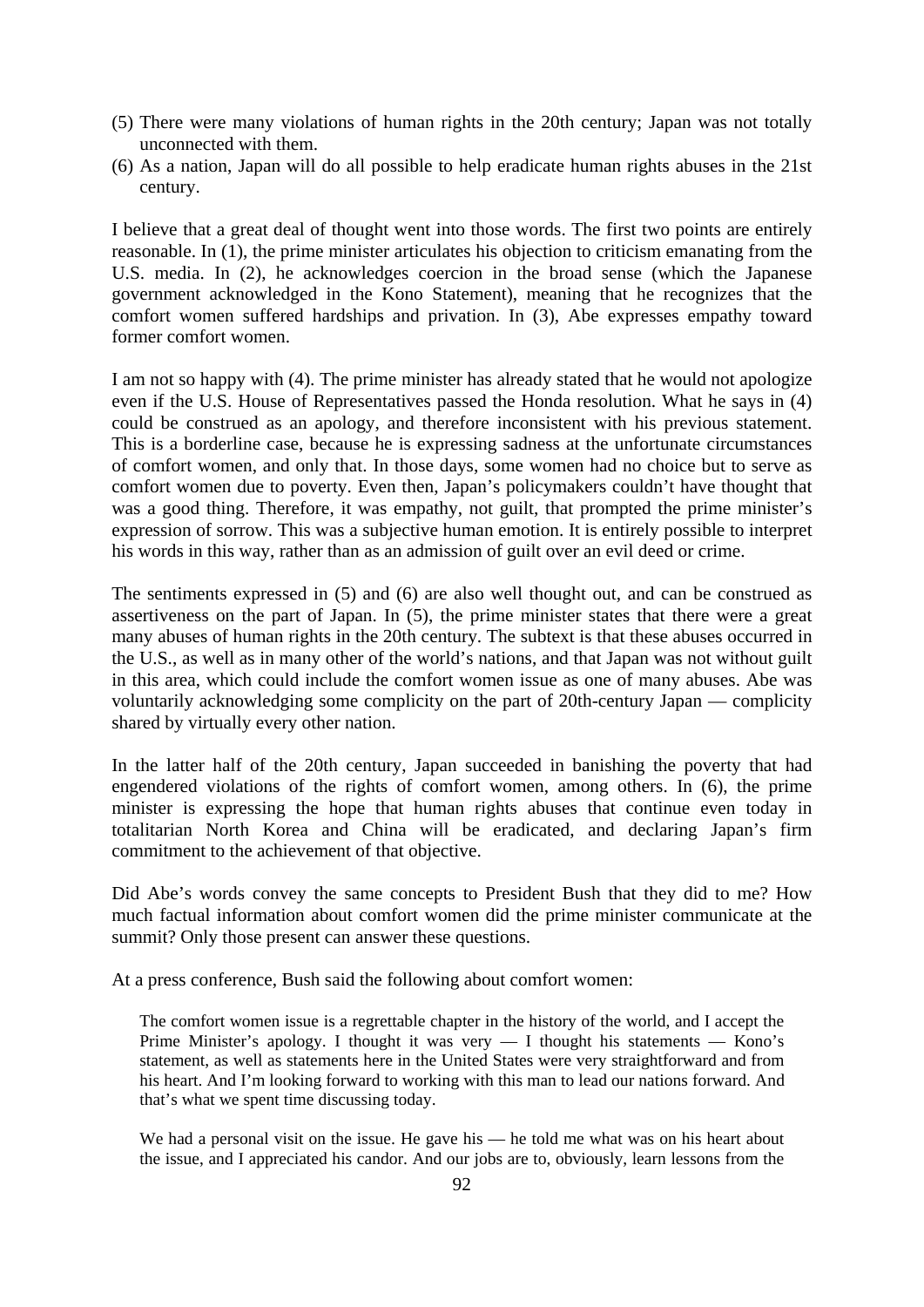past. All of us need to learn lessons from the past and lead our nations forward. That's what the Prime Minister is doing in a very capable way.  $84$ 

"The comfort women issue is a regrettable chapter in the history of the world" is an expression of recognition identical to (2) and (3) of the points made by Prime Minister Abe in his statements. "I accept the prime minister's apology" is Bush's response to (4). However, since (4) is not an apology to Bush or to the U.S., it is difficult to understand why the U.S. President used the word "accept."

But since the word "appreciate" was spoken, I believe I understand the intent behind what follows. By accepting Abe's apology, Bush meant that he now understood Abe's feelings about the matter and had decided that American criticism of the prime minister should cease. Bush was grateful for Abe's candid statements about the comfort women issue.

When Bush talks about learning lessons from the past, he is referring to Abe's remark about the 20th century. His mention of leading nations forward is a response to Abe's hopes for the 21st century.

Thus, Bush's comments can be interpreted as a show of support for Prime Minister Abe, once he had heard the latter's explanation of the comfort women issue.

At Abe's meeting with key congresspersons, Sen. Daniel Inouye (Democrat) said that he was disheartened by movements in the U.S. relating to the comfort women controversy, despite the fact that seven Japanese prime ministers had already issued apologies. He voiced his fear that such movements would continue. There were no comments about the comfort women issue from the other legislators.

Also noteworthy are remarks made by Rep. Tom Lantos, chairman of the House Committee on International Relations, which was then deliberating the comfort women resolution. Lantos said he would strongly support Abe in his effort to amend Japan's Constitution, a necessary step toward Japan's shouldering security responsibilities befitting its superpower status.

Journalist Komori Yoshihisa of *Sankei Shimbun* has been following trends in Japan-U.S. relations for more than 20 years. About the new American attitude toward the Japanese Constitution, he wrote, "History certainly does change, doesn't it!" But the fact that Rep. Lantos, a liberal Democrat, declared that he would not oppose the revision of our Constitution is proof that Americans trust the Japanese more than ever, because the two nations share the same values.

Judging from the gist of the comfort women resolution, and the volleys of criticism fired at Prime Minister Abe, one would think the Americans would object to Abe's overseeing a constitutional revision, since they view him as a revisionist who glorifies Japan's past acts of aggression. That Rep. Lantos said what he did implies that Abe succeeded in conveying his true intentions to the American legislators. I believe that he deserves praise for his statements about the comfort women issue in Washington.

 <sup>84</sup> Press conference at Camp David on 27 April 2007.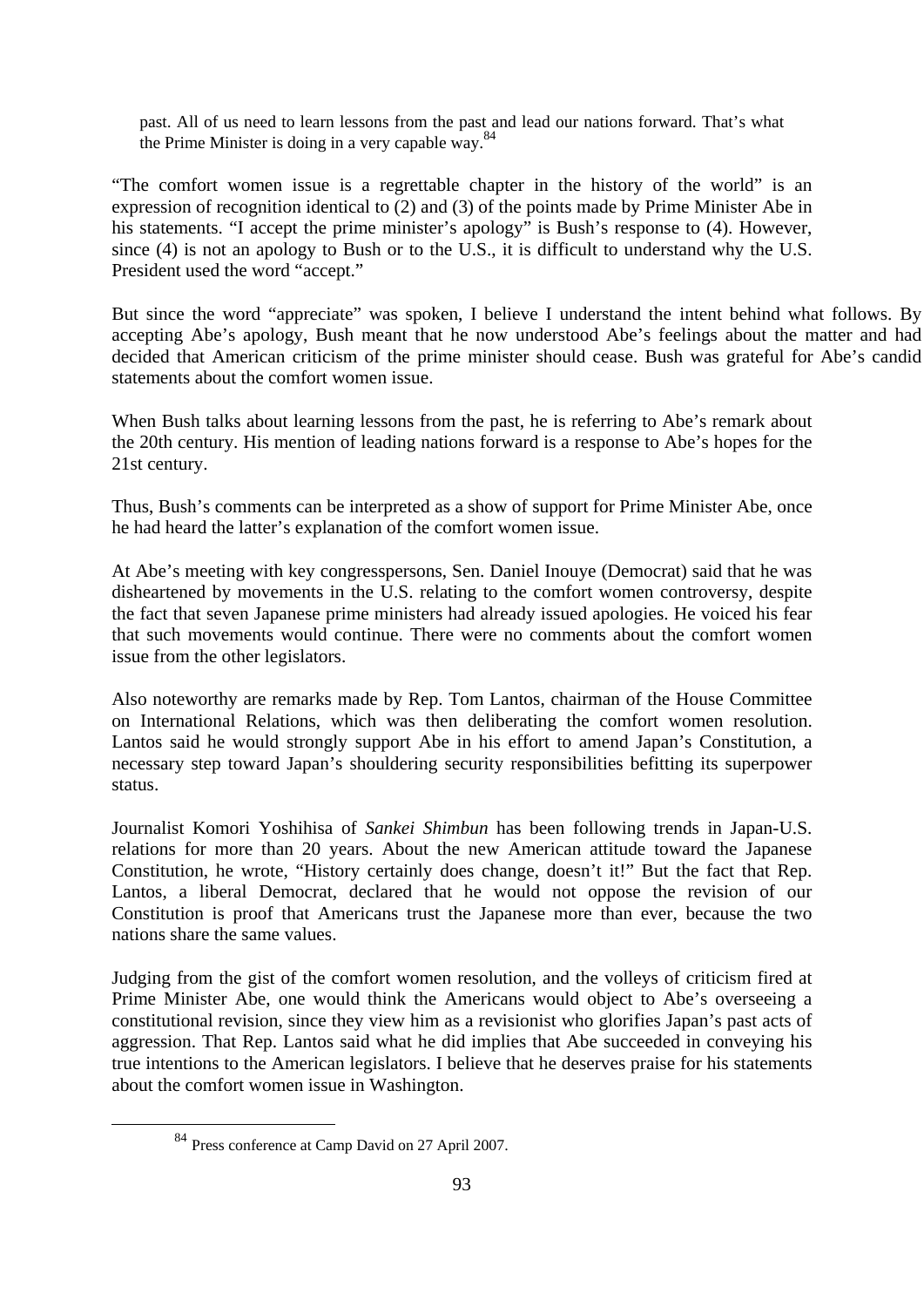Also noteworthy is the visit of Deputy Chief Cabinet Secretary Shimomura Hakubun (who accompanied the prime minister to the U.S.) to the North Korea Genocide Exhibit in Washington, D.C. on the afternoon of April 26. The exhibit is an annual event sponsored by the North Korea Freedom Coalition (chaired by Suzanne Scholte), an organization that attempts to combat human rights abuses in North Korea. Representatives of AVKN and NARKN attend each year.

The exhibit included photographs of Japanese abductees and related reference material, as well as photographs taken at the border separating China and North Korea. Other photographs, taken inside North Korea, show the tragic fate of women and children who attempted to escape from North Korea. Also on exhibit were personal possessions of North Koreans, which testify to the low standard of living in that nation; letters from North Koreans expressing their longing for freedom, and films. Prof. Shimada Yoichi, who was present on April 26, provided the following report.

When Deputy Chief Cabinet Secretary arrived at the venue in the heart of Washington, D.C., he received a warm welcome. On hand to greet him were Saito Fumiyo (sister of abductee Matsuki Kaoru), Shimada Yoichi (vice-chairman of the NARKN), Korean-American activist Sin U Nam (vice president of the North Korea Freedom Coalition), defectors from North Korea, and volunteers from the staffs of congresspersons.

Sin U Nam served as Shimomura's guide, carefully describing the items on exhibit. The all eyes were focused on a 10-minute film of a public execution in North Korea. In front of an exhibit featuring Japanese abductees, Asano Izumi, president of the Washington Abduction Network and Mrs. Asano described their activities in the U.S.

Sin U Nam and Suzanne Scholte were both impressed by the Deputy Chief Cabinet Secretary's visit. Nam found it meaningful that a high-ranking Japanese government official showed a genuine interest in human rights, over which nothing should take precedence. In contrast, the Bush administration vacillates, held prisoner by a vague nuclear agreement.

Here are some of their comments: "No matter how many times we appeal to South Korean government officials for help, they don't even bother to respond. I sense a new anger welling up in me toward the South Korean government. Japan shouldn't bother with the likes of Roh Moo-hyun."

"How dare these people who close their eyes to women who are forced to become sex slaves near the border between China and North Korea, and then self-righteously bring up past problems like the comfort women!"

If you succeed in convincing Americans, they will take your side. But since the Japanese government hasn't attempted to do that to date, proponents of the sex slave argument have had a field day spreading lies. Consequently, those whom we would expect to be on our side are turning against us. But nothing has been written in stone. We can salvage the situation. But only by forging partnerships between the public and private sectors will we succeed in dispelling the misunderstandings about comfort women, which have spread throughout the world.

Earlier, I wrote that Prime Minister Abe's visit to the U.S. was fruitful, but his success was only as permanent as lobbying can be. The next assignment for the Abe administration is to issue a government opinion stating clearly that there was no coercion in the narrow sense.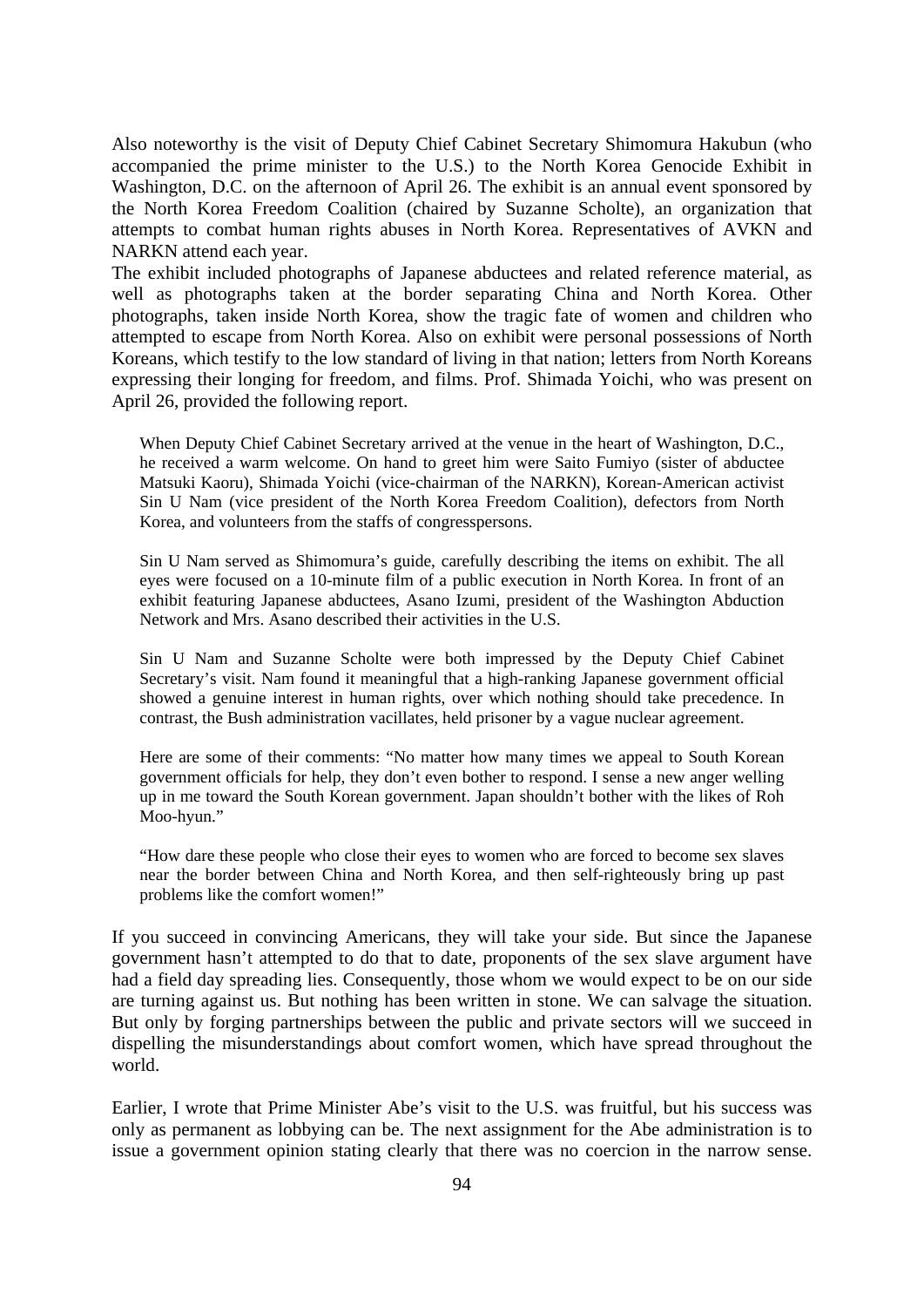Such an opinion should be translated into the languages of the world and posted on government websites, where it can communicate its message silently but steadily.

# **Truth must prevail**

When I was collecting reference material to use for this book, I came across the transcript of a fascinating lecture. It was delivered in Fukuoka in July 2002 by the aforementioned Yoshimi Yoshiaki under the title "Results of Research on the Military 'Comfort Women' Issue: An Attempt to Shatter the Argument that the Comfort Women System Was Lawful."<sup>85</sup> In it, Yoshimi compares the comfort women system with lawful, licensed prostitution, and arrives at the following four possible positions that can be taken on this issue.

A. The two systems are identical: "Both involved commercial transactions; both were lawful and permissible." →Japanese Society for History Textbook Reform

B. The two systems are completely different: "The comfort women system is unacceptable."  $\rightarrow$  Korean Council for Women Drafted for Military Sexual Slavery by Japan (one of the first activist groups established in South Korea)

C. Neither system is permissible, but the comfort women system was more insidious than licensed prostitution. →Yoshimi Yoshiaki

D. The two systems are similar; neither is permissible.  $\rightarrow$  women specialists in feminist history

When Yoshimi criticized A, specialists in feminist history castigated him when he criticized A, saying that the comfort women system was different from licensed prostitution, on the grounds that he was glorifying the latter. According to them, "the woman who becomes a prostitute may do so of her own free will, but there is always an element of coercion in prostitution. Both comfort women and prostitutes are sex slaves."

At this point, it would seem that Yoshimi is definitely close to embracing A. All those taking this position are saying that both systems were permissible at the time, but they empathize with the women involved for the suffering they endured. No one is saying that either system would be permissible today. I believe I have demonstrated that Prime Minister Abe was saying the same thing in Washington.

Then, if neither the comfort women system nor licensed prostitution is permissible, why did those systems exist in Japan's past and in the past of most of the world's nations? Why didn't Yoshimi ask this question?

As described in detail in the first part of this book, in 1992, when the comfort women issue surfaced due to the activities of *Asahi Shimbun,* Yoshimi and others, Prime Minister Miyazawa apologized to President Roh Tae-woo on eight occasions.

 <sup>85</sup> Taniguchi Kazunori, ed., "Tokushu: ianfu mondai no genzai" (Special: current status of the comfort women controversy" in *Senso to sei: Dai 25 go* (War and sex: No. 25), 30 March 2006.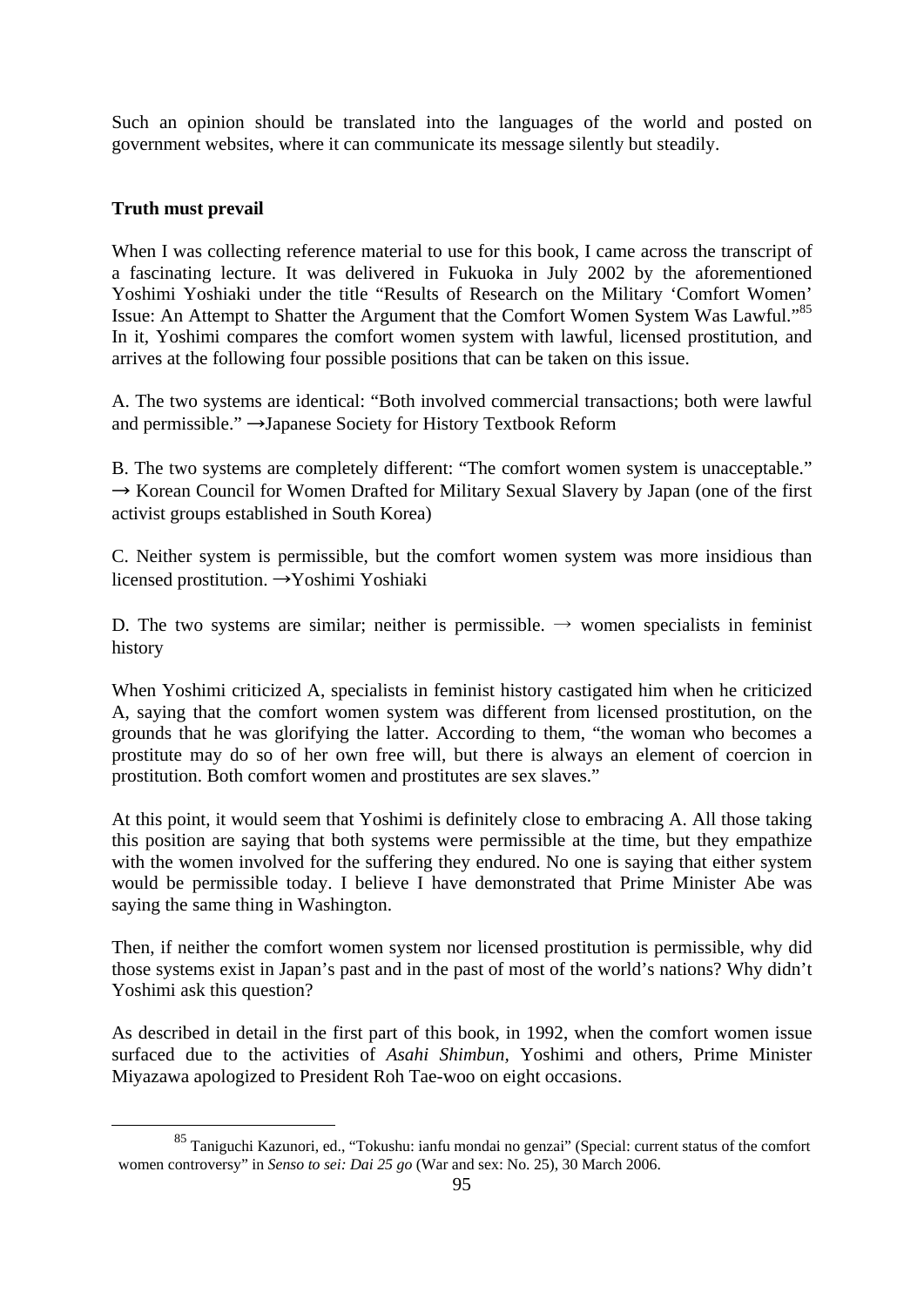At that time, I asked a bureaucrat at the Foreign Ministry what the prime minister was apologizing for. Did he apologize for the official coercion of comfort women? Did he apologize to the victims because they were so poor they were sold into prostitution? If so, then why doesn't he apologize to the licensed Japanese prostitutes who worked in Yoshiwara?

The bureaucrat replied that he would conduct an investigation. Fifteen years have passed since then, and no one makes accusations of official coercion anymore. Yoshimi and company have begun to view the comfort women system and licensed prostitution in the same way. We knew that 15 years ago. I wonder if he's even aware how much damage he and his ilk have done to Japan's honor.

Who else do we have to blame? The professional liar who insisted he had taken part in the abduction of women (slave hunts), which never took place, and went to South Korea to apologize. Then there was the newspaper reporter who found it just as easy to lie as to tell the truth, and who described an old woman who told him she had been sold into prostitution as someone tricked into becoming a comfort woman on the pretext that she would be joining a women's volunteer corps, and the irresponsible newspaper that employed him, which did not retract his story even after the lies were exposed. The arrogant, shameless lawyer who sued Japan for the recovery of ¥26,000 (a huge amount in those days) in savings on behalf of a former prostitute. A masochistic NGO activist whose visits to the UN, where he lodged the fanciful (and fraudulent) claim that comfort women were sex slaves, culminated in a UNHCR report. Every single one of these people is Japanese.

The controversy began with lies. The lies ballooned into fallacies, and ended with a resolution condemning Japan on the point of being passed by the U.S. House of Representatives. All along, the propelling force was Japan-hating Japanese.

They formed a mammoth global network, steadily accumulated documentary material, and launched a perverted interpretation of international law. These misguided souls continue to attack our beautiful fatherland, *their* fatherland! Their obsessive anti-Japanese emotions are contrary to everything we stand for.

We must expose the lies they have been spreading during the past 15 years. That is the only way we can defeat them. And we shall prevail, because truth is on our side.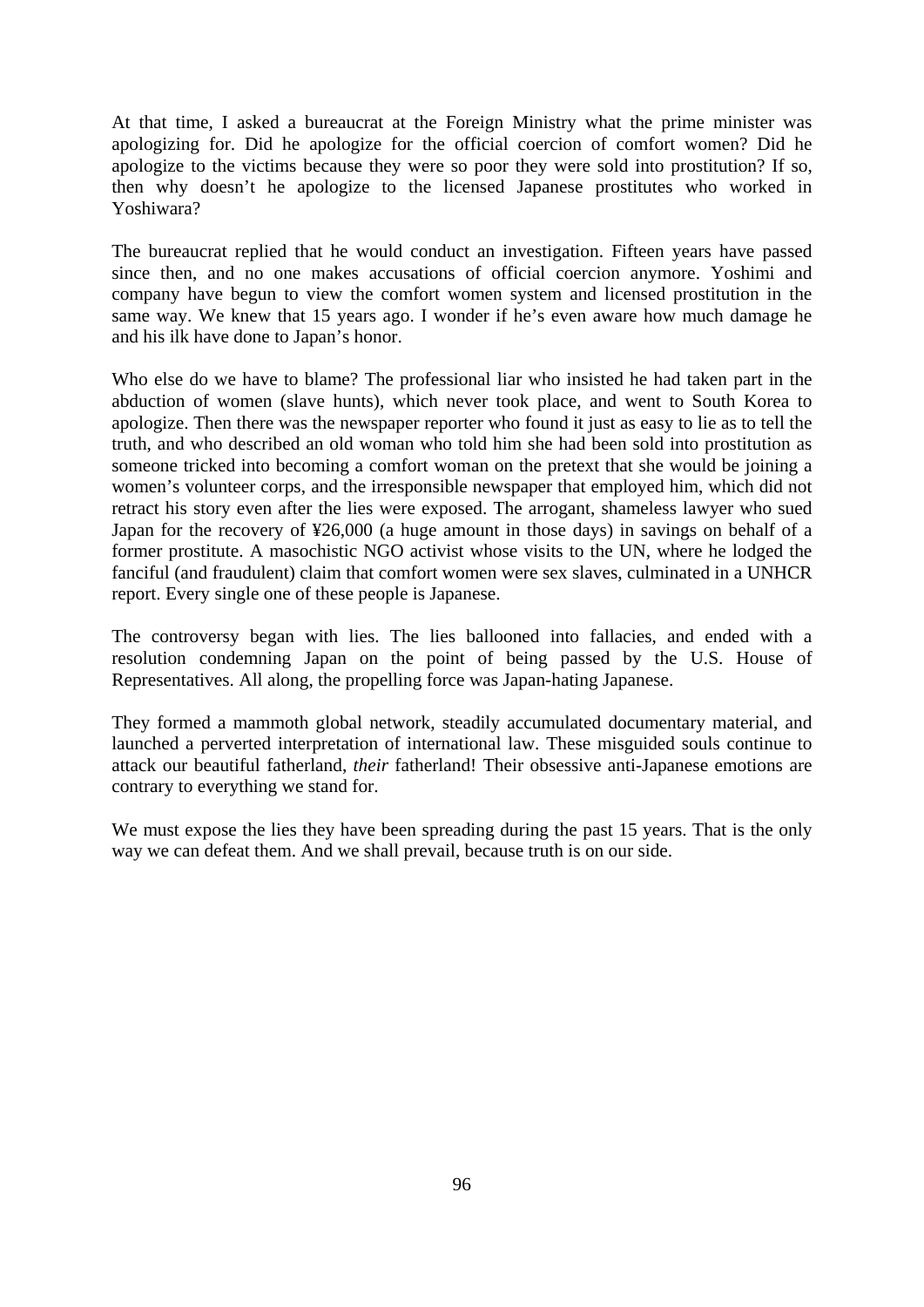## **BIBLIOGRAPHY**

### **Books**

Hata, Ikuhiko. *Ianfu to senjo no sei* (The comfort women and sex in battle zones). Tokyo: Shinchosha, 1999.

CC . *Showa shi no nazo wo ou (ge)* (An attempt to unravel the mysteries of the Showa era, vol. 2). Tokyo: Shinchosha, 1993.

Daishido, Tsuneyasu. *Ianfu kyosei renko wa nakatta: kono danwa no hochi wa yurusarenai* (No official coercion of comfort women: Kono Statement must be amended). Tokyo: Tendensha, 1999.

Uesugi, Chitoshi. *Kensho jugun ianfu: jugun ianfu mondai nyumon* (The truth about military prostitutes: introduction to the comfort women controversy). Tokyo: Zenbosha, 1993.

Nishioka, Tsutomu. *Nikkan gokai no shin'en* (The mountain of misconceptions separating Japan and South Korea). Tokyo: Aki Shobo, 1992.

CC . *Yami ni idomu: rachi, kiga, ianfu, hannichi wo do haaku suru ka* (Penetrating the darkness: an attempt to comprehend North Korean abductions, starvation in North Korea, the comfort women controversy and anti-Japanese movements). Tokyo: Tokuma Shoten, 1998.

CC . *Nikkan rekishi mondai no shinjitsu* (The truth about historical controversies between Japan and South Korea). Kyoto: PHP Kenkyujo, 2005.

CC . *Kita Chosen no kaku, rachi wa kaiketsu dekiru* (North Korean problems relating to nuclear weapons and abductions can be resolved). Kyoto: PHP Kenkyujo, 2006.

Yoshida, Seiji. *Watakushi no senso hanzai: Chosenjin kyosei renko* (My war crimes: abduction of Koreans). Tokyo: San'ichi Shobo, 1983.

Senda, Kako. *Jugun ianfu: seihen, zokuhen* (Military prostitutes, vols. 1 and 2). Tokyo: Futabasha, 1973); Tokyo: San'ichi Shinsho, 1978 (reissue).

Momose, Takashi*. Jiten: Showa senzenki no Nippon* (Sourcebook: Japan in the Showa era prior to World War II). Tokyo: Yoshikawa Kobunkan, 1990.

Hirabayashi, Hisae. *Kyosei renko to jugun ianfu* (Abductions and comfort women). Tokyo: Nihon Tosho Center, 1992.

Ito, Abito, ed. *Chosen wo shiru jiten* (Cyclopedia of Korea). Tokyo: Heibonsha, 1986 (expanded edition issued in 2000).

Takeda, Yukio, ed. *Chosen shi* (Korean history). Tokyo: Yamakawa Shuppansha, 1985.

Arai, Sawako. *Saharin no Kankokujin wa naze kaerenakatta no ka* (Why South Koreans on Sakhalin couldn't return home). Tokyo: Soshisha, 1997.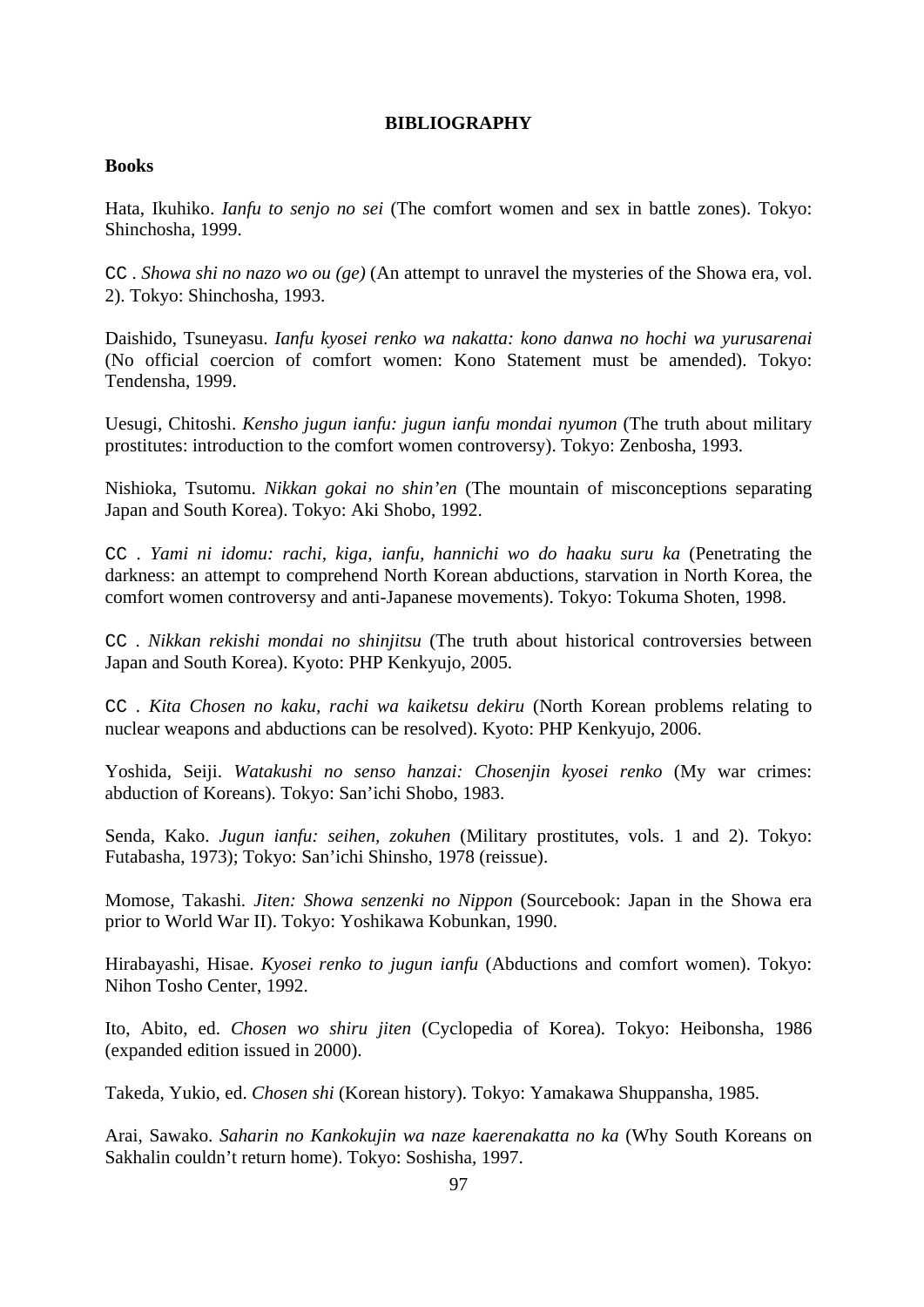Shimada, Toshihiko. *Kanto gun* (Kwantung Army). Tokyo: Chuko Shinsho, 1965 (reissued by Kodansha in 2005).

Lee, Myeong-yeong. *Kinnichisei wa yonin ita* (The four faces of Kim Il-sung). Tokyo: Seishin Shobo, Higashi Ajia sosho (East Asia series) (reissued as *Kita Chosen Kinnichisei wa yonin ita* (North Korea: the four faces of Kim Il-sung) by Wani Bunko in 2005).

Ito, Takashi. *Shogen jugun ianfu, joshi kinro teishintai: kyosei renko sareta Chosenjin joseitachi* (Testimonies of military comfort women and female volunteer corps members: abducted Korean women). Nagoya: Fubaisha, 1992.

Yoshimi, Yoshiaki and Hayashi Hirofumi, eds. *Kyodo kenkyu: Nihongun ianfu* (Joint research on prostitutes who serviced the Japanese military). Tokyo: Otsuki Shoten, 1995.

Yoshimi, Yoshiaki, ed. *Jugun ianfu shiryoshu* (Documents relating to military comfort women). Tokyo: Otsuki Shoten, 1992.

Yoshimi, Yoshiaki and Kawata Fumiko, eds. *Jugun ianfu wo meguru 30 no uso to shinjitsu*  (Thirty lies about military comfort women, and the truth). Tokyo: Otsuki Shoten, 1997.

Kurahashi, Masanao. *Jugun ianfu mondai no rekishiteki kenkyu: baishunfu gata to seiteki dorei gata* (Historical research on the comfort women controversy: prostitutes or sex slaves?). Tokyo: Kyoei Shobo, 1994.

Morikawa, Machiko. *Mun Ok-ju: Biruma sensen tate shidan no ianfu datta watashi* (I was a comfort woman in a shield division on the Burma front). Tokyo: Nashinoki-sha, 1996.

Kobayashi Yoshinori. *Shin go-manizumu sengen: dai sankan* (New arrogance manifesto: vol. 3). Tokyo: Shogakukan, 1997.

CC . *Shin go-manizumu sengen: dai yonkan* (New arrogance manifesto: vol. 4). Tokyo: Shogakukan, 1998.

Ishikawa, Itsuko. *Jugun ianfu ni sareta shojotachi* (Girls forced to become military comfort women). Tokyo: Iwanami Junior Shoten, 1993.

Kankoku teishintai mondai taisaku kyogikai, teishintai kenkyukai hen (Volunteer Corps Research Group, Korean Council for Women Drafted for Military Sexual Slavery by Japan). *Shogenshu 1: kyosei de tsurete ikareta Chosenjin ianfutachi*) (Testimonies, part 1: Koreans coerced into serving as comfort women), February 1993.

Economic Planning Board, Republic of Korea. *White Paper on Agreement on the Settlement of Problems Concerning Property and Claims, and Economic Cooperation between Japan and Republic of Korea.* Seoul, 1976.

Totsuka, Etsuro. *Nihon ga shiranai senso sekinin: Kokuren no jinken katsudo to Nihongun ianfu mondai* (Unknown Japanese war responsibility: human rights activity at the United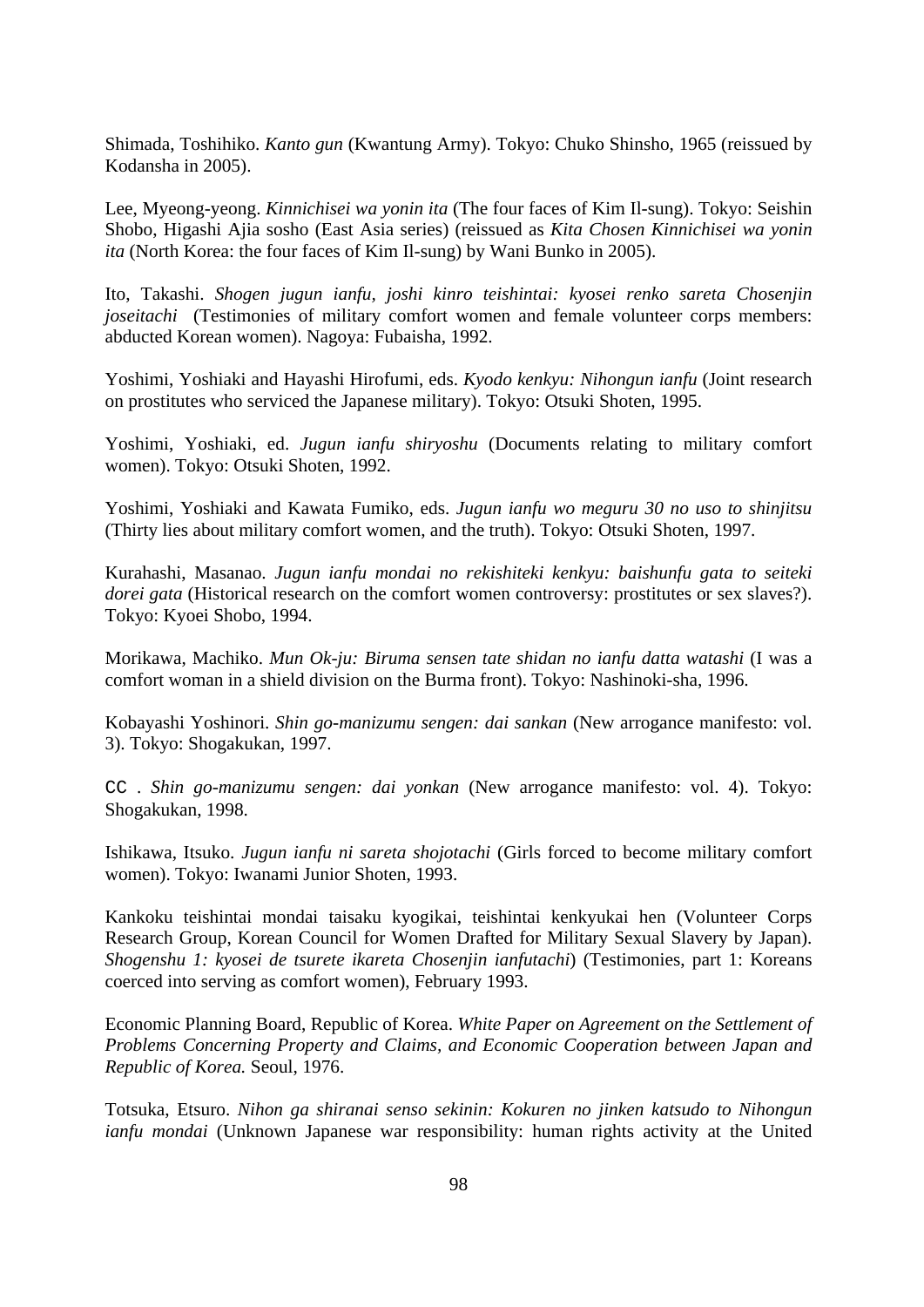Nations and the controversy over prostitutes who serviced the Japanese military). Tokyo: Gendaijinbunsha, 1999.

Hicks, George. *The Comfort Women: Japan's Brutal Regime of Enforced Prostitution in the Second World War.* New York: W.W. Norton, 1995.

Cucullu, Gordon. *Separated at Birth: How North Korea Became the Evil Twin*. Guilford, Connecticut: The Lyons Press, 2004.

Kim, Yong-dal. *Chosenjin jugun ianfu: joshi teishintai shiryoshu* (Resources on Korean military prostitutes and female volunteer corps). Kobe: Kobe Gakusei Seinen Center, 1992.

## **Periodicals**

Usuki, Keiko. "Mo hitotsu no taiheiyo senso: Chosenjin ianfu ga kokuhaku suru: Watakushitachi no nikutai wo moteasonda Nihongun no ryoshoku to harenchi" (Another Pacific war: former Korean comfort women tell their stories: the depravity and shamelessness of the Japanese soldiers who trifled with our bodies). *Hoseki*, February 1992.

Sato, Katsumi and Tanaka Akira. "Shazai suru hodo waruku naru Nikkan kankei" (Deterioration of Japan-Korea relations to the point where we are forced to apologize). *Bungei Shunju*, March 1992.

Nishioka, Tsutomu. "Ianfu mondai to wa nan datta no ka" (Insight into the comfort women controversy). *Bungei Shunju*, April 1992.

Nishioka, Tsutomu and Shimada Yoichi. "Kita-Chu-Kan no hannichi puropaganda ni uchikatazu shite rachi no kaiketsu nashi" (No solution to North Korean abductions until propaganda emanating from North Korea, China and South Korea is silenced). *Seiron*, January 2006.

Nishioka, Tsutomu. "Megumi-san no otto tokutei wa koki da: hannichi houi mo wa rinen gaiko de norikoerareru" (As identification of Megumi's husband nears, we need principled diplomacy to end the anti-Japanese siege). *Seiron*, June 2006.

CC . "Yamanu rekishi kyudan: rinen gaiko e no tenkan ga kyumu da" (Unabating condemnations relating to historical events: urgent need for a shift to principled diplomacy). *Seiron*, November 2006.

Nishioka, Tsutomu and Ito Tetsuo. "Ianfu mondai wo ika ni makikaesu ka" (How to turn the tide of the comfort women controversy). *Asu e no sentaku* (Choices for tomorrow), issued by Japan Policy Institute, May 2007.

Itakura, Yoshiaki. "Kensho: ianfu gari zange no shingan: Asahi Shimbun ni kokai shitsumon: abi kyokan no kyosei renko wa honto ni atta no ka" (Investigation into the reliability of the comfort women hunt confession: open question to *Asahi Shimbun*: did horrifying comfort women hunts take place?). *Shokun!*, July 1992.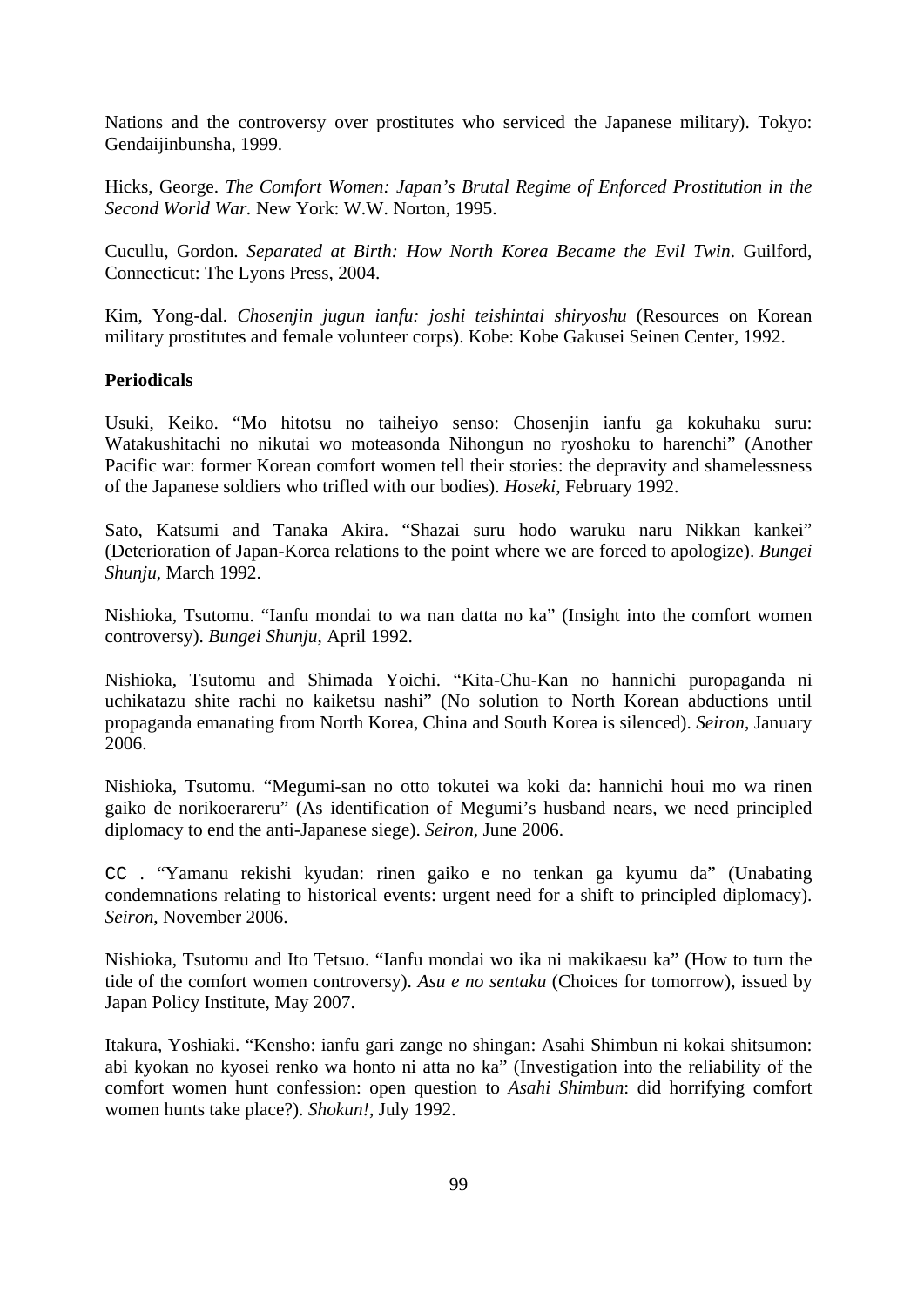Uesugi, Chitoshi. "Kensho: Yoshida 'jugun ianfu gari shogen' wo kiru: keisatsu OB ooi ni okoru" (Investigation into Yoshida's "comfort women hunt confession": veteran police official furious). *Shokun!*, August 1992.

CC . "Senda Kako cho *Jugun ianfu* wo kiru: maboroshi no Kan tokuen jugun ianfu ni man nin chobo yosei" (Exposé of Senda Kako's *Military Prostitutes*: invented Kwantung Army Requisition for 20,000 comfort women). *Getsuyo Hyoron* (Monday review), 28 September 1992.

Kato, Masao. "Senda Kako cho *Jugun ianfu* no judaina ayamari" (Serious errors in Senda Kako's *Military comfort women*). *Gendai Koria*, February and March 1993.

Shimada, Yoichi. "Amerika ni okeru Tokyo saiban shikan minaoshi no koki to shogai" (The right time to effect a change in the Tokyo Trials-oriented American historical view, and obstacles standing in the way). *Seiron*, September 2005.

CC . "Rensai: Amerika wa do ugoku ka, 22, 24" (What will the U.S. do?: Parts 22 and 24 of a series). *Gendai Koria* (Modern Korea), March and May, 2007.

CC . "Bei gikai ianfu ketsugi wa hannichi seiryoku to gaimusho no gassaku da" (The U.S. House of Representatives comfort women resolution is the product of a collaboration between anti-Japanese elements and Japan's Foreign Ministry). *Asu e no sentaku* (Choices for tomorrow), issued by Japan Policy Institute, March 2007.

Hata, Ikuhiko. "Maboroshi no jugun ianfu wo netsuzo shita Kono danwa wa ko naose!" (How the Kono Statement should read). *Shokun!*, May 2007 (translated and issued under the title "No Organized or Forced Recruitment: Misconceptions about Comfort Women and the Japanese Military" by the Society for the Dissemination of Historical Fact in 2007).

Esaki, Michio. "Shirarezaru hannichi kokusai nettowa-ku no kyoi to jittai wo abaku" (Uncovering the mysterious international anti-Japanese network and the threat it poses). *Seiron*, July 2005.

Tanaka, Hidemichi. "68 nendai no kikenna kakure Marukusu shugi: sayoku shiso ni somatta no wa Nihon no dankai no sedai dake de wa nai" (The dangerous brand of Marxism espoused post-1968: Japan's baby boomers weren't the only ones brainwashed by leftist ideology). *Seiron*, May 2007.

Miura, Kotaro. "Kono higeki kara me wo sorasu na! Datsubokusha no ooku wa jinshin baibai sarete iru" (Do not turn away from this tragedy! The majority of North Koreans who manage to escape are sold as slaves in China.) *Seiron*, June 2007.

Taniguchi, Kazunori, ed. "Tokushu: ianfu mondai no genzai" (Special: current status of the comfort women controversy in *Senso to sei: dai 25 go* (War and sex: No. 25)), 30 May 2006.

# **Other publications**

*Riku shi mitsu dai 745 go* (China Area Army, Secret Document #745). 04 March 1938.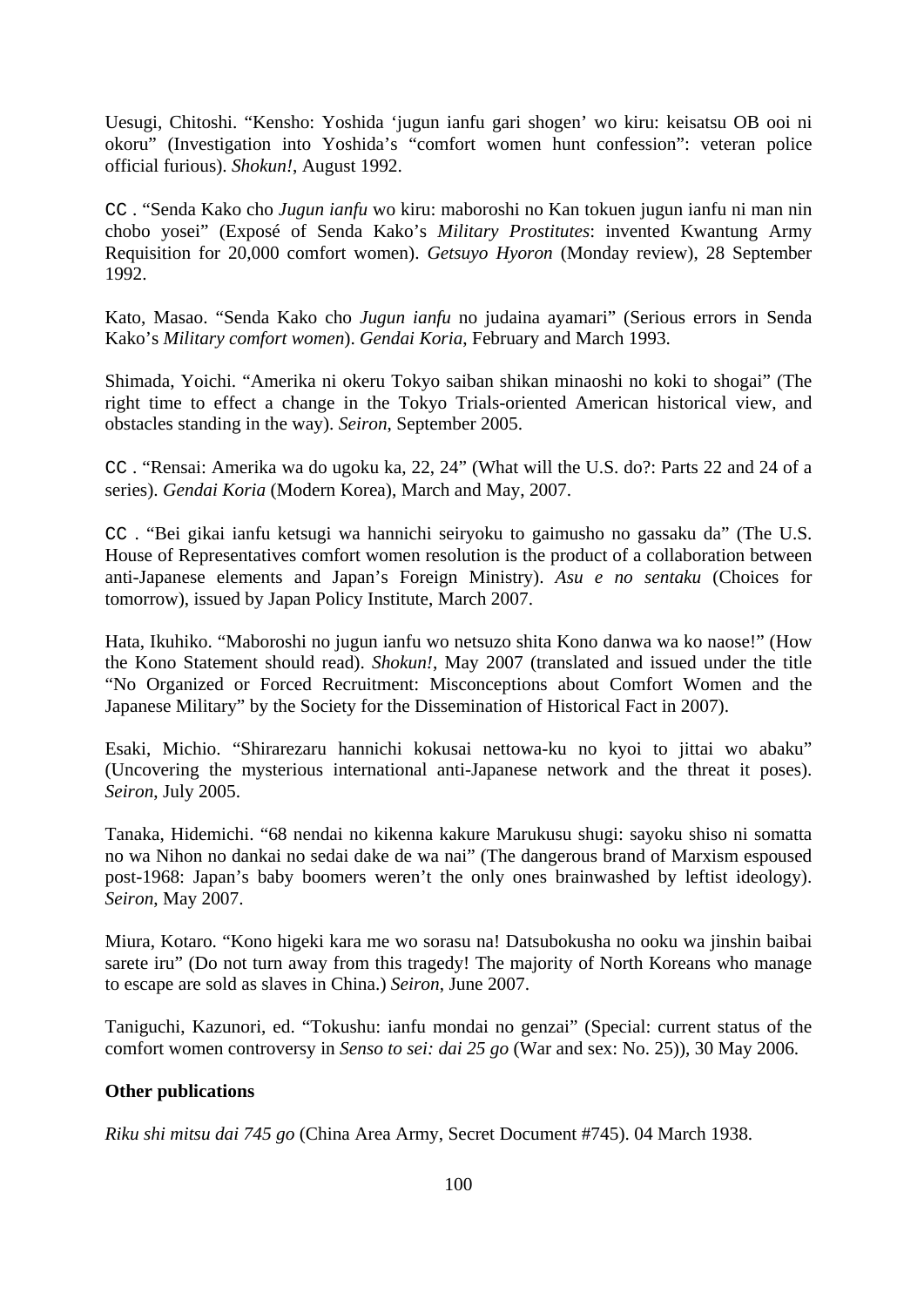Statement by the Chief Cabinet Secretary Yohei Kono on the result of the study on the issue of Acomfort women. 04 August 1993.

Coomara-swamy, Radhika. *Report on the mission to the Democratic People's Republic of Korea, the Republic of Korea and Japan on the issue of military sexual slavery in wartime* http://www.unhchr.ch/Huridocda/Huridoca.nsf/(Symbol)/E.CN.4.1996.53.Add.1.En?Opendoc ument.

Transcript of questions relating to the comfort women controversy posed by Rep. Koyama Takao at a meeting of the Budget Committee, 12 March 1997.

U.S. House of Representatives, Resolution No. 121, demanding an apology from the Japanese government in connection with the comfort women controversy. http://www.govtrack.us/congress/billtext.xpd?bill=hr110-121.